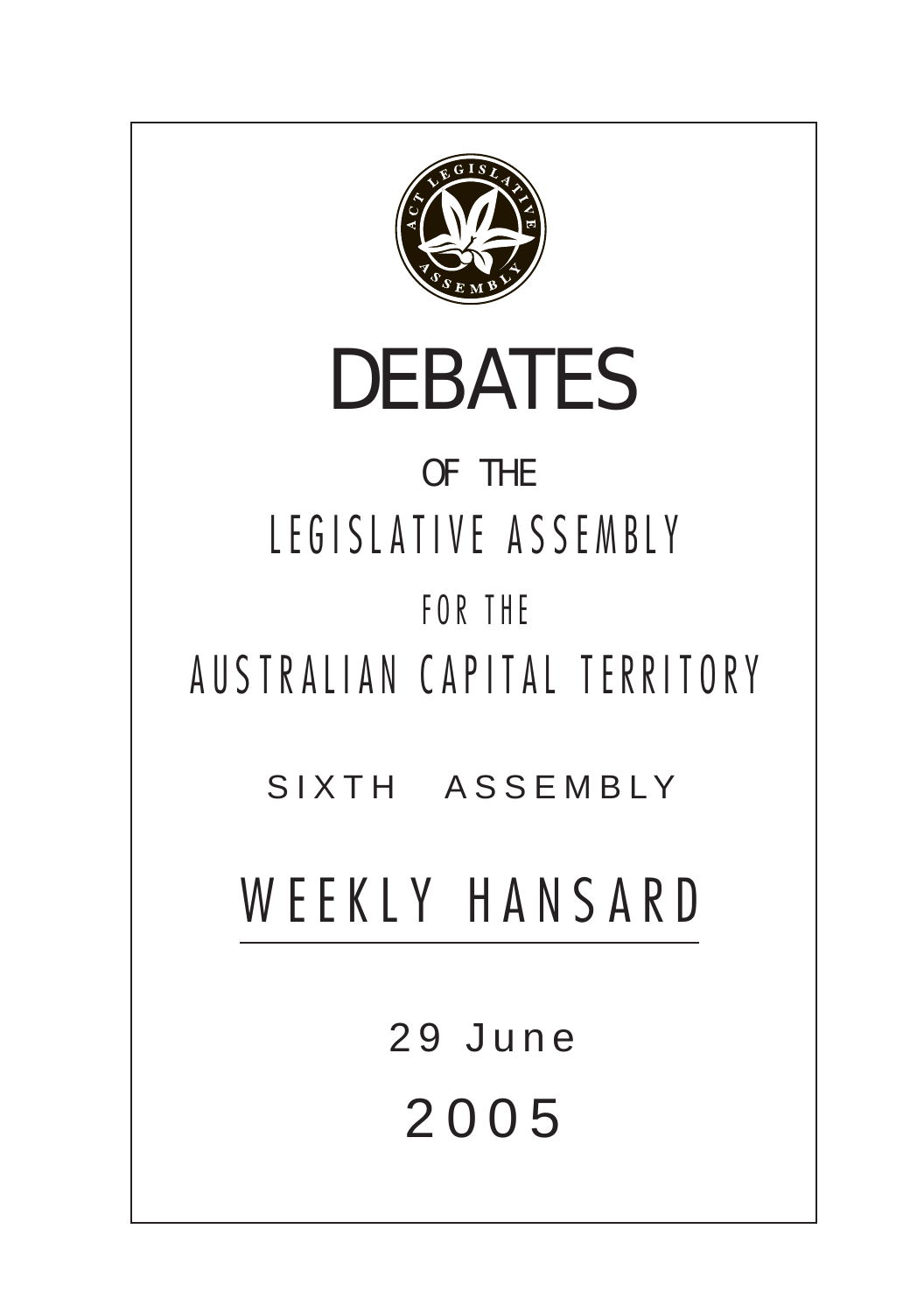# Wednesday, 29 June 2005

| Court Procedures (Protection of Public Participation) Amendment Bill 2005  2412 | Environment Protection (Fire Hazard Reduction) Amendment Bill 2005 2409 |  |
|---------------------------------------------------------------------------------|-------------------------------------------------------------------------|--|
|                                                                                 |                                                                         |  |
|                                                                                 |                                                                         |  |
|                                                                                 |                                                                         |  |
|                                                                                 | Questions without notice:                                               |  |
|                                                                                 |                                                                         |  |
|                                                                                 |                                                                         |  |
|                                                                                 |                                                                         |  |
|                                                                                 |                                                                         |  |
|                                                                                 |                                                                         |  |
|                                                                                 |                                                                         |  |
|                                                                                 |                                                                         |  |
|                                                                                 |                                                                         |  |
|                                                                                 |                                                                         |  |
|                                                                                 |                                                                         |  |
|                                                                                 |                                                                         |  |
|                                                                                 |                                                                         |  |
|                                                                                 |                                                                         |  |
|                                                                                 |                                                                         |  |
|                                                                                 |                                                                         |  |
|                                                                                 |                                                                         |  |
|                                                                                 | Adjournment:                                                            |  |
|                                                                                 |                                                                         |  |
|                                                                                 |                                                                         |  |
|                                                                                 |                                                                         |  |
|                                                                                 |                                                                         |  |
|                                                                                 |                                                                         |  |
|                                                                                 |                                                                         |  |
|                                                                                 |                                                                         |  |
|                                                                                 |                                                                         |  |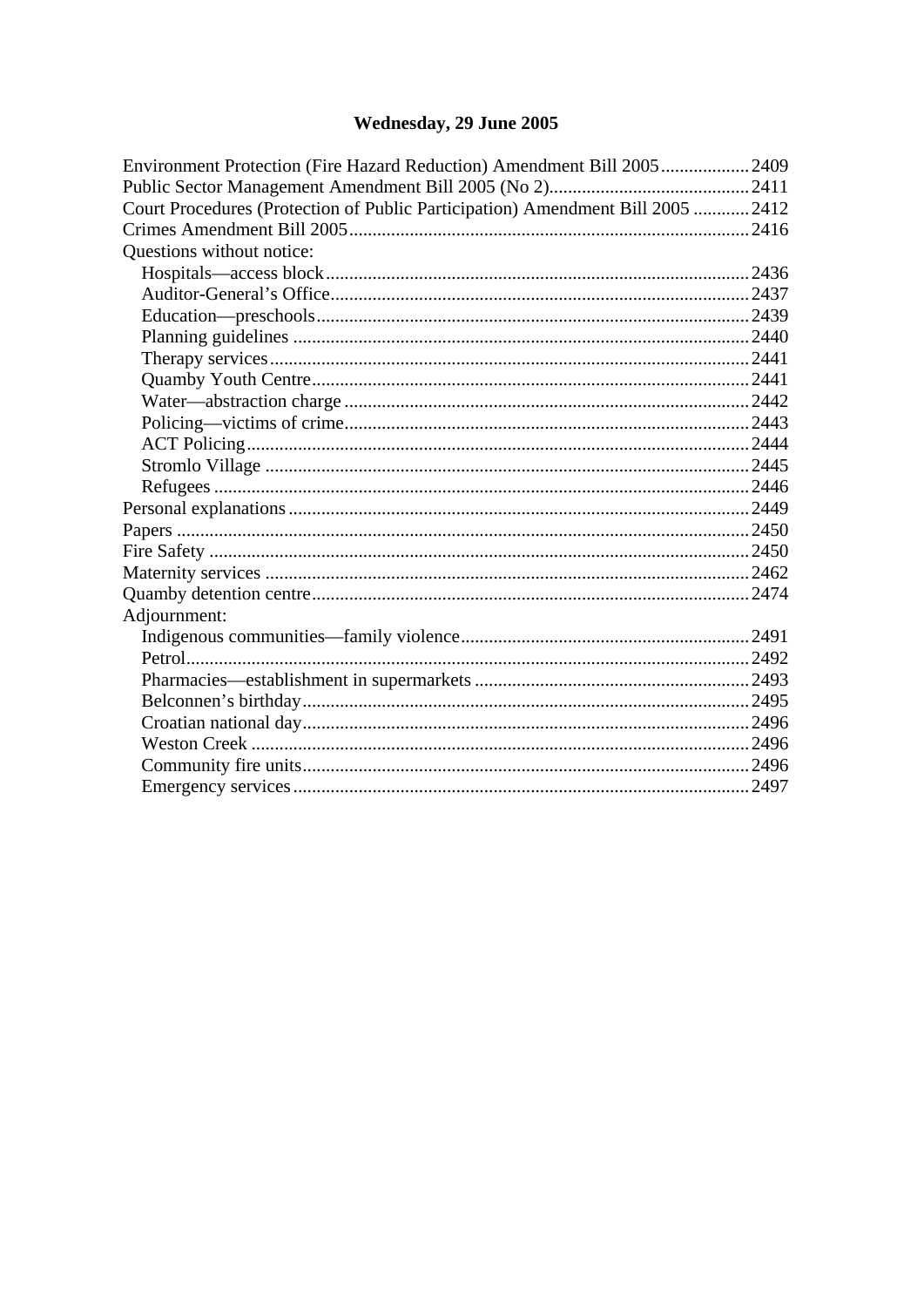## <span id="page-2-0"></span>**Wednesday, 29 June 2005**

**MR SPEAKER** (Mr Berry) took the chair at 10.30 am and asked members to stand in silence and pray or reflect on their responsibilities to the people of the Australian Capital Territory.

## **Environment Protection (Fire Hazard Reduction) Amendment Bill 2005**

**Mrs Dunne**, pursuant to notice, presented the bill and its explanatory statement.

Title read by Clerk.

**MRS DUNNE** (Ginninderra) (10.31): I move:

That this bill be agreed to in principle.

The Environment Protection (Fire Hazard Reduction) Amendment Bill 2005 is very straightforward. It makes it easier for our front-line firefighters to do the vital hazard reduction work necessary to protect our community. At present the process that firefighters, either from the Rural Fire Service or the land management agencies, must go through to get approval to conduct hazard reduction burns is cumbersome. There is a lot of red tape, especially around the conditions under which firefighters can actually carry through with a hazard reduction burn once they have received permission.

Of particular concern are the conditions that often attach to an authorisation to burn relating to smoke pollution. Most burns are at present subject to the smoke management guidelines for prescribed burning. I am not sure how long the document has been created. Truth be told, its genesis probably goes back to when we were in government. As is the wont of bureaucracy, what should be a simple concept to experienced firefighters with on-ground knowledge of fire behaviour has become unnecessarily complicated by rigid and complex guidelines about when a burn can and cannot proceed because smoke may drift or may annoy people.

This bill essentially requires officers of the land management agencies not to consider the inconvenience of smoke pollution and smoke drift when planning a hazard reduction burn or deciding whether or not to proceed with a burn. Hazard reduction work is critical to preventing the catastrophic impact that bushfires can have on our community. As such, we are of the view that the imperative is to conduct burns in the limited amount of time, or windows, available to conduct such burns and that associated mitigation in the threat of bushfires should prevail over concerns about inconvenience caused to the community by smoke drift.

As all members are aware, the levels of fuel reduction in the ACT have been the focus of much attention, both in the McLeod inquiry and the select parliamentary committee inquiry into recent bushfires. It is important to note that the McLeod inquiry found that, "Something more substantial than the present program is warranted in those areas unaffected by the 2003 fires." Indeed, the McLeod report states that fuel is the only element of a bushfire that human endeavour can influence.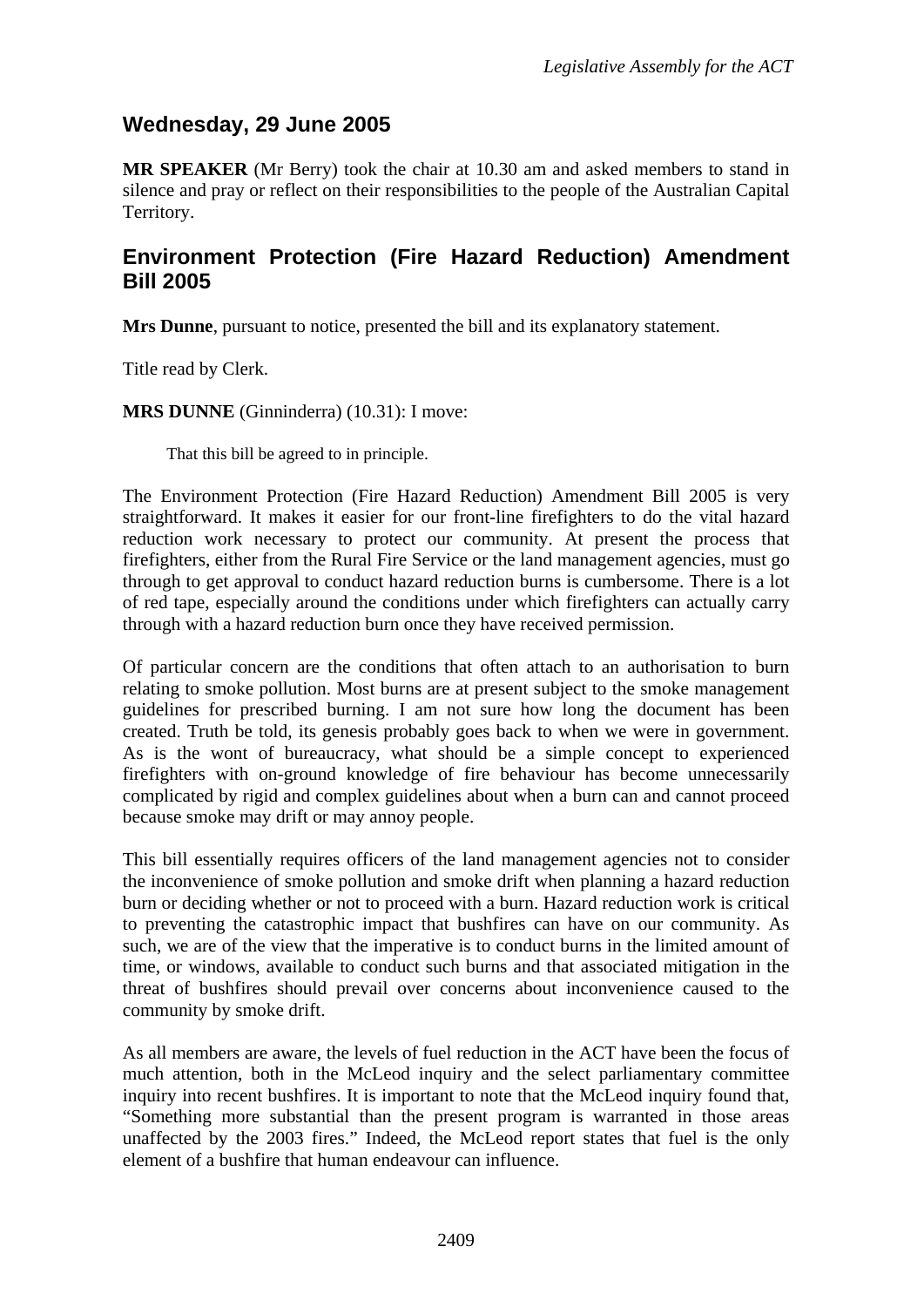I have been told by many firefighters with memories that reach way back that one of the reasons why there was inadequate hazard reduction work done before 2003 was that burns were consistently cancelled because of concerns about smoke pollution. Unfortunately, the same legislation and guidelines that govern the authorisation and conduct of burns have not been changed since then. I am consistently told by firefighters on the ground, firefighters from the parks brigade, ACT Forests and firefighters from the Rural Fire Service that the current guidelines are too restrictive. They have in the past attended important burns that were postponed or cancelled simply because the wind was blowing one kilometre more than was permitted in their burn permit or because the wind direction was such that the washing on somebody's line might have a bit of smoke blown over it.

The fact that smoke drift from a burn may inconvenience someone, may interfere with their view or may blow over their washing line or upset their sensibilities is not a sufficient reason to postpone the burn. Not three years after the devastation of the 2003 fires, some people are already complaining about smoke pollution caused by hazard reduction burns. At the end of the day, the question boils down to this: are we prepared to put up with the inconvenience of a tiny bit of smoke pollution if it is necessary to stop half of Canberra being destroyed again? The opposition says yes. We have very little time for complaints about smoke. We would prefer to work for the safety of ACT residents and the firefighters.

Often volunteers have to put their lives on the line and fight fires where there are tonnes of fuel on the ground because they have been unable to conduct effective burns. The only criterion for halting a burn should be whether or not the burn has a real potential for public harm. For example, the burn might break its containment lines or the smoke might be so intense that there is a real potential for it to cause respiratory or health problems or other dangerous outcomes. That is the test embodied in this bill, and it is this test that should be applied by experienced firefighters on the ground with an appreciation of prevailing conditions and variabilities at the time the burn is to be conducted.

By way of a simple example, if the firefighters on the ground reasonably believe that smoke pollution caused by a burn could interfere with the visibility of planes landing at the airport, they might decide not to proceed with the burn. That is a reasonable approach to take. Or if authorities were planning, say, a burn on Gossan Hill and the smoke could blow over Calvary Hospital, they might decide not to burn because of the impact on Calvary Hospital and the childcare centre associated with it.

I should point out in fairness that the unseasonable weather that Canberra has experienced in the past few months has meant that many of the problems of changing weather conditions affecting smoke drift and the small window open for the conduct of such burns have not been present and land managers have been able to get on with the very good work that they do, and I congratulate them for that. Notwithstanding the unseasonable weather this year, the imperative is for our firefighters to conduct this important hazard reduction work without overbearing restrictions. I hope members will see fit to pass this bill and enable our firefighters to get on more effectively with the job of protecting our community. I commend the bill to the house.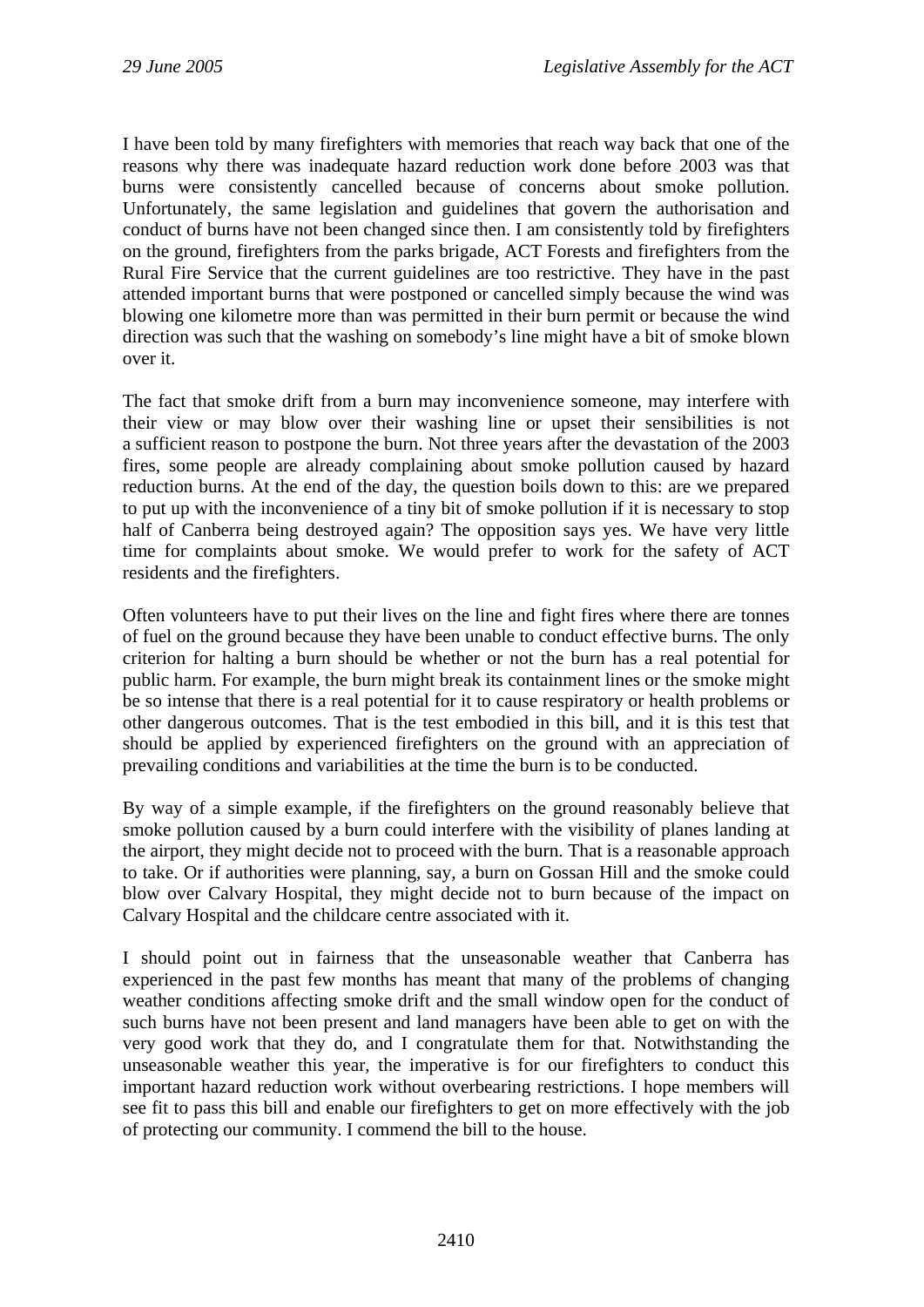<span id="page-4-0"></span>Debate (on motion by **Mr Hargreaves**) adjourned to the next sitting.

## **Public Sector Management Amendment Bill 2005 (No 2)**

**Mr Berry**, pursuant to notice, presented the bill and its explanatory statement.

Title read by Clerk.

**MR BERRY** (Ginninderra) (10.38): I move:

That this bill be agreed to in principle.

Mr Deputy Speaker, a fundamental feature underlying all Westminster style parliaments is the separation of powers doctrine. Under that doctrine, the Legislative Assembly Secretariat is separate from government agencies. But, currently, the Public Sector (Management) Act in some respects does not recognise this. From the appointment of the Clerk to the conduct of reviews, the powers currently reside with the executive.

The need for these amendments was identified in the last Assembly when we went through the arrangements to appoint the Clerk. At that time I undertook the process in close consultation with the administration and procedure committee, but found that after the merit process had been concluded we were required to seek the approval of the executive. Clearly, we needed to change this requirement, so drafting instructions were given and a number of other amendments were identified at the same time.

The bill was drafted to reinforce the separation of powers and to improve the administrative efficiency of the Assembly Secretariat. The features of this bill include:

- enhancing the legislative expression of the separation of powers doctrine by removing executive powers in relation to the Clerk's appointment, suspension, dismissal or retirement and instead vesting those powers in the Speaker;
- providing a formal legislative basis for the Legislative Assembly Secretariat;
- a requirement that the Public Service Commissioner seek the approval of the Speaker before a review can be conducted in relation to the Secretariat;
- amending the provisions of the act in relation to acting appointment as Clerk; and
- extending the disclosure requirements in relation to the Clerk.

This bill addresses these issues and amends the Public Sector (Management) Act in a number of ways. It gives new separate definitions for the Clerk and Secretariat of the Legislative Assembly. It then provides that reviews of the Assembly cannot be conducted unless agreed to by the Speaker, a change from the previous situation where reviews of the Assembly could be conducted with the approval of the Chief Minister.

The need for these changes has been around in one way or another since self-government. We do not appoint clerks that often, so it does not come to notice, but it did in the case of the appointment of the current Clerk. The power to appoint the Clerk is, under my proposed amendment, vested in the Speaker, rather than the executive. Under the provisions of this bill, the Speaker will make the appointment on the advice of the relevant committee and in consultation with the executive and the Leader of the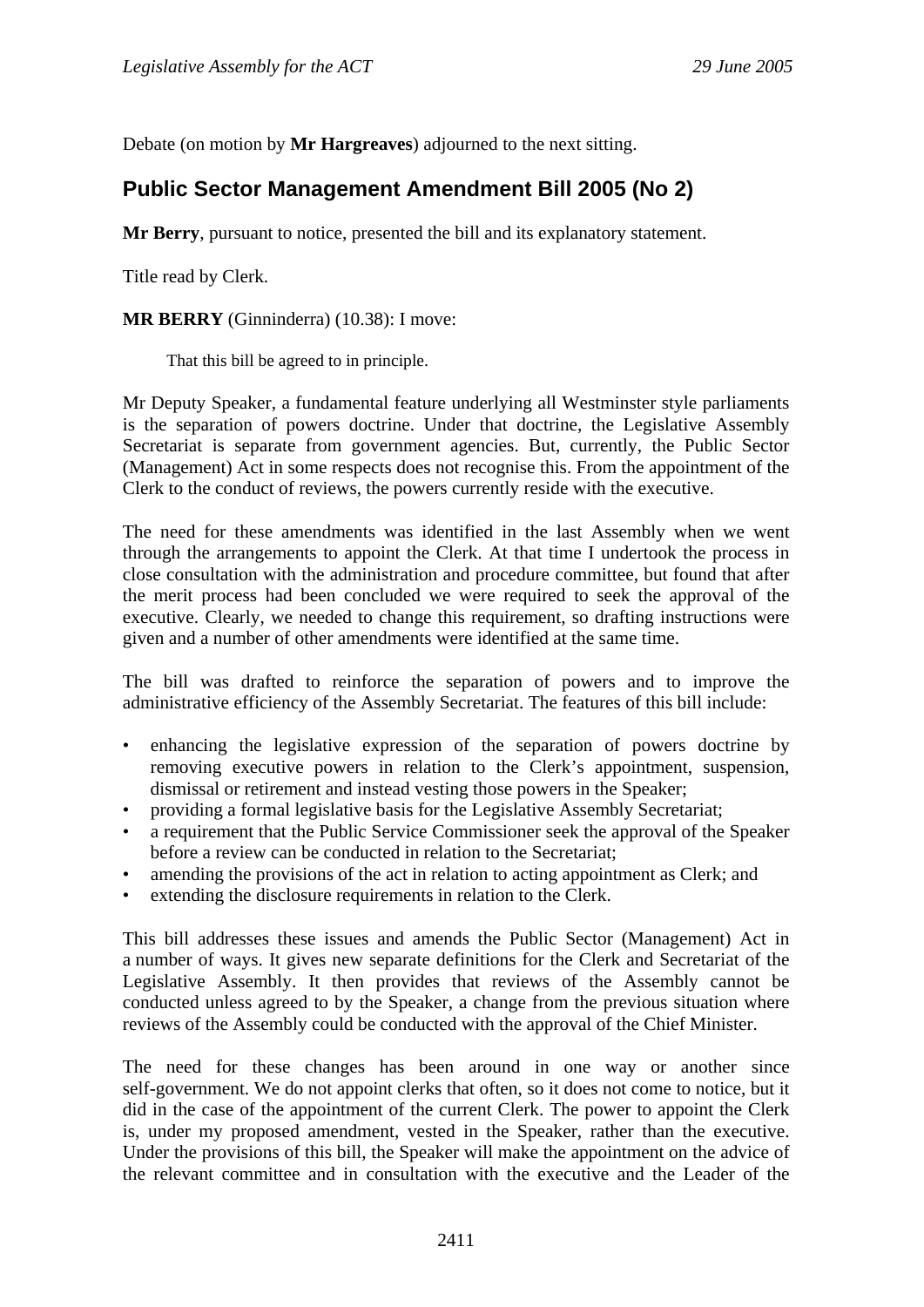<span id="page-5-0"></span>Opposition. Similarly, the power to suspend the Clerk or end the Clerk's appointment will reside with the Speaker. This will ensure the autonomy of the office of the Clerk since clerks of the parliaments work for the parliament as a whole, not for governments, something that is already reflected in the act at subsection (46) (3), which provides:

A clerk is not subject to direction by the executive in relation to the performance of his or her duties.

Section 53 of the act allows the Deputy Clerk to be appointed as the acting Clerk. This bill simplifies arrangements when the Deputy Clerk is unavailable, enabling the appointment of other Secretariat staff to act in the position of Clerk. These amendments also clarify the requirement for the Clerk to provide and maintain a statement of interests. This will bring the Clerk's disclosure requirements into line with that for MLAs and other executives of the ACT Public Service, thus improving transparency.

The bill I introduce today makes minor but significant changes that reaffirm the independence of the Assembly from the executive. I commend the bill to the house.

Debate (on motion by **Mr Hargreaves**) adjourned to the next sitting.

## **Court Procedures (Protection of Public Participation) Amendment Bill 2005**

**Dr Foskey**, pursuant to notice, presented the bill.

Title read by Clerk.

**DR FOSKEY** (Molonglo) (10.45): I move:

That this bill be agreed to in principle.

I am pleased to introduce the Court Procedures (Protection of Public Participation) Amendment Bill 2005, or what I will refer to as anti-SLAPP legislation. SLAPP is shorthand for strategic lawsuits against public participation. These lawsuits, seemingly on the rise in Australia, are intended to silence and intimidate activists, activist organisations, investigative journalists or any outspoken individual or group on matters of public interest, including, according to last Monday's *Media report*, octogenarian gardening show hosts.

Charges are most commonly laid by corporations. The "McLibel" case is well known, and charges against 20 individuals and organisations delivered just before Christmas last year by the Gunns corporation is the most recent Australian example. Most SLAPP cases are lost in the courts, but before that happens it can take years, considerable dollars and emotional strength out of the defendants while discussion about the real public policy that started the public debate in the first place is displaced.

This legislation provides a mechanism to assess whether a lawsuit is bona fide and to deter strategic lawsuits against public participation, or SLAPPs. At the outset, I would like to acknowledge that this legislation is based substantially on the legislative model proposed by Brian Walters his 2003 book *Slapping on the writs: defamation, developers*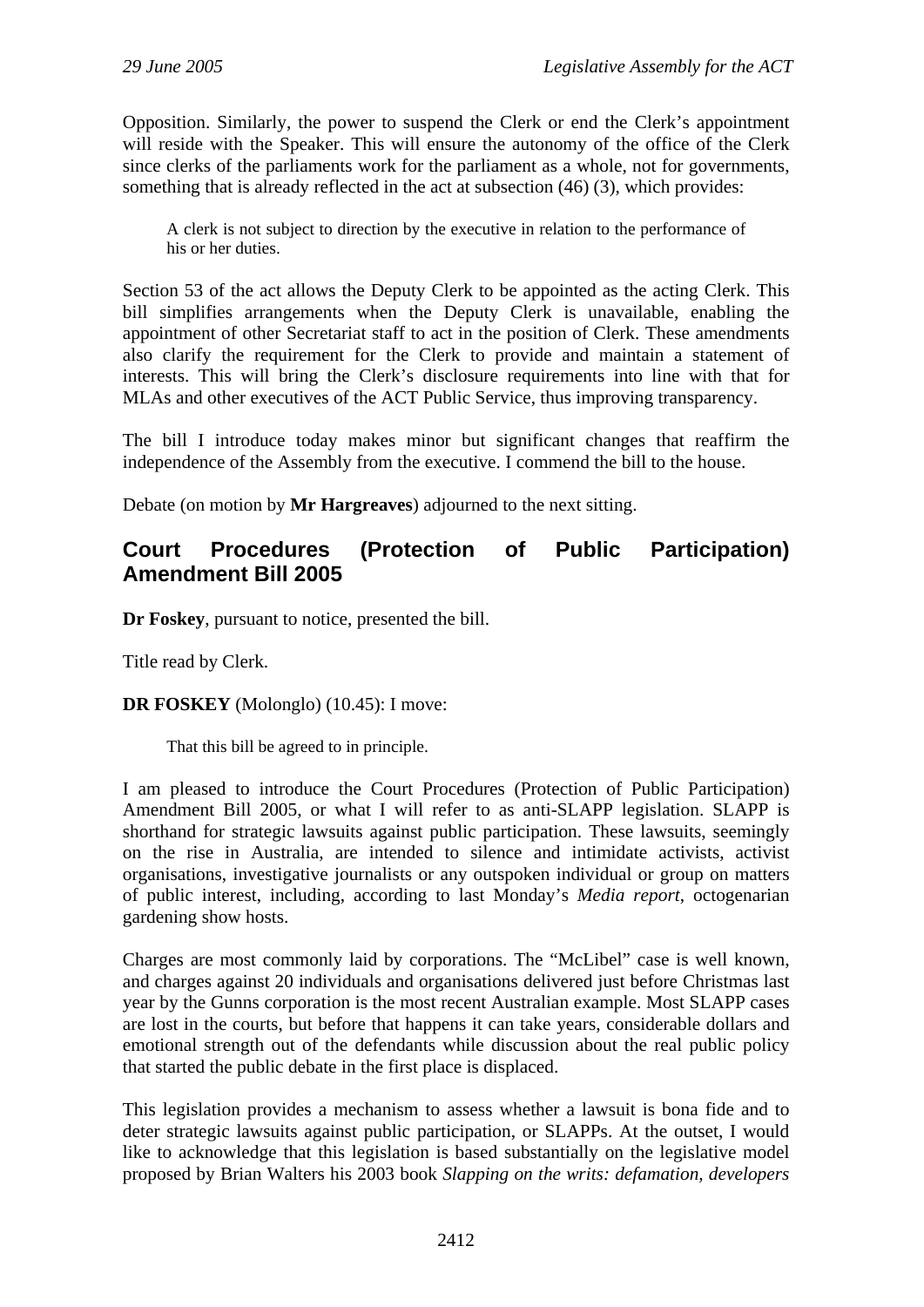*and community activism.* In turn, his legislation is based on successful North American legislation. By way of background, Brian Walters is a Melbourne barrister. He is Vice-President of Free Speech Victoria, and Vice-President of Liberty Victoria. He stood as a support candidate for the Victorian Greens in the November 2004 City of Melbourne council election. He has assisted many forest activists who have been forced to face the courts for breaking laws designed to exclude them from, for instance, logging coupes.

Also, at this early point, I will point out that a key intent of anti-SLAPP legislation relates to defamation law. However, we have taken the defamation section out of this particular bill as it is addressed in part by the exposure draft currently before the Assembly. I foreshadow that I will be seeking changes to that bill to strengthen anti-SLAPP measures. However, we still need this legislation to provide broader protection to public participation. For example, there is a range of law under which SLAPP litigation can arise, such as economic torts, contract law, trade practices, fair trading provisions and even the law of conspiracy. Fundamentally, though, this bill is about democracy.

The ACT Greens put forward this legislation because we have a longstanding commitment to protection of the community's right to participate. But this is not just a Greens issue. In fact, I would say that all members in this chamber have been motivated by concern that members of the community have the right to get involved in a range of activities without fear of retribution, physical, financial, or legal.

The Court Procedures (Protection of Public Participation) Amendment Bill 2005 aims to encourage public participation by protecting the right of the public to participate in social and political activity on a range of issues. It aims to protect the right of the public to act in support of social, community and political causes without fear that they will be attacked through the courts by spurious but nonetheless debilitating court action. The bill does this by allowing a defendant to apply to the court to have a case dismissed if it intervenes with public participation; there is no reasonable expectation of the case succeeding or the intent of the case is to silence public participation, to divert resources from public participation to legal proceedings or penalise for engagement in public participation. Where a case is dismissed on such grounds, the court may order the plaintiff or the person who started that court process to pay costs and damages to the defendant.

Public participation is defined as publication or conduct aimed at influencing public opinion on issues of public interest. It does not include unlawful behaviour. Over recent years there has been a worrying development where parties, particularly corporations and institutions, seek to suppress public participation thorough the use of the courts. These legal actions have a secondary objective. They can serve to dissuade and distract members of the public from continuing to campaign on the original issues. As one commentator states, "They 'win' the court cases when their victims are no longer able to find the financial, emotional or mental wherewithal to sustain their defence." They win the political battle even when they lose the court case if their victims and those associated with them stop speaking out against them. The term strategic lawsuits against public participation, or SLAPP, was defined by Penelope Canan and George Pring, who are academics at the University of Denver in the United States.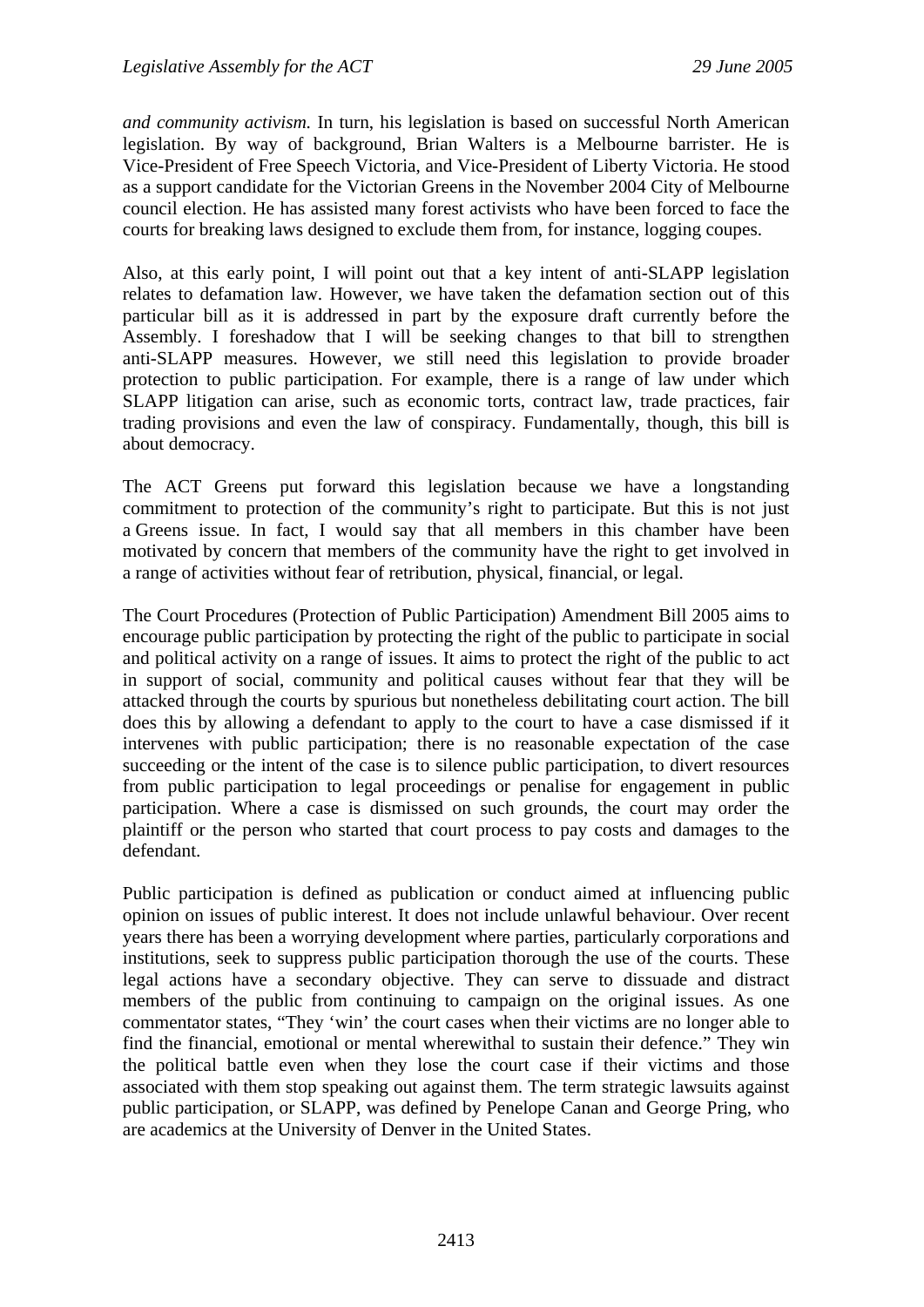Characteristics of SLAPP suits involve: active and public defendants on the particular issue; technical legal grounds on which the case will be heard, such as defamation, conspiracy, nuisance, invasion of privacy or interference with business or economic expectancy. Of course, individuals or corporations cannot deny the democratic right to speak, so they find other grounds and excessive damages claims.

SLAPPs can use many parts of the law. Most cases use defamation law to stop or punish protestors from expressing views. The Trade Practices Act has also been used. The SLAPPs not only discourage those who are SLAPPed, but also those who are more peripheral to the proceedings but sympathise with the aims of the defendants. The weight of the proceedings, the number of claims and the length of the legal cases are usually intimidating. Essentially, SLAPPs play a significant role in silencing public commentary.

SLAPPs are also a major distraction. Individuals or organisations campaigning on an issue are not usually geared, nor do they have the resources, to have a legal team available to monitor progress, maintain correspondence and make appearance, as is required in many of these cases. Imagine the financial and emotional stress for a local farmer, for instance, who finds himself up for costs of thousands of dollars he can ill afford, and ignorant of the niceties of law. A large corporation has the dollars and the legal resources to grind down its opponents and divert attention away from the corporate activity that originally inspired the campaign.

But, going back, while the impacts on individuals and organisations are significant, do silence, are extremely stressful and should not be ignored, it is important to remember the broader impacts on democracy and public participation. The South Australian Environmental Defender's Office sums it up well:

Such lawsuits transform what is and what should be a matter of public debate into a private legal dispute. Thus, instead of a public discussion, the issue is debated in a private legal hearing; and instead of the focus of debate being the citizens' concerns, the dispute becomes focused on the perceived legal injuries of the plaintiff. This leaves the question of who is right in the underlying public debate unanswered and indeed, largely undiscussed. The use of litigation in response to public participation therefore directly subverts and suppresses the democratic process of public debate.

I will give some examples of where these SLAPPs have been used. SLAPPs emerged in the United States in the 1980s and built to a level where eventually they were being lodged against thousands of people each year. In recent years these numbers have reduced as anti-SLAPP legislation has been adopted in various jurisdictions. Of course, one of the most famous SLAPPs was in the United Kingdom where McDonalds took two unemployed activists to court, suing for defamation over a leaflet the pair had been handing out. The resultant case became the longest in UK history and, ironically, a million of those leaflets were distributed world wide after the case was lodged.

While McDonalds won many of its claims and the British Court of Appeal ordered the defendants to pay £40,000 to the \$40 billion company, the case was overturned recently in the European Court of Human Rights, which ruled that the British Court of Appeal's decision breached the European Court of Human Rights Article 6, the right to a fair trial, and article 10, the right to free expression.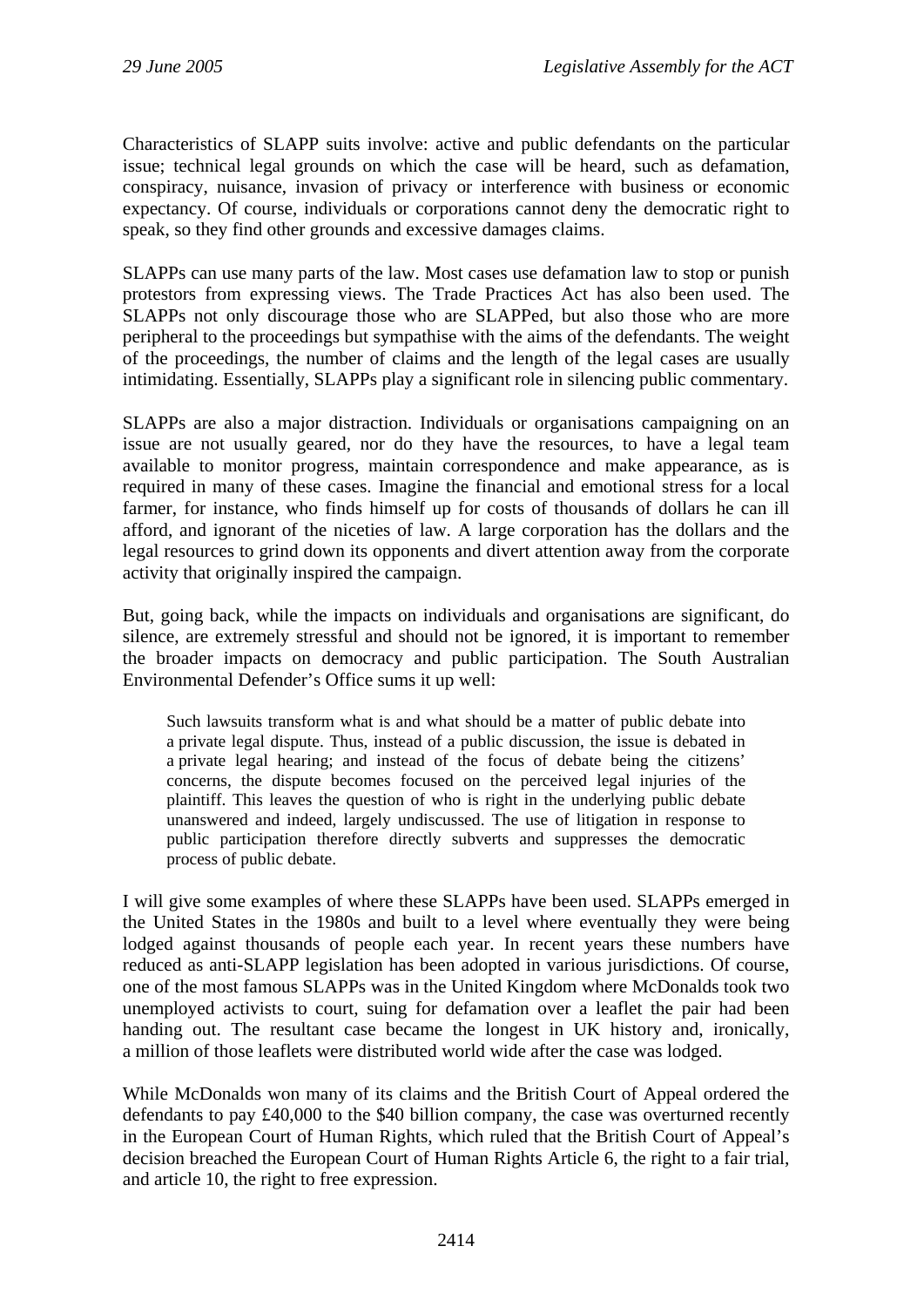Australia also has a history of SLAPPs, but I will only mention a few here. In 1993 members of the Helensburgh District Protection Society near Sydney were taken to court by developers over actions, including forwarding letters to the local council over rezoning proposals. The action was later suspended, but it still hangs over the heads of those people, even though their campaign dates back to 1986.

In 1993, again, a forest activist was summoned to the New South Wales Supreme Court by the New South Wales Forestry Commission over comments made in a media interview. The undertaking sought was that the activist and "unnamed persons" be restrained from "conduct for the purposes of and having, or likely to have, the effect of soliciting unknown persons to trespass" in the forests in question. That case was rejected by the court, but not before the forestry commission had used the proceedings to subpoena 32 defendants.

The most recent well-publicised SLAPP is that by the powerful Gunns company, the world's largest export woodchip company, which has taken out a writ against 20 individuals and organisations. On 14 December 2005, Gunns Ltd sued the Wilderness Society, five of its staff, Senator Bob Brown and 13 other groups and people for what it alleges are a series of wrongful acts. Gunns claims that the defendants engaged in a campaign against Gunns which constituted a conspiracy to injure Gunns by unlawful means and that the defendants illegally interfered with their trade and business, thus causing economic loss. Gunns is claiming a total of \$6.4m in damages from all these claims. The claim against the Wilderness Society alone is \$3.5m.

While the defendants will, of course, vigorously defend the claims and are likely to win in the court, they all face enormous costs in money, time, stress and worry. Gunns is the largest hardwood woodchipper of old growth forests in Australia. On 14 January 2005 the fightback by the Gunns 20 started with the filing of appearances in the Victorian Supreme Court. Peter Pullinger, defendant No 18, a Burnie dentist, said:

We are united here today to declare our intention to vigorously defend ourselves against this writ from Gunns—a massive export woodchip company.

We will continue to defend Tasmania's ancient forests. We will continue to defend our clean air and water. We will continue to defend public health and to speak out in the interests of the Tasmanian community.

While the Gunns action is not particularly strong legally, one of its main intentions is to intimidate those who are opposed to its actions as the largest destroyer of Tasmania's forests. It is also a major distraction for Gunns' opponents. Even if the case is eventually dismissed by the courts, it will take up the time and resources of the defendants and potentially take away the ability of Gunns' opponents to focus on their real issue, protecting old growth forests of Tasmania.

There are a number of ways in which people who have been SLAPPed can respond. They can withdraw from the public debate and do the best they can to defend themselves for a number of years against the legal resources that are thrown against them. People can SLAPP back, using the courts to make a case against the party that challenged them in the first place. This would seem to be a recipe for making Australia a more litigious place and does not have a good chance of success. The best way to deal with SLAPPs is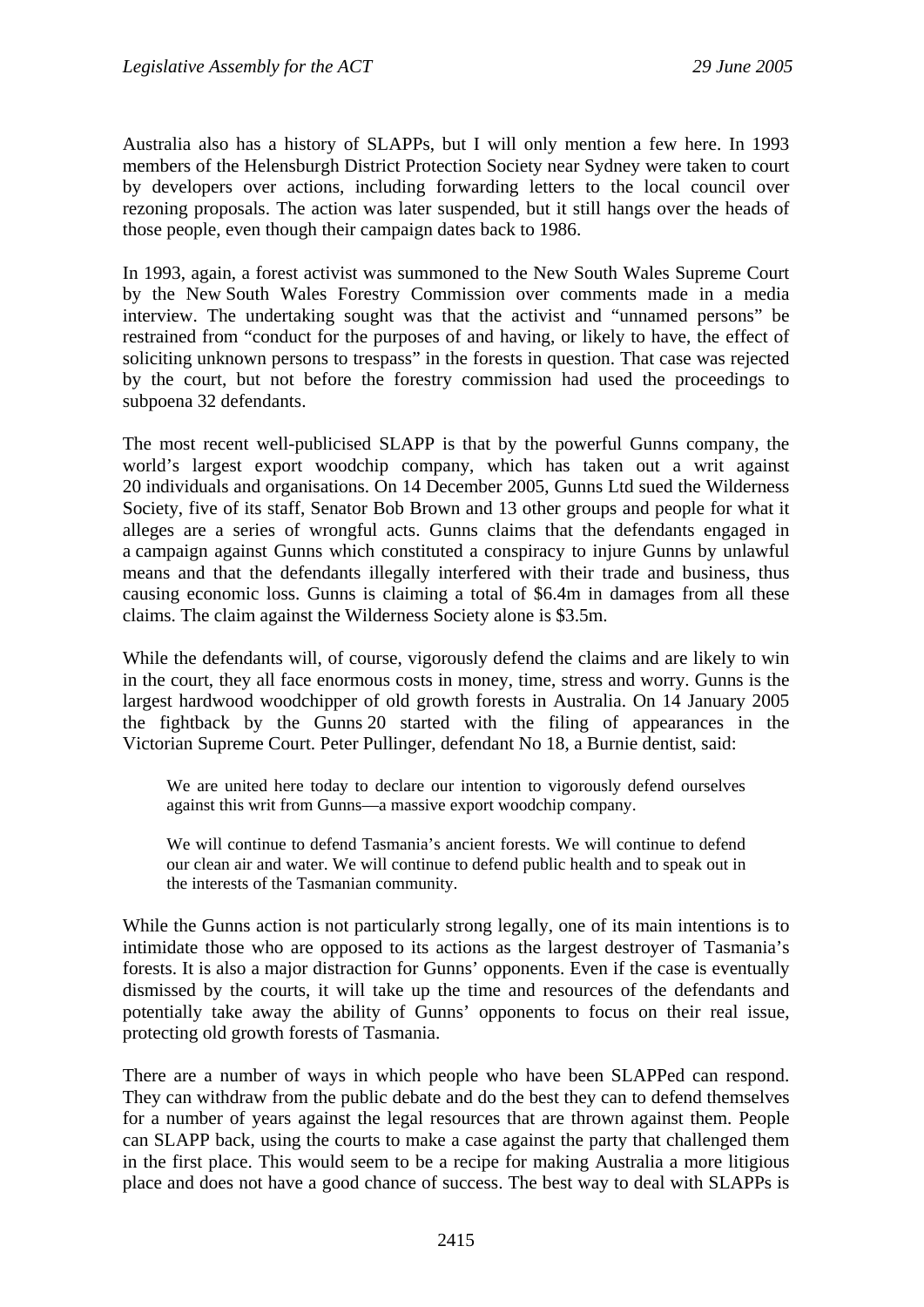<span id="page-9-0"></span>to try to make sure that the law provides an even playing field, that the rich and powerful are discouraged from using the law as a sledgehammer. This is why I am putting forward this legislation.

The Court Procedures (Protection of Public Participation) Amendment Bill 2005 is a measure to ensure that groups and individuals have the freedom to speak about corporations, the freedom to speak on matters of public interest and the freedom to speak without fear of unspecified damages. It does not endorse or support illegal activity. The courts will still deal with cases where the law has been broken and remedies will still be available to corporations and others through the courts. This bill does not encourage people to protest or undertake public campaigns on issues of concern. This bill instead removes some of the potential impediments to public participation in such campaigns.

The Court Procedures (Protection of Public Participation) Amendment Bill 2005 will go some way to levelling the playing field so that when members of the public come up against the rich and powerful, as is inevitable in a democratic society, wealth and power will not have an unfair advantage. I am sorry there is no explanatory statement with this bill. I will endeavour to table an explanatory statement in the August sitting weeks. I conclude by saying that I commend this bill to the Assembly.

Debate (on motion by **Mr Hargreaves**) adjourned to the next sitting.

# **Crimes Amendment Bill 2005**

Debate resumed from 6 April 2005, on motion by **Mr Pratt**:

That this bill be agreed to in principle.

**MR HARGREAVES** (Brindabella—Minister for Disability, Housing and Community Services, Minister for Urban Services and Minister for Police and Emergency Services) (11.01): One of the big issues for all of us in this place is that, every now and again, we get a challenge thrown down to us. Most of the time we can pick them up and bat them back, and it is pretty easy; but some of the others require an enormous amount of thought. We sometimes have to dive into the inner depths of our hearts to find out whether or not something sits well with our consciences. We sometimes look at the way in which an argument is presented to see whether or not we believe the argument is something we could go with or whether it is opening the doors to something else we will have to deal with. That was the tussle I had when dealing with the legislation being put forward by Mr Pratt.

I do not doubt Mr Pratt's motives in this instance one bit. I guess if I have worries, they are about whether or not we have opened the door to something else without covering that off. I am a bit concerned because, in respect of unborn children, I am sure each and every one of us has a different view. Some of us are closer than others. I am on the record here as having said—and I reiterate this—that my belief is that life begins at conception. Some people disagree with that, and that is their right. It is their right to represent that view in this place.

When I was looking at the legislation I was very keen to make sure it did protect the life it was purported to be protecting and that it was not a cover for another debate. We have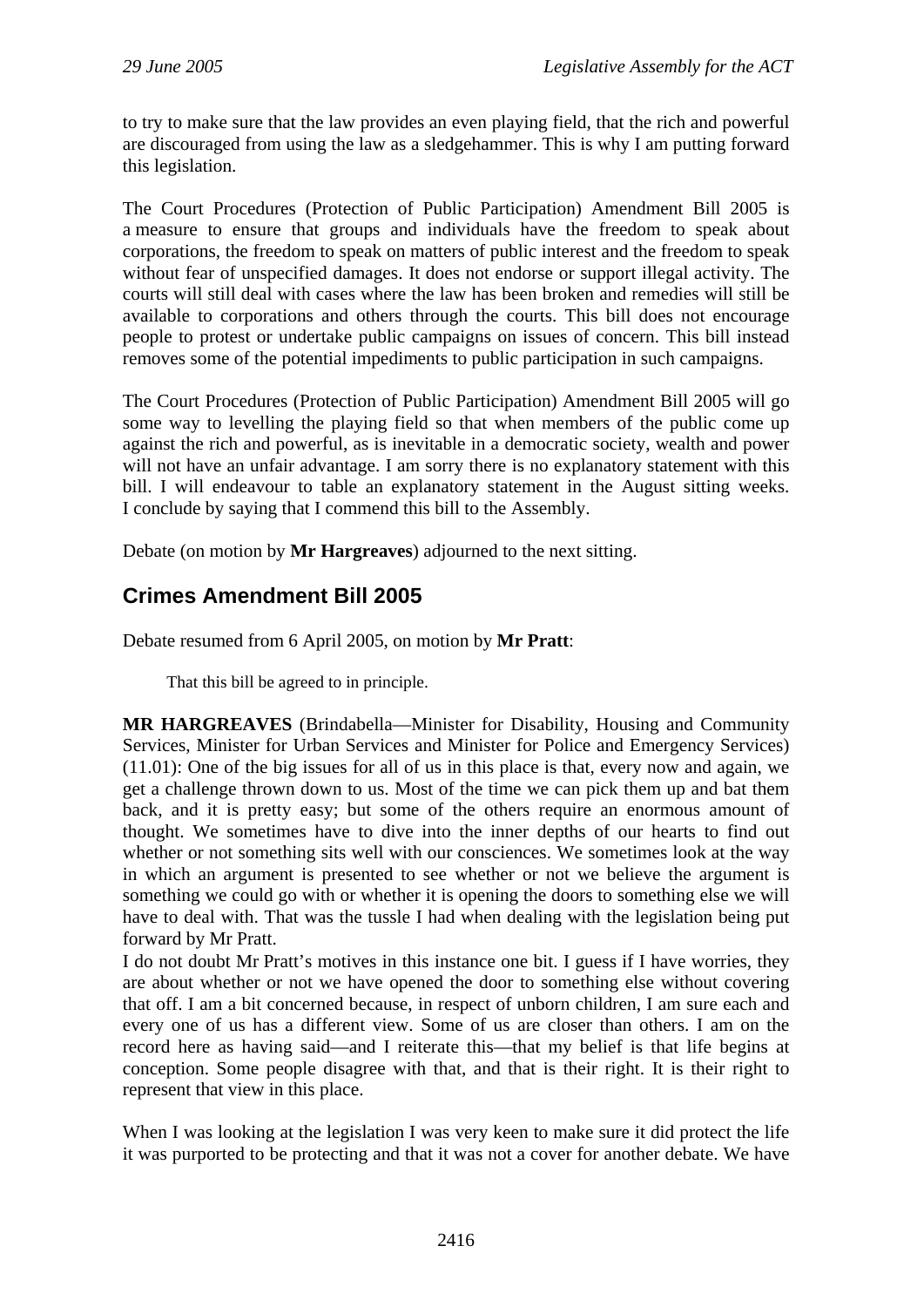been through the angst of debates in this place about abortion law reform. My colleagues on the other side who participated in those debates would remember how horrid those debates were. I think it would be pretty awful if, in this debate, we were to descend into that arena again. I am just looking about the place to see how many members were here during that debate. I know Mr Smyth was here; he would remember the difficulties. Whilst we have a position of our own and that is something we are tied to and totally committed to, the pressures that were brought to bear on us, both inside and outside this place, were pretty horrendous. I would not want to see us get into that particular discussion again.

I think that has been dealt with but I did feel, in looking at the way the legislation was constructed, that there may have been a temptation to get into the area of abortion; that, even though there is an assurance within the context of what Mr Pratt said that that is not what it is about—in the explanatory statements and all the rest of it, that is not what it was about at all either—I wonder sometimes, in looking at it, whether or not it does open the door to that.

At the end of the day I do not believe this legislation is talking so much about the protection of the life, it is what we do about it when it is threatened, when it is harmed and when it is terminated. I am reminded of the publicity—I think it was Mr Pratt who highlighted it in this place—about a woman who was involved in a car accident and the child died.

#### *Mr Smyth interjecting—*

**MR HARGREAVES**: Thank you very much, Brendan. The issue was whether or not this was a deliberate attempt to harm the mother, a deliberate attempt to harm the child or a deliberate attempt to harm both of them. I think the conclusion was that the whole issue was about the child. There is a need, I believe, in our society to fix that up and to try to protect the child a bit more.

I am really concerned that the way in which we go about this may open up the debate. I believe, as I have mentioned in this place before—and I have said this today—that we have to move somehow to protect the kids. We cannot allow a person to deliberately harm a woman who is pregnant, with the direct and deliberate result of killing the child, and get away with it under the guise of its being just an accident. I do not think we can do that at all. I am concerned that we get it right.

As I have said to Mr Pratt before, I support very sincerely what he is trying to do. If we have a difference today as a result of this debate, I need it to go on the record that the worry I will have is a procedural one. It is the way in which our protections are expressed, and the way in which the legislation protects those expressions. I want it recorded for all time that I find it unacceptable and that, if I have a difficulty at all in the context of this debate, it is because of the way in which the legislation is presented.

I also would like to express my appreciation—not on behalf of my group because that is up to them to do; they are big boys and girls—to Mr Pratt for inviting us to discuss the legislation. I think that is worth noting. It does not happen all that often in this place and I appreciate Mr Pratt's willingness—indeed can I say almost pushiness—in saying, "Let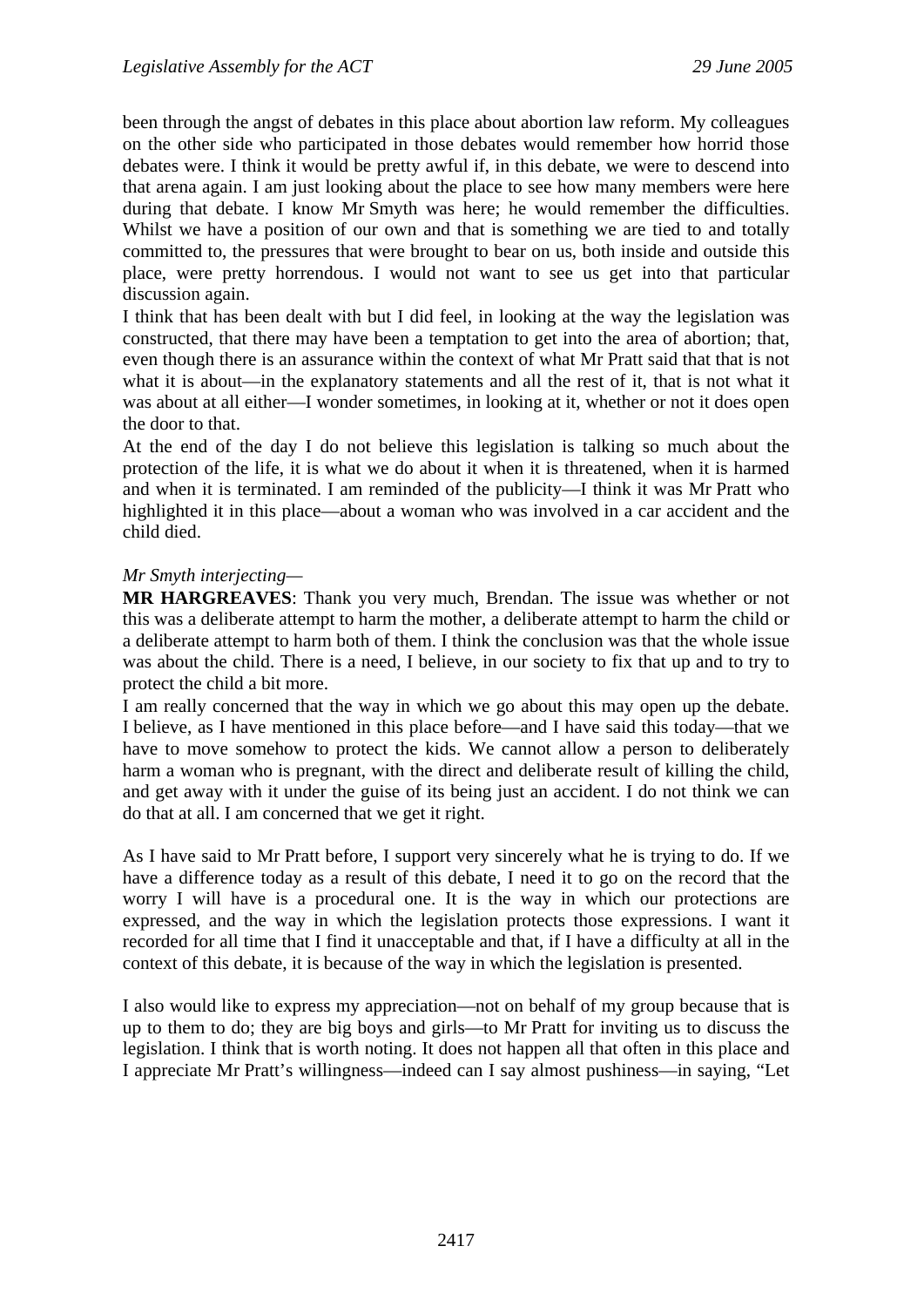us discuss it." If I have not taken the offer up enough I apologise for that, but I have given the legislation considerable thought.

I think it is fair to say that my record in this place on this sort of issue is that my vote will be cast because that is the way I feel about it and not because of any other instructions. Any other suggestion anybody might have in their mind can be put to rest right now. We are not dealing with a choice issue here; this is about deliberate acts of violence; this is about killing; and we need to consider it in that context. Let me say, though, that I will be watching and listening carefully to this debate to see how people can articulate for me that what we are talking about here is not a re-opening of that debate. If I get a smell of the re-opening of that debate, then I will vote against the legislation. If I can be convinced that it is not, then we will see how we go. I urge all members to consider this legislation particularly seriously; it is not a frivolous piece of legislation at all.

**MR SESELJA** (Molonglo) (11.11): I wholeheartedly support this bill and commend Mr Pratt for bringing this important piece of legislation before the Assembly. In his opening speech some time ago Mr Pratt went through a lot of the detail of the bill. I am not going to do that but would like to briefly say what I think the bill does and does not do. That might assist Mr Hargreaves in his consideration of this matter.

The bill recognises the serious nature of unlawful actions that lead to the death or serious injury of unborn babies and seeks to provide some form of legal deterrent to such actions occurring. It recognises the vulnerability of both pregnant women and their unborn children. It says to pregnant women that attacks on them or their child are unacceptable and that the law will recognise this by attaching serious penalties to such offences. That is a basic summary of what this law is and what this law will do if it is passed. The bill does not affect the law in relation to abortion. What Mr Hargreaves has said is right; there are no doubt many differing views in this place on the issue of abortion, but this bill does not deal with abortion. It mentions it, but this bill does not affect the law on abortion. Clause 5 of the bill specifically states, "This section does not apply to a lawful abortion." That is what I think the bill does and does not do.

I was a bit surprised to hear Mr Stanhope in the media some time ago, when the bill was introduced, saying that it was re-opening the abortion debate. I think Mr Stanhope is wrong on two counts at least: one, the bill does not apply to abortion, as I have said; and two, the abortion debate is something that will no doubt go on in the community. I do not think that debate is going to be stopped or started by what we do or say in here necessarily, or by what our laws say, as there are very strong feelings in the community on both sides of this debate.

Referring to the suggestion that this is re-opening the debate. Firstly, it does not affect laws on abortion; secondly, it is a debate that will go on regardless of what we do in this Assembly, in my opinion. There are strong enough views on both sides for this to always be an issue of contention. I can inform the Assembly that that is not what we are debating today. We are debating whether pregnant women—women who want to give birth to a baby—should receive any protection from the law. Where a pregnant woman, through an unlawful act, loses her baby the law will recognise this most serious of losses. I can understand Mr Stanhope wanting to muddy the waters on this—and this is often the case in situations like this—because he does not want to argue the issue on its merits.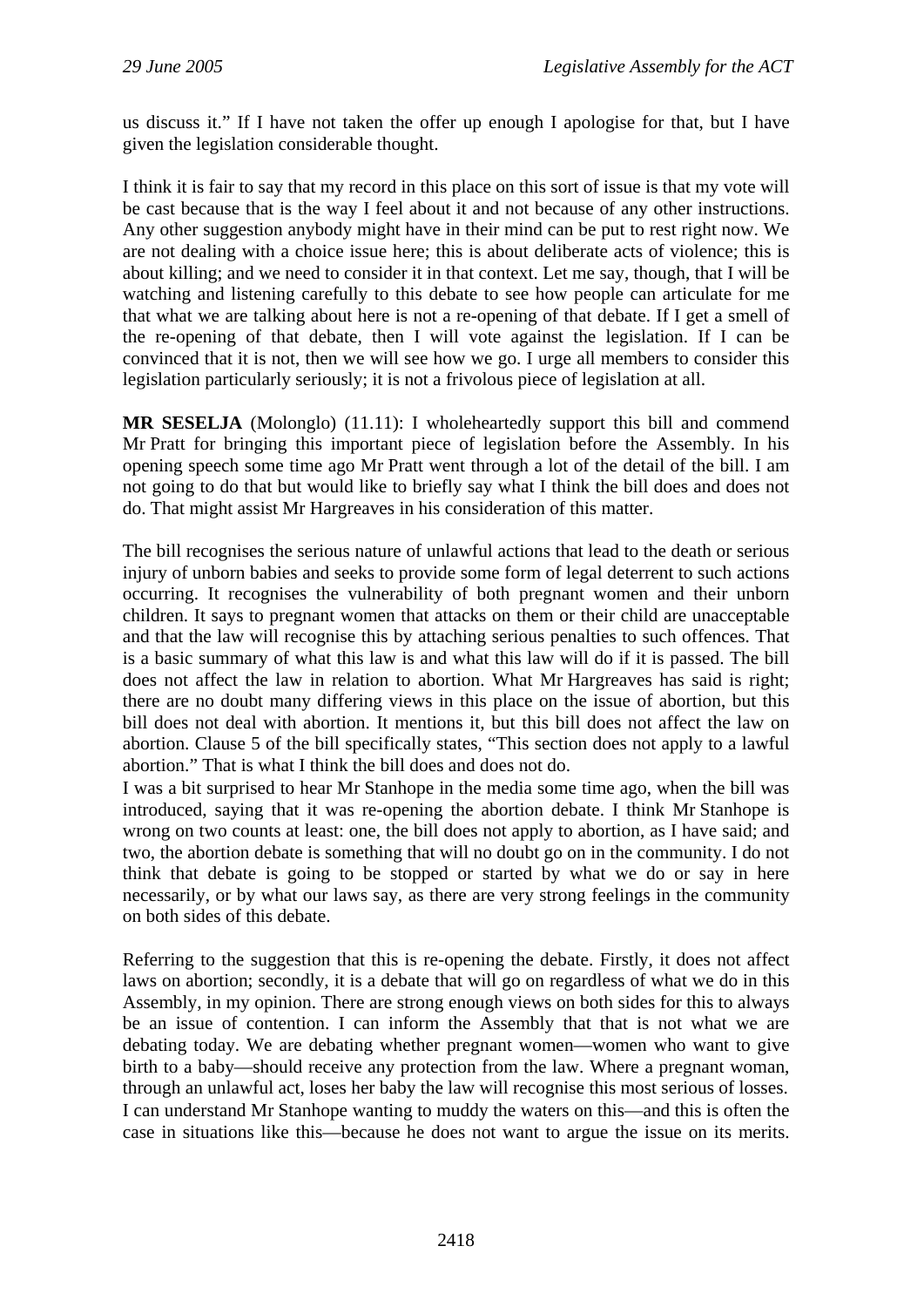I think that is unfortunate because we should look at this bill on its merits. I was heartened when Mr Hargreaves said he is going to look at it closely. I was not aware that this was a conscience vote for the Labor Party but, if that is the case, I would certainly support that and encourage all members across the chamber, including those on the crossbench, to look at it very closely and consider the merit of this bill.

I want to say a few words about why I see a need for this legislation. Violence against pregnant women has long been recognised as a significant problem. I commend anyone who is interested in this issue to read the report entitled *What a smile can hide: a report on the study of violence against women in pregnancy*. The report makes disturbing reading. I have lifted a few figures from the report that members of the Assembly may be interested in. Twenty per cent of women in the study sample reported experiencing a substantial level of physical violence during pregnancy. Of this group, 6.2 per cent reported that the violence had increased during pregnancy and 13.7 per cent reported that the violence had stayed the same. US research suggests that 21 per cent of pregnant women had experienced physical violence. Women who experience violence in pregnancy were four times more likely to have miscarriages and four times more likely to have low birth weight infants. In addition, a 1994 US study found that women abused during pregnancy were more likely to have pre-term labour and other serious labour-related complications than women who reported no abuse.

A 1996 ABS survey entitled *Women and safety* found that 20 per cent of women who experienced violence by a partner stated that the onset of violence occurred during pregnancy. A Western Australian study that focused on the impact of domestic violence on young girls found that, of pregnant girls aged between 12 and 17, 29.2 per cent suffered from violence during pregnancy—higher than the rates reported for the general community. It was also reported that babies born to the abused group were diagnosed with significantly more neonatal problems than the non-abused groups.

A 1992 US study revealed that domestic homicide was the single most significant cause of death by injury to pregnant women during that timeframe. Thirty-nine per cent of maternal deaths in currently or recently pregnant women were attributable to injury and, of those, 63 per cent were the result of homicide. These figures indicate that pregnant women and their unborn babies are vulnerable. I think the question is: will we, as an Assembly, do anything to protect them?

Of course, statistics only tell part of the story, but personal stories put a human face to the issue. Take the case of Kylie Flick, whose abdomen was stamped on several times by Phillip Nathan King, the father of her baby, after she had refused to have an abortion. Her baby died. Kylie Flick had made the choice to keep her baby, yet that baby was taken away from her by the callous actions of the baby's father. Despite this heinous crime, the death of this woman's baby was not recognised by the law—and King was convicted and sentenced to jail for inflicting grievous bodily harm upon Ms Flick. There are some quite heart-wrenching comments from her. She says, "Ten years; that's what a child's life is worth. I'm sorry, but my children's lives are worth considerably more than that."

This is one that hits pretty close to home. At the moment my wife is 36 weeks pregnant. Under the current law, if someone assaulted my wife and that resulted in the death of our child, the law would not recognise that. It would recognise that there was an assault on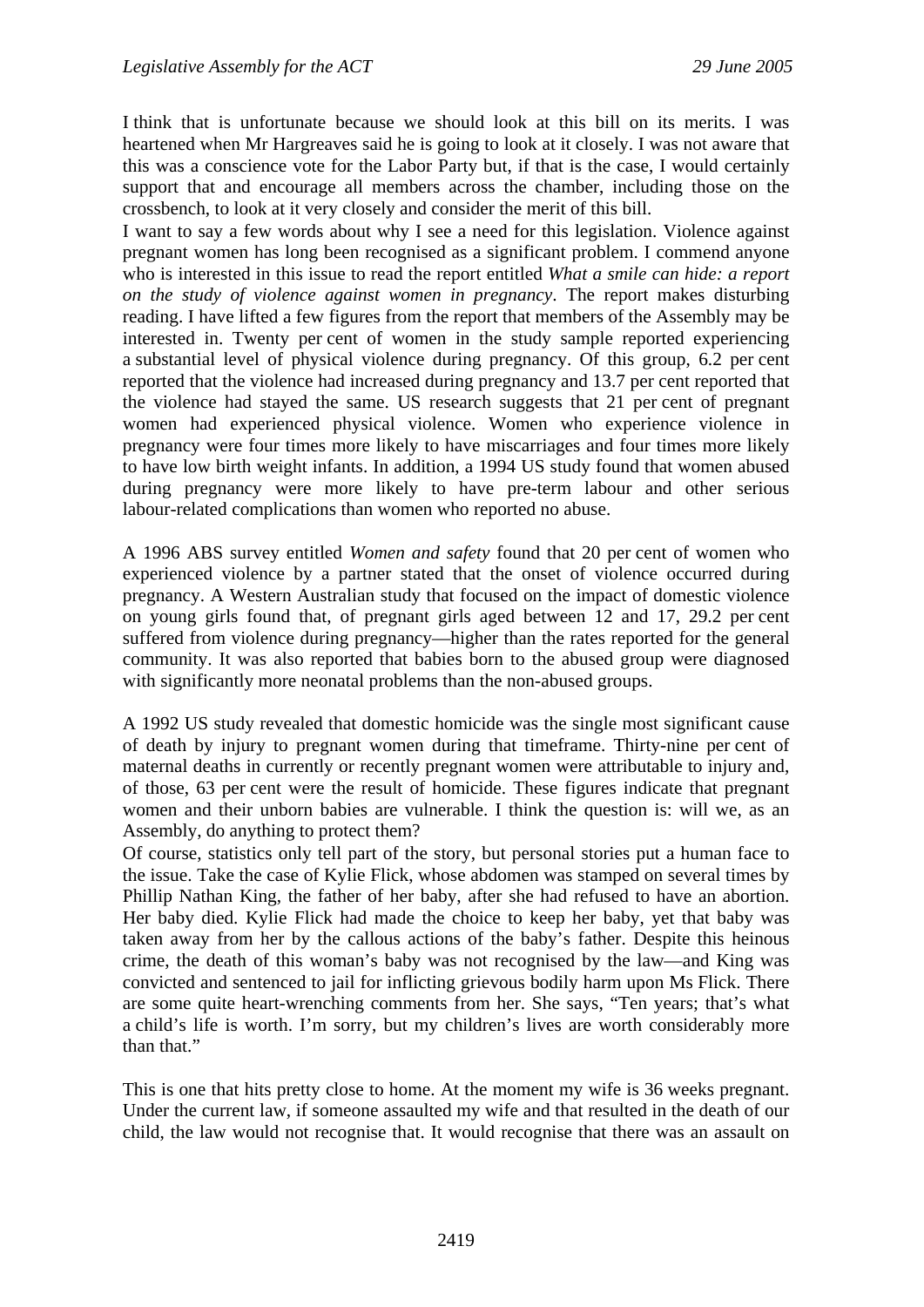Ros, but it would not recognise the loss Ros and I would have suffered, and it would not recognise the loss of a sibling to my two boys. So clearly there is a gap. It is not acceptable to say, "Oh well, we recognise that there has been an attack on the mother." Sometimes it might be a relatively minor assault and, in legal terms, the perpetrator would be subject to a fairly minor penalty, yet the mother and the family will have suffered a significant loss. The law at the moment does not recognise this at all.

This brings us to the heart of the matter. Do we, as an Assembly, support pregnant women in their attempts to nurture and protect their babies? Where a woman loses her baby due to the reckless or malicious actions of another, do we recognise that mother's and that family's loss? If we do not, I would suggest we are not doing our job as an Assembly; we are not protecting the vulnerable people we are charged with protecting. I know there has been debate in this place before on this issue, and there was some talk about bringing in an offence of aggravated assault in such circumstances, which I think would be better than nothing. I note that nothing has been done on it yet but, as I was saying before, it does not recognise the loss. If you say to a mother who has just lost a baby, "That assault was aggravated; it was a little bit worse than a normal assault," she will say, "I've lost my baby. You are not recognising that in any way, shape or form."

The offence of aggravated assault, which would be welcome in and of itself, is not the answer. I think it is unfortunate that, despite talk when this was debated previously in the Assembly about aggravated assault, nothing, even on that front, has been done. Nothing has been progressed. It has been, I guess, put into the "too hard basket" because there is concern that it will reopen the abortion debate. That is the concern that is always put. It is absolutely clear from the wording of this legislation that that is not the case. Any other reading is not reading the legislation; it clearly delineates between the issues.

When we venture back into the electorate after this vote and talk to pregnant women, or if we were to talk to Kylie Flick or Renee Shields—Renee Shields lost her in utero child in a road rage incident—will we have the courage to tell them that their loss should not be recognised by law? Ask ourselves if we want to say to them, "We thought about doing something but it was a bit hard because there were some people who thought it would reopen the abortion debate."

See how that argument runs with those mothers. See how that argument runs with any pregnant woman if you tell her, "We were going to take some action to prevent heinous crimes against women and their unborn babies but it was a little bit difficult; we had a feeling that it might reopen the debate." See how that argument flies with those women and with your constituents. I would urge members to consider this closely. Have a look at it on its merits; have a look at what it does and does not do; try to think about what you would say to these women if you were asked about your position, and see if you would feel comfortable about the vote you are going to take, one way or another, today. Do give this due consideration. I commend this bill to the Assembly.

**DR FOSKEY** (Molonglo) (11.23): I have been reassured by Mr Pratt that the intention of this bill is to address the gap in the law, to deal with the situation where the criminal acts of one person cause death or harm to a pregnant woman's foetus, and that it does not threaten a woman's right to access abortion. Taking Mr Pratt's concerns at their face value. I can support the intent of this bill, but could only agree to it if some profound changes were made. I know that this bill is somewhat changed from the form in which it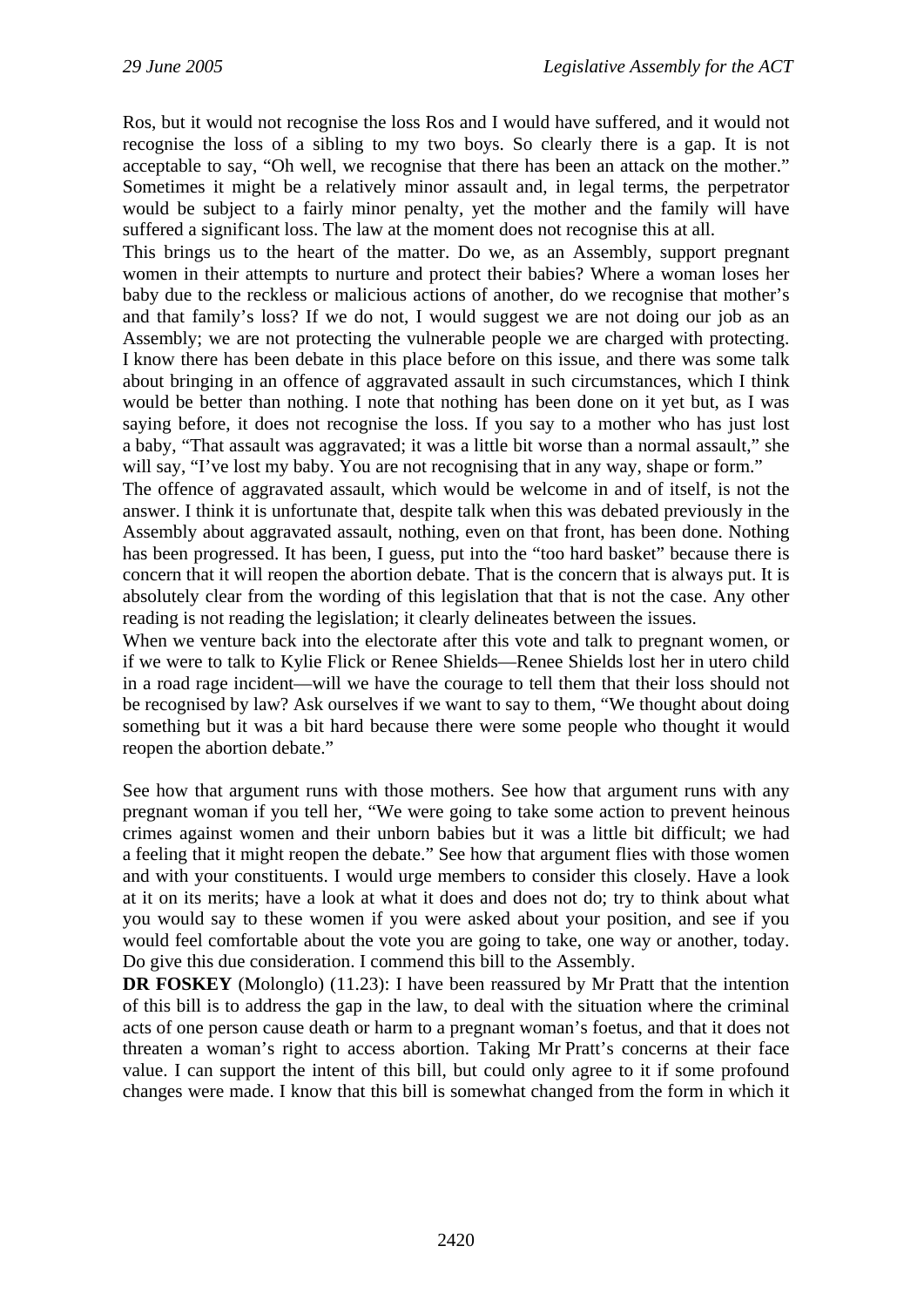was presented last year, but there would need to be more changes before I, as a woman concerned about women's reproductive and other human rights, could support it.

Let me explain my concerns. I understand the bill excludes abortion, medical procedures and any act by the woman herself from being considered a criminal act, and that Mr Pratt believes the bill has adequate safeguards against being used as a tool to restrict abortion. However, I am aware that similar legislation in the United States has been used as a back door to revoking abortion rights, and that some of the mechanisms by which this has been done include identifying a foetus as an unborn child, thereby strengthening the argument that it is a separate entity with rights and deserves the protections that we might give to any other child.

Despite Mr Pratt's attempts to separate the issue of abortion and crime against a pregnant woman, the way this bill is currently crafted sets up a series of offences against unborn children. In practice, this would assign legal status and rights to an unborn child as a separate entity from the mother. In my opinion this is extremely problematic. This could lead to arguments that the law assigns legal status to the unborn, and therefore the rights of the foetus can be set up in opposition to the rights of the woman. In addition, the bill, if passed, could lead to a situation where someone is charged with manslaughter, for instance, for a road accident that leads to a woman in the very early stages of pregnancy suffering stress that is then linked to the loss of the pregnancy. There appears to be some risk that we would be creating a very complex area of law.

I want to make it perfectly clear that I am not altogether opposed to legislation that introduces penalties for harm to the foetus when a woman who is pregnant is deliberately assaulted or harmed through the careless act of another. But I believe the law should recognise that the loss of a foetus, particularly in the later stages of pregnancy when there can be a strong bond between the woman and the foetus, and the loss of a pregnancy is likely to be a very traumatic experience.

I believe that applying penalties that recognise the loss of the woman and condemn any act of deliberate violence against a pregnant woman is an appropriate reflection of community values. I also have no objection to strengthening the penalties that might be applied to a case of domestic violence against a pregnant woman. The ABS women's safety survey in 1996 found that of all the women who reported domestic violence occurring at some time in their lives 42 per cent were pregnant at the time. Twenty per cent reported that violence occurred for the first time during the pregnancy. So it is clear that pregnant women have a special vulnerability.

The approach I would prefer is one that recognises that the harm is caused to the woman, rather than to the unborn child. This would be in line with other jurisdictions, which recognise the loss of a pregnancy as causing serious harm to the woman. For example, the NSW parliament recently passed the Crimes Amendment (Grievous Bodily Harm) Act 2005, put forward by the Labor government in response to the findings of the NSW Court of Criminal Appeal in  $R \vee King$ , where the court found that the loss of the unborn child may amount to grievous bodily harm to a pregnant woman, even where that woman suffers no other injury, because of the close physical connection between a pregnant woman and her unborn child.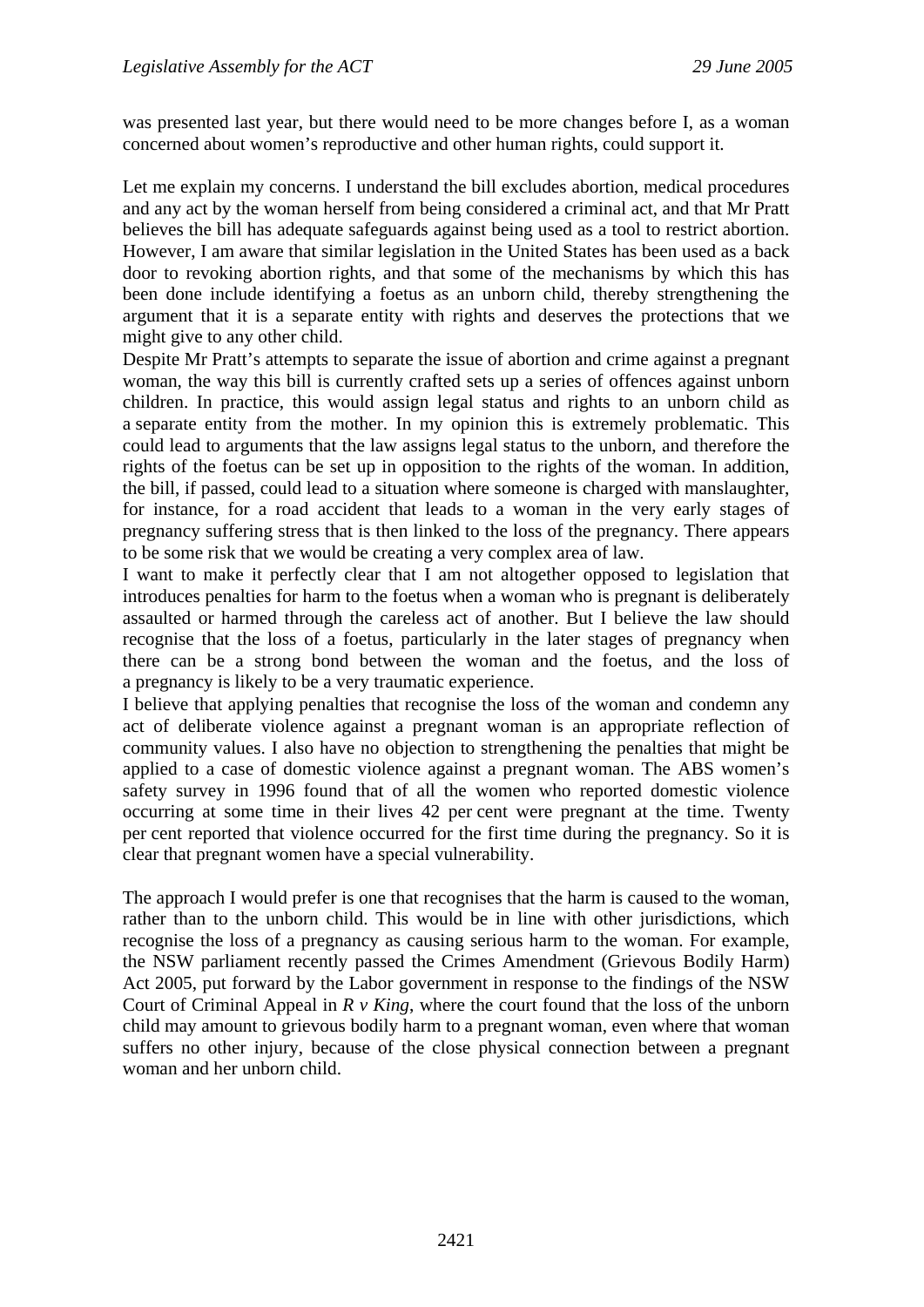The NSW legislation extends offences under the Crimes Act relating to the infliction of grievous bodily harm to the destruction by a person of the foetus of a pregnant woman, other than in the course of a medical procedure. NSW deliberately avoided creating the offence of manslaughter against an unborn child because this was highly problematic. I would support the introduction of legislation in the ACT similar to that adopted by the NSW parliament without hesitation, but I cannot support the bill.

I believe Mr Pratt is genuinely concerned about the right of a woman to safety during pregnancy but what I think is problematic about it is the way the bill assigns harm to the unborn child and not to the woman. I do not think Mr Pratt is deliberately attempting to restrict access to abortion. However, it is not surprising that there is a great deal of sensitivity about abortion rights at the moment. Those of us who feel very strongly about the right to safe, legal and affordable abortion have been alarmed by the so-called debate driven by members of the current federal government.

In this debate we have heard almost exclusively from male MPs bemoaning the number of terminations each year and using words to describe this as an "abortion epidemic". Inaccurate statistics have been used to fuel this argument, together with gross generalisations about women suffering psychological problems following terminations. It is my understanding that there are no reliable national figures on the number of abortions performed in Australia; however, we know the number has been falling. Health Insurance Commission figures show that the number of Medicare funded abortion type procedures fell from 76,000 in 1997 to 73,000 in 2004. Many of those procedures were for spontaneous abortions or unviable foetuses.

We have also heard misleading arguments about late-term abortions, with anti-abortion proponents suggesting that some women are having late-term abortions at the same gestation as surviving babies born prematurely. All evidence suggests that abortions performed in the third trimester are very rare and are overwhelmingly the result of foetal abnormalities. They are always the result of considerable thought by and consultation with the affected woman. We need to remember that no abortion is ever undertaken lightly.

Given this, many women have felt that they are under attack. Women's groups, and all other groups that are concerned about human rights, have been alarmed that hard-won gains in reproductive rights seem to be again under threat. It is therefore no surprise that legislation concerning pregnancy and harm to a foetus might set off alarm bells. I think we need to be very careful about protecting the rights of pregnant women to safety in carrying, bearing and delivering their child and their right to choice in the decision as to whether or not they will do that.

I believe this bill could have unintended consequences, and that there is an alternative route to achieve the desired outcome. I call on Mr Pratt—if he wants to continue down this road and have a third go—or the Attorney-General to produce legislation based on the New South Wales model, to discourage violence against pregnant women and send a clear message to potential aggressors without the complicated issue of assigning legal status to the unborn.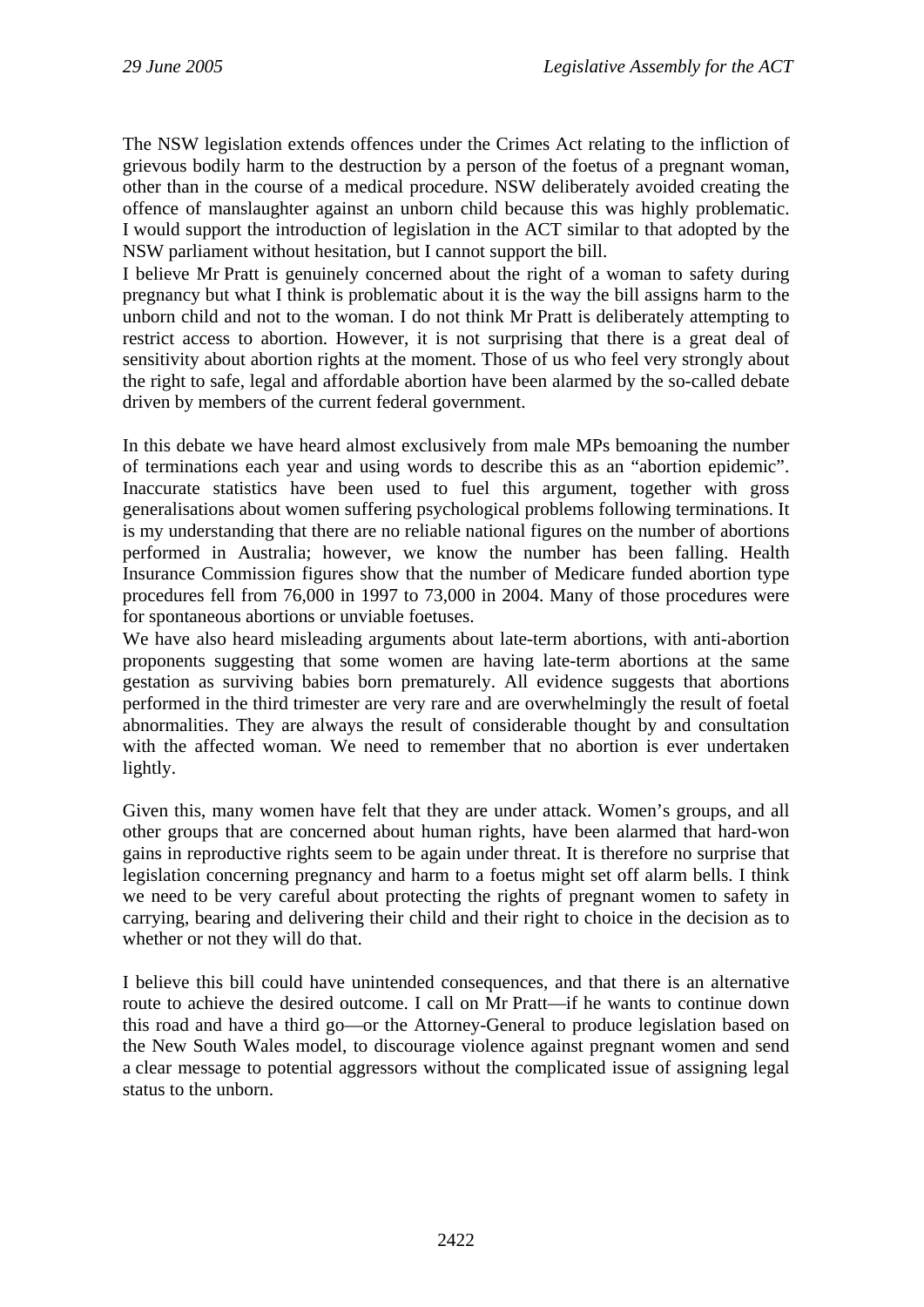**MR STANHOPE** (Ginninderra—Chief minister, Attorney-General, Minister for the Environment and Minister for Arts, Heritage and Indigenous Affairs) (11.32): We have been through this debate several times. We went through it in relation to the Crimes (Abolition of Offence of Abortion) Act in 2002 and during the debate on the Human Rights Act 2004, in relation to the meaning of the right to life and choice debate—a bill almost identical to that introduced by Mr Pratt and which we debated last year—and yet the opposition is again insisting we revisit the debate.

Although Mr Pratt claims he does not wish to revisit the abortion debate, this bill does just that. As drafted, the bill opens the door and creates a real possibility to revisit the abortion debate and reproduction debates in general. It will create unnecessary angst and cause division within our community. Consistent with the 2002 proposal, Mr Pratt's bill creates a dichotomy between the pregnant woman and her foetus by defining an unborn child as distinct from its mother. As I have told the Assembly previously, a major fault line in the spiritual, philosophical and ideological conflict in relation to the rights of women during pregnancy is the issue of whether a nascent child has a separate personality. There is no consensus in the community on this issue.

Establishing a dichotomy between mother and foetus, in the context of the Crimes Act, creates a new forum to revisit the abortion debate because it objectively forces the question: when does life begin? I have previously told Mr Pratt, and advised this Assembly, that providing a sanction for violent attacks on pregnant women should not require an ideological debate; it is an insensitive topic for use to make an ideological point. Mr Pratt claims that the purpose of the bill is to overcome an anomaly in the Crimes Act, in that an unborn child is not recognised as a person against whom an offence can be committed.

Mr Pratt acknowledged in 2002 and still acknowledges today that, in cases of violence against pregnant women, the court can take into account any injury to the unborn child in determining the sentence to impose. He maintains, however, that this is inadequate because the court can only impose a sentence up to the maximum applicable for the offence against the woman. In some cases this may be appropriate; however, in other cases where, for example, the act is particularly malicious or the assault so severe that it would attract the maximum penalty under normal circumstances, the discretion to apply a more severe penalty is removed, and the penalty that is imposed may not accurately reflect the culpability of the offender's actions.

In his presentation speech Mr Pratt encouraged us all to look seriously at his proposal, or at least come up with an alternative, or amendments, to address the matter. The policy aim inherent in Mr Pratt's previous bill and in this bill can be achieved without creating a new platform for the community to debate the spiritual and ideological meaning of an embryo, foetus or unborn child. Rather than trying to create an offence that divides mother and unborn child, an approach that references the offence against the mother is currently being developed by the government, as I have previously announced.

The government will introduce to the Criminal Code a number of aggravated offences relating to the loss of a mother's pregnancy, serious harm to the pregnancy, or death or serious harm to the subsequent child. Where a factor of aggravation applies to an offence the maximum penalty for that offence would be increased. I will give some more detail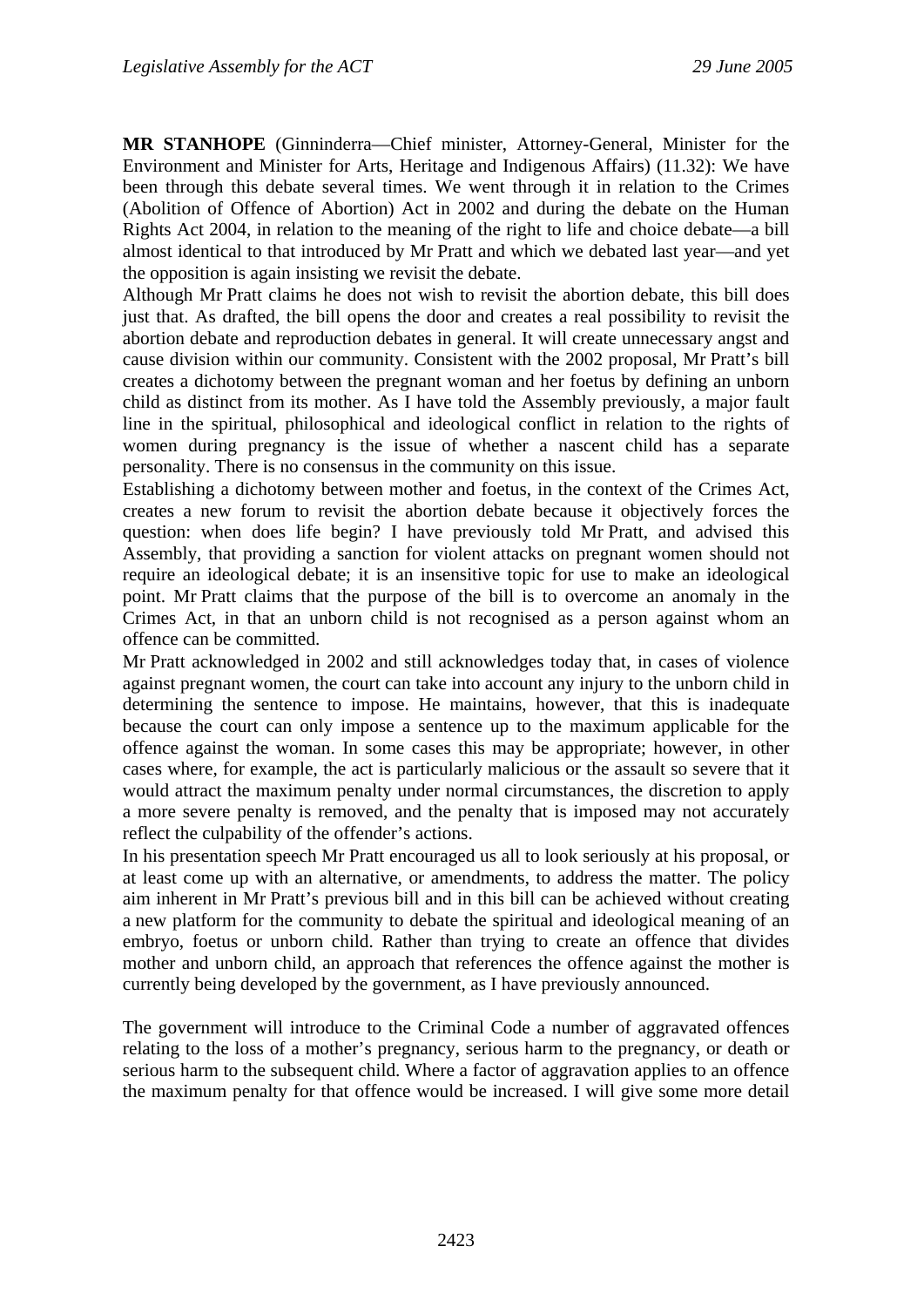of where the government is up to in relation to this in a moment, but this is the appropriate way of dealing with the inadequacy within the current law which is acknowledged by Mr Pratt, and indeed acknowledged by the government, without revisiting reproduction debates or creating a new legal personality in the unborn, a personality that is not recognised, has never been recognised and should not be recognised by the law.

The approach is also consistent with the Human Rights Act, which explicitly states in section 9 (2) that the right to life applies from the time of birth. Introducing a separate legal personality creates the potential for a conflict of rights between a mother and her foetus. It also creates the potential for the mother's rights to privacy and freedom of thought, conscience and religion to be restricted against her will.

As I have previously advised the Assembly, work has commenced on the development of chapter 5 of the Criminal Code, which deals with fatal, non-fatal and sexual offences against the person. A considerable amount of work has been undertaken and continues to progress on its development. At this stage I expect to introduce chapter 5 in October or November. Chapter 5 will include considered provisions on the aggravation of offences relating to the loss of a mother's pregnancy, serious harm to the pregnancy, or death or serious harm to the subsequent child. It is critical that changes to the criminal law are progressed in an appropriate and considered manner. It is also critical that this important issue is considered in the context of the development of offences contained in chapter 5 of the Criminal Code.

In relation to that I am happy to give some further indication of the work that has been done and the approach the government will be adopting and which I will be tabling, as I said, in a few months time. However, I accept that this bill that Mr Pratt has tabled may be characterised as reflecting a community desire that offenders be appropriately punished for malicious acts that result in a woman losing her pregnancy. I have no argument with that but, as I have advised and stated just previously, the policy aim inherent in the bill can be achieved without creating a new platform for the community to debate spiritual and ideological issues concerning the meaning of an embryo or foetus.

Rather than trying to create an offence that divides mother and foetus, an approach that references the offence against the mother is the one the government will pursue. I announced this during the 2002 debate and I have previously announced it in this place. We will introduce into the Criminal Code those aggravated offences that I have just referred to. Where a factor of aggravation applies to an offence the maximum penalty for that offence will be increased. I am advised that the penalty for aggravated offences at this stage will be somewhere in the range of 25 to 30 per cent above the ordinary penalty. We propose to create those "aggravated features of pregnancy" for a number of offences, including dangerous conduct causing death; intentionally, recklessly or negligently causing serious harm; and intentionally or recklessly causing harm.

The aggravated offence provisions, and therefore the increased maximum penalty, will apply regardless of what the defendant knew or did not know about the pregnancy. To balance this, section 342 of the Crimes Act, which lists matters the court must take into account in determining the sentence to impose for an offence, will be amended in this context to include regard to the harm caused to the pregnancy, including the loss of the pregnancy and/or the harm caused to the subsequent child, including death; whether the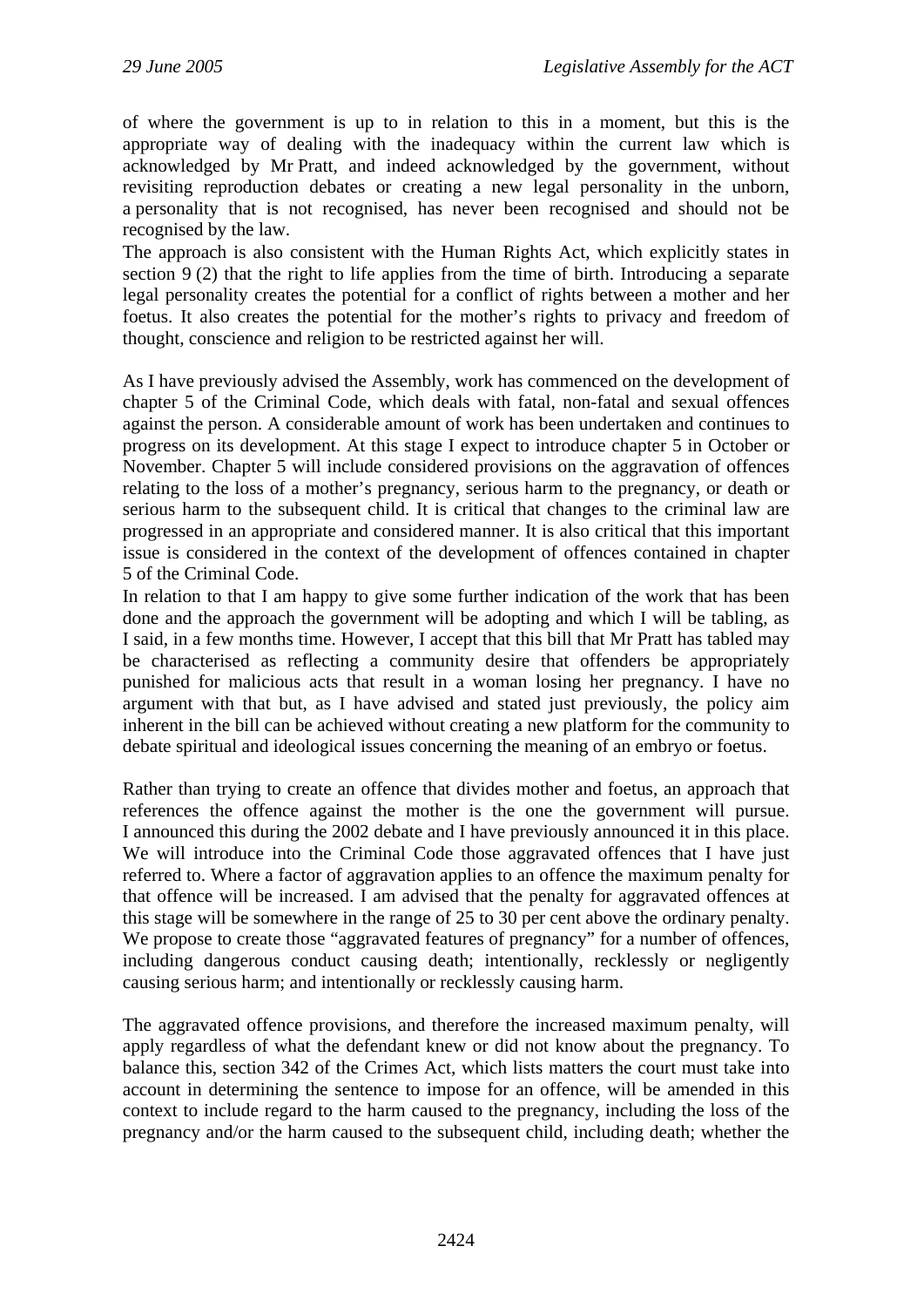offender knew, or ought to have known, that the woman was pregnant; and whether the offender intended, or was reckless towards, causing the harm to the unborn child. In developing these provisions care is being taken to ensure that the following circumstances are covered as part of the offences we include within the Criminal Code:

- where the conduct causes the death of an unborn child or the loss of a mother's pregnancy;
- where the conduct causes harm that endangers, or is likely to endanger, the natural course of development of the unborn child;
- where the conduct causes harm that is, or is likely to be, significant and longstanding in relation to the unborn child, including harm that will affect, or is likely to affect, the development of the unborn child following birth; for example, conduct that causes the unborn child to develop or to be likely to develop epilepsy;
- where a person transmits a serious disease to the unborn child; and
- culpable driving that results in death or serious injury to the unborn child.

That is the approach the government will be adopting. That is the essential nature of amendments to chapter 5 of the Criminal Code that will be introduced by this government in a few months time, as foreshadowed previously. All of those changes to the Criminal Code, which go to the same extent to protect a woman and her unborn child, are achieved without creating a separate legal personality for an embryo or foetus, as proposed by Mr Pratt.

There is no need for this Assembly, this parliament, to introduce into the law a separate legal personality for an embryo or foetus in a way that the law has never previously felt the need to do, for very good reasons. It creates a disconnection between a woman and her embryo or foetus. The law is awake, and has always been awake, to the difficulties of adopting that approach. It should be resisted; this bill should not be supported. I will not be supporting it for those very good reasons. It is unnecessary and it is directed at achieving an ideological positional point in relation to the status of an unborn child.

**MRS DUNNE** (Ginninderra) (11.41): It was a shame that the Chief Minister came in and lowered the tone of the debate. Again the Chief Minister, who is incapable of arguing this issue on its merits, came in and opened up the usual hoary chestnut about re-opening the abortion debate. As Mr Seselja has rightly said, whether we like it or not, the abortion debate will proceed in this community while ever there are people in this community having difficulty with their pregnancies in one form or another. By saying we cannot possibly have an abortion debate, or we should not do anything that might open it up, is entirely the wrong approach. What we have here is a wrong-headed approach from the Chief Minister and, I am sorry to say, I am really disappointed in the contribution from Dr Foskey as well.

I think we need to go back and look at some of the cases that have prompted this. Mr Seselja touched on the case of Kylie Flick and Phillip Nathan King. When Phillip Nathan King beat and stomped on the abdomen of Kylie Flick, his principal intention was not necessarily to inflict harm upon Kylie Flick; his intention was to inflict harm on and preferably bring about the death of the child that she bore. We can hedge around and talk about a nascent child, a foetus, an embryo; but his intention was clear.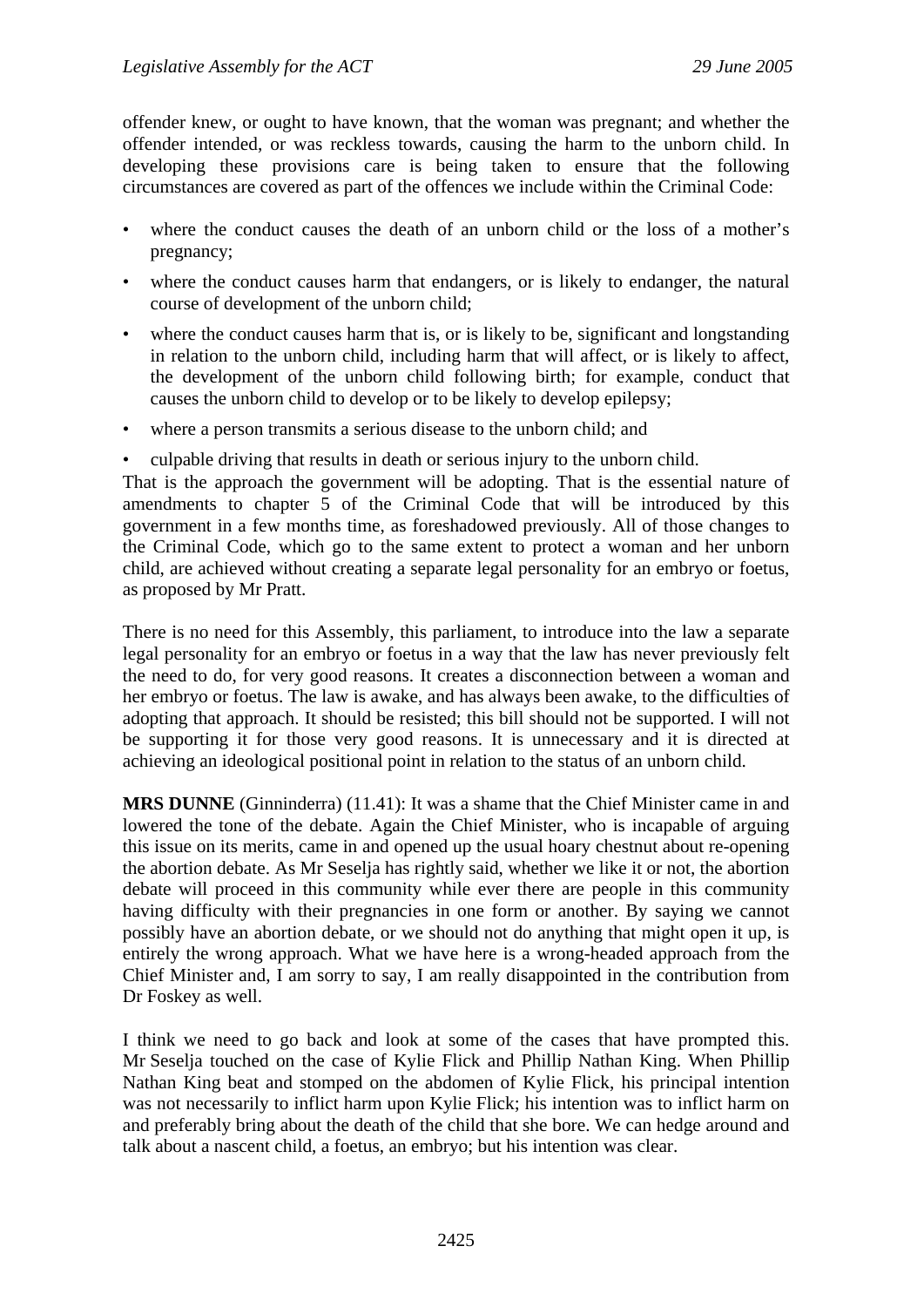There may be other occasions when that intention is not as clear. There are the proposals put forward by the Chief Minister for aggravated offence. He has been gunna do that for as long as this has been the debate. I hope that we are not going to be holding our breath in October. I hope that in October we will see something.

**Mr Seselja**: Twenty-five per cent worse.

**MRS DUNNE**: But it is only going to be 25 per cent worse. When Phillip Nathan King pushed this woman to the ground and repeatedly stomped on her abdomen, if that happened here in the ACT under the Chief Minister's and attorney's regime, he would get possibly a 25 to 30 per cent higher sentence because of that, when his intention was clear. It was, in a sense, an unintended consequence, a concomitant consequence, that Kylie Flick was injured. His intention was clear. His intention was to do harm to another person who, quite rightly, as the Chief Minister says, has no legal entity, has no legal rights. Their legal rights, again today in this place, are being trampled on, in the same way as Phillip Nathan King trampled on his unborn baby and killed it.

Everyone in this place is very concerned about not transgressing too much into the abortion debate. I know that members opposite have been running away from this argument for a very long time. They think that, because of what was passed in 2001, we do not need to revisit this.

**Mr Seselja**: It is never to be discussed again.

**MRS DUNNE**: It is never to be discussed again. It does not matter what community opinion is, it is scripsi quod scripsi; it is all done; it is all over; and nothing else may be said about it. Really this is the cowardice of the Labor Party, running away from the argument. They are so committed to the idea that we cannot talk about abortion that they cannot countenance that babies in the womb are separate individuals and are worthy of support. The child of Phillip Nathan King and Kylie Flick was a separate individual, recognised by both parents, wanted by one and not by the other.

I have a bit of discomfort with Mr Pratt's bill because, in a sense, what we are doing is bestowing humanity on a child on the basis of whether or not this child is wanted by the mother. If a child is wanted by the mother, what happens to this child, through this bill, is important; and, if the child is not wanted by the mother, what happens is not important. But what Mr Pratt's bill does is very important. It addresses the issue. It address the issue brought about in a number of cases. There is the road rage case that brought about the discussion of Byron's law, and there is this rather heinous crime that we have talked about today.

Mr Stanhope does not really want to address the issue because it would be inconvenient to him. It would be inconvenient that in any way there would be constructed, within the law, the notion—we all know it in our hearts, whether it is convenient to us or not—that when there is an embryo in the womb, whether or not there is a legal case or whether or not it is supported by law, that is a separate individual. The conflicting rights of those individuals are often inconvenient for us. Because things are inconvenient, and it means that we have to make hard decisions, it does not mean that we should shy away from those decisions.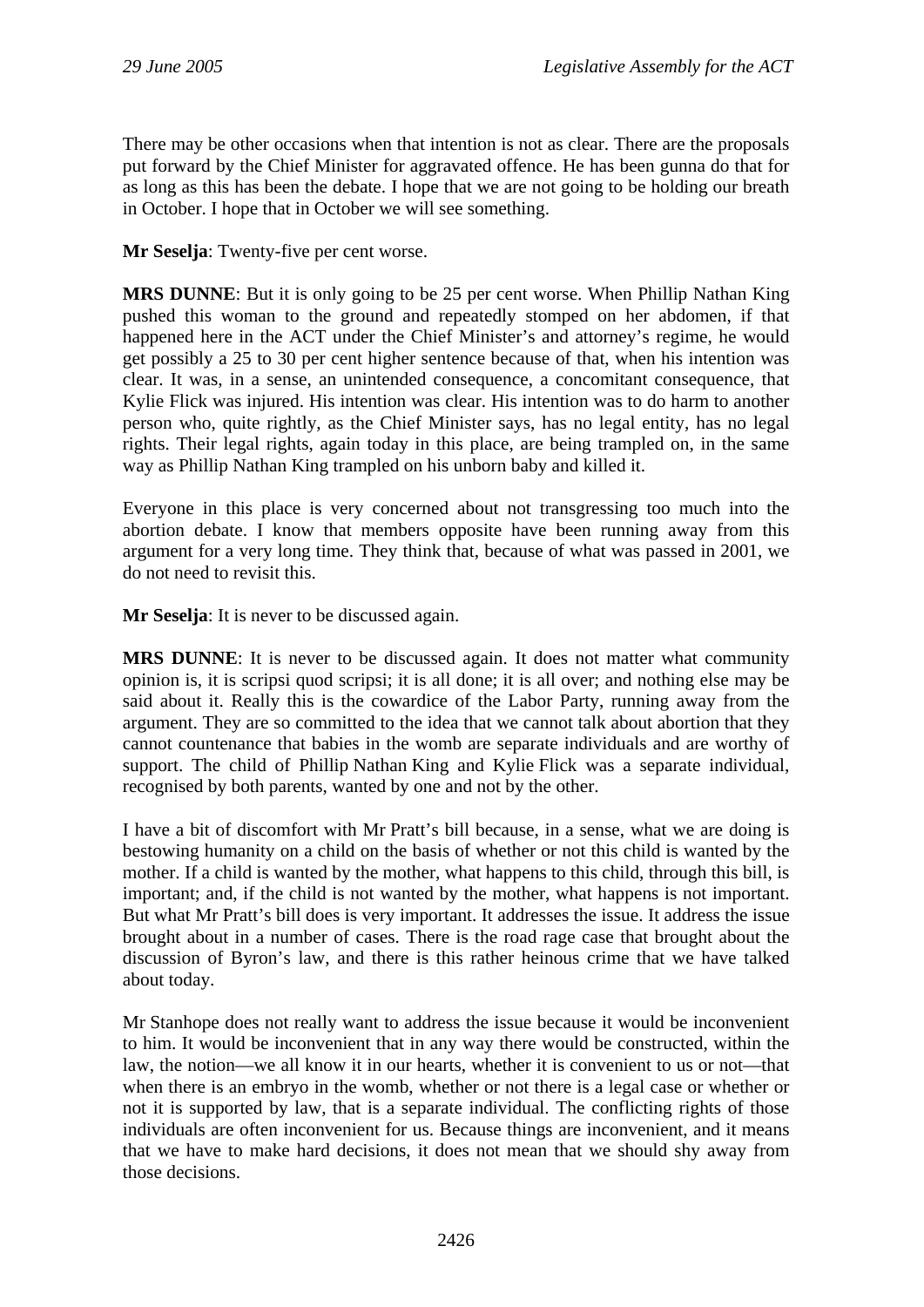Mr Stanhope does not want to create a conflict of rights between a woman and the child, the embryo that she bears. He does not want to do anything that might break down the legal fiction that children in the womb do not have rights. But there is nothing in our experience that tells us that these people in the womb do not have rights. We know in our hearts, if we thought about it, that they do have rights.

The progress of science tells us that these people have rights. Once upon a time we could content ourselves by saying, "It is not really a human being." But we now know that, through the miracles of IVF, these human beings can be conceived outside the mother's womb—they are definitely separate from the mother—and they can be conceived from genetic material that does not belong to the mother. It put paid to the notion that a human embryo is just part of its mother's body and does not have rights separate from the mother.

I could say that we would have a legal fiction. Mr Stanhope would call it a longstanding tenet that should not be tampered with. But what we see is a progress in our thinking, a progress in our understanding of what happens. What Mr Pratt's bill does is draw attention to the heinous end of the scale, where people willingly, negligently, recklessly inflict harm on someone that results in the death of a wanted baby. And that is a huge loss.

Mr Seselja touched on the issue of a huge loss. We all know someone who has wanted a baby, who has lost it through miscarriage or through an accident, or the child has died. We know what that is. We know what that loss is. There is not one person in this room who has not experienced that, either at close hand or, somewhat removed, through their circle of family and friends. We know what loss these people experience. Imagine, if you experience that loss in the way that Kylie Flick did, how much more that loss is exacerbated. There is no recourse for Kylie Flick and for her family. And there is no justice for the baby that was killed.

We have all sorts of strange anomalies. It is possible for someone who is born and who has suffered damage because of a botched attempt at an abortion to sue for damages for that. Those rights only seem to accrue because that person was born. But the damage was inflicted and the damages are paid as a result of something that happened when this person did not have, according to Mr Stanhope, a legal, separate identity.

There are already a vast number of inconsistencies in the law. Mr Stanhope's wanton look—"We cannot discuss this because it is too difficult, it is too inconvenient and it gets in the way of a good argument, and I really do not want to have that argument"—is not a reason. We have been sitting here, time and again, having Mr Stanhope, when we passed the Human Rights Bill, saying, "I'm gunna fix up chapter 5 of the Criminal Code." When we debated a similar bill to this one in the previous Assembly, he was gunna fix up chapter 5 of the Criminal Code. He comes in here today and says, "I'm still—

**Mr Stanhope**: We do it with every chapter of the Criminal Code, one by one.

**MRS DUNNE**: Whatever the chapter is. "I'm gunna fix up the relevant chapter of the Criminal Code. I'm gunna do it." He comes in here today and says, "I really need to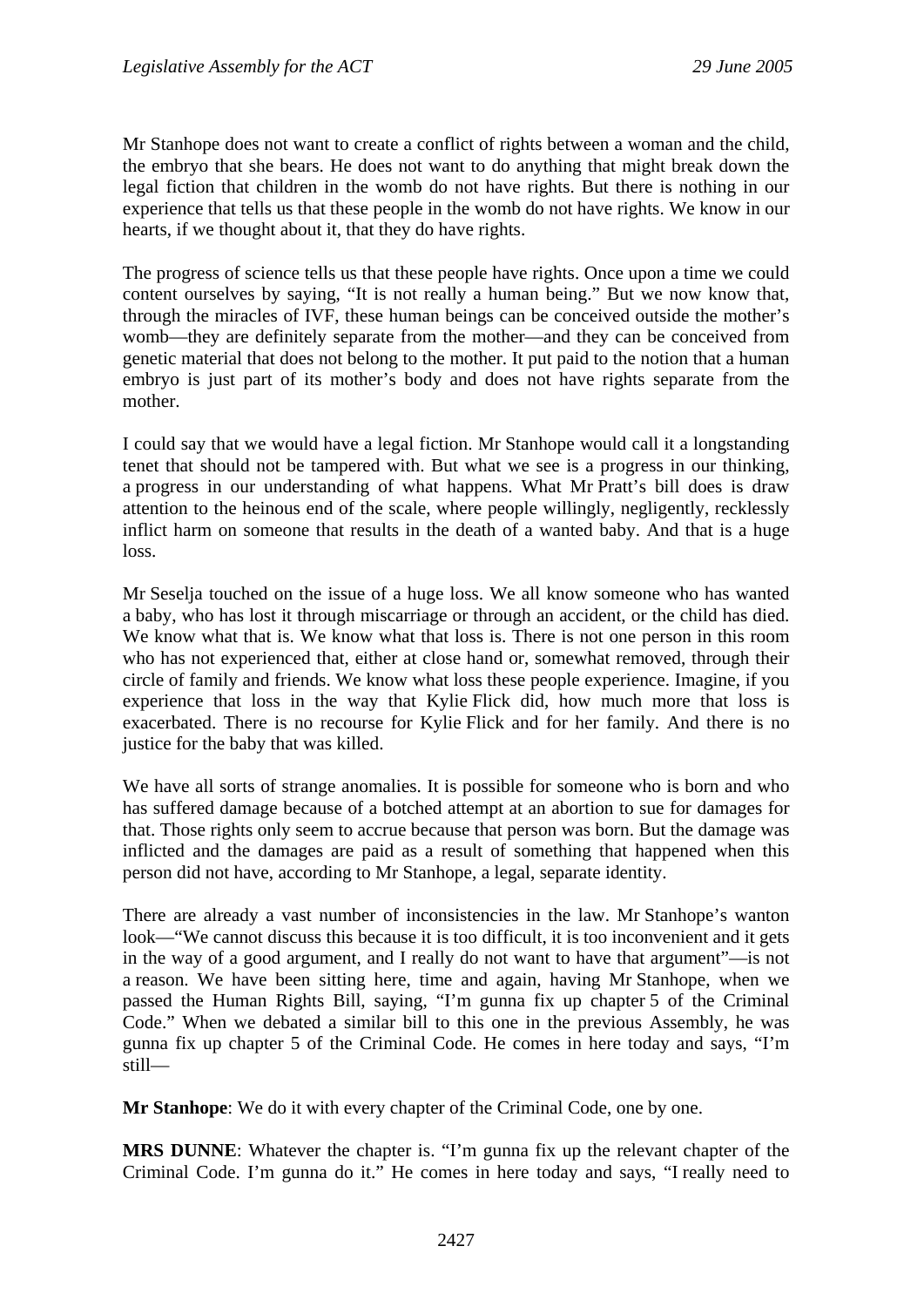share with you what we are going to do in this regard." He talks about a 25 to 30 per cent greater penalty. That is a scandal. The life of a child who is wanted by its parents is not important to Jon Stanhope. The people who lose their children through acts of recklessness, through acts of violence like the act of violence inflicted by Phillip Nathan King, are not worthy of support by this government. That is what he is saying. These people are lesser people and therefore their offences will be treated in a lesser way.

What Phillip Nathan King did was deliberately set out to kill the child that his girlfriend was bearing. That is a premeditated crime and he was not punished for it. Jon Stanhope's approach—

#### **Mr Stanhope**: Not punished?

**MRS DUNNE**: He was not punished for that. He was punished for beating up his girlfriend. Jon Stanhope's approach will be just like that. If a person does this in the ACT, after Mr Stanhope gets around to doing what he's been gunna do for ages, if somebody does that in the ACT, they will be prosecuted for the injuries to the girlfriend, with a bit on top. But we will not be able to consider the fact that that person may have premeditatedly gone around and stomped on that woman's belly to kill the child. It does not matter. You can feel comfortable because you might get a 25 to 30 per cent increase in the penalty, but that will not solve the problem; it will not do away with the crime; it will not be a deterrent; and it will not be of satisfaction to the people seeking justice as a result of that crime.

**MR QUINLAN** (Molonglo—Treasurer, Minister for Economic Development and Business, Minister for Tourism, Minister for Sport and Recreation, and Minister for Racing and Gaming) (11.53): I have to record that I occasionally feel a certain level of fear at the unbridled nastiness of Mrs Dunne towards Mr Stanhope. It is unique.

To the question at hand, let me say: I have a son who will turn 40 on Saturday. He and his wife have been married for a very long time. They are expecting a child in November, after more than a decade of having given up hope. If something happened by deliberate act to that unborn child, I could not be responsible for what would happen what I would do, let alone what my son might do. But I find myself in this debate in about the same camp as John Hargreaves and Deb Foskey in as much as we certainly recognise the points made and the sentiment behind the bill that is being put forward. I certainly do have that concern.

Mrs Dunne just gave a speech that went for about 12 or 13 minutes. It was about one case—and that was all—and the fact that she did not like Jon Stanhope a lot. But what concerns me about the broad sweep of this bill—and I think what concerns John and Dr Foskey—is all the other cases, the hypothetical cases, that are not being put forward and that would also be caught up in this bill. The unintended consequences that Dr Foskey mentioned must lead us logically to the conclusion that we recognise that we all have concern. All the people in this Assembly, I am absolutely certain, share the same concern but just do not share the selection of the solution.

Those cases not being mentioned and not being milked in support of the bill concern me as well. We have recognition of a problem, but I do not think we have got the right solution in front of us. The Chief Minister has stood and said this government recognises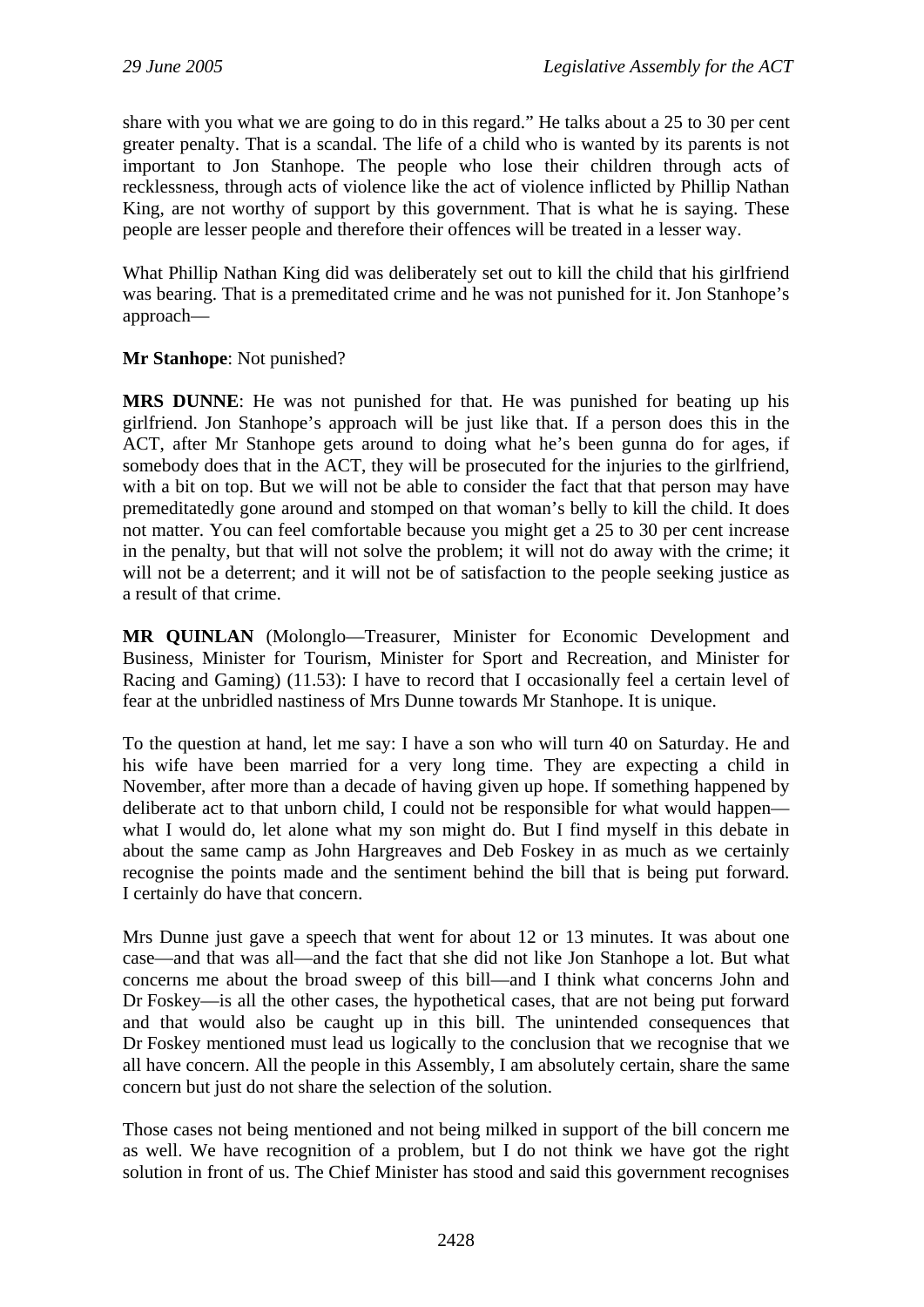that problem and will move to bring forward appropriate legislation that we all can accept and will address the problem that we see without necessarily having, as Dr Foskey quite adequately put it, unintended consequences. That is the concern of members on this side of the house.

Words fail me, I am sorry. But I do not think it confers much honour on Mrs Dunne to draw the conclusion that, because any person does not support this bill, they do not care. I think that is a fairly unworthy conclusion to draw. Everybody in this Assembly, I think, shares the concern; it is just we have a further concern. At the end of the day there are a number of us that will defend a woman's right to choose and will defend women against assault against that and any thing that leads to an assault against a woman's right to choose. If defending a woman's right to choose is cowardice, then put me down as a coward.

**MR STEFANIAK** (Ginninderra) (11.58): Following on Mr Quinlan's points: I think Mr Pratt has been at pains, when introducing not only this bill but also a not dissimilar bill in the last Assembly, to stress that this has got nothing to do with the abortion debate about a woman's right to choose or not to choose. He has specifically included in clause 5, proposed section 42A, provisions to ensure that this does not refer to legal abortions, anything done by a pregnant woman in relation to her own unborn child or a number of other things. It specifically removes it from the abortion debate.

It is also not about one single case, albeit the particularly horrendous case in relation to the matter of Phillip King, which my colleague Mrs Dunne has mentioned. Sadly, there are occasions—and I can recall one in the ACT, but I am not sure there were necessarily tragic consequences for the unborn child—when some particularly nasty individuals will assault a woman with the specific intention of trying to bring about the killing of an unborn child or, by injuring the unborn child, to somehow get at the woman.

You might come up with another type of aggravated assault in law. Obviously this bill is going down. I wait with interest to see what you are going to come up with. I suspect one additional section is not really going to cover the gamut of offences that we have seen in the past in relation to deliberate or totally reckless attempts either to kill or seriously injure an unborn child and perhaps in that way get to the woman or whatever.

I think one of my colleagues mentioned that, whilst we already have a significant number of offences against the person, men or women, an assault such as this is not necessarily going to cause grievous bodily harm to or intentionally wound a woman. It is not inconceivable that a woman might effectively be assaulted and have the defendant charged with assault occasioning actual bodily harm in terms of the injuries the woman receives, whereas the child might well be killed or severely injured as a result of the attack. Quite clearly, the law is not adequate there. What we are looking at is someone deliberately trying to hurt an unborn, formed child, do serious harm to them, and the law is defective.

I understand that in some jurisdictions in the United States there are laws covering this, and they have worked quite well. New South Wales has either introduced very similar laws or may well have passed a not dissimilar law already in relation to this type of offence or series of offences in relation to assaults on women with a view to killing or seriously injuring an unborn child. These offences would add a significant new,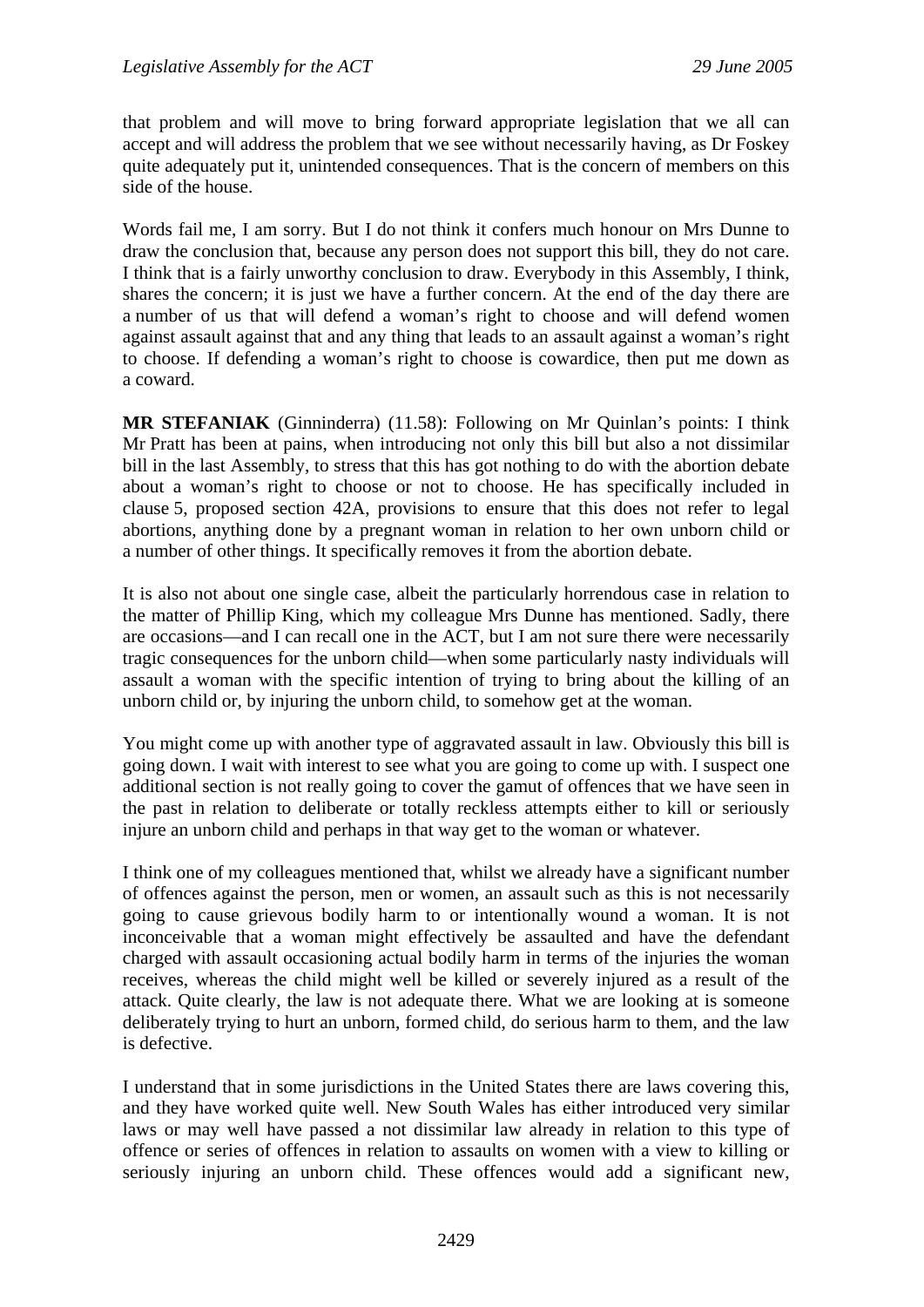hopefully, deterrent to what is a particularly nasty crime, a particularly gutless crime, which is reasonably uncommon but not that uncommon in our community.

I can recall at least a couple of cases in our local courts where some particular lowlife deliberately tried to harm an unborn child, either to get at the woman because they were jilted or for some other spurious reason, or whatever. But it is particularly nasty, and I think it is important that there are appropriate offences to fit the crime so that appropriate punishment, if need be, can be meted out by courts. That, after all, is what our justice system is largely about; it is about protecting society; it is about protecting victims; it is about having appropriate offences for appropriate actions.

We in this place have frequently passed new laws providing new offences, ranging in severity from certain things like industrial manslaughter, which we do not necessarily agree with—we had a perfectly good manslaughter law—down to more misdemeanour-type things. Nevertheless, there are new offences. So there is absolutely nothing wrong with what is being proposed here.

Mr Pratt, indeed, has been incredibly careful in how he has crafted this. He has worked very closely with Mr Seselja and me. We have been in on it with him. He has sought opinion not only from both Mr Seselja and me, and had us in on meetings, but also he has worked very closely with Parliamentary Counsel. He has crafted legislation to ensure that it hits the spot, that it does not have any unforeseen consequences, that it does relate just to these matters, that it has got nothing to do with the question of abortion or the woman's right to choose or not to choose. Those things are irrelevant. This homes in specifically on where a person intentionally assaults a pregnant woman and knows or reasonably ought to know that she is pregnant, intending to kill a child or to inflict serious harm on that unborn child.

There are also offences in relation to culpable driving. I think it has been mentioned earlier in this debate, either today or on a previous occasion, that there are a number of culpable driving cases that fall within the generic area of this particular crime.

I think it has been crafted very effectively. It certainly does counter one of the nasty areas of crimes in our community, albeit not a very common one—nothing like burglary or the common or garden variety assaults you get in the street or anything like that. Nevertheless, it is a very serious crime and one I think that civilised society has an understandable abhorrence to but which is not adequately covered at present. I think that has probably answered some of the issues raised by Dr Foskey.

Mr Stanhope mentioned section 92 of the Human Rights Act. I remember that was a problematic debate in its own right. That act says life begins at birth. That probably is another issue. That probably was deliberately put in there simply because of his views and his party's views in relation to abortion. That is in there in that act. I think that was criticised by a number of people. He could have perhaps gone the other way there. I do not think that is necessarily an argument to bring up here—the problematic discussions that welled in relation to that—that, in itself, being a controversial decision, as it were.

What we have here is good, sensible legislation; it is carefully crafted. It is not a new, trail-blazing piece of legislation on its own. There have been moves in other states. There have certainly been moves in other jurisdictions and effective legislation in other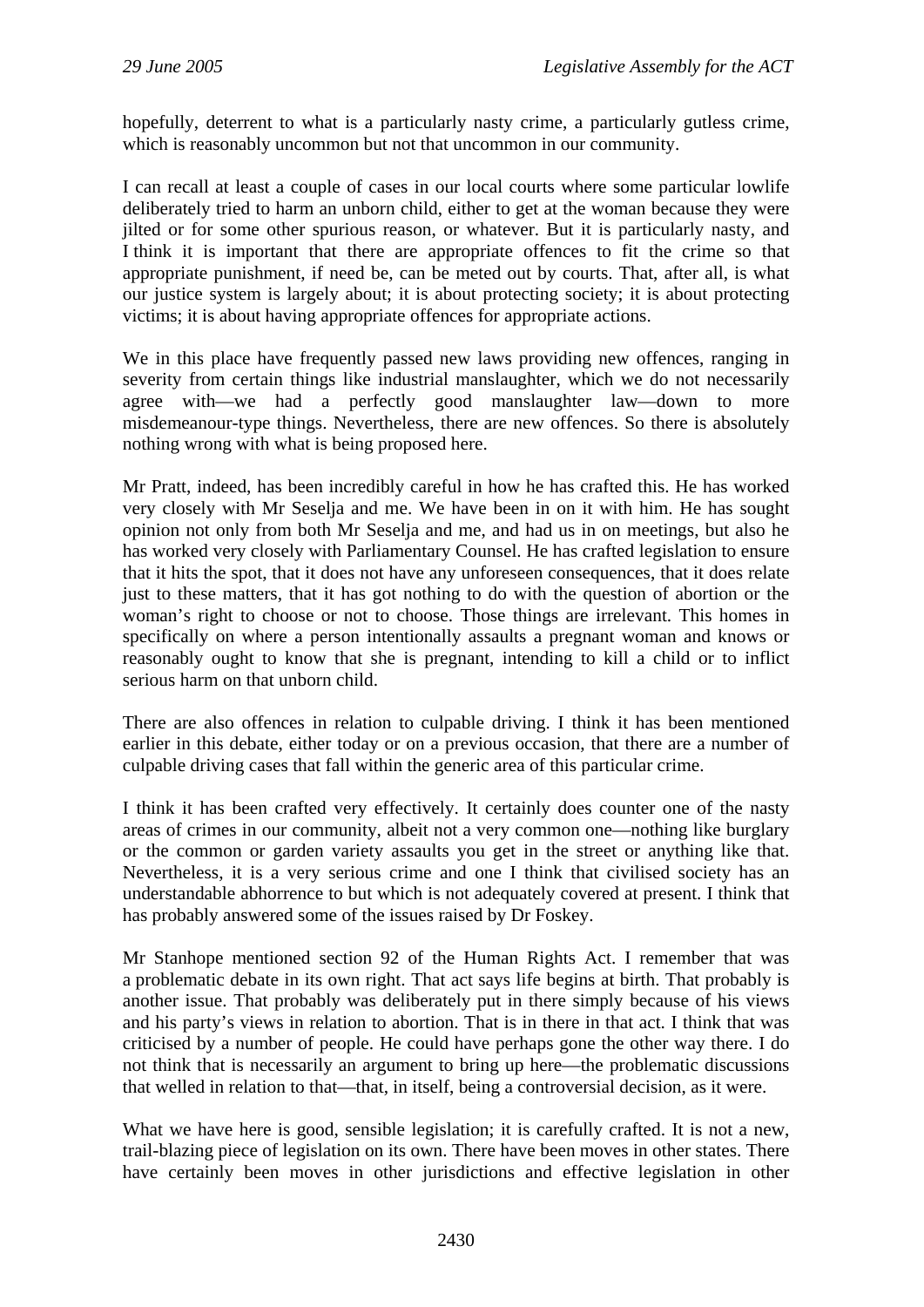jurisdictions that deals with these types of matters. If we are serious about protecting a woman, who wants her baby to be born, from some person who deliberately wants to harm that woman, through harming her unborn child—which I think all of us would agree is a particularly nasty type of offence—then this legislation is entirely appropriate. It covers the range of situations in which that will occur and, I would say, covers it far better than any aggravated assault provisions that the Chief Minister might bring in later this year.

**MRS BURKE** (Molonglo) (12.07): I stand to strongly support Mr Pratt's bill. Obviously, as we have heard from members in this place, Mr Pratt has fought long and hard for the rights of the unborn child. Much debate has gone on about where life begins. As legislators, we are surely charged with protecting the rights of every individual. I must say that it is a quite strange case that the Greens put forward today.

Surely any woman who wants to keep her baby would be devastated at the premature loss of that baby through unlawful killing or murder of that unborn child, but it seems now that, in some quirky debate, it has got around to the fact that we have a position being taken that you can have a choice, as long as it is abortion. The legislation, carefully and considerately thought out by Mr Pratt, does not remove that right of choice for women regarding pregnancy and abortion.

At the moment what we have is no protection for the rights of women who lose their baby through intentional injury, manslaughter, unlawful killing or murder of an unborn child. Surely one must have to ask: who, of any of us, can stand and say who is and who is not a human life? I think the people best placed to make this call are pregnant women. It is our job, as legislators, to ensure that we protect the rights of unborn children.

Mr Stanhope says this bill would cause angst. I put to the Chief Minister: what about the rights of that woman who was stomped on? Where were her rights? It is not for the Chief Minister or any of us to decide for a pregnant woman whether the child that she is carrying has rights. I add a side note here. I presume that when a man and a woman have sexual intercourse a baby is the result; it will not produce a puppy dog. It is a baby. They produce a baby, and a baby grows up. It is a baby. It is quite easy for a pregnant woman to know when life begins, therefore. I would suggest that the Chief Minister does not have the authority, with respect, to stand in this place and make that call.

Mr Pratt cites many examples in his original tabling and subsequent speeches about one of the tragic outcomes for Byron Shields, who lost his life less than two months from his expected birth, following a hit-and-run on his mother by a drink-driver. As we have heard, the driver escaped a conviction for manslaughter because the court ruled that a seven-month old foetus was not human. How would that leave that woman feeling?

We have a gap in the legislation. I understand that the government is well aware of the gap in legislation. But how sorrowful and woeful is it for women out there who have suffered that it has taken this government over three years to get something done about it. Their inaction is just astounding.

Mr Stanhope's position on this matter is very obvious. He sits there laughing, jibing and sniping at the opposition who stand up for people's human rights. He simply has demonstrated, by his comments today, his disregard for and his opinion of the unborn or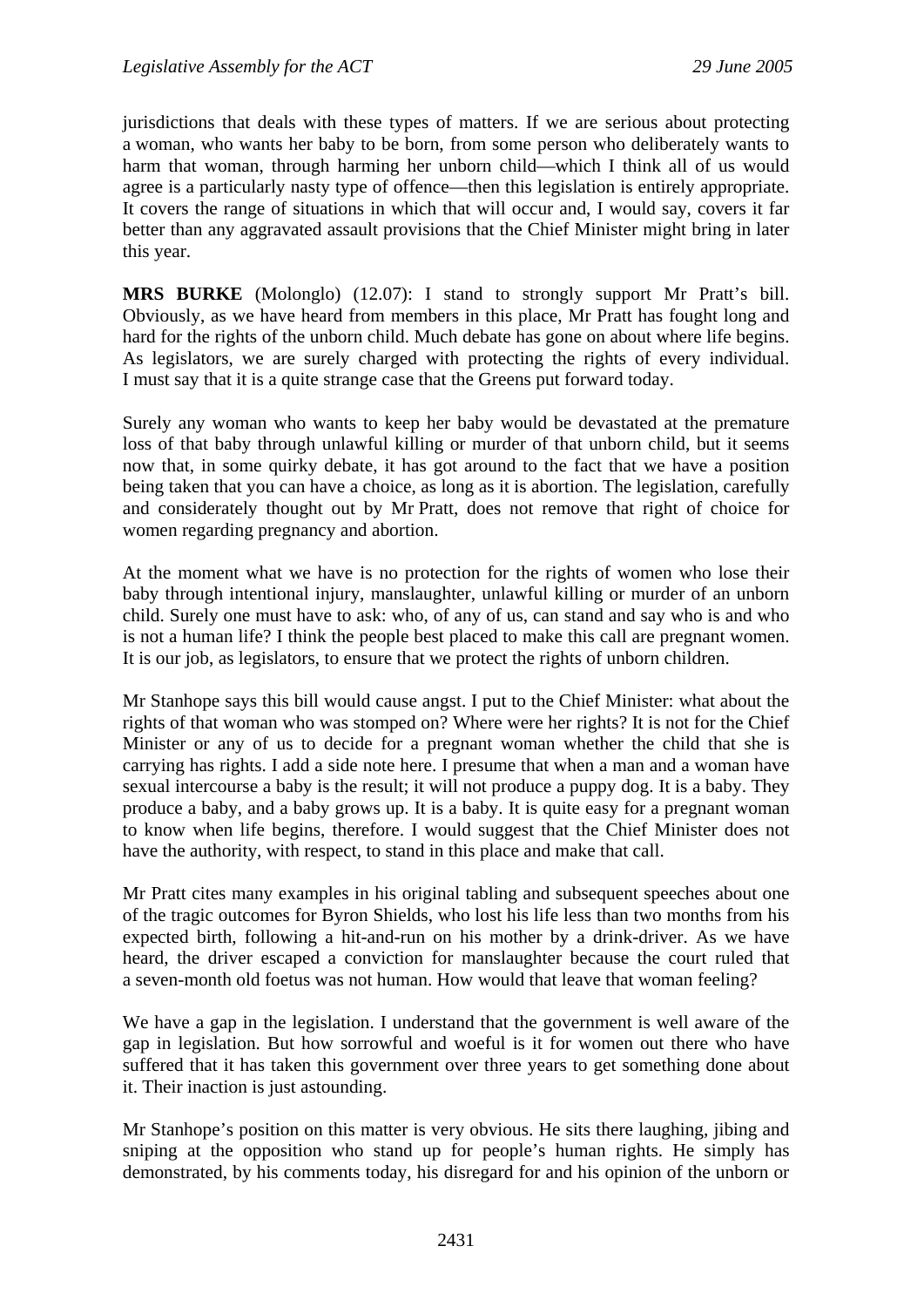what even constitutes a child. Until we, as a society, start to reverse, by way of strong legislation, the total disregard for human life, we will continue to see unnecessary and tragic consequences for the unborn child and the impact this has upon the pregnant woman.

We have said, and we realise, that we do not believe this bill will get up today. It will be defeated, sadly. But I, like my colleagues, will certainly be closely scrutinising the proposed changes to the Criminal Code, which have been three years in the making. It is going to be a pretty darn fine document by the time it gets tabled, I am sure. We, on this side of the house—and Mr Pratt has our full support—want to ensure that the unborn child is valued and recognised far better than it currently is under law.

**MR PRATT** (Brindabella) (12.11), in reply: Mr Speaker, while I disagree with Dr Foskey's very narrow interpretation of one or two of the salient aspects of this bill, I do thank her for the comments that she made. I also thank Mr Hargreaves for his rather calm and considered approach to the issue in what he had to say this morning. But I must say I was quite disappointed by the Chief Minister's elevating what should have been a very important and sensible debate to one which was a bit vitriolic. I will perhaps come back to a couple of comments that he made and address those shortly.

I recently tabled, and now today I have sought to debate, in the Legislative Assembly this bill to protect an unborn child in law following an assault on its mother. That is the purpose of why we are here. Why did I design this? Because I believe that there is an anomaly in law as a consequence of the abortion bill introduced in the ACT, which allows an assault on a pregnant woman resulting in the death of the unborn to go unpunished. My motive has been to extend our laws to provide protections to and defend the rights of a woman who seeks to carry her unborn child through to safe birth, by creating a deterrent to violent and/or reckless behaviour. That is the sole motive for this bill.

The Crimes Amendment Bill 2005 makes it an offence to injure or kill an unborn child through assaulting or poisoning a woman who is known to be pregnant and who, as a direct result of the offence, loses her child. I appeal to all members to support this piece of new law as, logically, in all fairness, nobody here could fault that. I have heard no argument here today that defeats the logic or fairness of this proposed law.

The passing of the Crimes (Abolition of Offence of Abortion) Amendment Bill 2001 did create that loophole, as I pointed out earlier, which would allow the injury, manslaughter, or unlawful killing or murder of an unborn child during an assault on its mother to go unpunished. That is a fact. That is a fact that has to be dealt with.

I have heard no argument advanced here today that supports the proposition previously put by someone in the government—and, I must say, really only put again here today by one person, that is, the Chief Minister—that this proposal is some sort of Trojan horse aimed at getting inside and then defeating the abortion bill. I cannot stress too much that the Crimes Amendment Bill 2005 is not an attempt to revisit or undermine the decision made by the Assembly in relation to abortions.

I point to the quite sensible remarks made by Mr Seselja and Mrs Dunne that the abortion debate will always continue, whether we in this place like it or not. It is a salient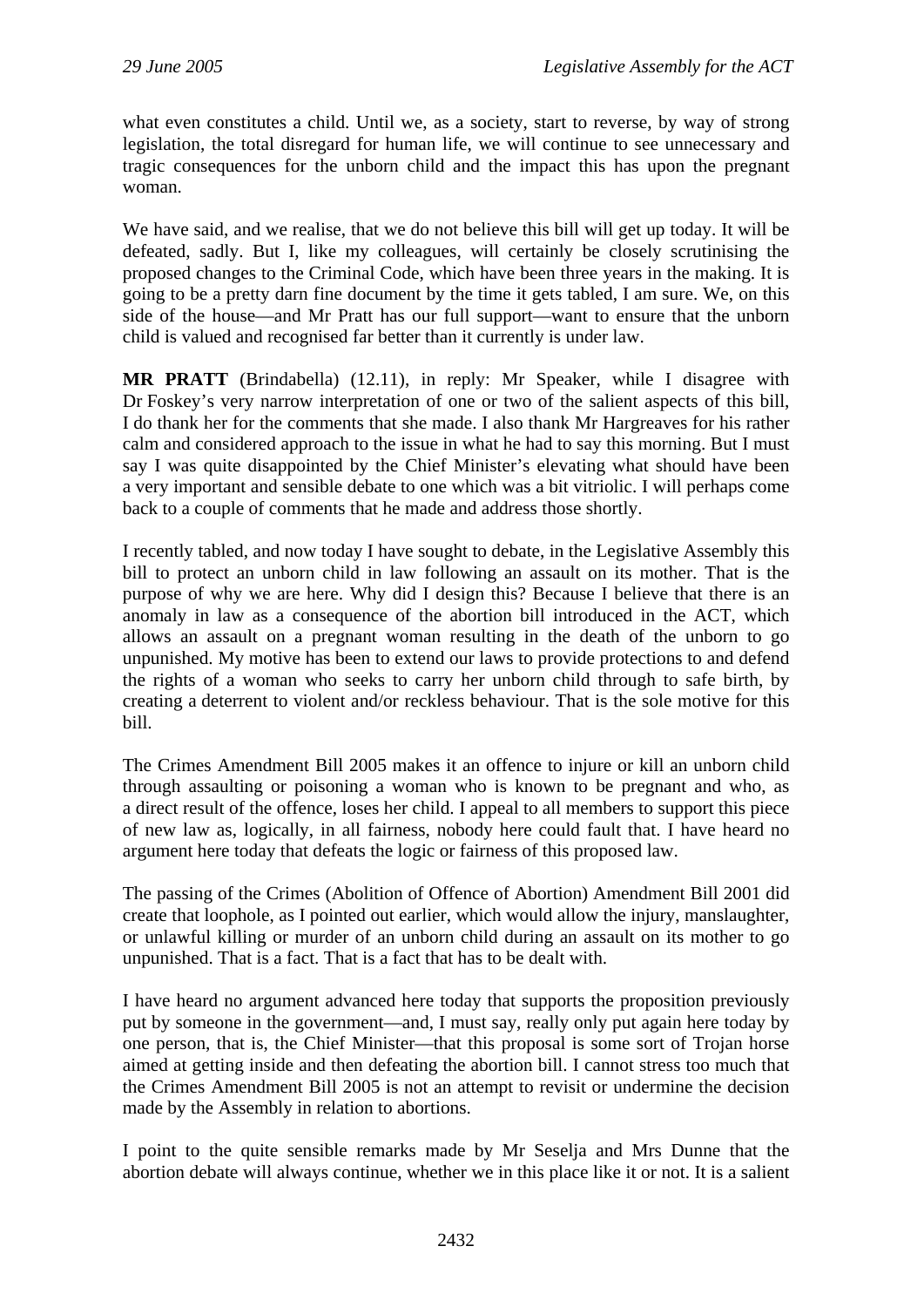feature of the social landscape of this country that this debate will go on, and it will go on. This particular bill today has got little to do with that. That is a very important point to be made. It is simply precautionary legislation to cover the protection of unborn children, at least to a certain degree.

To reiterate: the bill enshrines the acknowledgment of lawful abortions in the Crimes Act. I say again, Chief Minister: it enshrines the acknowledgment of lawful abortions in the Crimes Act, whether we like that or not. That is what it does. Secondly, the bill also provides that it does not apply to anything done by a pregnant woman in relation to her unborn child. To the Chief Minister and to Dr Foskey, who were concerned about the separation between woman and foetus, I stress that. This bill does not seek to criticise a woman in relation to her unborn child. It is designed to make sure that we take those issues away from this debate, so as not to muddy the primary concern and objective of this bill. Those are discussions for another day and in another place.

As I have explained in my tabling statement—and it is probably worth noting again— I have reworked this legislation to meet some of the concerns raised by the government previously when I first tabled a similar piece of law. I am now hopeful that the bill could be supported. This legislation only applies to wilful acts intended to cause injury or death to the mother or unborn child.

In New South Wales we have seen the introduction—I think the New South Wales parliament is calling it Byron's law—of a very sensible piece of legislation. It is sensible and warranted and is based on that particular case. We have heard Mrs Dunne talking about a number of cases, and I do not need to go through those again today.

This bill is not just about recklessness in terms of road incidents and other actions. It is also about protecting women in cases of domestic violence. It is important that we, as members of this Assembly, send a clear message to the community that violence against women is not acceptable and holds penalties and that violence against pregnant women is an abomination that holds more serious penalties than simply a charge of assault.

At this point, all I can see from the other side of the chamber is this: as far as they are concerned, an assault on a woman is about as far as it goes and the intended or unintended consequences, in terms of injury or death to the unborn, does not matter. It does not seem to matter to the Chief Minister.

Let us have a look at the Queensland law. The Queensland Criminal Code, section 313, provides:

Any person who, when a female is about to be delivered of a child, prevents the child from being born alive by any act or omission of such a nature that, if the child had been born and had then died, the person would be deemed to have unlawfully killed the child, is guilty of a crime and is liable to imprisonment for life.

That is the Queensland initiative. The code also provides:

Any person who unlawfully assaults a female pregnant with a child and destroys the life of, or does grievous bodily harm to, or transmits a serious disease to, the child before its birth, commits a crime—maximum penalty, imprisonment for life.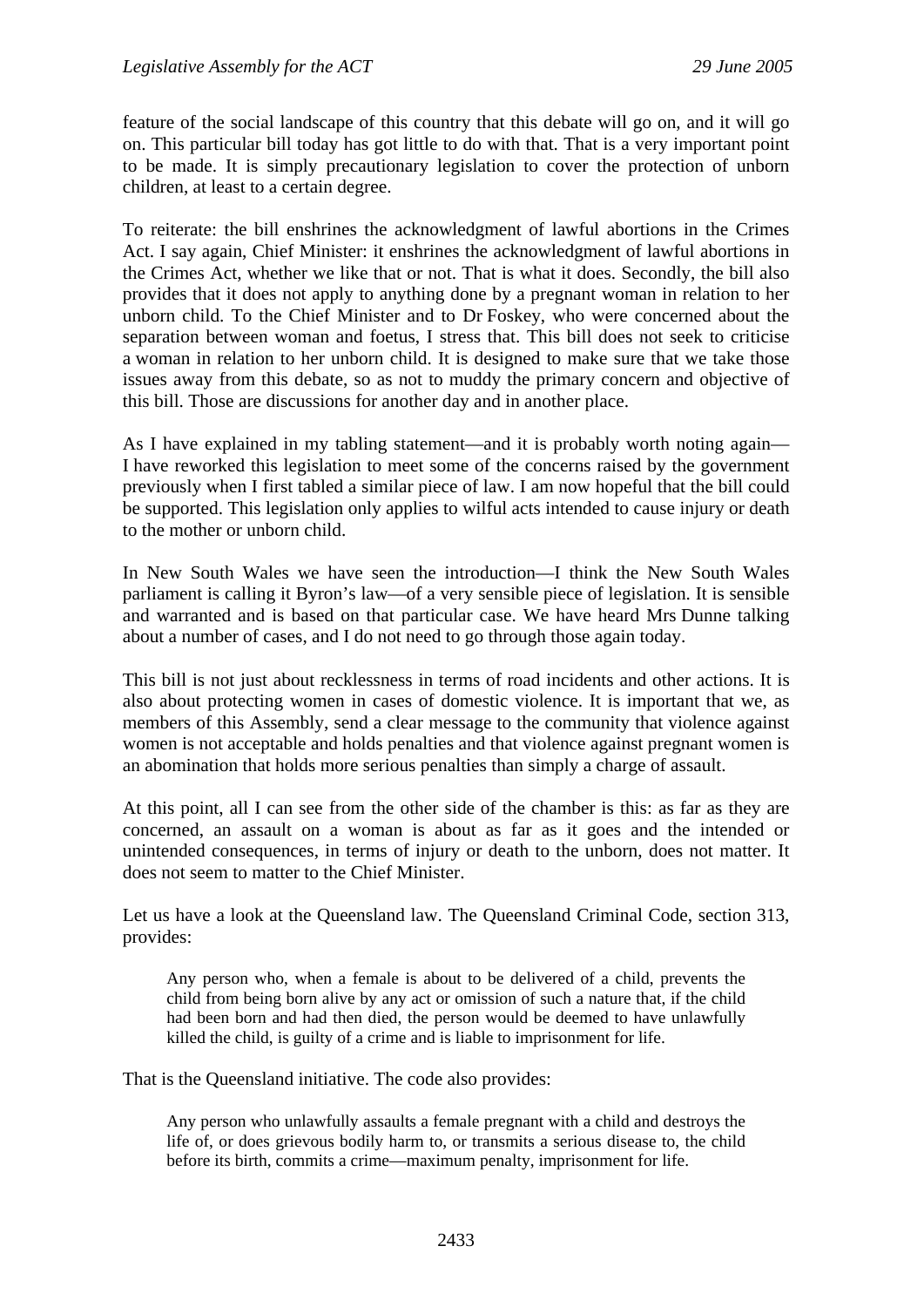That is the Queensland code. We are not going that far. But the legislation we are presenting here today provides different degrees of assault and separates the offences, based on whether the perpetrator had prior knowledge, or ought reasonably to have had the knowledge, that the woman was pregnant or whether the perpetrator had an intent to kill the unborn child.

I have just described the initiatives taken in the New South Wales parliament by a state Labor government. I have just described the law put in place some time ago by a Queensland state Labor government. Why cannot the Chief Minister at least look at those initiatives and take action himself? He has not. All he can do is sit here and call our intent to table this bill some sort of ideological attack.

If I could just refer to a couple of comments made: firstly, Dr Foskey said that this bill does not give the mother as much protection as the unborn child. I do not see how she comes to that point. The argument is that the mother's protection is already looked after under the current legislation, the Crimes Act. This unborn legislation simply enhances the mother's protection and her right to carry her child to term. So it builds on the protections that the mother currently has. It does not separate out mother and the unborn.

This is the smoke-and-mirrors comment we get—particularly from the Chief Minister, but not so much from Dr Foskey. She did express a concern. I would like to put her concern to bed so that she could perhaps revisit this issue and take a more constructive approach.

Dr Foskey's comments about the sensitivity surrounding the abortion question are noted. However, again have a look at the proposed law and you will see the instrumentalities in place to ensure that existing abortion laws and rights and the rights of women are not interfered with by this law. I think there is perhaps too much nervousness about the question of abortion being expressed here today. It is simply being used as an excuse to blockade what is otherwise sensible legislation.

The Chief Minister has talked about the unnecessary debate and the matter being raised purely as an ideological attack. I find the hypocrisy and the irony breathtaking. It is he today who has launched an ideological attack on this piece of legislation, simply because there is an opportunity to launch an ideological attack. The Chief Minister has said that this bill, again, divides mother and child. That is an outrageously negative position to take. Indeed, the opposite is the case. It binds them; it binds the mother and child in terms of the protections to the mother and the protections to the unborn.

The Chief Minister has said that he will be introducing new elements to the Criminal Code. He said so in 2002. We have not seen any action taken yet. In fact, let me refer to a comment the Chief Minister made last year. On 10 March 2004, in relation to the Criminal Code and the issues surrounding the protection of the unborn, the Chief Minister said:

I will discuss with my department whether we might advance chapter 5—

*Government members interjecting—*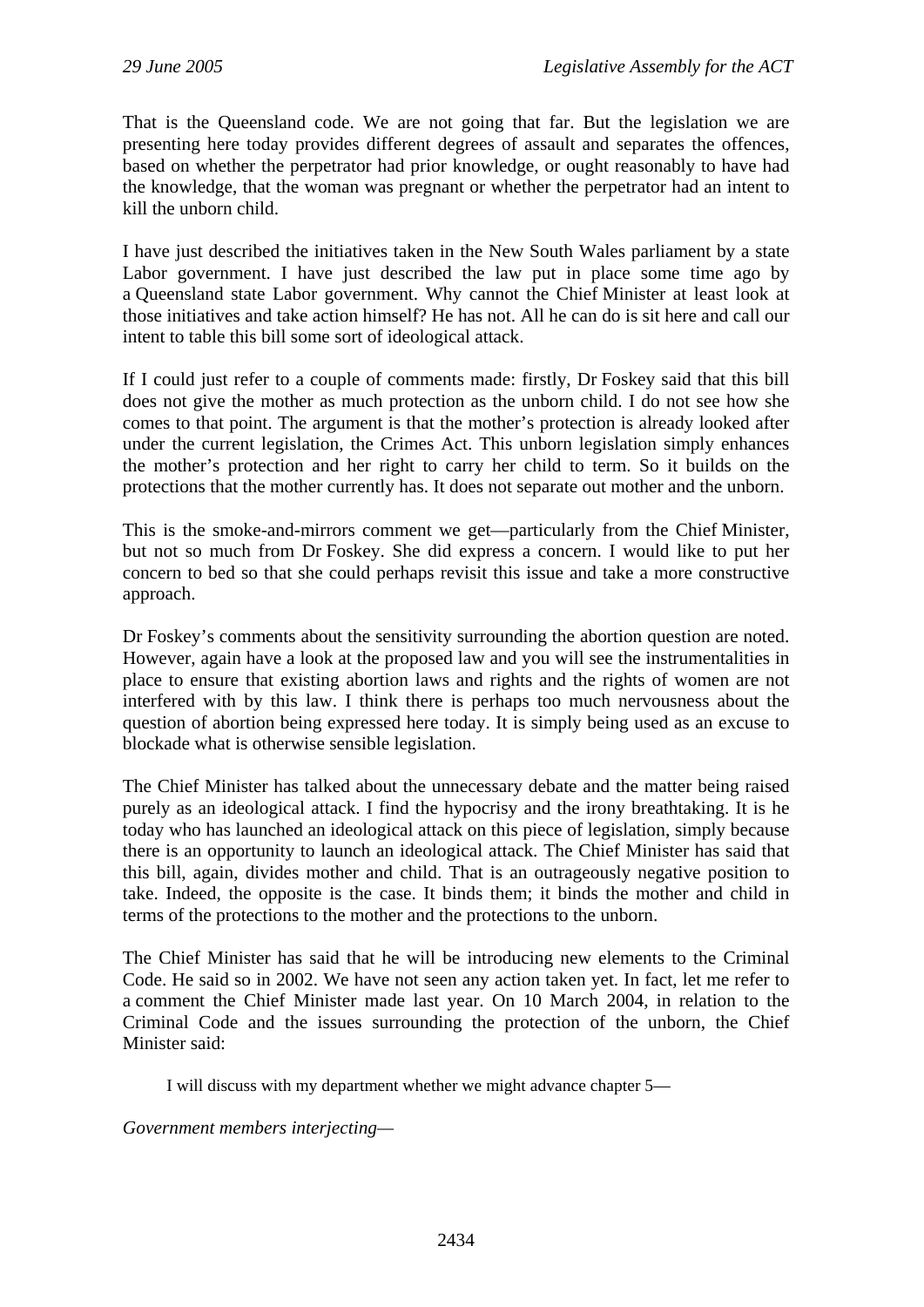**Mrs Burke**: On a point of order, Mr Speaker: I am sorry; I am getting very distracted by the government members. They should give Mr Pratt the courtesy to wrap up. Discipline, Ms MacDonald, discipline.

**MR SPEAKER**: Order! Mr Pratt has the floor.

**MR PRATT**: Thank you, Mr Speaker, as I was saying, the 10 March 2004 announcement by the Chief Minister relative to the question of protection of the unborn, said:

 … I will discuss with my department whether we might advance chapter 5 ahead of the other timetabled introductions of chapters of the model criminal code, to deal with the aggravation of assault offences as a result of the impact of an assault on a woman who is pregnant.

He said that on 10 March 2004. That was going to be an advancement of other initiatives being looked at. Fifteen months later the Chief Minister is here talking about it again today. Christmas might come!

**Mrs Dunne**: And hell might freeze over.

**MR PRATT**: That is right. The Chief Minister also talked about a human rights bill a human rights bill that protects the rights of the woman. I do not even know why that was raised in relation to this issue. We have gone to great pains—and if he reads the legislation, logically he will understand—to stress that there is no separation out between the unborn and the mother; nor is there any impact on the mothers' rights. Again, Chief Minister, I say to you, "What the hell is the worth of a human rights bull—

#### *Opposition members interjecting—*

**MR PRATT:** Sorry, that was a Freudian slip—a human rights bill that does not identify and determine the rights of the unborn, relative to the rights of the mother?" A human rights bill that does not identify and determine that is simply not worth the paper it is written on. But then again the Human Rights Bill probably is not anyway.

The new amendments to the Criminal Code are welcome but, as I say, Chief Minister, they have been a long time coming. It is three years now since those issues were raised. What about this issue that the Chief Minister has raised about the legal entity. The creation of a legal entity for the unborn is not an attempt, through some godlike intervention, as you would probably infer, to create a new type of being or to separate out the unborn from the mother. That assertion by the Chief Minister is too colourful to mention. Perhaps it exposes a certain sensitivity for defending his ideology at any cost. I would like to stress again that the creation of a legal entity is simply the development of a legal protection, a legal instrumentality, that allows a fuller and more realistic set of prosecutions of those who would seek to assault the unborn or to recklessly assault a pregnant woman.

If anybody is playing ideology it is the Chief Minister, who, I think, perhaps takes a rigidly narrow approach to the attempts that we are taking to define the unborn. I would like to see the Chief Minister take a broader approach. He has a duty of care. He has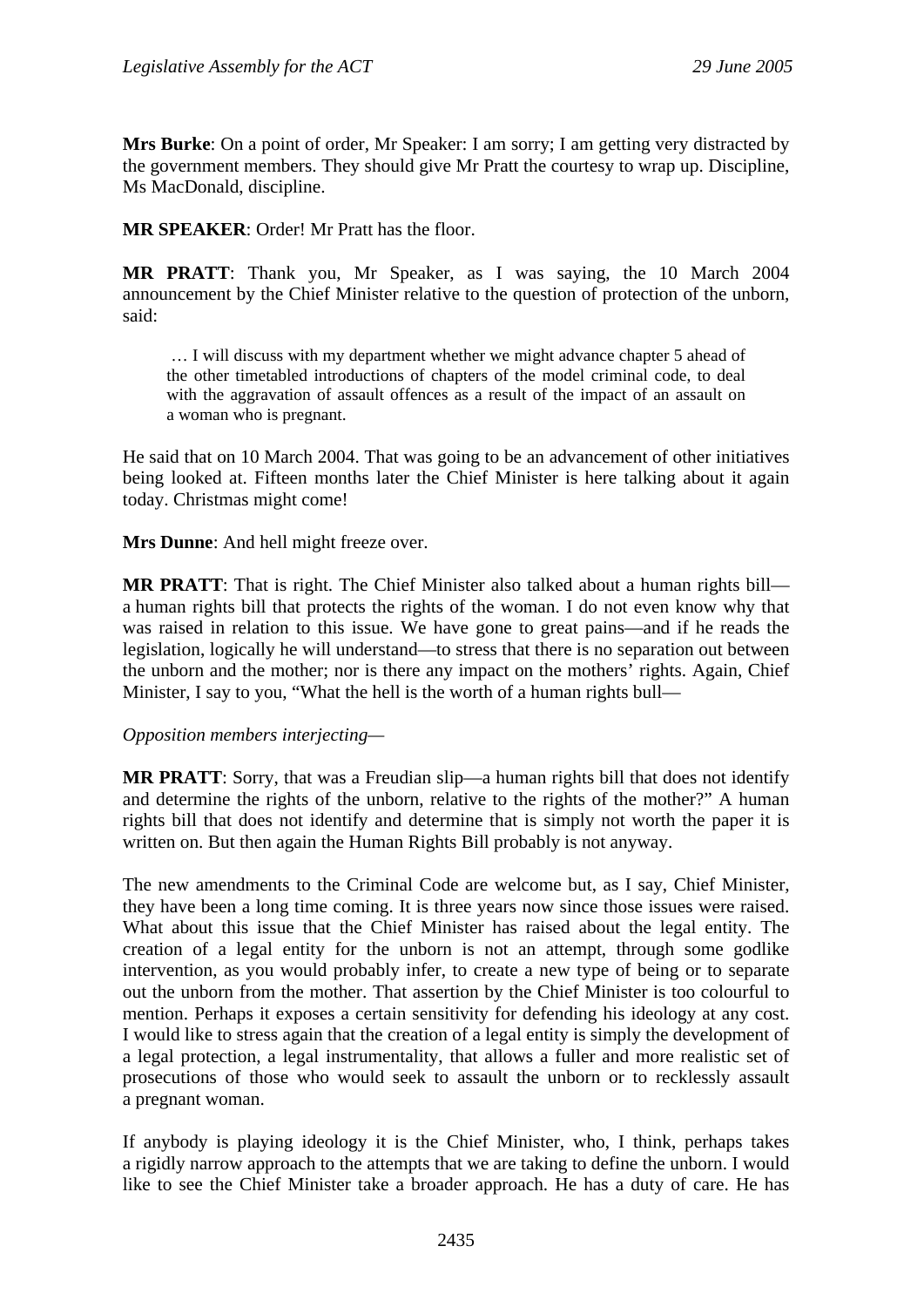<span id="page-29-0"></span>a duty of care as Chief Minister to provide the maximum protections to everybody in this jurisdiction, and that includes a duty of care to provide protections to the unborn. I would like to see you revisit this proposed bill and support it.

If you do not, then I will support you if you come back here with another piece of legislation that has the same objectives. There will be bipartisan support. If you cannot support this, then put your money where your mouth is; come back here and put something constructive on the table, rather than what we are seeing now—a lousy 25 per cent improvement in relation to offences in the Criminal Code. The protection of the unborn is worth far more than that.

Question put:

That this bill be agreed to in principle.

The Assembly voted—

Ayes 7 Noes 10

Mrs Burke Mr Smyth Mr Berry Mr Hargreaves Mrs Dunne Mr Stefaniak Mr Corbell Ms MacDonald Mr Mulcahy Dr Foskey Ms Porter Mr Pratt Mr Sallagher Mr Ouinlan Mr Seselja Mr Gentleman Mr Stanhope

- 
- 

Question so resolved in the negative.

### **Sitting suspended from 12.29 to 2.30 pm.**

### **Questions without notice Hospitals—access block**

**MR SMYTH**: My question is to the Minister for Health. Minister, health strategic indicator No 1 of the budget papers shows that your government has set an appalling target, whereby only 50 per cent of patients admitted to hospital via the emergency department will receive a bed within eight hours. Today in the *Canberra Times* you conceded that access block was too high in our hospitals. Minister, is it acceptable for 50 per cent of patients who have been admitted via the emergency department to wait more than eight hours for a bed?

**MR CORBELL:** No, it is not acceptable. That is why the government is putting in place a range of measures over time to decrease the level of access block in our public hospitals. As Minister for Health, I acknowledge that this is a complex issue and one that requires a range of responses.

I am pleased to say that the government has put in place a range of measures designed to address this situation. Indeed, from 1 July I anticipate that we will very quickly have an additional 20 beds online in our public hospitals, which will be aimed specifically at improving access from the emergency department into our wards. This is the fulfilment of an election commitment by the government and one that I know is both fully funded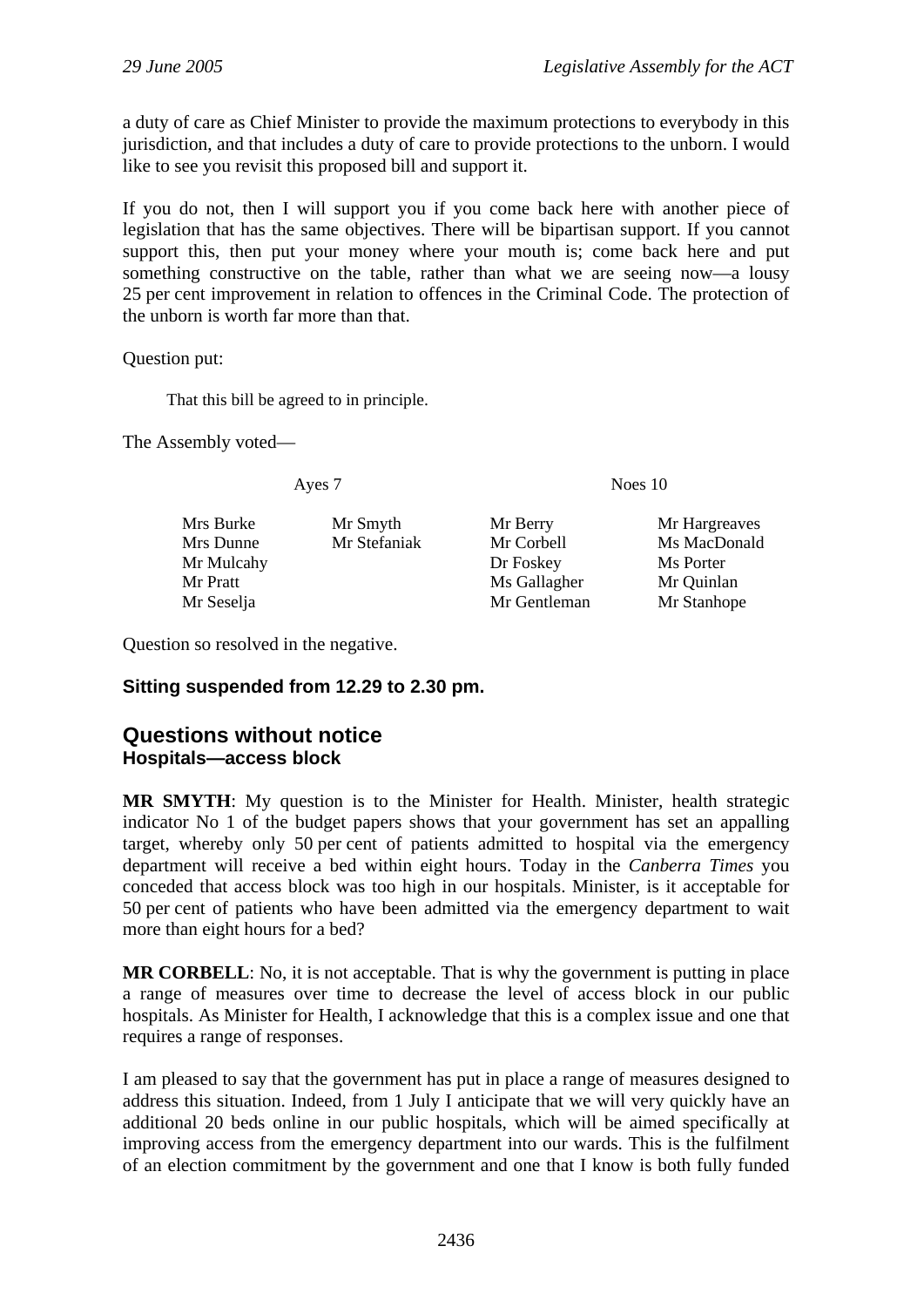<span id="page-30-0"></span>and achievable, unlike the completely unrealistic and absurd promises made by the Liberal Party during the ACT election campaign.

In addition, a range of other measures continues to be funded in the budget process. Those include funding for our discharge lounges, which are proving very effective at freeing up more beds more often for people who need them following their admission or their being seen in our emergency departments of our public hospitals. In addition, we continue to focus on acute care for elective procedures. Additional money is also made available in this year's budget to address that particular issue, with another \$2 million per annum being made available for elective surgery.

The government has a comprehensive range of measures in place. I outlined these measures in some detail in my ministerial statement to the Assembly a couple of months ago about access to acute care. Whilst over time our objective is to reduce the level of access block, we have established a target that, in the first instance, reflects the pressures that our system is under and how we expect over time to reduce that level of blockage.

**MR SMYTH**: Mr Speaker, I have a supplementary question. It is interesting to see that 20 beds are coming because they were obviously promised for the frail and elderly. The question is: how can you say the trend will go down, when the rate of access block has doubled from 22.4 per cent in 2002-03 to 45 per cent in 2004-05? Is it not true that all the reforms that you and Mr Wood put in place have failed so far?

**MR CORBELL**: No, it is not.

#### **Auditor-General's Office**

**MR MULCAHY**: My question is to the Treasurer. The Auditor-General says that—and I quote from estimates—her office is "underfunded to the point it cannot do its job properly and government agencies are going unscrutinised, in some cases, for years". This leads to difficulties such as undertaking efficiency reviews of the collection of fees and fines, as well as the statutory obligation of the Auditor-General to report on public interest disclosures. Mr Rod Nicholas of the audit office told the estimates committee:

We have not really got the resources to devote to our public interest disclosures. We are hoping that the additional staffing we could have got would have provided us a better capacity for that. It is problematic.

In light of those comments, I ask you, Treasurer: as that means that people making public interest disclosures may not have their concerns followed up because the government has failed to provide the audit office with sufficient funds, what confidence can people have that their complaints will be thoroughly and promptly investigated?

**MR QUINLAN**: It was only yesterday that I pointed out in debate that the Auditor-General, for next financial year, will have something in the order of \$1 million in resources more than they had in the last year of the Liberal government. As best I can think, \$2.855 million was the estimated final figure in 2001 of the budget for the following year, versus \$3.85 million that will be available this year. We have seen something in the order of a 25 per cent increase in the resources provided to the Auditor-General in that space of time.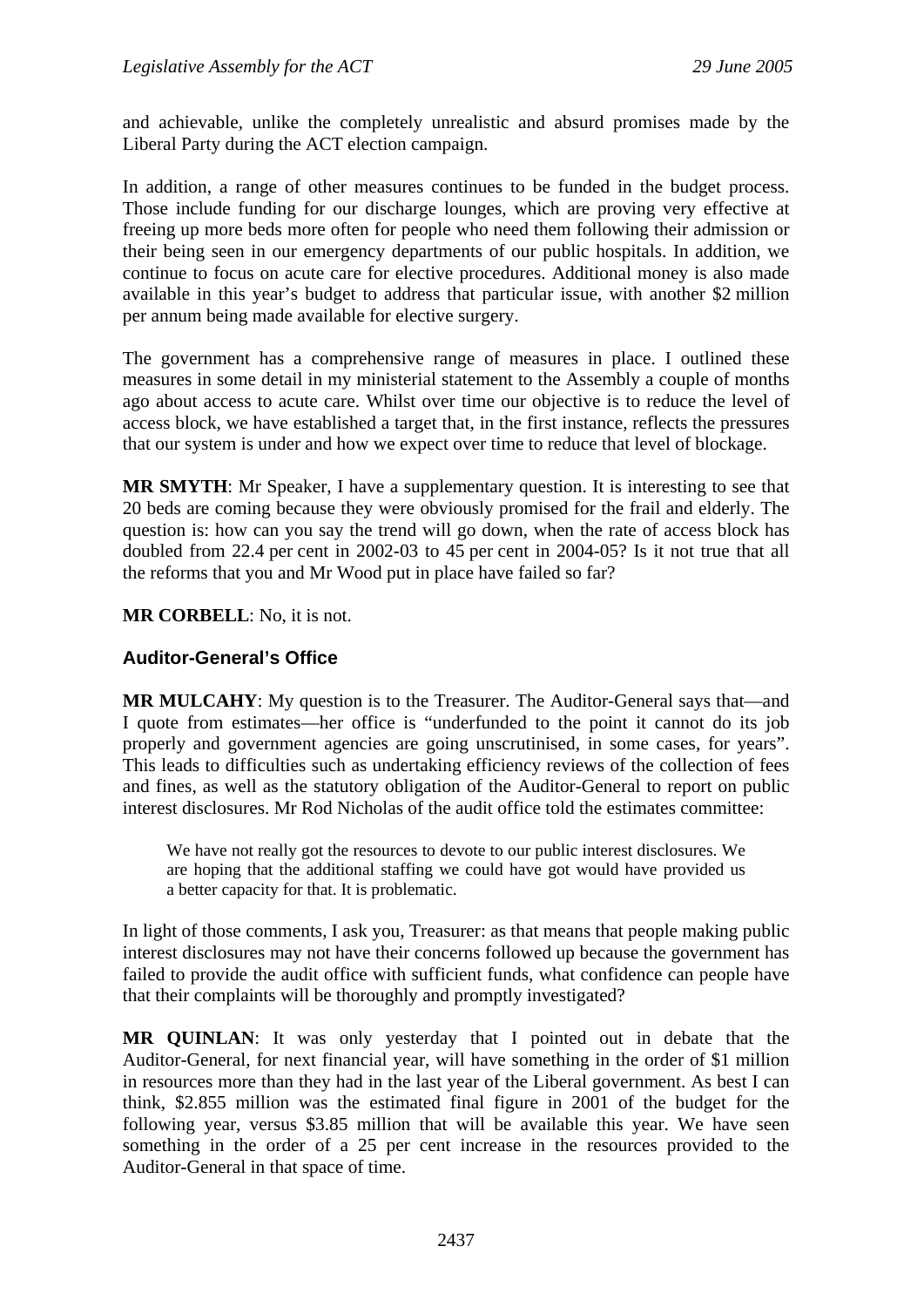You can draw some conclusions from that. If the Liberal opposition believes that the Auditor-General is underfunded, then I am presuming that they are admitting that the Auditor-General was grossly underfunded in their time. On a request from the Auditor-General in the last budget we brought down, this government increased the resources for operational audits by \$300,000. I think we gave some resources for equipment, re-equipment or increased equipment and some additional resources for accommodation and in this budget gave some \$75,000, I think, for increased accommodation or accommodation expenses.

The Auditor-General, as of next financial year—next week—will be the best resourced Auditor-General since self-government. I think it is fairly reasonable. The position is that virtually every agency head will say they have not got enough resources to do their job. You do not blame them for that. We expect managers to manage within reasonable resources. I do not think any reasonable person would—

**Mrs Burke:** What are reasonable resources?

**MR QUINLAN**: You are mooing, Mrs Burke.

**Mrs Burke**: On a point of order, Mr Speaker: I apologise for interrupting Mr Quinlan. Would he please retract what he just said?

**Mr Seselja**: It is offensive.

**Mrs Burke**: Thank you. It was an offensive comment.

**MR QUINLAN**: I will qualify it by saying that you sounded like you were mooing.

**MR SPEAKER**: I think you should withdraw.

**MR QUINLAN**: I withdraw that. I think we could say that, given we have an audit office now that is better resourced than any of its predecessors, we should accept that it is in a reasonable position. I do have a concern that the Auditor-General's Office made these statements in estimates.

**Mr Smyth**: What do you do about it?

**MR QUINLAN**: We will follow it through. We cannot run a process whereby any chief executive, no matter how important their job and how significant their role, can define the resources they want, and that is the end of it. We have a situation now where we have an Auditor-General who is resourced to the tune of about \$1 million better in operational resources, as well as equipment and accommodation expenses that have been met, than the audit office was when we came to government. I think that is a fair and reasonable position for the auditor to be in.

If the auditor wants to write to us and ask us to look at the case, we will look at the case. We might even get our expenditure review committee to take a look at how the audit office runs.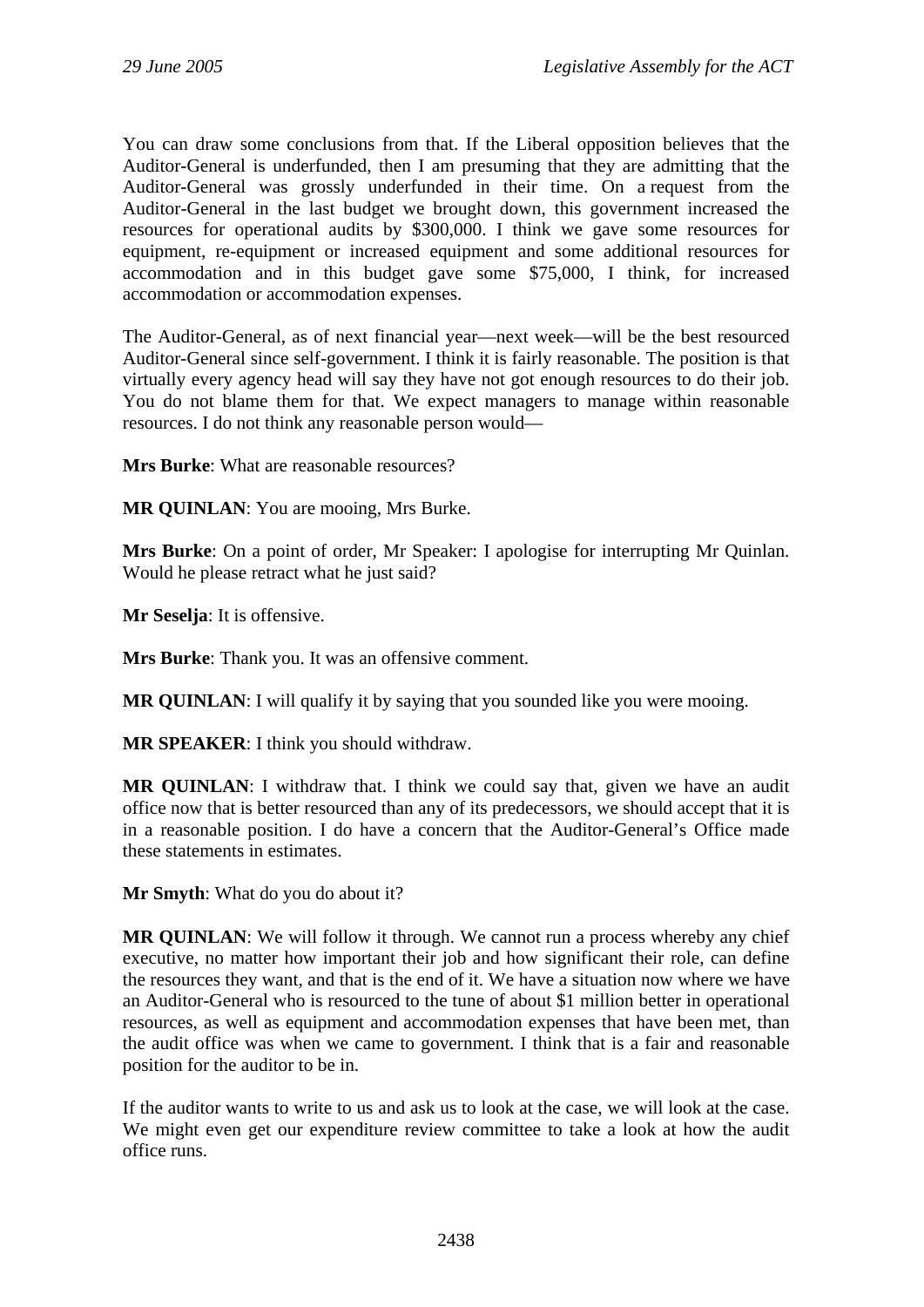<span id="page-32-0"></span>**MR MULCAHY**: My supplementary question is to the Treasurer. How will you address the \$14.4 million backlog of uncollected fines if the Auditor-General is unable to review the effectiveness of the fines and collections process in the near future?

**MR OUINLAN**: In fact, we have imposed, in our budget, virtually across the board, a requirement for efficiency savings. That applies to every area and certainly applies to my area of Treasury and all of the areas under all of our control. The one area in Treasury where we are allowing for additional resources and additional revenue is in the collection of outstanding debts. The current Under Treasurer, as one of his immediate objectives, is addressing that question and reducing the level of outstanding debt—in the budget.

### **Education—preschools**

**MS PORTER**: My question is to the minister for education. Minister, in the lead-up to the last election, you promised that the number of hours of preschool education would increase. Could you inform the Assembly as to whether this promise has been met and how it is being implemented across the territory?

**MS GALLAGHER**: It is great to be able to talk about the \$8 million initiative that the ACT government has introduced in the way of additional resources for the preschool sector. This was a key initiative of the ACT government going into the last election campaign. We campaigned strongly on it and, as members would know, we won the election with a significant majority of the votes. I do not have any doubts that our education policies in relation to the election were a factor contributing to that victory.

This initiative has been funded in this year's budget and money is there to implement the initiative should the appropriation bill be passed tomorrow. We are well under way with implementing the initiative in preparing the work that needs to be done to ensure that we can move from February 2006 to full implementation across all the preschools in Canberra and we will be moving from offering 10½ hours of free preschool education a week for eligible four-year-olds to 12 hours a week.

In terms of how this initiative came about, we have undertaken considerable consultation with parents and had feedback annually in the parent satisfaction survey. It confirms that the current arrangements for sessional preschool do not really meet the needs of families. As members will know, particularly those with young children, the 10½ hours of preschool at the moment is provided over three sessions of around three to 3½ hours each in either the morning or the afternoon, not necessarily fitting in with school timetables and people's working commitments and other family commitments.

Mr Speaker, a working party was established with key stakeholders in early childhood. It was formed in February of this year and the working party meets fortnightly to develop the models to deliver the 12-hour preschool week and plan the implementation of this initiative. We know that access to early education puts our children in the best possible position on their entry to formal and compulsory schooling aged five. In recognition of that, any opportunity that the government can give to increase the capacity of those children, particularly those aged four, and to increase our commitment to those children is being met through this initiative.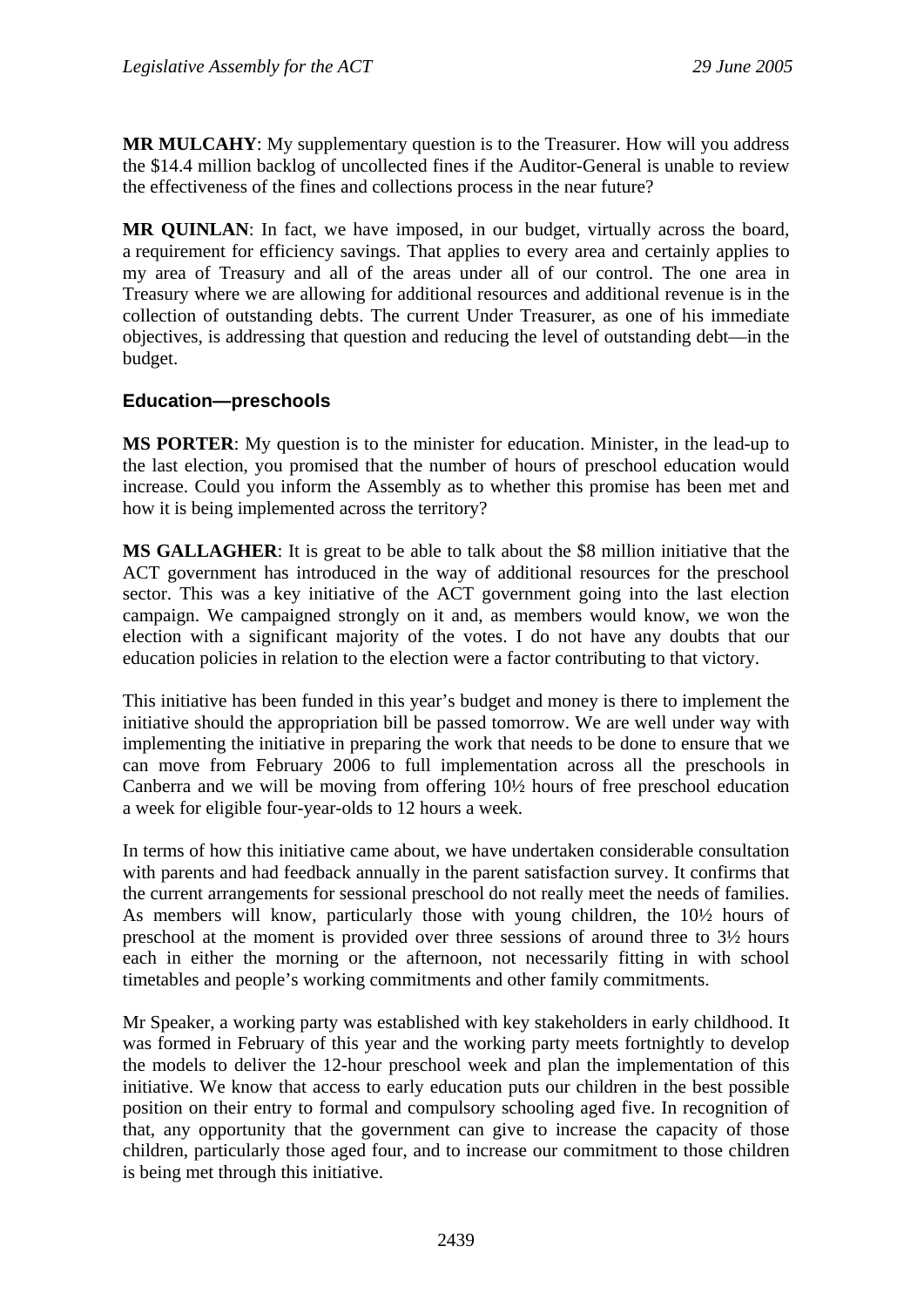<span id="page-33-0"></span>We will be having a partial implementation of this program, starting in July of this year, where we will have more than 30 preschools across the ACT moving to the 12 hours a week. That will be across geographical areas and it will be a mixture of two longer days a week or three longer sessions a week, depending on the needs of families. This is to try to establish the level of demand for two days a week, the long two days a week over 9.00 am to 3.00 pm, and make sure that when we roll out the full implementation we will be able, as much as possible, to meet the needs of those families.

Mr Speaker, if there are families that are concerned about the increase in preschool hours—that is, they think that  $10\frac{1}{2}$  hours of preschool is enough for their children—the option remains for them to continue to access the 10½ hours per week but for those families that are keen to have it the extra 1½ hours will be available. It has taken a lot of implementation. There have been some industrial relations issues that we have needed to look at in recognition of the way that the preschool teachers' certified agreement operates, the hours of work and how relief arrangements are provided for them, but we have managed to work though all of those with the support of the AEU, teachers and the preschool society.

It is not as simple as it sounds to increase the hours from 10½ to 12 a week. There has been a lot of work done, but we are well on track to commence this program in July across just under half of our preschools and there will be full implementation, as I said, from 2006 and, as much as possible, we will meet the needs of families in terms of their preference for two days of longer hours or three longer sessions per week.

### **Planning guidelines**

**MR SESELJA**: Mr Speaker, my question to the Minister for Planning relates to his failure to prepare A10 core area guidelines, despite his commitment to do so prior to the last election. Minister, in notifiable instrument NI-2004-370, which is your direction to ACTPLA to prepare core area guidelines, your letter to Mr Savery, the Chief Planning Executive, dated 9 September 2004, states:

Before giving the direction I considered the Authority's comments on my proposed direction, as required under section 12 of the Act.

Minister, in response to a freedom of information request, the authority stated on 27 May 2005 that, in relation to comments on your proposed direction:

The Authority made no comment on the direction. Therefore, no documents exist.

Minister, if the ACT Planning and Land Authority made no comments on your proposed direction, how could you consider their comments?

**MR CORBELL**: Mr Speaker, I had a verbal discussion with the authority—that is, with the Chief Planning Executive. The Chief Planning Executive is the authority for the purposes of the act. I had a discussion with him about his views on my proposed direction. I took those into account in making a direction.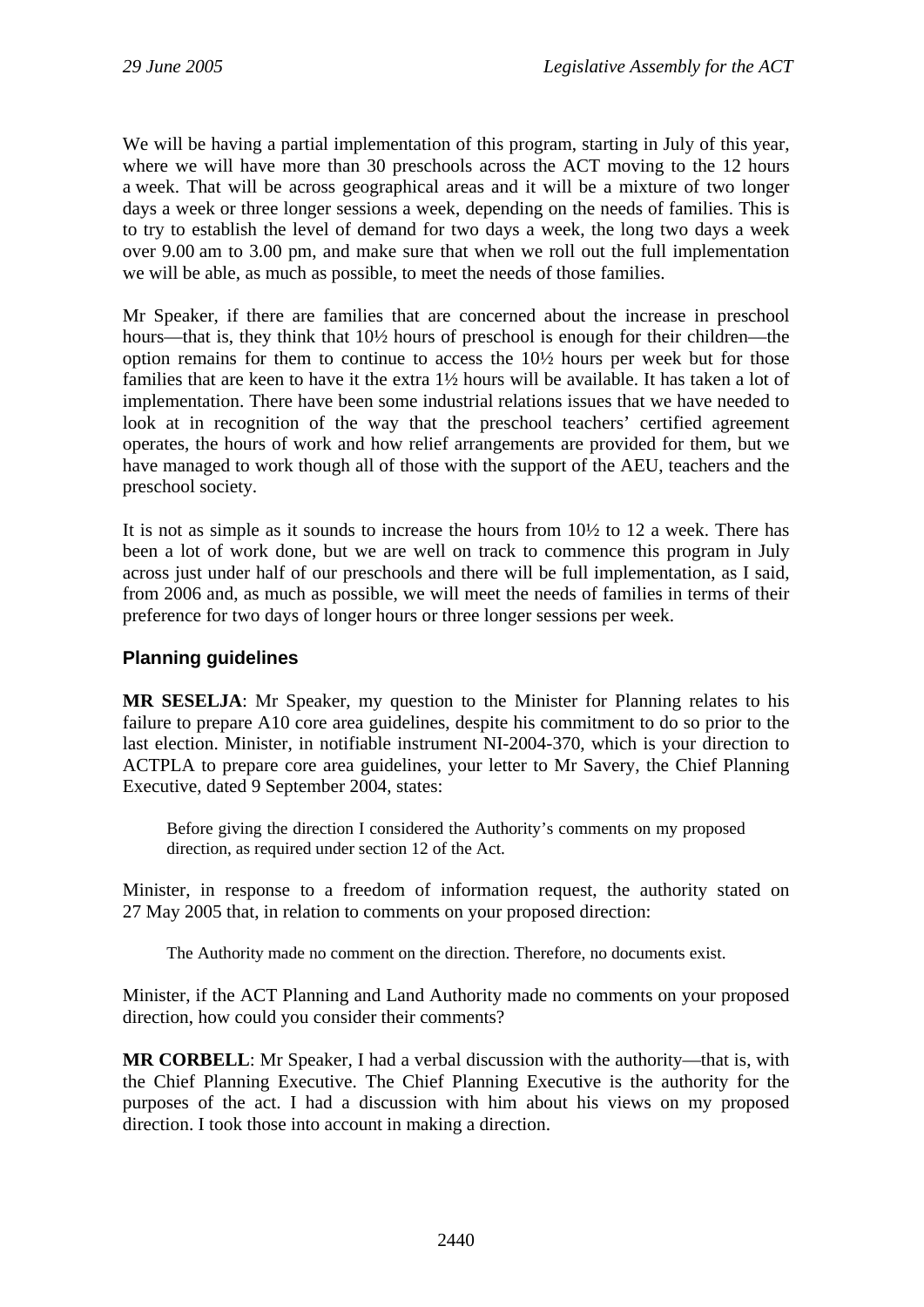<span id="page-34-0"></span>**MR SESELJA**: Mr Speaker, I ask a supplementary question. Minister, given that Mr Savery and ACTPLA have said that they made no comment on the direction, did you mislead the Assembly in stating that you considered the advice of ACTPLA?

**MR CORBELL**: Mr Speaker, as I have indicated, the authority did provide comments to me. They were in the nature of, as I have just indicated to Mr Seselja, a verbal discussion between me and the authority. I sought the authority's view—that is, Mr Savery's view as the Chief Planning Executive—prior to making the direction.

### **Therapy services**

**MRS BURKE**: My question is to the Minister for Disability, Housing and Community Services. Yesterday, the Treasurer advised the Assembly that \$500,000 has been converted from a government payment for output to capital works within the Department of Disability, Housing and Community Services. Minister, why did you agree to redirect these funds for the refurbishment of the Therapy ACT facility in Holder? Why didn't you request funds from the capital works program to upgrade occupational health and safety and security issues at the Holder facility, rather than transferring funds that are desperately needed to recruit more qualified staff for therapy services?

**MR HARGREAVES**: Mr Speaker, as Mrs Burke may have known, if she had turned up to the estimates committee hearing, the nature of therapy services is being enhanced into two hubs. This is part of that process and this was the most appropriate method of directing funds to enhance that program.

**MR SPEAKER**: Supplementary question.

**MRS BURKE**: Thank you, Mr Speaker. Minister, if there are difficulties in recruiting qualified staff for therapy services, why is it not a priority to expend the allocated funds in ensuring that the right staff are selected, thus enhancing the delivery of therapy services in the ACT?

**MR HARGREAVES**: Mr Speaker, it is our judgment that we need to do both.

#### **Quamby Youth Centre**

**MR STEFANIAK**: My question is to the Minister for Children, Youth and Family Support. Minister, it was stated during estimates and reported in the *Canberra Times* on 1 June this year that the ACT government was in the final stage of negotiations to secure a new demountable building that would help separate accused from convicted inmates at Quamby and that the ACT would pay the Queensland government \$1.6 million for the building. Can you inform the Assembly how this figure was arrived at for the purchase of a building that the Queensland government was going to demolish? Why was a more realistic peppercorn price not negotiated for that building from the Queensland government?

**MS GALLAGHER**: I will have to check the *Hansard*, but that is not an entirely correct reflection of the discussion we had at estimates. I said that we are in the final stages of negotiations for a demountable building coming from the Queensland government. In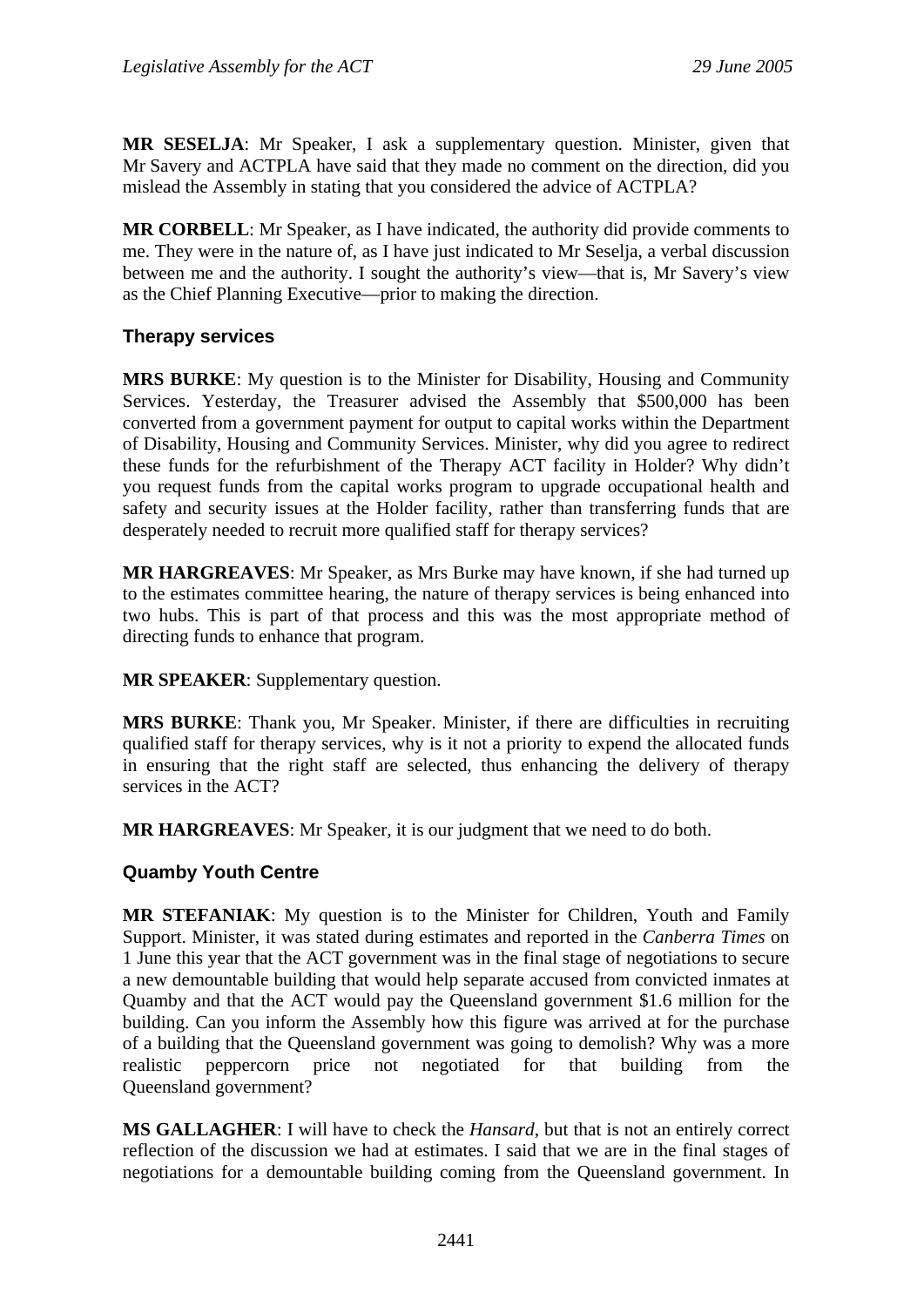<span id="page-35-0"></span>fact, I think we have finalised those negotiations and we have made a payment of \$90,000 for that demountable. In addition to that, the cost of transporting that demountable down to Canberra on, I think, 29 trucks in convoy is going to bring that price up to \$1.6 million.

The transport is the huge cost. We have looked everywhere for a demountable that is suitable for the needs of Quamby. It is a demountable that will provide 24 secure rooms for young people at Quamby and considerably increase the accommodation options at Quamby. We have also looked at our capacity to build a temporary facility like that at Quamby in the short term, and those prices by far exceeded the total cost of buying the demountable from Queensland, transporting it to the ACT and rebuilding it or putting it together on the site at Quamby. It is the most cost effective and the speediest way to get increased accommodation options at Quamby to ensure that we can offer some alternative accommodation arrangements within the constraints that we find at that facility.

**MR STEFANIAK**: I have a supplementary question. Thank you for that, minister. I note what you say about the transport cost. Does that also include the necessary reconstruction and refit at Quamby? If not, could you provide me with those costs? In fact, could you detail all the costs you have actually expended, including the refit and reconstruction of Quamby?

**MS GALLAGHER**: Sure. I will take that on notice and provide all those costs. We have made a number of changes to the Quamby budget in relation to fencing, in relation to some of the monitoring of young people in there in terms of cameras, in terms of refit of some of the staff areas and better accommodation for staff and, of course, some increased facilities through this demountable. There have been a number of things we have done. I understand that is the information you want, a breakdown of that? I will provide that to the Assembly as soon as I can.

### **Water—abstraction charge**

**MRS DUNNE**: Mr Speaker, my question is to the Chief Minister. I refer to an article in today's *Canberra Times* in which a Canberra lawyer suggests that the water abstraction charge may be an illegal excise because all the money collected is not being directed to water management. In the article your spokesman is reported as saying that "the ACT could demonstrate that the charge covered only the cost of providing water". Can you demonstrate how the charge only covers the cost of providing water, here—now—for the Assembly?

**MR STANHOPE**: I could not do that in the five minutes available to me. I think we are all aware of the very significant work that is done to ensure that the ACT is provided with a secure and high standard of water through the infrastructure that is necessary to ensure that. I think it is fair to say that an enormous level of resourcing has been applied, most particularly through Actew, in relation to some of the infrastructure that has been a feature of our response to the circumstances we find ourselves in as a result of the devastation to the Cotter catchment, as a result of the fire and the difficulties that have been experienced as a consequence of the drought.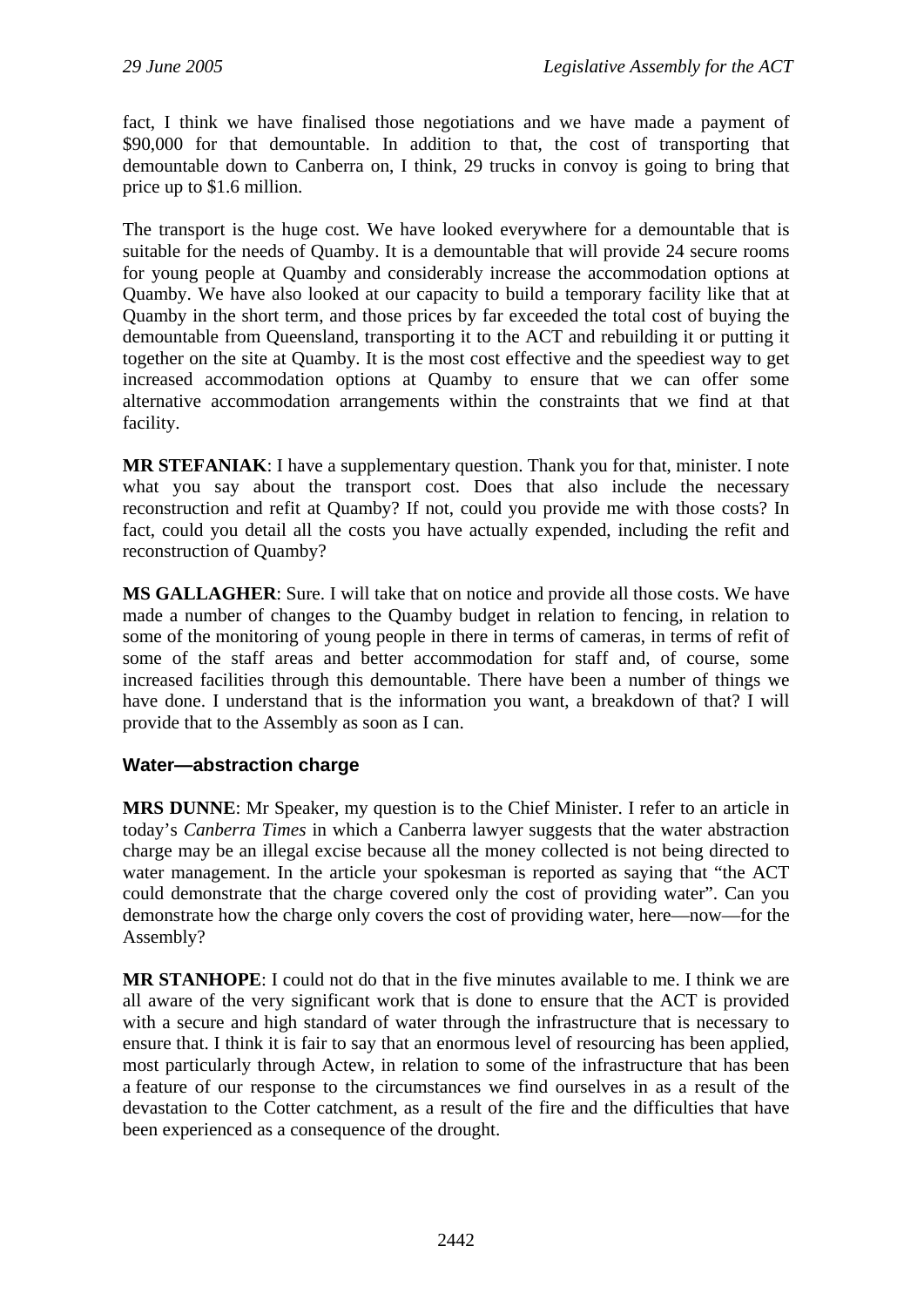That enormous expenditure has been undertaken by Actew and, indeed, through agencies of the ACT government to ensure that we restore and protect our catchments, in the first instance, and also our capacity to ensure that the water we provide meets the very high standard we set ourselves and which is required of us under the Australian Standards, which we meet in relation to the purity and quality of our water.

It is easy to demonstrate. It can be demonstrated through our budget papers, if in no other way—those are available to the opposition and I refer them to those for the purposes of their interest in this particular issue—that the cost of maintaining our catchments, the cost of ensuring the quality of our water and the cost of ensuring that the water is treated to an appropriate standard, are costs of an order that certainly meet and justify the claim that was made.

**MRS DUNNE**: Mr Speaker, I have a supplementary question. Seeing you cannot demonstrate it here, now, for the Assembly, will you table the documents in the Assembly by close of business on Thursday that demonstrate that the water abstraction charge covers only the cost of providing water?

**MR STANHOPE**: The information that shows the extent to which the investment we make through our various agencies in provision of water and water supply for the territory are documents that are currently available to the opposition, and I refer them to those.

**MRS DUNNE**: Mr Speaker, I wish to raise a point of order. The question was about the water abstraction charge, not about general revenue.

**MR SPEAKER**: That is not a point of order, Mrs Dunne.

## **Policing—victims of crime**

### **MR SPEAKER**: Mrs Pratt—Ah, Mr Pratt.

**MR PRATT**: Thank you, Mr Speaker. I don't think I have gone that far yet! My question is to the Minister for Police. Minister, why did you refuse to answer questions last week about police treatment of the victim of an alleged rape, which has caused widespread community concern, including from the ACT Rape Crisis Centre.

**MR HARGREAVES**: Because, Mr Speaker, unlike Mr Pratt, I had some concern for the feelings of a 16-year-old, a minor who has been put through the ringer. And I did not intend to have this put into the public arena, and I have no intention of putting it into the public arena. Mr Pratt, if you want to troll around and find little bits and pieces here and make this young girl's life even more miserable then you go right ahead. At the moment, it is my understanding that all of the activities that applied in that particular incident is in fact in the body of the evidence that has been given to the court and is therefore sub judice. Even if it were not, I am not about to discuss the case of a 16-year-old girl in this place.

### **Mr Quinlan**: Hear, hear!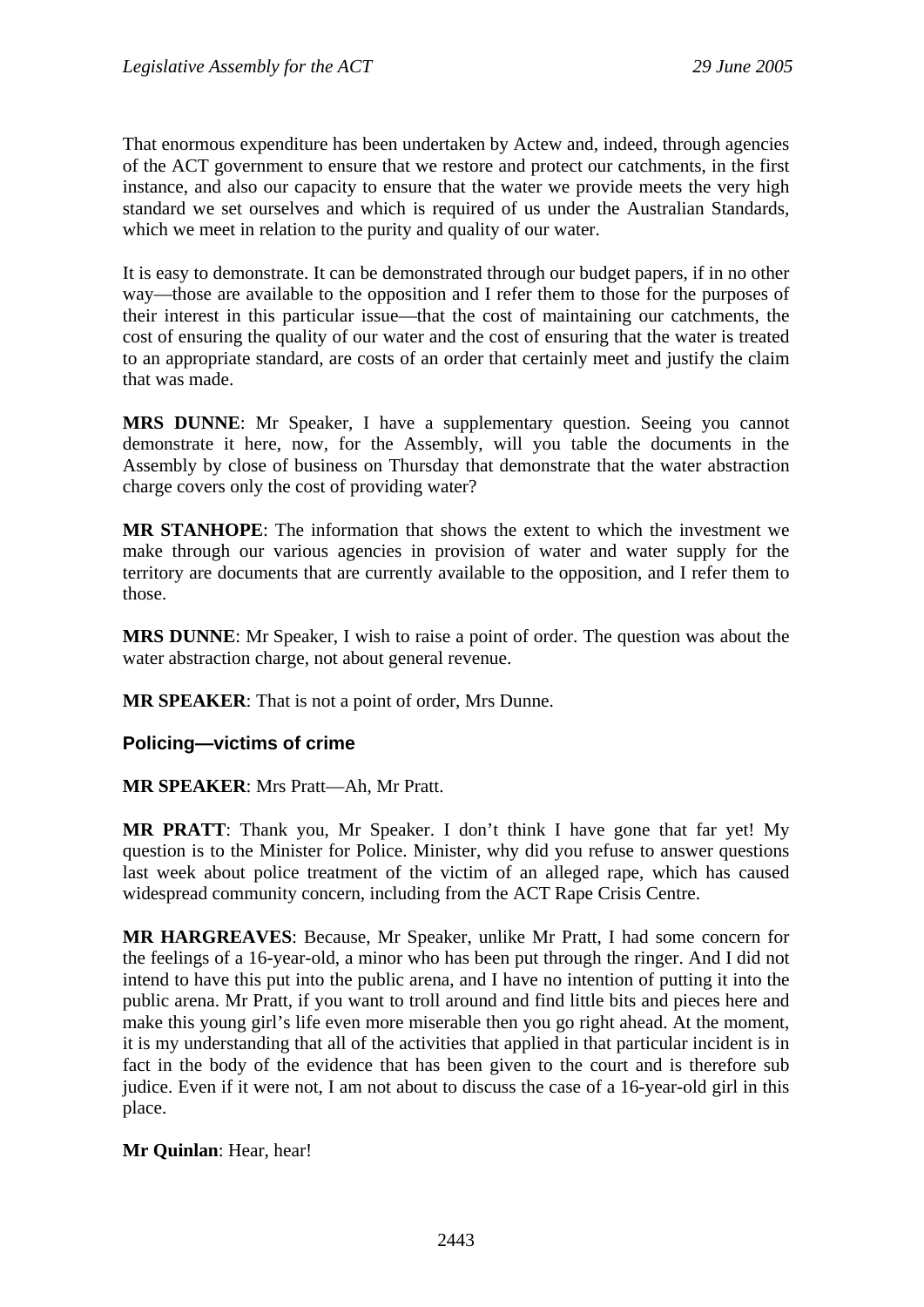**Mr Pratt**: And we can't be transparent, can we?

**Mr Quinlan**: Grub!

**Mrs Burke**: No, we can't be transparent.

**Ms Gallagher**: You guys are sick.

**MR SPEAKER**: Supplementary question, Mr Pratt?

**MR PRATT**: Mr Speaker, my supplementary question is this: minister, why do you wrongly claim that the matter is sub judice when the questions focus on police treatment of a victim of crime, and not on matters before the court.

**MR HARGREAVES**: Mr Speaker, I am always amazed at the depth of Mr Pratt's knowledge that he is aware of all of the matters before the court in this instance. I remain amazed at his knowledge.

## **ACT Policing**

**MS MacDONALD**: Can the Minister for Police and Emergency Services please inform the Assembly of community reaction to the recent announcement of the appointment of the Assistant Commissioner, Audrey Fagan, as the new ACT Chief Police Officer?

**MR HARGREAVES**: I am very excited to welcome incoming Chief Police Officer Audrey Fagan to the position. Audrey is returning to ACT Policing after beginning her career here. I am sure she will offer the same dedication and professionalism that we have come to appreciate from ACT Policing.

My excitement is shared by the community, whose reaction to the appointment has been extremely positive. I have received a great deal of enthusiastic feedback from the community in the days since that announcement. This has included a welcome from the local indigenous community, who worked extremely well with John Davies over the past 18 months or so and who welcomed Audrey at a morning tea I attended last week. They acknowledged that she had very big shoes to fill and they welcomed her comments so far that she believes very strongly in working together with the community.

I have also been approached by a number of people who have worked with Audrey throughout her time in Canberra. They have commented on what a fantastic choice she is for leading the ACT Policing into the future. I was also pleased to receive good feedback from the Police Consultative Board, who are looking forward to working with her. I also note the Opposition's welcome to Audrey.

Audrey Fagan is very reflective of the modern AFP. Not only is she the first female Chief Police Officer for the ACT but also her academic qualifications and depth of operational experience working at senior levels within government and the community will equip her well for the new role. She is a highly respected officer of the AFP and the broader law enforcement community.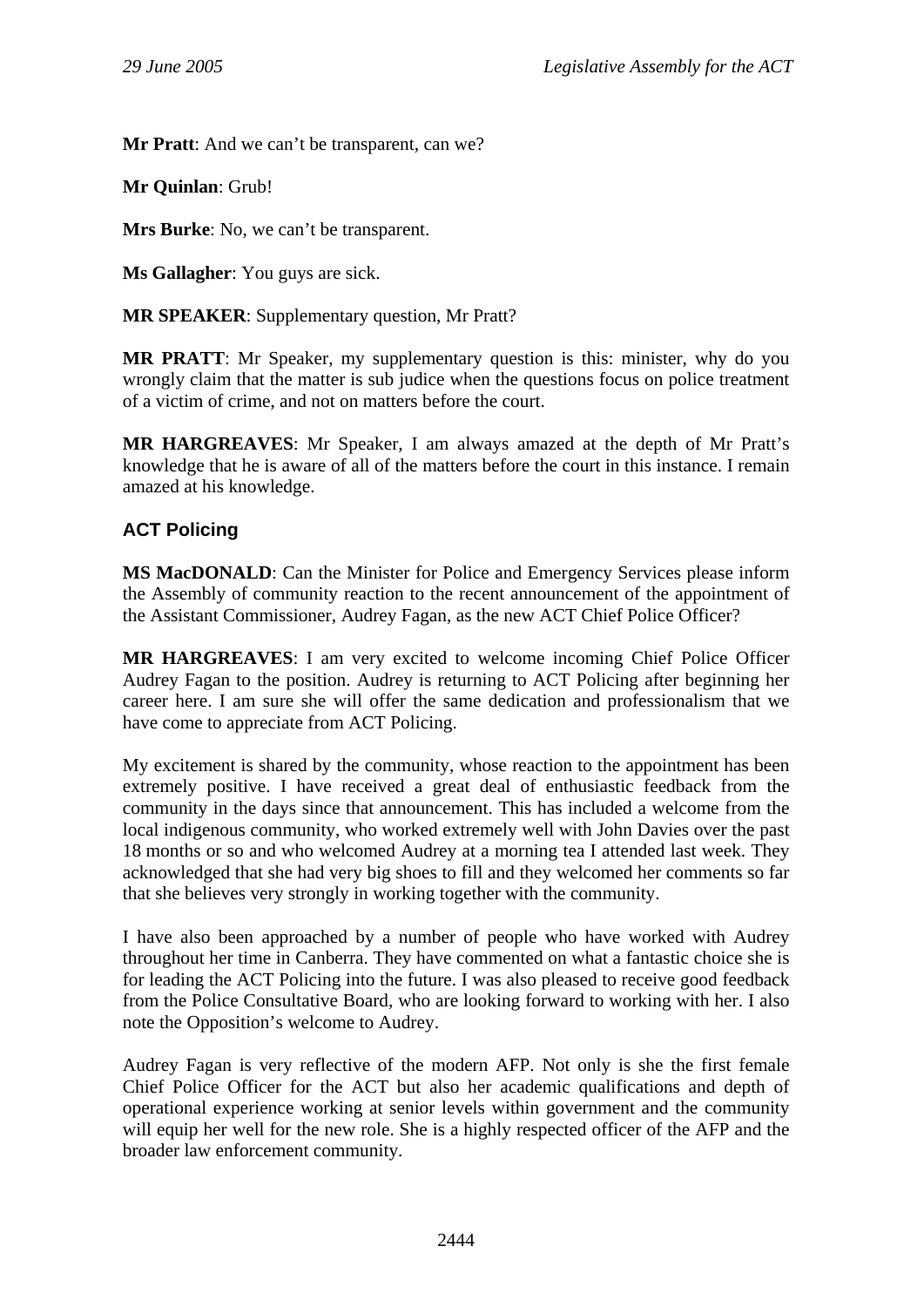Ms Fagan started her policing career in 1981, where she worked in Canberra at the City police station before transferring to the fraud squad and then on to general crime investigations at Woden station. She also enjoyed a community policing post to Christmas Island. She is very well equipped to take on this role. She has also displayed a lot of enthusiasm for consulting and speaking with the Canberra community as she begins her new role.

In welcoming Audrey, I take this opportunity to pay tribute to outgoing Chief Police Officer, John Davies. Mr Davies has been the Chief Police Officer of ACT Policing since January 2004 and he is retiring after more than 30 years with the AFP. Canberra is one of the best and safest places in the country to live and work. This is, to a large extent, thanks to the excellent work done by ACT Policing and led by John Davies.

We saw the latest report card on crime from the Australian Bureau of Statistics just last week, which showed Canberra to be one of the safest cities in Australia. The Canberra community is currently reaping the rewards of our highly effective and efficient police force with significant drops in the level of crime in our city. Between January 2004 and April 2005 there has been a 13 per cent reduction in total offences reported in the ACT. This includes reductions of 41 per cent in reported burglary offences and 14 per cent in theft offences over the same period.

It is worth reflecting on the comments of AFP Commissioner Mick Kelty that Mr Davies was leaving ACT Policing in a very strong position, after forging close links with the community and delivering soundly on policing outcomes. Mr Kelty said:

During John's term as Chief Police Officer we saw the continued success of Operation Halite which has significantly reduced the impact of offences like burglary, car theft and armed robbery on Canberra residents.

John Davies has overseen these outcomes and so it is with sincere thanks from the ACT community that he can enjoy his retirement. On 1 July we will see a significant change in policing in the ACT. It is with the support of the ACT government that incoming Chief Police Officer Audrey Fagan takes over. I know Ms MacDonald will share our delight that we now have, for the first time since self-government, a female Chief Police Officer. It is a fantastic thing for this territory.

## **Stromlo Village**

**DR FOSKEY:** My question is to the Minister for Planning. Noting the government's aim to achieve a "world class example of sustainable redevelopment" in the Stromlo settlement, could the minister please advise the Assembly of the energy efficiency and sustainability criteria against which tenders to design and build the settlement will be assessed and how architects and energy efficiency professions with a track record in environmentally sustainable design have been able to guide the process?

**MR CORBELL:** I thank Dr Foskey for the question. It is quite specific. I have to say that I am not, as minister, responsible for the detailed implementation of the tender process currently being undertaken by the LDA to assess the successful tenderer for the redevelopment of the Stromlo Village. The objectives of the government have been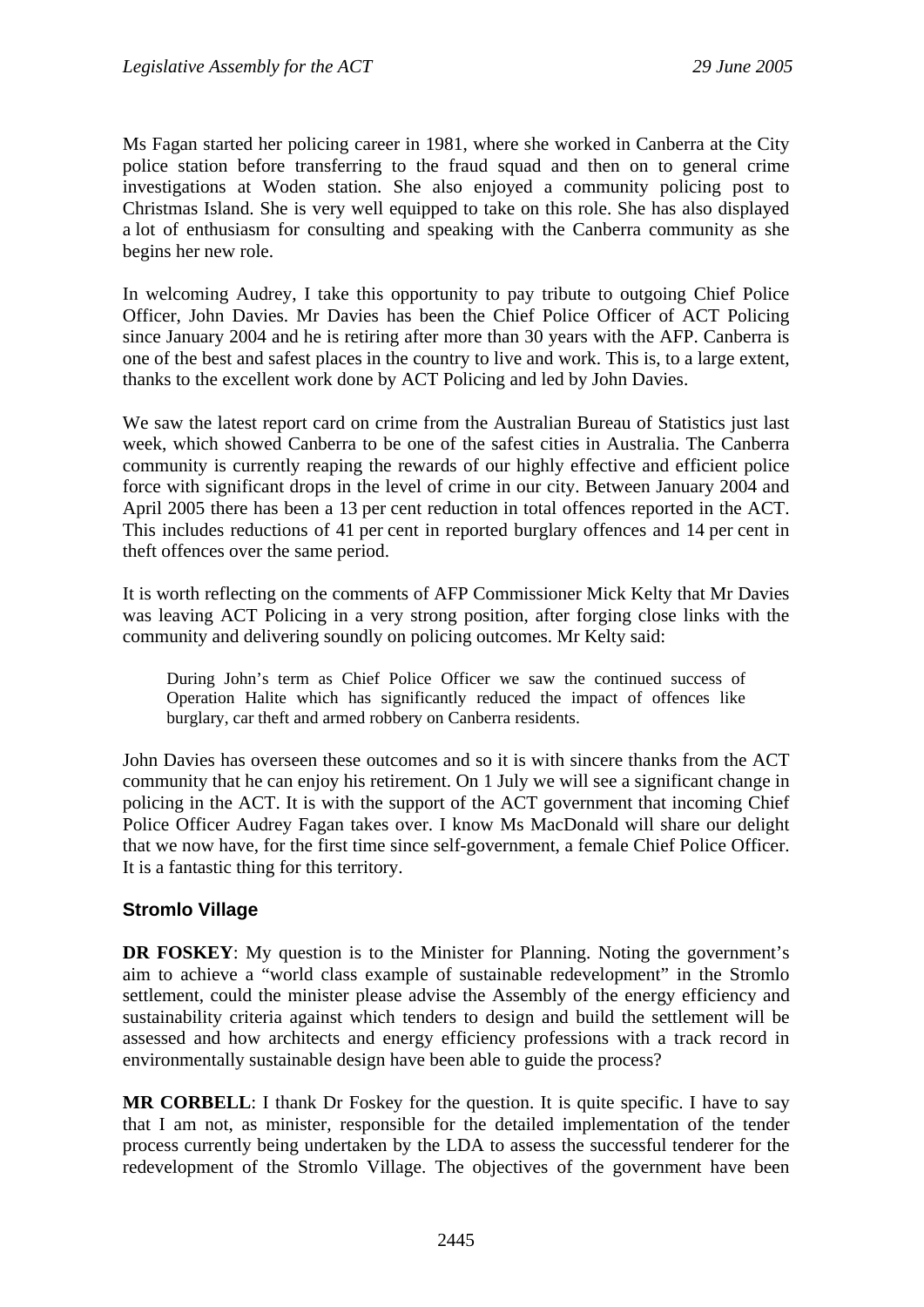outlined in the tender documentation and, more importantly, in the territory plan variation, which was recently approved by this place for the Stromlo Village.

The specifics of the tender process are confidential to ensure that appropriate probity is maintained throughout the tender process. If Dr Foskey has particular issues of interest, I would be happy, wherever possible, to provide her with a briefing on those issues from officers of the Land Development Agency. But, as I am sure Dr Foskey would appreciate, a range of these issues are currently being addressed through the tender process. That is a confidential process to maintain probity and due process, and I am sure Dr Foskey would appreciate the importance of that whilst the tender process is under way.

**DR FOSKEY**: I have a supplementary question. Since misconceptions in the sustainability study do not appear to have been corrected in the final variation, could the minister please tell me who advises the government on the technical applications for sustainability design for Stromlo? Have any attempts been made to correct these misguiding misconceptions?

**MR CORBELL**: I am not aware of what misguiding misconceptions Dr Foskey is referring to.

## **Refugees**

**MR GENTLEMAN**: My question is to the Chief Minister. Chief Minister, can you outline for the Assembly how the ACT government will be welcoming the Rahmati family to the ACT? What is the basis on which the government generally supports refugees?

**MR STANHOPE**: Thank you Mr Gentleman for the question. This is a very pertinent question to be asking today, the day on which a further family of refugees from Nauru arrived in Australia and, indeed, in Canberra to make Canberra their home, at least during the period of their temporary protection visas, which I understand are for three years. So at least they have that degree of certainty—the security of knowing that for the next three years they can live in a civilised way amongst people, amongst friends, and that they will not be required to endure any longer the purgatory that has been imposed on them by the federal government.

This family of five, including three children under the age of 15, have for 3½ years been required to live on a very isolated, quite desolate island in the Pacific as a result of the asylum seeker or refugee policies of the federal government. So it was with great pleasure that I was able to at least acknowledge that this particular family have chosen Canberra as the place to spend the period in which they are allowed to remain in Australia under the insecurity and uncertainty of the visas; certainly for at least the next three years here in Canberra. I think it a great credit to us—something that we should be proud of as a community—that this particular family have chosen us as the people amongst whom to live.

I had looked forward very much to personally welcoming the Rahmati family to Canberra. I had been invited to do so by Marion Le. I had accepted that invitation and I was looking forward with some genuine excitement to the prospect of welcoming to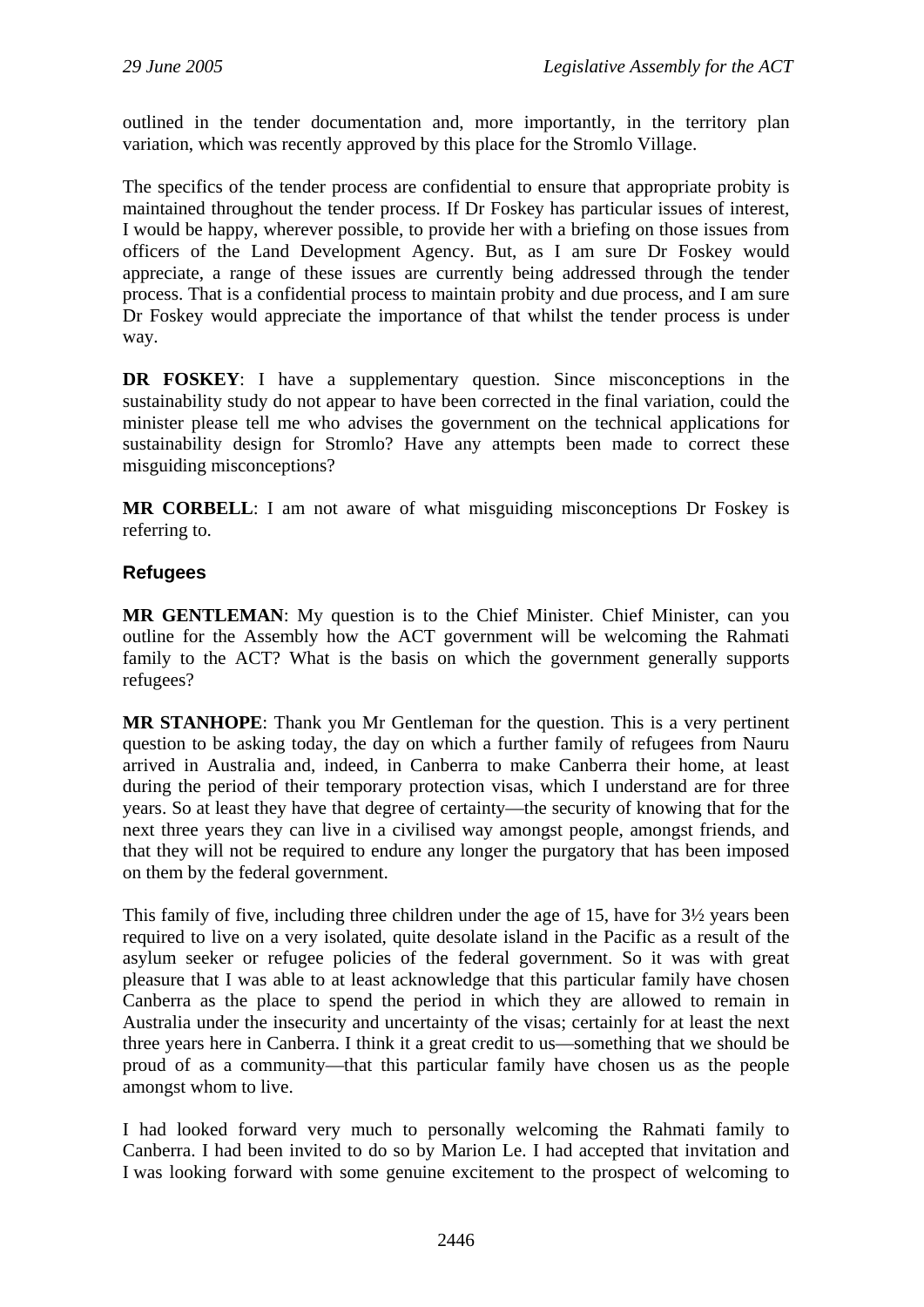our town, to our community, this family of five, with three cousins—an extended family of eight—who have chosen Canberra as the place to come and live with the friends that they had made on Nauru, and with the particular friends that they would hope to make here in Canberra.

But, unfortunately, I was not able to welcome them because the Liberal Party, through their whip and presumably on the basis of a decision supported by their leader, decided that there was no advantage in the Chief Minister doing that; that it was not relevant or appropriate for the Chief Minister of the Australian Capital Territory to welcome a group of refugees to this town in those circumstances—people who had spent 3½ years in a form of purgatory, arriving with a view to the future, with freedom in their hearts and minds, to be amongst people that they hope would care for them.

They were advised on their arrival that the Chief Minister, the person that they had been advised and informed would be at the airport to meet them, would not be there because the Liberal Party did not think there was any value to be gained in the head of this jurisdiction, the head of this government, being involved in their arrival; that there would be no representative of the people of the ACT there to greet them. The Liberal Party did not think it important enough that there be a representative of the people of Canberra at the airport to welcome them, after 3½ years in a concentration camp, to our town; that there was nothing to be gained; that they were not worthy of a welcome.

It was private members day. There was nothing that required my particular attention here within the Assembly; nothing that could not have been achieved through the gracious granting of a pair for 45 minutes to an hour to allow me, as the head of this government, to welcome this family into our community, to embrace a family that had suffered the appalling trauma of 3½ years in a concentration camp in Nauru. An amazing exhibition of mean-spirited, spiteful personal politics of the first order.

In fact, I think it is the saddest incident of petty politics that I have experienced in the seven years that I have been in this place—that a family, including three young children, who had been told that the Chief Minister, that the head of this jurisdiction, would be there to greet them, to welcome them to this community, to hold out the hand of friendship, would not be there.

**MR SPEAKER**: The minister's time has expired. Supplementary, Mr Gentleman?

**MR GENTLEMAN**: Can the Chief Minister advise what services the ACT government will provide to temporary protection visa arrivals in Canberra?

**MR STANHOPE**: Yes, I am more than happy to do that. The first, of course, is to extend the hand of friendship, to seek to explain and to show that the treatment that has been meted out to them over the last 3½ years is not treatment that is representative of the feelings of the majority of Australians; it is treatment that is representative of the views, the attitude and the behaviour of the Liberal Party, which we see confirmed here today.

One should go to why it is that the Liberal Party in this place felt the need to send this expression of continuing animosity towards this Afghan Muslim family arriving within our town. Why did the Liberal Party in the ACT Assembly feel the need today to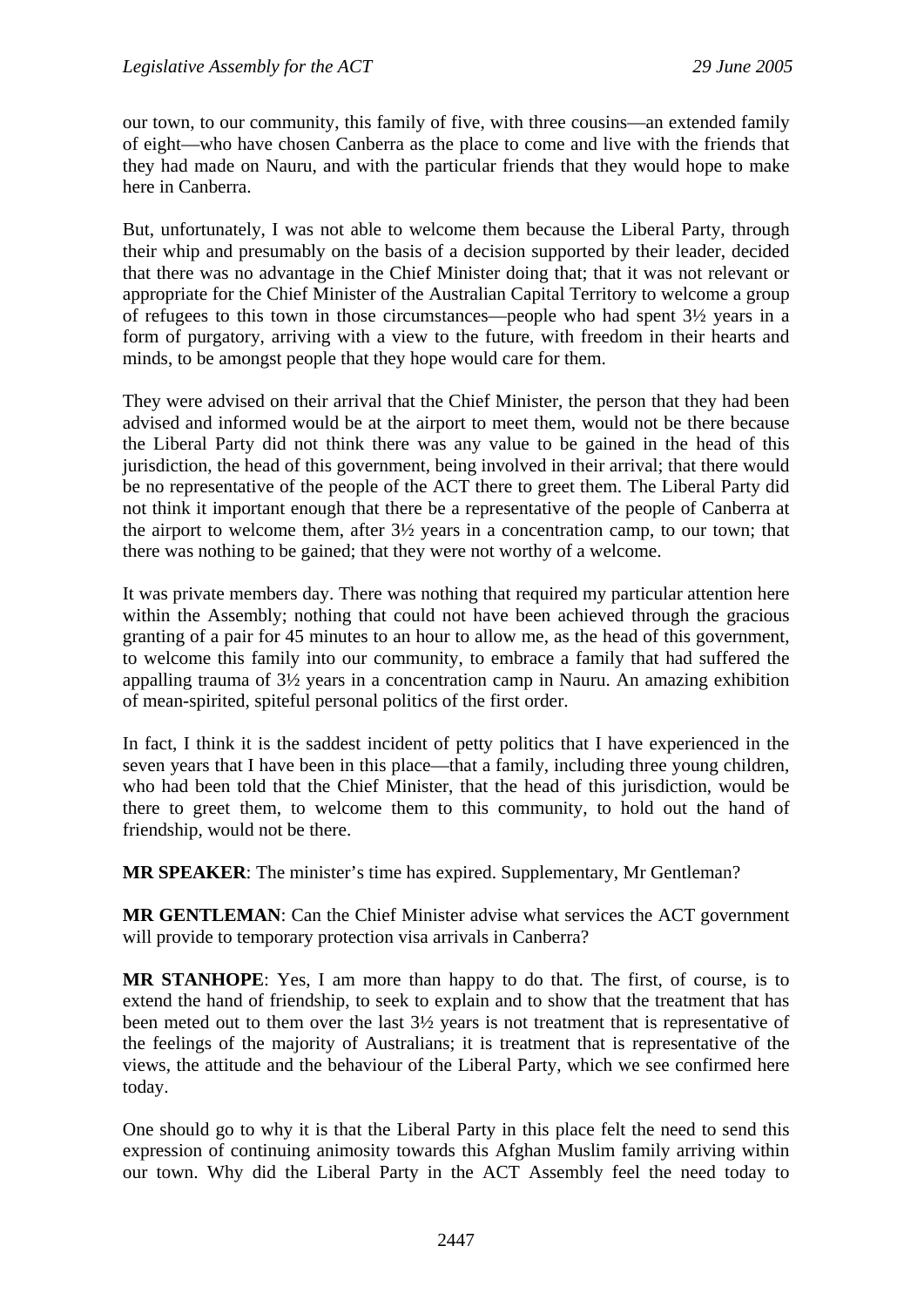maintain the rage, to cement their commitment to John Howard's refugee policies? Why did the Liberal Party in this place feel the need to stand in concert with, to stand beside, John Howard and his refugee policies? Why could they not distance themselves from that appalling, inhumane policy that saw this family, with its three children, spend 3½ years on Nauru?

Why did they have to stand in ideological purity with their federal colleagues on this inhumane policy that is a feature of John Howard's prime ministership and send, on this day, this direct message to the heart of this family that yes, there are many here who stand ready to embrace and welcome you as fellow human beings into our community and are ready to nurture you but be aware that there is, within the Liberal Party and within the ACT Assembly, a group who would wish you to understand what they think about you and of you? They do not accept your legitimacy; they do not want you here; they do not want the ACT government to be involved in your welfare or to embrace you or to extend that hand of friendship; they want to maintain their hatred for and of you and everything you stand for.

**Mrs Burke**: On a point of order, Mr Speaker: there is an imputation that the Chief Minister is speaking on behalf of the opposition. I ask him to withdraw that. We are not not welcoming people. "We are not welcoming people like this to the city." He needs to withdraw those comments.

**MR SPEAKER**: He is responding legitimately to a question.

**Mr Smyth**: On a point of order, Mr Speaker: the supplementary question was about what services the ACT government have to offer. If the ACT government does not have any services, under standing order 118 (b) he cannot argue the question. And you know that.

**MR SPEAKER**: He can mention the issue of welcoming these people, because that is one of the services that I think was going to be provided by the Chief Minister.

**MR STANHOPE**: And it was. It is vitally important that we extend the hand of friendship and provide those forms of services.

There is a whole range of other assistance that we will be providing. We will provide short-term accommodation, as needed. We will provide assistance with private rental bonds and provide access to public school education. We will provide free childcare for those learning English. We will provide access to English language classes at the CIT. We will provide access to interpreting services. We will provide access to financial support for dependent children. We will assist them in their integration into our schools. We will provide ambulance care, treatment and support. That is what the government will do.

That will stand, I think, against the enormous support that I know the good-hearted people within the Canberra community will show. We are blessed with so many people that will flock to support this family, as they do other refugee families that I believe have done us, in choosing our home to be their home, an enormous service. They pay us, I think through that, a real vote of confidence.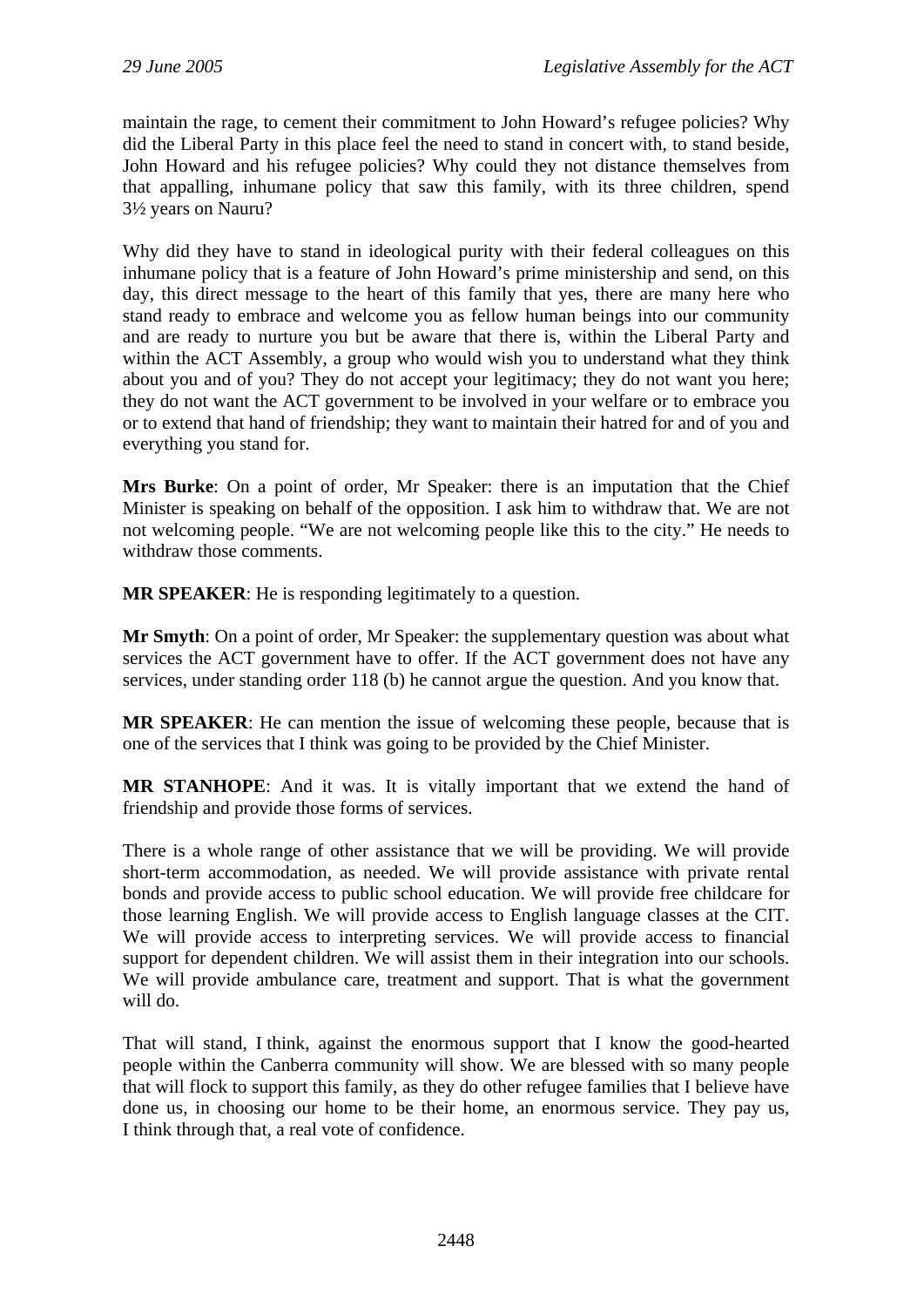It is a pity that on this day, on the arrival of this family, the Rahmati family, that they have received what to them would probably be a particularly rude shock that there are, within this community, those that look at them through different eyes; they look at them and see not just human beings in need; they see what their leader has always seen people that in some way represent this appalling threat to them. It is to do with the fact that they are different. It is to do with the fact that they have no respect of their rights as individual people.

I ask that all further questions be placed on the notice paper.

# **Personal explanations**

**MR SESELJA** (Molonglo): Mr Speaker, I seek leave to make a personal explanation under standing order 46.

Leave granted.

**MR SESELJA**: I believe the Chief Minister, in his long-winded answer just then, misrepresented all of us, and certainly me, by saying that we maintain rage against refugees. I put on record that I have no rage against refugees but that Mr Stanhope did not appear to have a problem with locking up children when he was in government in 1992, working for a Labor government that implemented that policy—

**MR SPEAKER**: Order! Resume your seat, Mr Seselja. If you abuse the leave that I give you to make a personal explanation, you will find that you will not get leave to make them.

Mrs Dunne, I have something I would like to say to you as well. During question time you raised a point of order, which a person of your standing and experience would know was not a point of order, and I ruled accordingly. But I want now to draw your attention to page 187 of *House of Representatives Practice*. At the bottom of the page it reads:

The opportunity to raise a point of order should not be misused to deliberately disrupt proceedings or to respond to debate.

And it goes on. I draw your attention to standing order 202A, which relates to the issue of persistently and wilfully obstructing the business of the Assembly. I am not a humourless man, and I do not mind a little bit of fun and games from time to time when it comes to humour in points of order, but I will not have the business of the Assembly disrupted by points of order which are not points of order but merely efforts to enter the debate. Mrs Dunne, you wanted to say something?

**MRS DUNNE** (Ginninderra): Yes, Mr Speaker. I seek leave to make a personal explanation under standing order 46.

Leave granted.

**MRS DUNNE**: In answer to a question today Mr Stanhope has misrepresented the reasons why I did not approve a pair today. The longstanding policy of the Liberal Party,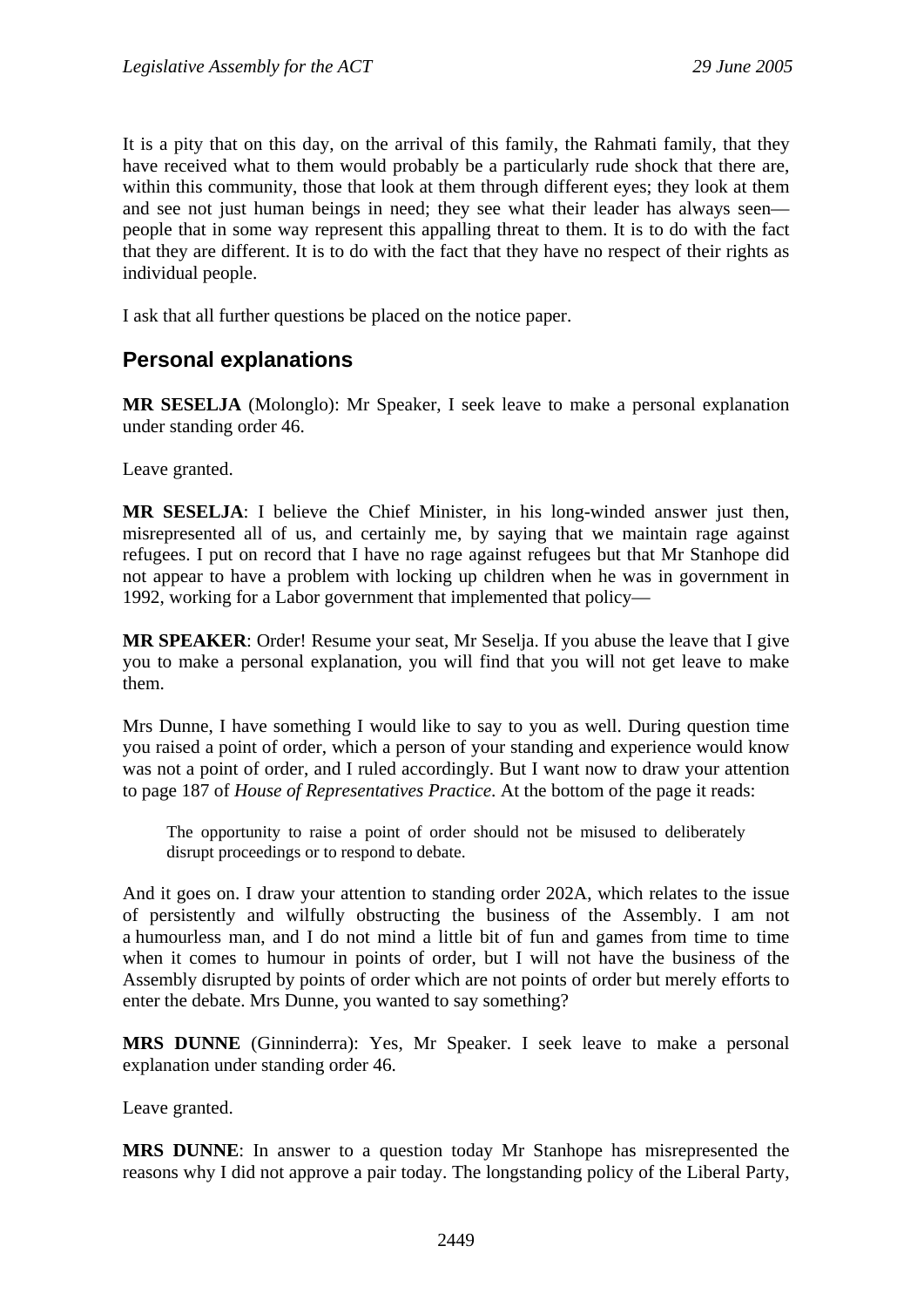which I reinforced today when Ms MacDonald asked for a pair, is to give pairs for a range of personal reasons—someone is ill or a member of the family is ill or members need to attend a funeral, et cetera—and in order for members to attend their parliamentary and ministerial responsibilities. I took the view that Mr Stanhope does not have responsibility for refugee matters. If anyone does, it is Mr Hargreaves. Also, under orders of the day, the first item, resumption of debate, was in Mr Stanhope's name. We considered it an important matter and we decided not to give a pair—or I decided not to give a pair and my party reinforced that view. I also put on the record that the Rahmati family was here because of a change of policy—

**MR SPEAKER**: Order! Resume your seat.

# **Papers**

**Mr Corbell** presented the following papers:

#### **Subordinate legislation (including explanatory statements unless otherwise stated)**

Legislation Act, pursuant to section 64—

Architects Act—Architects (Fees) Determination 2005 (No 1)—Disallowable Instrument DI2005-111 (without explanatory statement) (LR, 27 June 2005).

Building Act—Building (Fees) Determination 2005 (No 1)—Disallowable Instrument DI2005-112 (without explanatory statement) (LR, 27 June 2005).

Community Title Act—Community Title (Fees) Determination 2005 (No 1)— Disallowable Instrument DI2005-114 (without explanatory statement) (LR, 27 June 2005).

Construction Occupations (Licensing) Act—Construction Occupations Licensing (Fees) Determination 2005 (No 2)—Disallowable Instrument DI2005-115 (without explanatory statement) (LR, 27 June 2005).

Electricity Safety Act—Electricity Safety (Fees) Determination 2005 (No 1)— Disallowable Instrument DI2005-116 (without explanatory statement) (LR, 27 June 2005).

Land (Planning and Environment) Act—Land (Planning and Environment) (Fees) Determination 2005 (No 1)—Disallowable Instrument DI2005-117 (without explanatory statement) (LR, 27 June 2005).

Surveyors Act—Surveyors (Fees) Determination 2005 (No 1)—Disallowable Instrument DI2005-118 (without explanatory statement) (LR, 27 June 2005).

Unit Titles Act—Unit Titles (Fees) Determination 2005 (No 1)—Disallowable Instrument DI2005-119 (without explanatory statement) (LR, 27 June 2005).

Water and Sewerage Act—Water and Sewerage (Fees) Determination 2005 (No 1)—Disallowable Instrument DI2005-120 (without explanatory statement) (LR, 27 June 2005).

# **Fire Safety**

**MS MacDONALD** (Brindabella) (3.21): I move:

That, in light of the recent tragic deaths and increased discussion on the issue, this Assembly: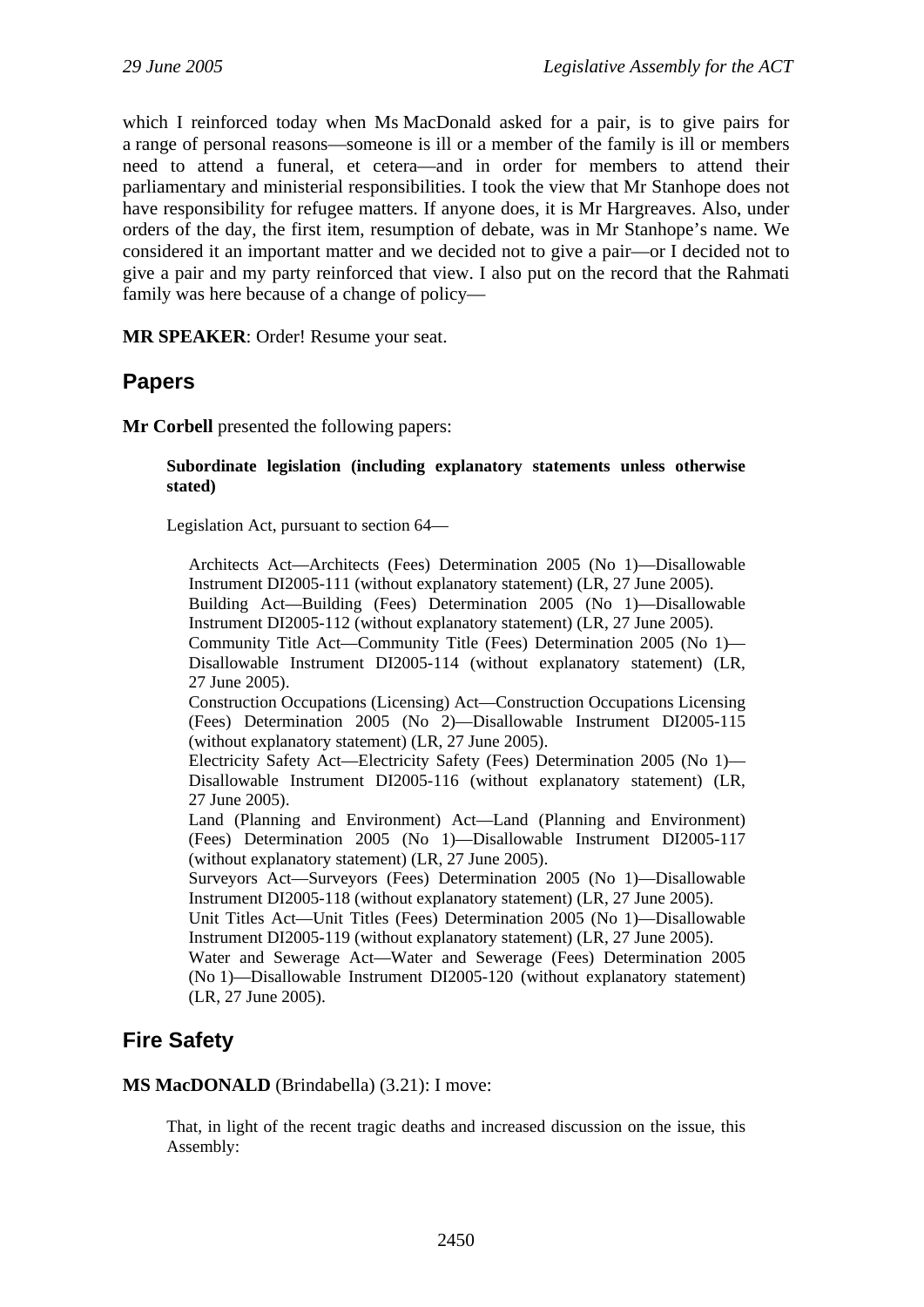- (1) recognises that the risk of house fires increases significantly during the colder months of the year;
- (2) acknowledges that smoke alarms significantly reduce the incidences of house fire deaths;
- (3) notes the importance of fire safety public education programs;
- (4) urges the community to be vigilant regarding fire safety in the home; and
- (5) requests that the government investigates the issue of compulsory smoke alarms for all residential dwellings.

Each year in Australia an average of 170 people are killed in residential fires. This year there has been an especially tragic start to winter with, in New South Wales alone, 13 people, including seven children, losing their lives in house fires in just over a fortnight in late May and early June. On Monday, a child was killed in Queensland. I am sure I speak for all members when I extend the Assembly's sympathies to the families and friends of all these victims. While thankfully no-one in the ACT has lost their life to fire this winter, several properties have been severely damaged and the threat was there and still remains.

Recent research conducted by the fire investigation unit of the ACT Fire Brigade found that the number of house fires in Canberra rises by 16 per cent during the winter months. This can be attributed to a number of factors. With the onset of winter, many people take out heaters and other equipment that has not been used for a long time and which may have developed faults. We are all familiar with how cold Canberra can become in winter. Heaters become essential to keep warm and too often clothes need to be dried in the clothes dryer or on the rack in front of the heater, which, if placed too close, can start a fire in a matter of minutes. Many Canberrans also use electric blankets throughout the colder months that, if left on unattended, can again cause a fire.

According to the AAMI fire screen index published in June this year, more than a quarter of Australians, or 26 per cent, have experienced a home fire at some time in their lives. More than half of those fires started in the kitchen, and 44 per cent were caused by a cooking incident. A further 16 per cent were due to electrical equipment that was faulty or used carelessly. As we have seen recently, children, sometimes inadvertently, cause fires and suffer the tragic consequences. Children playing with matches and lighters accounted for 3 per cent of home fires, as did candles, oil burners and other flammable liquids or gases. In 78 per cent of cases the fire was confined to the area where it began. However, in 5 per cent of cases the fire destroyed the entire home.

With the number of house fires in Canberra rising by 16 per cent in winter, and in light of the recent tragic deaths, it is timely for the government to investigate the issue of smoke detectors in all homes, not just new ones or ones that have been extended by 50 per cent.

A sleeping person is unable to smell smoke and therefore cannot detect a fire. Nine out of 10 fire victims are killed by smoke or toxic gases before the fire brigade is even called, long before the flames reach them. That is why having working smoke detectors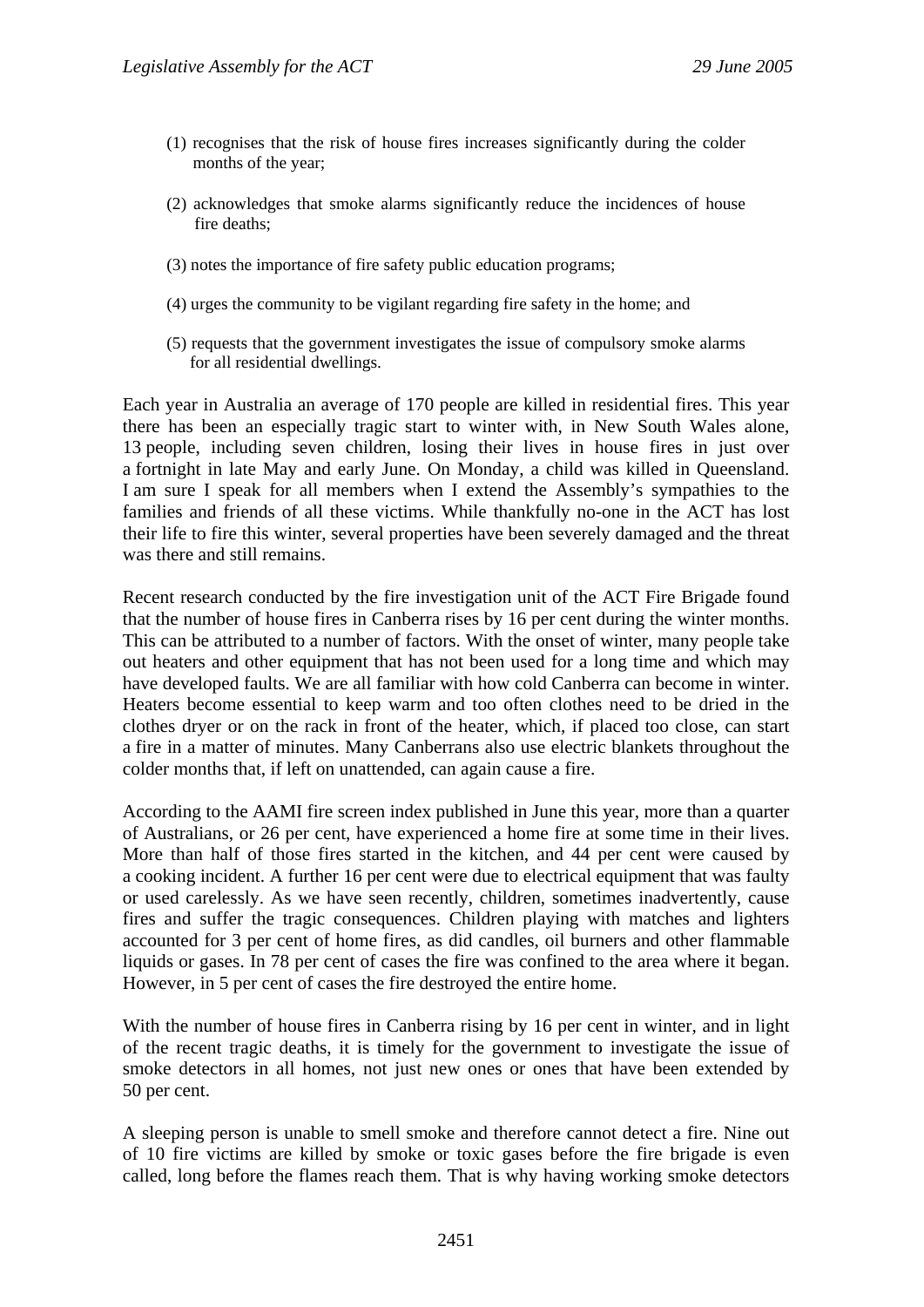on each level of a home makes such a difference. Smoke detectors act as early warning systems that help save lives by waking occupants and alerting them to the dangers of fire and smoke.

Published reports indicate that the risk of death in a house fire is reduced by 60 per cent if a smoke detector is installed and that the installation of detectors can reduce death and property loss, the latter because emergency services arrived at the scene earlier. Smoke obscures vision and causes intense irritation to the eyes. This, combined with the effects of the poisons in the smoke, can cause disorientation, impaired judgment and panic, reducing the victims' ability to find an exit. And of course people waking from a deep sleep will not be as sharp as they normally would when awake.

Laws in every jurisdiction now require that smoke detectors be fitted in all new houses, but nationwide it is estimated that only 20 per cent of homes are fitted with the portable devises. Governments are working to increase this figure, and smoke alarms are now compulsory in Victoria and South Australia. In February 1998, it became compulsory for all South Australian residential buildings to be fitted with a smoke alarm; and, likewise, in February 1999, building regulations in Victoria made it compulsory to install smoke alarms in all residential buildings, including houses, units, flats, boarding houses, motels and special accommodation houses.

On 14 June this year, in a bid to prevent more tragedies as a result of house fires, the New South Wales government announced measures that include proposed laws to make it compulsory for homes to be fitted with smoke detectors. The measures will include community education, new radio and television ads and expanding the smoke alarm battery replacement for the elderly program. I would say at this point that the issues surrounding making the installation of smoke detectors compulsory are complex. Cost and how to police installation are all part of the issue.

Under proposed changes in New South Wales, from 1 May 2006 all existing homes, flats, boarding houses, motels, hotels and hostels must be fitted with either battery-operated or hardwired smoke alarms. Landlords will be required to fit smoke alarms to all rental accommodation, and all properties will need to be fitted with smoke alarms before they can be sold. The Queensland government is also in the process of reviewing its fire safety measures, which could result in smoke detectors being mandatory in all residences by the end of this year.

In the ACT smoke alarms have been compulsory in new homes since 1994, as they are in homes that have been extended by 50 per cent or more. But this still leaves a significant proportion of dwellings without smoke detectors. As I alluded to earlier, smoke alarms, correctly located in a home, give early warning of fire, providing residents with precious minutes or seconds that may be vital to their survival. Smoke detectors can give people time to respond and alert others to evacuate, to summon the fire brigade and more time for firefighters to save life and property.

Of course the installation of smoke detectors must also be backed up by the development of a home fire escape plan that is practised and understood by all occupants. Unfortunately, the AAMI fire screen index revealed that just over half of all Australians, or 56 per cent, had a fire escape plan. Most people, or 85 per cent, also believe that they would know the best response to a fire that started in their home. But, disturbingly, one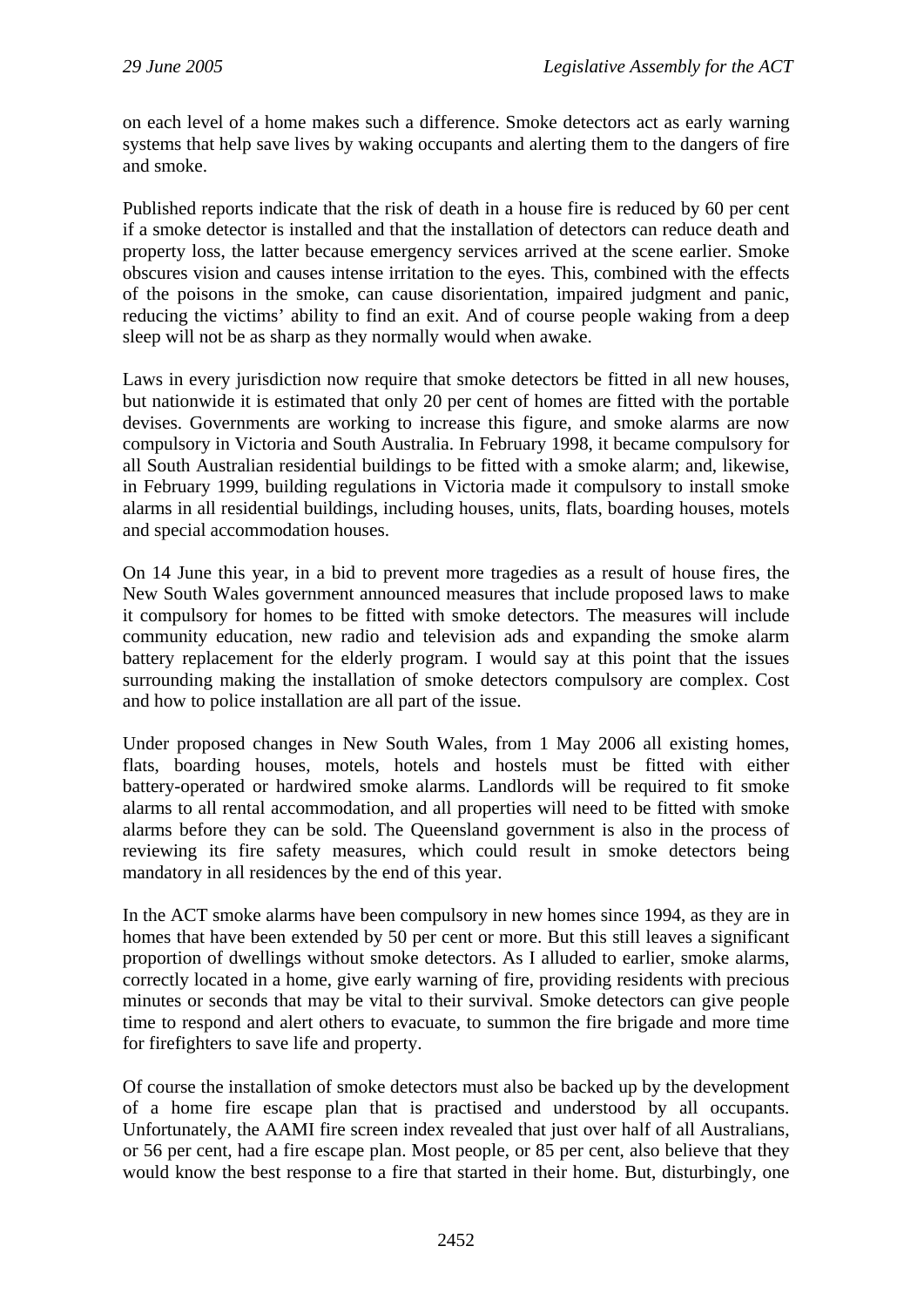in 20 people, or about 5 per cent, did not know to call 000 in the event of a fire in their home.

While it has been proven that smoke detectors can and do save lives, the devices are only effective if they are maintained correctly. Residents need to ensure that smoke detectors are not painted over, as this may restrict the airflow into the alarm; that they are not located where there are continual draughts—dust or lint may cause the alarm to activate; that they are located away from the bathroom and laundry, as steam may activate the alarm; and that they are not disconnected from the electrical supply to overcome the nuisance that the alarms cause from cooking or smoke from an open fire.

When making the decision about the position of smoke detectors it is important to remember that they are intended to detect smoke before it reaches the sleeping occupants of the building. They should be installed on or near the ceiling, with special care being taken to avoid dead-air spaces. Of course a dead-air space is an area in which trapped hot air will prevent smoke reaching the alarm.

Studies have shown that 85 per cent of sleeping children do not wake to the sound of smoke alarms; so houses with segregated children's rooms need interconnected alarms linking to an alarm near an adult's bedroom. Smoke detectors need to be regularly tested to ensure they are operating correctly. Most smoke alarms can be readily checked by pressing a button on the outside of the alarm. The battery in most smoke alarms will also need to be renewed on an annual basis. Some smoke alarms will emit a warning sound when the battery needs replacing.

The new battery, of course, should be of the type specified by the manufacturer, as installation of incorrect batteries can seriously affect the operation of the smoke alarm. Under its new measures, I believe the New South Wales government will run specific campaigns to encourage people to change their smoke detector batteries when they change their clocks for daylight saving. The detectors should also be cleaned annually. This usually involves careful vacuuming to remove dust particles that may affect the operation of the unit.

Smoke detectors can mean the difference between life and death. Australian statistics show that, in the last decade, 88 per cent of fire deaths occurred in dwellings with no smoke alarms. Almost 59 per cent of deaths occurred between 9.00 pm and 6.00 am, when people can reasonably be assumed to be asleep. The elderly have a disproportionately higher fire death rate compared to the rest of the population, with those 65 years and older accounting for 25 per cent of the victims.

There are no specific figures available on how many ACT homes have at least one smoke detector installed but it is believed that the number of homes has increased in the past decade. While it appears that most people have heeded the vital fire safety message that smoke detectors save lives, there is still a need for the installation of these devices in the remainder of the residential properties.

Recent comments from emergency services minister, John Hargreaves, indicate that the government is considering legislating to make alarms compulsory in all homes but, as I said earlier, there are many complex issues around it and so it needs to be investigated.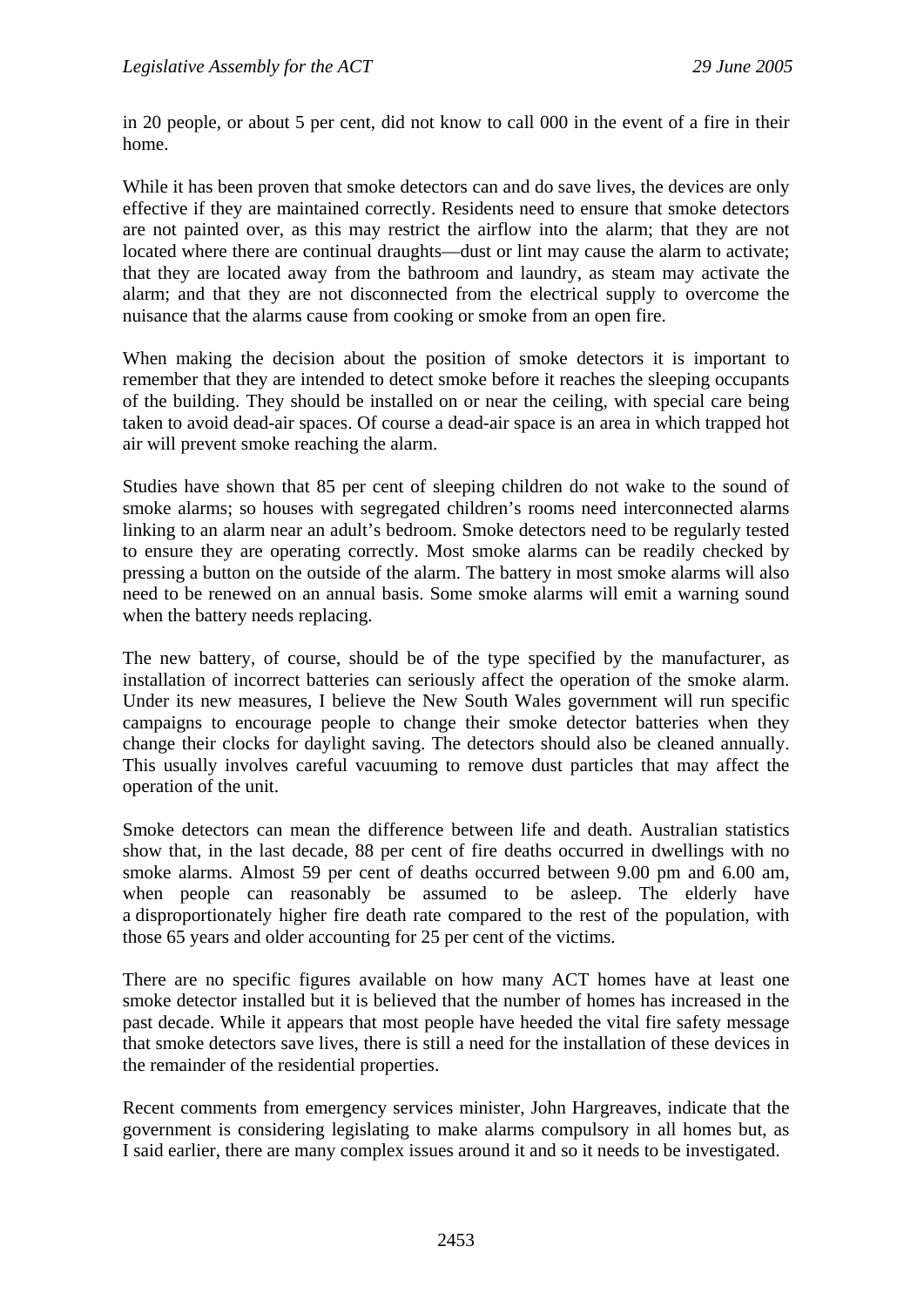This motion supports the issue of compulsory smoke detectors and that the ACT be properly investigated and considered before any decision is made. In other words, let us not have a knee-jerk reaction to some horrible events but let us make considered decisions based on investigations.

It is important to note, however, that compulsory smoke detectors are only one aspect of what needs to be a multi-pronged approach to reducing house fire deaths and property damage. Comprehensive public education campaigns play a vital role in raising awareness about fire safety in homes. The ACT Fire Brigade runs several programs to educate the community about fire safety, including the fire ed program, the juvenile fire awareness and intervention program, fire warden training and fire safety and extinguisher training.

The fire ed program is presented to kindergarten children in all ACT schools by station crews and consists of five parts which aim to teach young children the dangers of fire and what to do in an emergency. The juvenile fire awareness and intervention program delivers tailored awareness sessions to children between the ages of three and 16 who are already exhibiting dangerous fire-lighting behaviours. The ACT Fire Brigade's web site also provides the community with extensive information on fire safety and the various services available. But there is only so much that governments and fire brigades can do.

There is also a need for the community to be vigilant when it comes to home fire safety, particularly during the winter months. More than half of all Australians, or 52 per cent, keep appliances running when they leave the house; about one quarter, or 27 per cent, leave their dishwasher on; 41 per cent leave their washing machine going; and 13 per cent leave their clothes dryer on. Electrical appliances should not be left running while unattended, especially heaters and clothes dryers.

Canberrans need to ensure clothes and flammable materials are placed at least one metre away from heaters, and lint filters need to be regularly cleaned. In the kitchen, where more than 50 per cent of all fires begin, food cooking on the stove should never be left unattended. The proximity of electric cords, curtains, tea towels and oven cloths needs to be checked to ensure they are a safe distance away from the stove, and care needs to be taken with long, flowing sleeves. Candles, oil burners and open fires should never be left burning unattended. Smokers should not smoke anyway, but smokers should ensure all cigarettes are properly put out before disposing of butts. It is also important not to overload power points and power boards as well as to check electrical appliances regularly for faults.

While deadlocks are an important part of household security, people should not deadlock their doors when they are inside their homes as it could be impossible to escape during a fire. More than half of Australians, or 54 per cent, do not leave the keys in their deadlocks. Many people caught in house fires, especially the elderly, have been found dead near doorways with deadlocks. If residents have a deadlock on any door, they need to leave the key in the door or, if this is impractical, install a key holder close to the door. People need to remember that they may be disoriented during a fire or emergency; so ease of escape is vital.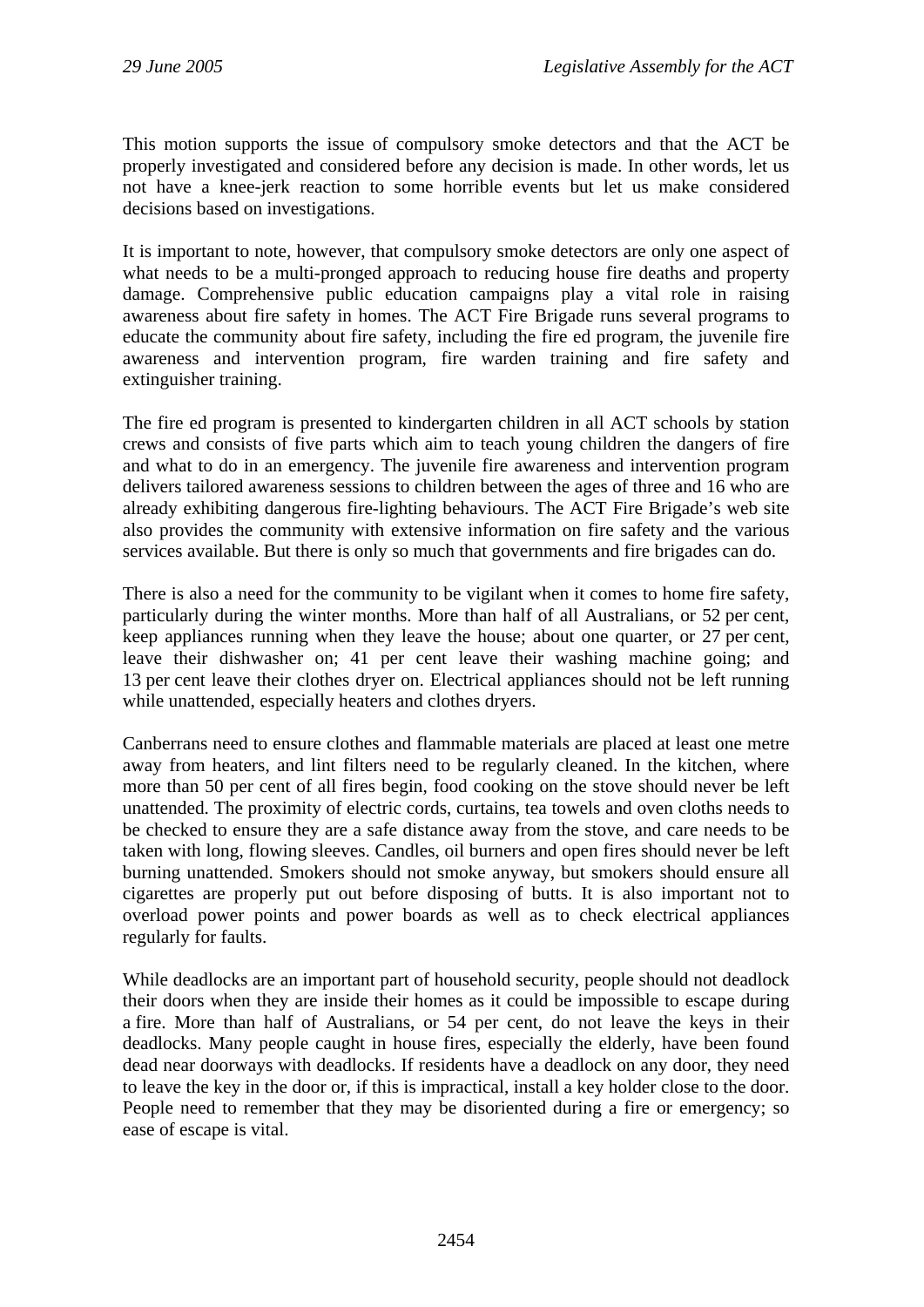There are thousands of house fires in Australia every year. About a third of these occur during the winter months, when people are using fires, heaters and other electrical equipment. We usually do not hear about most house fires and that is largely because, thanks to the efforts of our fire brigades, the fires are controlled before they result in fatalities. Thankfully, the vast majority of people escape with their lives. Smoke detectors play a vital role in reducing house fire fatalities and can mean the difference between life and death.

I urge all Canberra residents not to wait for legislation but rather to install a device as soon as they can. They are relatively inexpensive. Battery-operated models retail for about \$15 to \$20 and I understand they are easy to install. It is a small investment when you consider the lives it can save, as well as the property. Every family in the ACT should ensure that they have taken basic precautions to ensure their homes are as fire safe as possible. I commend the motion.

**MR HARGREAVES** (Brindabella—Minister for Disability, Housing and Community Services, Minister for Urban Services and Minister for Police and Emergency Services) (3.36): I thank Ms MacDonald for the motion. Fire safety and prevention are very important topics and, hopefully, by discussing them, Canberrans will become more fire aware. It is timely that we are discussing these topics because, as mentioned by Ms MacDonald, the number of residential fires attended during the winter months in the ACT rises dramatically. During the height of winter in 2003-2004, July and August, that is, the ACT experienced a 62 per cent increase in structural fires, compared with summer, January to February. I know I am not telling you anything much, Mr Speaker, but there are members here who do not have your vast experience in fighting fires.

The number of fatal house fires across New South Wales and Queensland in recent weeks serves only to highlight the increased danger faced by the Canberra community as the cold weather sets in. It is an interesting statistic—because everyone is very fire aware in the summer, when we are all on the alert for bushfires and we are all feeling the soaring temperatures—that what a lot of us forget is that winter is a danger time when it comes to leaving on electrical appliances such as blankets and heaters.

Apart from the tragic deaths we have seen in New South Wales and Queensland in the past few weeks, there is also a huge financial cost to the community when a home is affected by fire. This includes the cost of response and support agencies and can also result in higher insurance premiums for the general community.

This government promotes the installation of fire alarms in all homes. Smoke alarms give residents a chance to evacuate a burning home safely and provide a warning in those first critical moments of a fire. They should be the first step in home fire safety plans. The government urges every single household to make a decision themselves to install one. It could mean the difference between life and death.

The value of having smoke alarms installed in residential properties was again highlighted last week following a house fire in Macgregor. The lone occupant was asleep when the blaze erupted inside the home, after a dryer caught alight. She was quickly woken by the noise of a smoke alarm and was then able to escape the blaze. This serves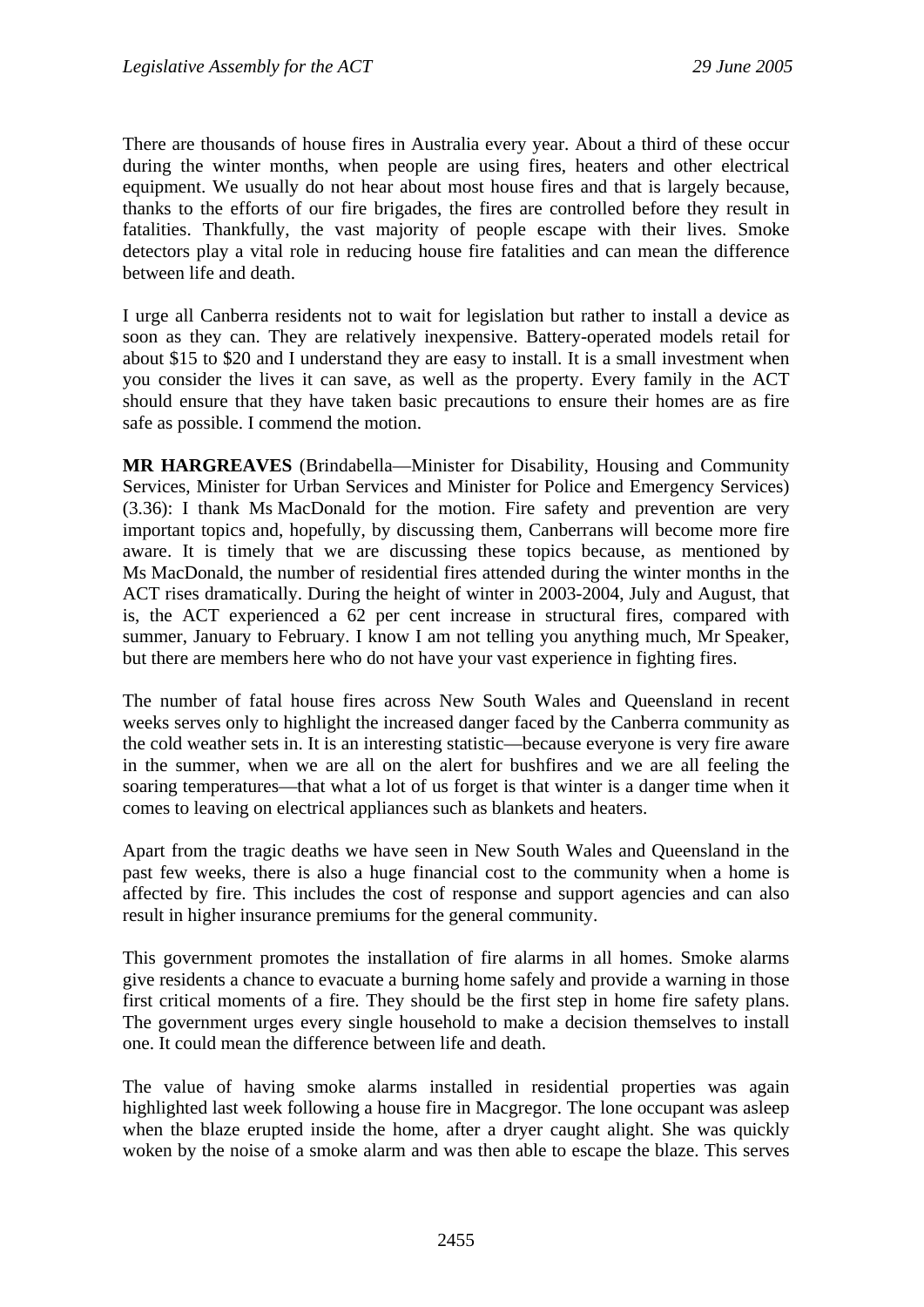to highlight the importance of having smoke alarms installed in all homes across the ACT.

As Ms MacDonald said, since 1994 it has been compulsory, through the Building Code of Australia, to have smoke alarms installed in all new buildings. Therefore, every house in Canberra approved since 1994 has smoke alarms installed. Under the code it is also compulsory to install alarms if extensions are done to more than 50 per cent of a home.

Where the ACT government is a landlord, that is, in all public housing properties, we take fire safety and awareness very seriously. We are currently undertaking comprehensive fire upgrade of all our major multi-unit complexes, at a cost of around \$22 million. Currently 95 per cent of our properties have had hardwired smoke detectors installed.

In December last year, I joined with Housing ACT and the fire brigade to launch a new booklet that was given to all Housing ACT tenants, "Fire safety in your home—a guide for public housing tenants". This comprehensive, 11-page booklet outlines what to do in an emergency situation and, perhaps even more importantly, provides fire prevention tips around such things as cooking, electricity and smoke alarms. At the time, the chief officer of ACT Fire Brigade congratulated Housing ACT for their commitment to upgrade fire safety in their buildings. He also challenged other ACT landlords to follow the Housing ACT example and improve fire safety infrastructure within their buildings.

Housing ACT has progressively changed smoke detectors in its properties to hardwired smoke detectors, avoiding the necessity for tenants to change batteries. Tenants are encouraged to test their smoke detectors regularly and report any faults to the maintenance call centre for urgent repair or replacement.

As stated by Ms MacDonald, the fire brigade offers a service of installing battery-operated smoke alarms free to anyone in the territory. This can be organised by purchasing an alarm for \$10 to \$30, then contacting your local fire station. The dedicated men and women of our fire brigade are the ones that all too often see the consequences of houses not having alarms installed. I know they take every opportunity to keep pressing the point to our residents of the importance of smoke alarms through a range of public education initiatives. This includes school visits, community gatherings and events like the Royal Canberra Show, emergency services week, which is next week by the way, and through partnerships with various community groups such as the Council on the Ageing.

It is also something they highlight through the media after attending house fires, pleading with people to be sensible and install alarms to prevent unnecessary damage and death. We all saw the media coverage last week of the fire brigade congratulating a Macgregor resident for keeping her alarm batteries checked and charged; it saved her life.

The ACT Fire Brigade also continually encourages householders to prepare and practise a fire safety plan. Further advice on how to do this can be found on the brigade's website www.firebrigade.act.gov.au. This includes advice such as: in the case of your house catching fire you are likely to have only one or two minutes from the smoke alarm sounding before your life is seriously threatened; if you had been asleep you would be less likely to respond quickly and effectively.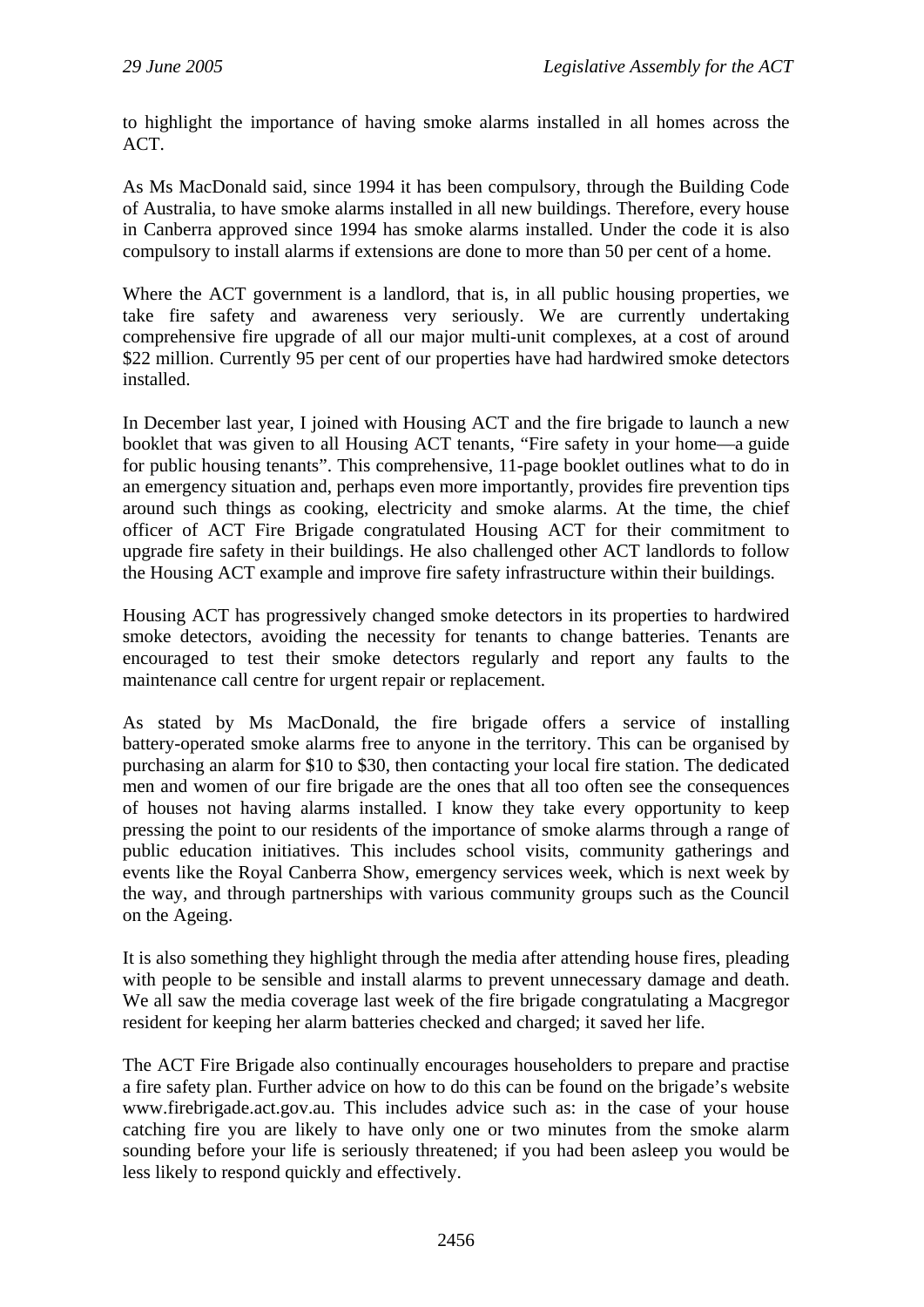It is essential that your family prepares and practises an escape plan. You should draw up a floor plan of your house, plan two ways out of each room and select an indicated meeting place outside the home, like around the letterbox. Also teach your family to check closed doors for fire before opening, using the back of your hand; to crawl low, because smoke and heat will build from the ceiling down; and to close doors behind them as they exit—this will slow the spread of fire and smoke. Practise your escape plan using these techniques.

We have seen our counterparts over the border recently announce the compulsory installation of smoke alarms in all homes, as outlined by Ms MacDonald. Currently the ACT Fire Brigade is preparing a brief for me on a number of increased fire safety options, including making smoke alarms mandatory in ACT households. This government will take the advice of experts in the fire brigade before making any decisions on whether or not to make smoke alarms compulsory and will also have a look at what New South Wales is doing, how they are doing it, and how other jurisdictions manage this issue.

There are many issues that need to be looked at and sorted through before making a decision on compulsory smoke alarms, not least of which is how to enforce retrofitting of alarms in properties. New South Wales, I believe, is planning to police it through the insurance system. It is open to insurance companies now to give a discount for, or require people to have, smoke alarms when giving insurance policies on home and contents, in the same way as we see them giving discounts if we have window locks and deadlocks. That raises the question as to whether we need to legislate at all.

I am also concerned at some of the issues that surface when we talk about any future compulsory retrofitting of alarms. For example, if a landlord is compelled to fit a smoke alarm in any future regime I think there is an inherent unfairness if the insurance is voided if the tenant does not check the batteries and the house burns down. These are the sorts of issues that need to be discussed and debated and on which we need advice before we legislate a change that will affect so many Canberrans. While there is no question as to the value of smoke alarms, there are still questions as to the effectiveness of any legislation, whether we in fact need it and how we would enforce it.

I again thank Ms MacDonald for her motion today, and I do assure her and all my colleagues that the government takes fire safety very seriously. However, decisions such as this cannot be taken lightly, and we will be looking at all associated issues before legislating any changes to the current regime.

I notice that Mr Pratt has circulated an amendment, requesting that the government report back to the Assembly in 90 days. I indicate that the government will not be supporting this amendment. Personally, I have indicated a range of initiatives this government is taking that indicate how seriously we take the issue. I give an undertaking in this place right now that we take the issue seriously. The only movement on the Australia-wide front at the moment is with New South Wales, and I do not propose to put a time limit of 90 days on the evaluation of the efficacy of their particular change in regime. It is an arbitrary 90 days to pull out of the air. I do not see any reason for it.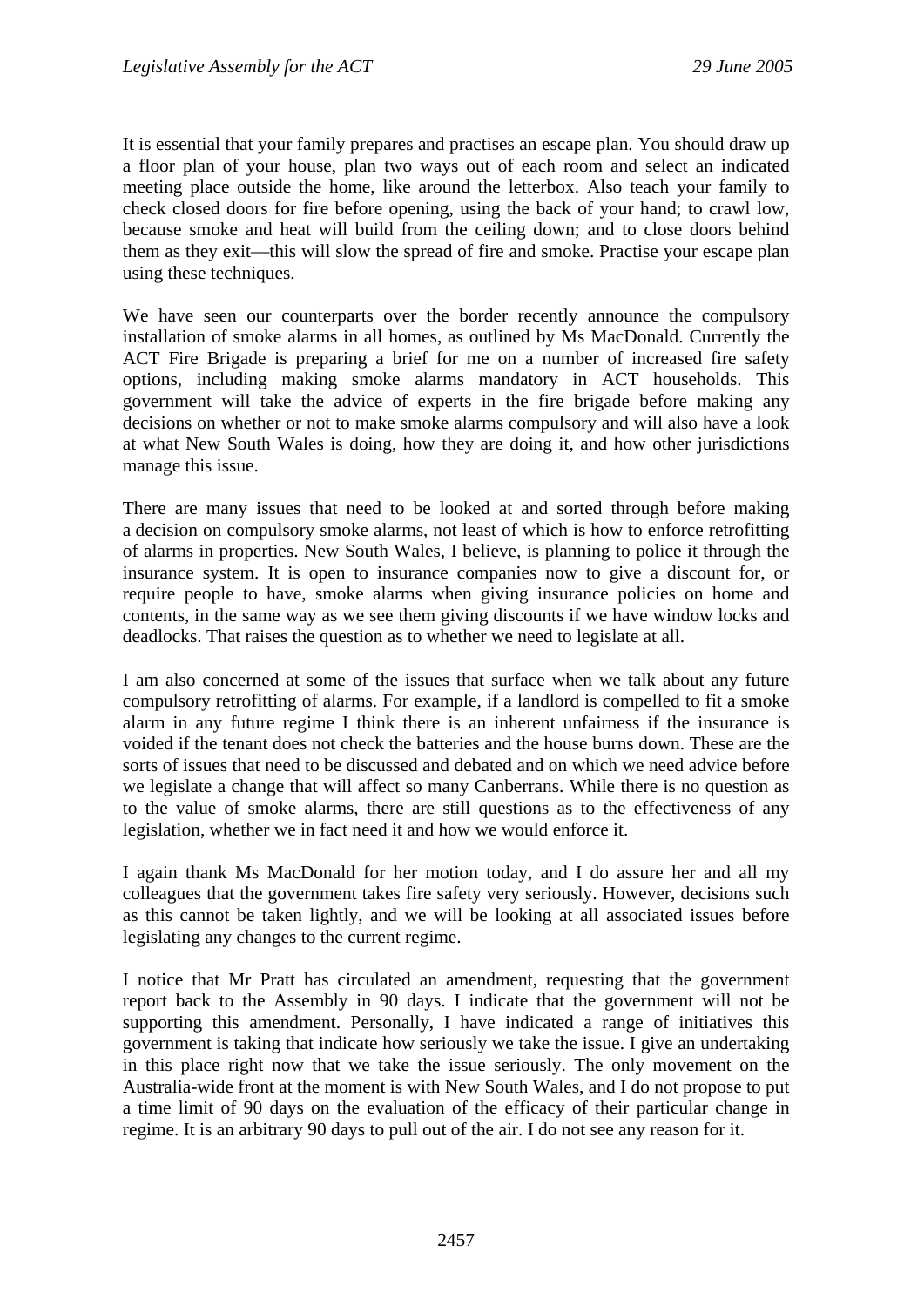If there is a need to introduce legislation, as seems to be the case in New South Wales, we will have a good look at it first. We will get the fire brigade to check its efficacy to see whether it works. We will take some advice from the Insurance Council on whether or not we should be going down that track. We will take advice from other insurers in this town and will have some further consultation. I do not propose, in fact, to make up my mind within 90 days and come back in this place. I just foreshadow that, not only will the government not be supporting this amendment; we will not be talking any further on it either.

**MR PRATT** (Brindabella) (3.46): Mr Speaker, we certainly do not disagree with the spirit or the intention of this motion. The range of tragedies we have seen across a number of jurisdictions, particularly through winter, has been quite astounding. The community needs to take all steps to try to minimise that type of danger.

However, the question is: why do we need a motion anyway? To pick up on the point that the minister just made about whether there was any necessity to legislate to force changes—I think he said, "Let us beg the question; there may not even be a need for that"—certainly we do not see a necessity for the motion. What we simply say is: "The spirit of the details of the motion is quite right; but, come on, government, get on with it." What we want to see down here is an announcement made that there are steps being taken. It will certainly get bipartisan support to make sure that the matter can be expedited. Therefore, it is much more appropriate for the government to take action, move now, come down here, make the announcement; and you will get our support. We do not need to have a motion to debate such a fundamental issue.

As to the matter just raised by the minister about why we put this amendment up: minister, you might say that the need to report back in 90 days is of little interest to you or is contrary to your view. But of course Ms MacDonald, in her motion—if we are going to have to now talk to the motion and talk about the fundamentals in that motion asked the government to investigate. What we are saying is: "If the government bows to the wish of that motion and goes off to investigate whether or not we need to put some sort of policy down about smoke alarms, we are putting a time frame on that," because we know that when this government goes away to investigate something you wait forever to get a response.

This is the government, after all, of never-ending inquiries, investigations, reviews and God-knows-what. So what we are asking the government to do is get out there, sort out what your policy ought to be and move fairly quickly, because there is a time urgency about this; and you will get our support. There is no question about that, minister.

The only point that we would raise about the motion that bears a little bit of checking out—and we would like to hear what the minister has to say about this—is the issue of retrograde fitting. I think you were talking about mandatory fitting of smoke alarms to all properties. Whether or not it is going to be practical and sound to retrograde fit alarms to old properties is a question that needs to be asked and then answered. We are not saying that it is not necessary, but we raise the question of whether it is going to be a practical policy to put in place. I would like to hear what you have got to say about that.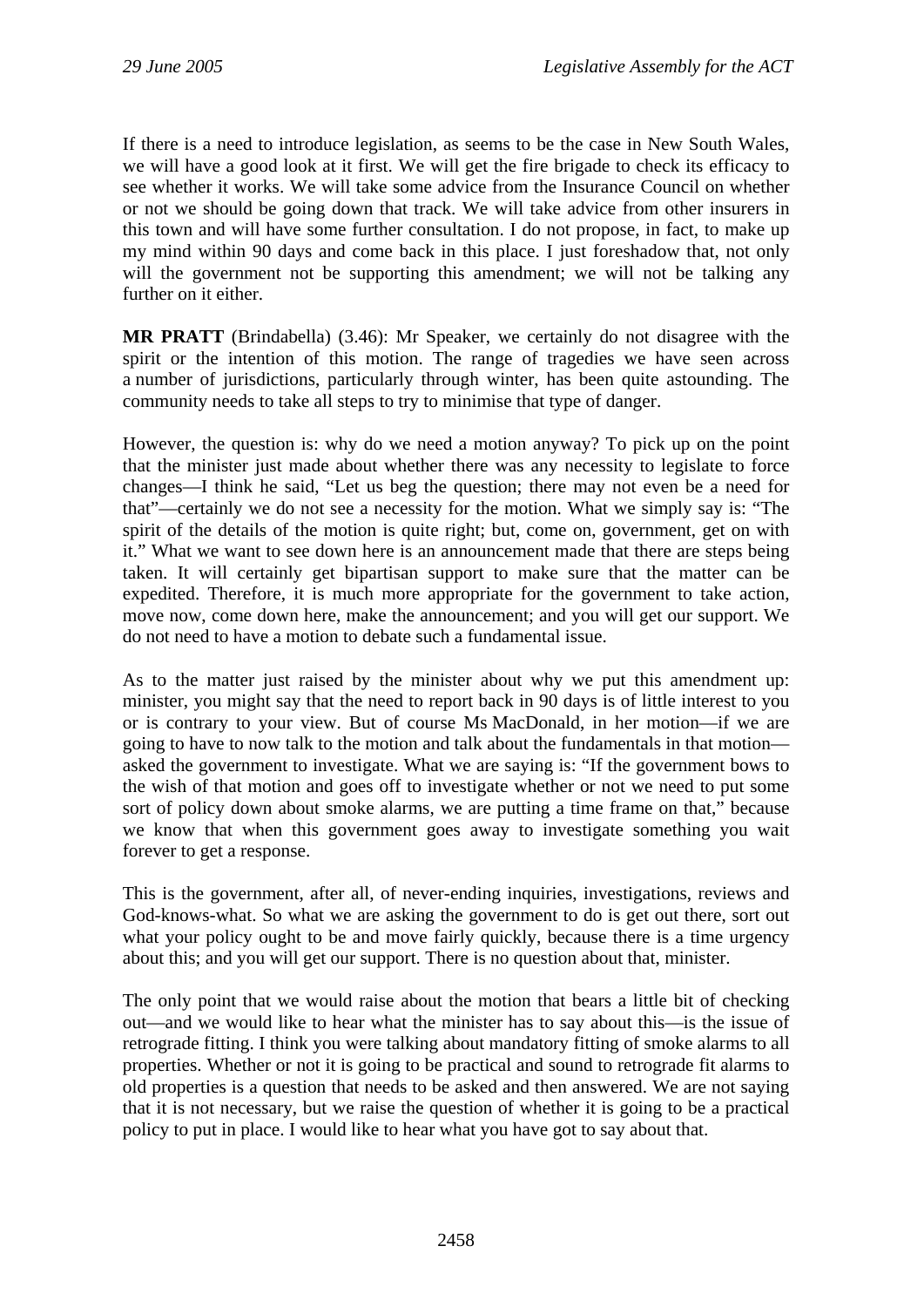With respect to the review process: again we say, minister, "If you are going to go away and investigate, then let us have an answer back here within 90 days," so we know clearly that you are taking action and the matter is going to be expedited. We look forward to that. We look forward to your response and we look forward to clear-cut action being outlined in this place sooner rather than later.

I move:

Add:

(6) Requests the Government report back to the Assembly within 90 days to demonstrate its willingness to implement new measures as quickly as possible.

**DR FOSKEY** (Molonglo) (3.50): I support Ms MacDonald's motion. I certainly agree that the number of house fires in Canberra, with an increase of 16 per cent during the winter months, is worrying. The public does need to remain vigilant in their use of heating appliances and electric blankets. Every generation needs to be educated about these things. Certainly, I very vividly remember a picture that I saw, probably as a child, of a child's sleepwear catching fire from that child standing too close to a heater. I am not sure that we are seeing those images any more. I think that anything that we do has to be—

**Mr Hargreaves**: For the good.

**DR FOSKEY:** Yes. The ACT Fire Brigade has reminded residents of the importance of having a working smoke alarm and, should a fire occur in the home, a home escape plan. I must say that I was interested in Ms MacDonald's incredibly informative talk. I certainly realised that I do not have a home escape plan, but I do not have a deadlock either.

**Mr Hargreaves**: Do you have a smoke alarm?

**DR FOSKEY**: Yes. I am in a government house, Mr Hargreaves. Installing a home smoke detector is a quick and efficient way of ensuring the safety of a home.

I support Ms MacDonald's call to investigate compulsory smoke alarms for all residential dwellings. However, it is important that people know how to stop a vexatious smoke alarm going off. During the January 2003 fires, some friends of mine in a guvvie house had to call the fire brigade to turn the screech of theirs off at 3.00 am. Unless you have heard one of these things, you do not know how much it makes you feel like evacuating your home even when there is no fire.

When the same thing happened to me—I have got to say, by the way, that it was before they were electronic, when they had batteries in them—when my alarm used to go off every time the toast burnt, which was, unfortunately, a little too often, I found myself dismantling it, taking batteries out of it. I would say no battery-operated smoke alarms.

On the other hand, there is the desire to kill a smoke alarm that will not turn itself off and that, in fact, starts going for no reason at all. I can tell you they respond to broom handles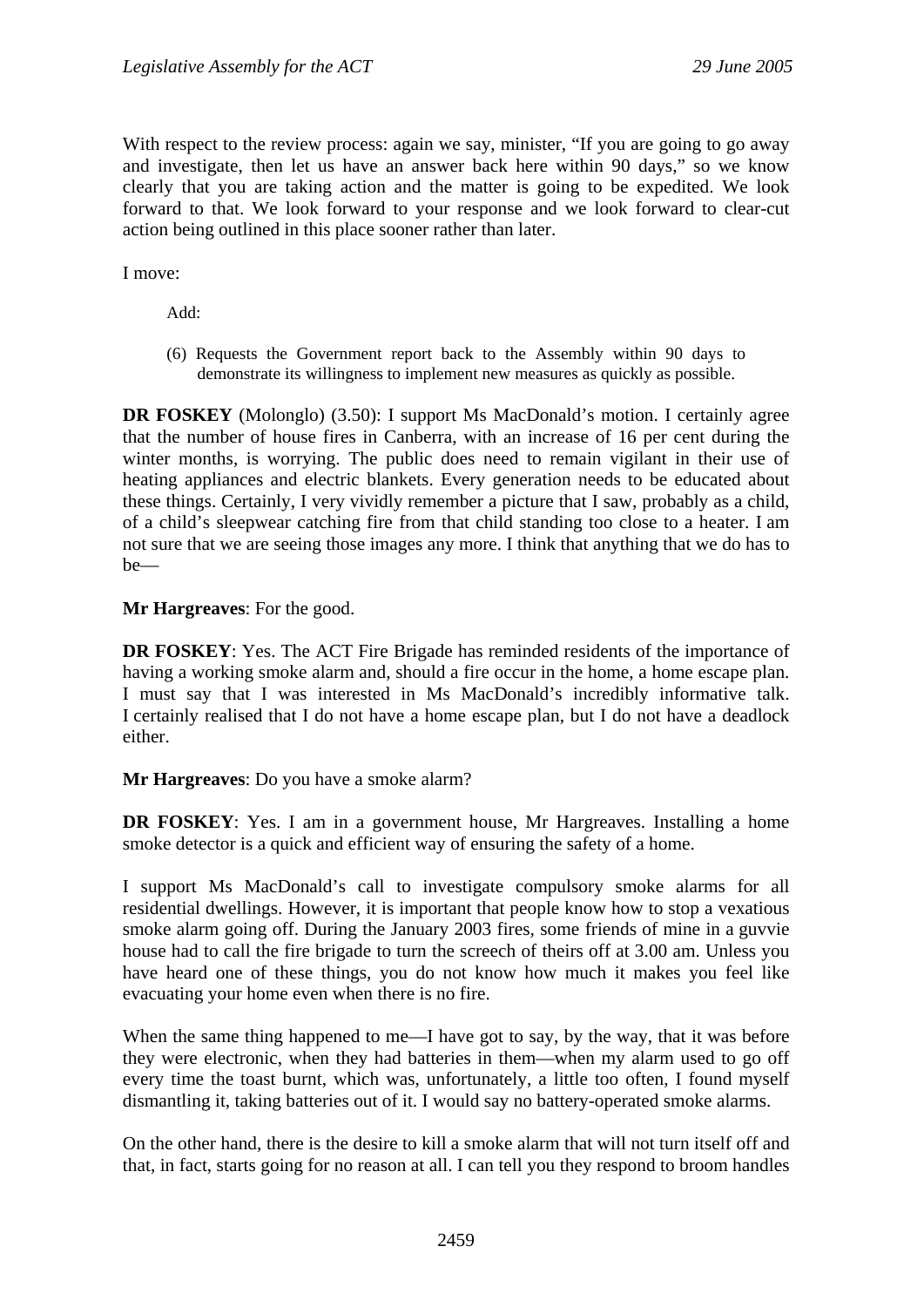and they do not respond to a number of other items. I did not try a knife. What I have found does work—and what people need to be told about—is a vacuum cleaner. They will often go off because there is a little bit of dust in a place that, of course, triggers its very sensitive mechanism. So, smoke alarms, yes; but a smoke alarm that is turned off or otherwise interfered with will not save lives. So there is an education campaign required, too.

I know of several well-designed houses in Canberra that have been built with the correct solar orientation and other features that trap the heat in winter and dispel it in summer, where fires and heaters are only needed a couple of days a year—yes, I am talking about Canberra—and those are the times when skies are grey for several days in a row.

There is another way that we can prevent fire, by guiding people, through regulation, towards building houses that do not need heaters. Of course we have got a while to go with that. Many rental and low-income households are not able to make the investment. It is expensive to renovate homes to make the best use of solar and convectional energy if the house was designed poorly in the first place.

Until the time comes when a large percentage of the population are able to live in energy efficient households, fires will continue to be a problem because there are other causes of fire. There is, for instance, the issue of leaving the iron on, leaving a hot plate on overnight and, in fact, all kinds of careless acts that very ordinary people do. I must say that fire is one of things that I am absolutely phobic about, having lived in a neighbourhood where I saw two houses burn down when I was a child.

What I would like to say is: remember, smoke detectors only save homes if they are heard. They will not save an empty house. I guess the good thing about smoke detectors is that, if there are people in the house, they will save lives and may save the house. But if something occurs while the house is empty, that smoke detector will not save it. We must have education. We must remember that smoke detectors are, at best, only a partial measure. Nonetheless, they can be supportive.

I would also support Mr Pratt's amendment. While I support Mrs MacDonald's motion, I think it could have a little bit more of a hard edge to it. I think Mr Pratt's amendment gives it that.

Question put:

That **Mr Pratt's** amendment be agreed to.

The Assembly voted—

Ayes 8 Noes 9

Mrs Burke Mr Seselja Mr Berry Ms MacDonald Mrs Dunne Mr Smyth Mr Corbell Ms Porter Dr Foskey Mr Stefaniak Ms Gallagher Mr Quinlan Mr Mulcahy Mr Gentleman Mr Stanhope Mr Pratt Mr Hargreaves

Question so resolved in the negative.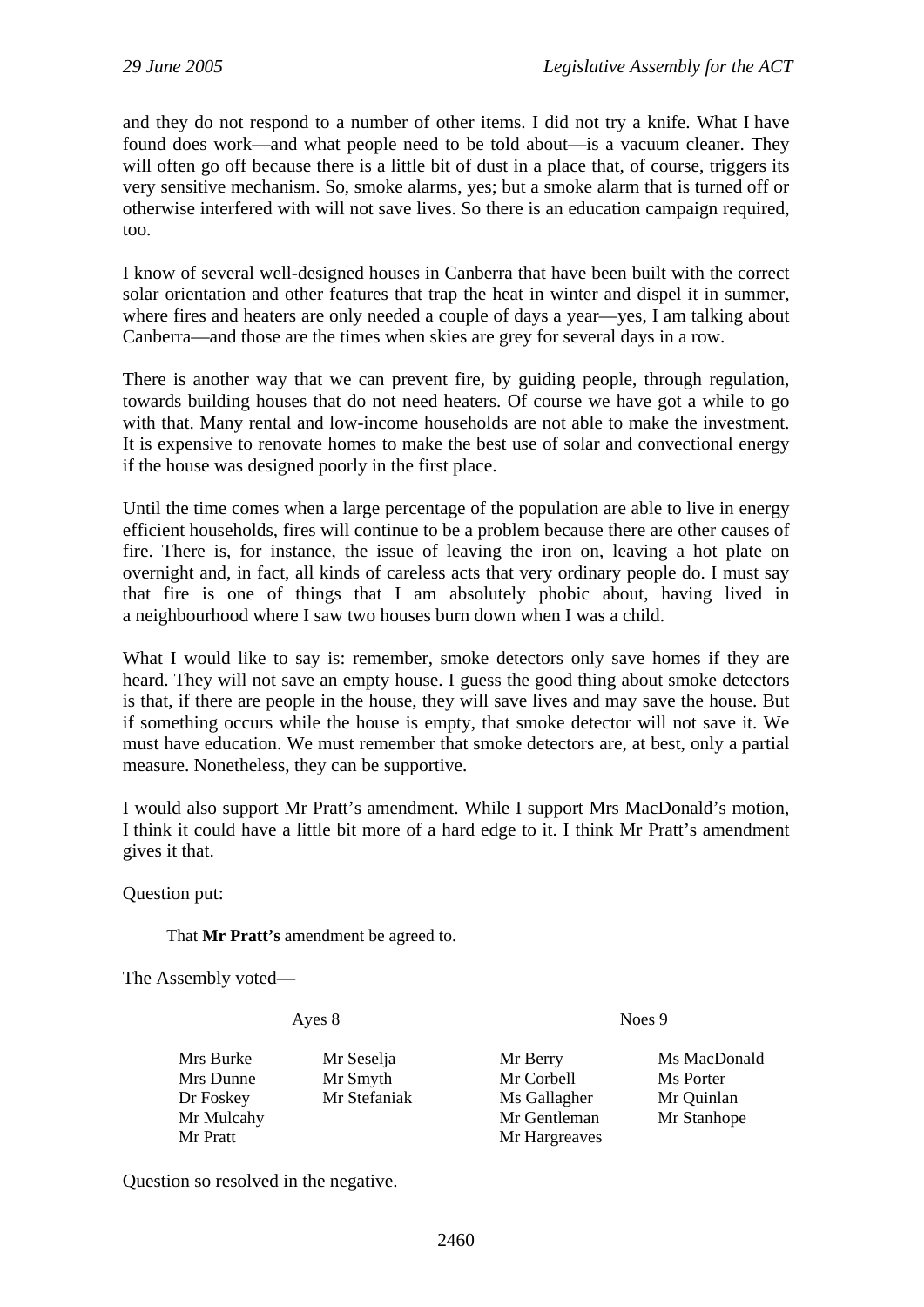Amendment negatived.

**MS MacDONALD** (Brindabella) (4.01), in reply: I would like to start by saying that I have been referred to just now by the Deputy Clerk as "Mr" and earlier by Dr Foskey on several occasions as "Mrs". I would like to point out for the record that I am a Ms. I am married, but I retain the title "Ms". I know it was just a slip of the tongue on the Deputy Clerk's part.

**MR SPEAKER**: Relevance.

**MS MACDONALD**: Yes, that is very true, Mr Speaker. I just wanted to get it on the record that I am not a Mr or a Mrs.

I would like to thank members of the Assembly for their contribution to the discussion. Of course I will not reflect on the vote that we just had, but I did not get a chance to respond to the amendment. I would say that, in my opinion, it would have been making policy on the run, which I understand Mr Pratt is very good at doing.

**MR SPEAKER**: That debate is over. And I am glad you said you would not reflect on the vote.

**MS MACDONALD**: I have moved on, Mr Speaker. I understand Mr Pratt is very good at making policy on the run. I am glad that he agrees with the spirit of the motion. He has made the comment that, rather than tabling a motion, we should just have an announcement. Once again, this would be policy on the run. What this motion was about was to say, "Let us have the discussion here in this place and let us go away and get the people who are authorities on these matters to investigate the issues properly, rather than having knee-jerk policy, rather than having policy on the run."

I would also point out that Mr Pratt picked up one issue. I was surprised to hear about retrograde fitting. I want to read the following from *Macquarie Dictionary* for Mr Pratt's benefit:

retrograde: 1. moving backwards; having a backward motion or direction; retiring or retreating step ... 3. inverse or reversed, as order. 4. *Chiefly Biology* exhibiting degeneration or deterioration. 5. *Astronomy* denoting an apparent or actual motion in a direction opposite to the order of the signs of the zodiac, or from east to west.

I think what Mr Pratt might have been looking for was "retrospective", which means:

1. directed to the past; contemplative of past events. 2. looking or directed backwards. 3. retroactive, as a statute.

I wanted to point that out for your edification, Mr Pratt. If you like I can look up the word "edification" for you and give you the dictionary definition of that, too, in case you do not really know what that means.

Dr Foskey, I take on board the comments that you made about problems with some smoke detectors. I know that toast can set off smoke detectors and, at other times, there are other problems with kitchen smoke setting off smoke detectors. It is an issue, and that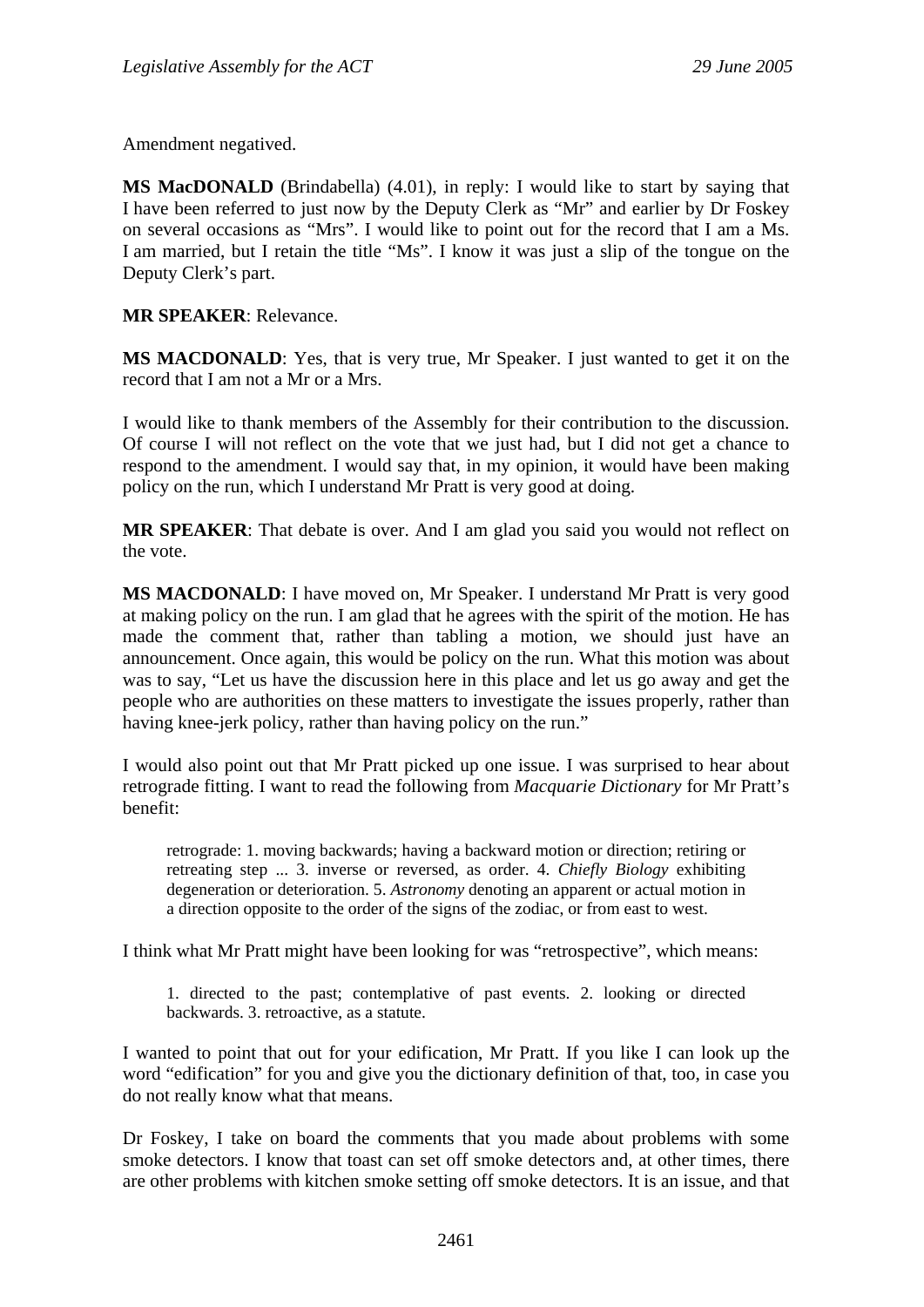is another reason why we need to look at the way we implement this. Seriously, we do need to. While they can be an annoyance, smoke detectors, as we know, do save lives. That is what this motion has been about. But it has not just been about the smoke detectors; it has been about increasing awareness and everybody needing to remain vigilant and having a responsibility to look after themselves, their family, friends and property as well. I commend the motion to the Assembly.

Motion agreed to.

# **Maternity services**

**DR FOSKEY** (Molonglo) (4.05): Mr Speaker, I seek leave to amend the motion standing in my name on the notice paper.

Leave granted.

### **DR FOSKEY**: I move:

That the government formally adopt or agree to the 20 recommendations of the  $8<sup>th</sup>$ report of the Standing Committee on Health entitled *A pregnant pause: the future of maternity services in the ACT* that was tabled in the last Assembly on 5 May 2004.

It has been over a year since the pregnant pause report was tabled in the Assembly. Prior to the election, the government was happy to talk about it and appeared to be broadly supportive. However, since the election, there has been a deafening silence and I understand that people with an interest in these issues have experienced difficulty getting a meeting with the minister. For some months we have been told that a response will be forthcoming, yet still we are waiting. Our patience was partially based on an understanding that the government was disposed to respond positively to the report. However, the lack of any funding for maternity services in the budget and other recent indications have us concerned that the government is backing away from this report.

The preface to the report says:

It is time for the government to take a brave stand, listen to what the community they serve is saying and respond to it without bureaucratic obstruction.

By putting forward this motion today, I hope to spur the government into taking a brave stand and stop delaying its response to this important piece of work and allowing bureaucratic obstruction to prevent progress on this important area of need. The primary message of the pregnant pause report is that women should have control over the antenatal, postnatal and birth phases and that this has important individual benefits for women and their families. It is about women having the full array of choice of the style of birthing experience that they have.

It also has significant benefits for the health system and the broader community. We have a situation in the ACT where general practitioner and obstetrician care dominate the majority of maternity services. There is no provision for publicly supported home birth and there is only one midwife-led program, the Canberra midwifery program. While this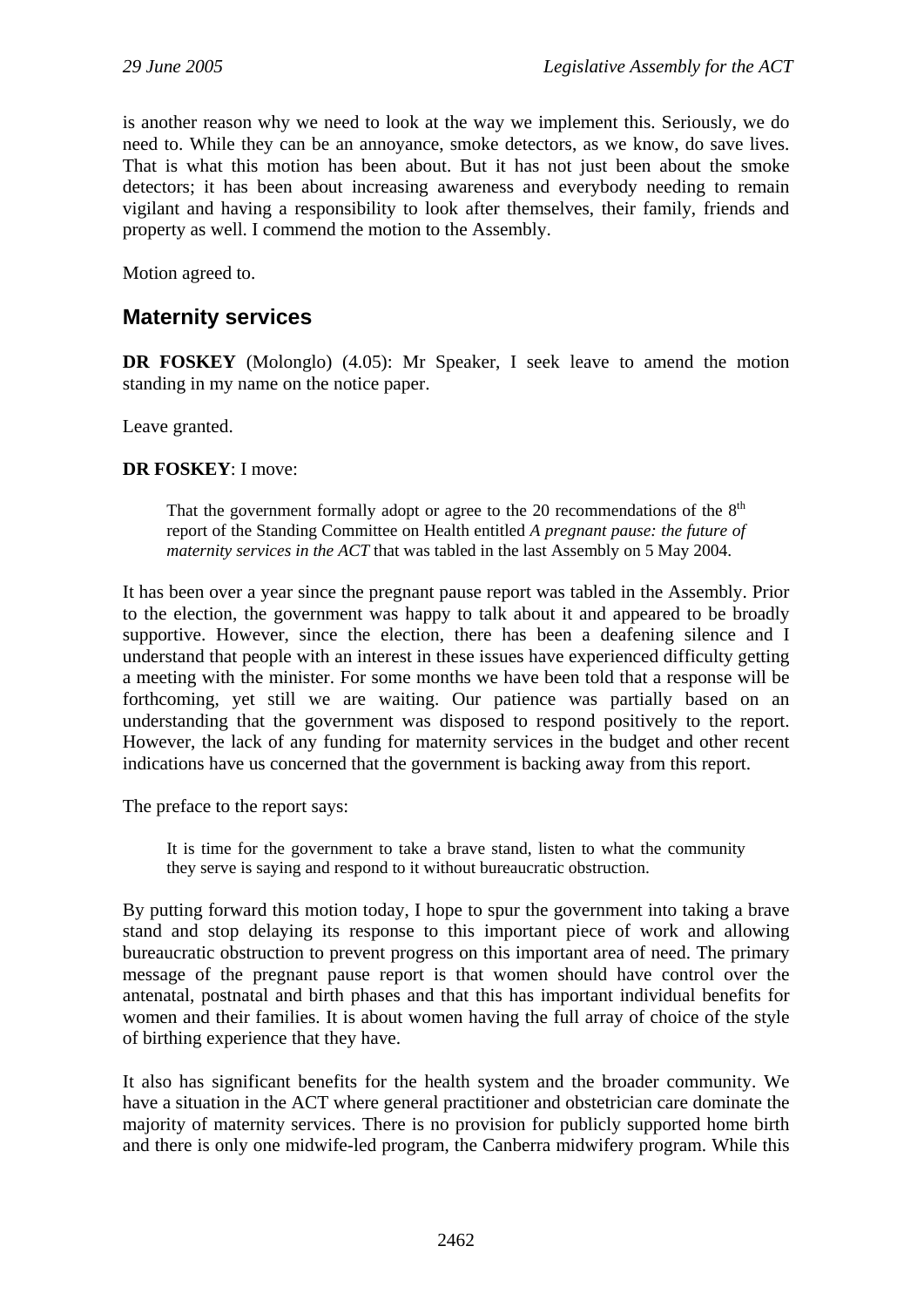program does a very good job, it is constrained by the fact that it is controlled by obstetrics and is described in the report as "an add-on to an acute service".

The report argues the need to have some maternity services controlled by midwives, rather than doctors. Midwives are specialists in normal births. They offer care and support to healthy women with normal pregnancies from conception, through birthing to some weeks after birth when a care and feeding regime is well established. There is a plethora of research that demonstrates that midwife-led care substantially reduces the incidence of birth complications and the need for intervention. It is therefore hard for me to understand why the government has not responded with some urgency to the recommendations of this report.

We should not be treating pregnancy as a medical condition. It is a natural process that, in the majority of cases, does not require medical intervention. There is also research that demonstrates that supporting a woman's right to exercise choice and control over her care has significant benefits to her own wellbeing and that of her family. In particular, independent midwife-led services are often much more appropriate than hospital-based services for women who are vulnerable, and this includes young women, women from non-English speaking backgrounds and women who have had poor experiences with formal health services.

The pregnant pause report makes a number of very important recommendations, and I would like to highlight a few of them. I will start with the good news. Recommendations 16 and 17 call for recognition of midwifery as a distinct profession separate from nursing. This has been achieved as a result of the Health Professionals Legislation Amendment Bill. The bad news is that there are no independent midwives working in Canberra because of the problems with medical indemnity insurance raised in the report and not yet addressed.

The only other recommendation that appears to have been acted on is the upgrade of the neonatal unit at the Canberra Hospital, which received funding in the recent budget. The remaining recommendations are all important, but time prevents me from speaking to all of them so I have selected just a few. Recommendations 1 and 13 are concerned with the provisions of antenatal education and comprehensive information relating to pregnancy, birthing and postnatal care options available for women in the ACT.

It is important that women have information in order to have control during their pregnancy and to make informed choices. Currently, the antenatal education provided by ACT Health is offered towards the end of pregnancy, and that is unsatisfactory. For instance, women need to make choices about what kind of birth they want to have very early in the pregnancy, and I will mention this later, and therefore there needs to be at least one session for newly pregnant people to attend just to have those options, which are currently only available in a pamphlet, made clear to them. Community-based information sessions, such as the having a baby seminar which has been offered by the Women's Centre for Health Matters, go part of the way to fulfilling that, but that one is funded on a project basis and may not therefore have longevity.

Recommendations 3 and 4 are about undertaking a needs analysis to determine the actual level of unmet need for the Canberra midwifery program and increasing funding to meet that demand. This program is oversubscribed to such an extent that most women need to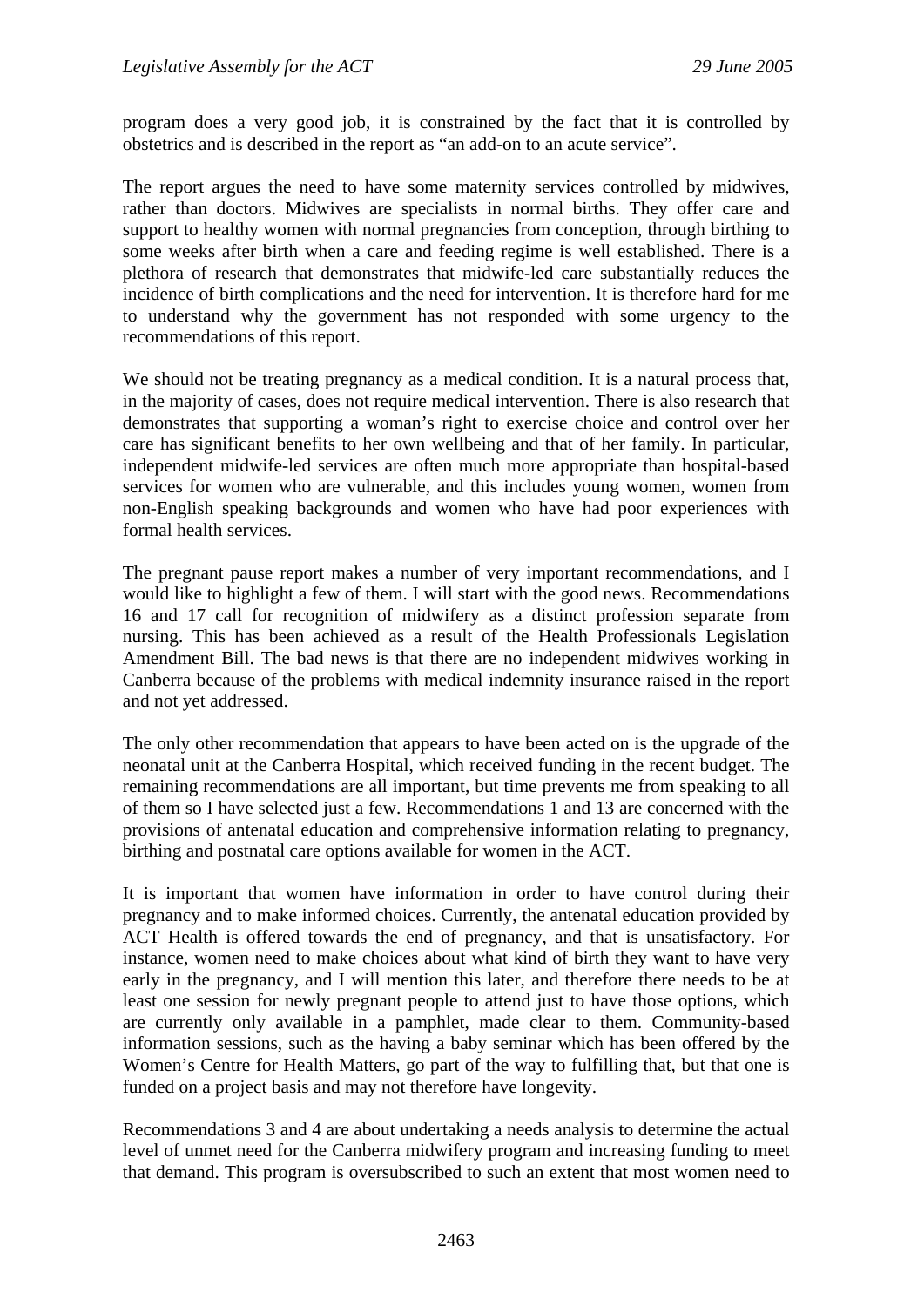register with the program by the fifth week of pregnancy or they will miss out. Many women are not even aware that they are pregnant that early in their pregnancy.

According to pregnant pause, just 6.7 per cent of women giving birth in the ACT have access to the birth centre. This leaves the majority of women with limited choices, either to give birth at home with no support—believe it or not, this is a choice that an alarming number of women are selecting simply because they do want to have a natural birth, so far as possible—or to give birth in a hospital setting under the ultimate care of obstetricians. The unmet demands suggest that a much higher proportion would choose midwifery-led care if it were available.

Recommendation 11 is about establishing a ministerial advisory council on maternal health. This is about giving women and midwives a real voice in the ACT. There is a known reluctance in the medical profession towards community-based midwife-led care and ministers, who are captive to the opinions of health departments and obstetricians, are disempowering women who seek a greater say in the way the maternal health services are provided.

Perhaps the most significant recommendations are concerned with moving away from medically driven maternity services towards community-based midwifery care. For example, recommendations 19 and 20 seek to have maternity services brought out from under the administration of hospitals and the establishment of independent primary birthing units. I understand that these recommendations may have caused some consternation amongst health professionals and administrators. However, I ask that the Assembly take note that these recommendations are strongly evidence-based and reflect the directions in which maternity services are heading in more enlightened jurisdictions.

The final recommendation I would like to highlight is 18. It calls for the ACT government to support tertiary education institutions in offering postgraduate and midwifery education in the ACT. We are facing a shortfall of midwives in the ACT no matter what we do. This will only get worse if we do not increase the supply by offering our own postgraduate midwifery education. I hope that, in responding to this motion, the minister will give us some indication of where the government stands on these recommendations and not just fob this off and give us the prospect of further delay.

I have not addressed the cost effective nature of standalone birthing centres. I want to pre-empt any possible objections that might be raised that this is something the government cannot afford. It is, in fact, something that will be cost effective and will actually reduce costs related to birthing. I just want to make that point before I cease. I know that there are a couple of amendments floating around. Actually, this motion appears to have aroused a deluge of amendments. I foreshadow that I will be tabling an amendment to Mrs Burke's amendment and Mr Corbell's amendment, if indeed they get up.

**MR CORBELL** (Molonglo—Minister for Health and Minister for Planning) (4.17): I thank Dr Foskey for moving this motion today. I indicate that the government will not be supporting the motion as it is currently worded. However, at the end of my comments, I will be moving an amendment to Dr Foskey's motion.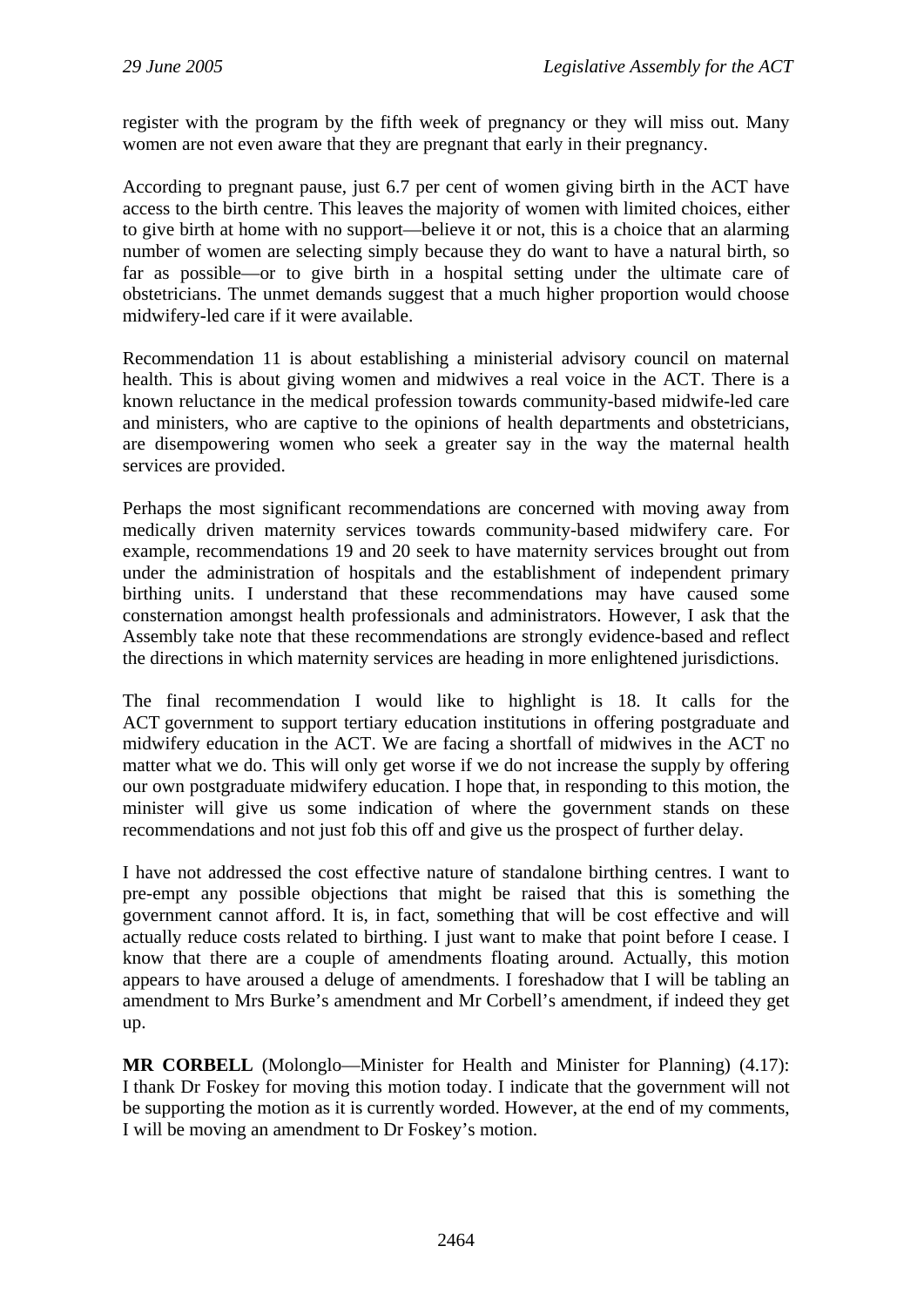The ACT government recognises that pregnancy and birth are transforming life events for women and their families. The ACT, I am proud to say, has a wide range of high-quality maternity services available to support women during this important time in their lives. These services range from the tertiary level care at the Canberra Hospital for high risk and emergency situations to the one-to-one midwifery care offered through the Canberra midwifery program.

Continuous quality improvement is now an accepted part of the health system. ACT Health has arranged the mechanisms to gain consumer and stakeholder feedback on services, including maternity services. The government welcomes any processes that contribute to an increased awareness and understanding of the issues that arise from consumers and other people with an interest in how the system operates. The government has welcomed the inquiry of the standing committee on health into maternity services and is pleased to have an opportunity to respond to the standing committee's report, *A pregnant pause: the future of maternity services in the ACT*.

In developing its response to pregnant pause, the government is considering the recommendations of the report in the context of, firstly, stakeholder submissions to the inquiry, stakeholder responses to the pregnant pause report, and, importantly, the current environment for maternity services provision in the ACT and Australia. One of the reasons the government's response has been delayed is that it has wanted to look closely at the recommendations of the report and the submissions and at the same time look at what other states and territories have been doing.

In December last year the Northern Territory, for example, announced a package of initiatives that the ACT government is currently examining. The Queensland government is currently consulting with the community about the recently completed independent review of Queensland maternity services entitled *Rebirthing*. The review developed a number of principles for maternity care in Queensland and made specific recommendations for improving the maternity services system. It is my view as minister that it is important that we take these developments into account in our own response to pregnant pause.

At the same time as the government has been developing its response to pregnant pause, it has also been working on a number of other maternity services initiatives. A key area of activity at present is the project of upgrading the antenatal shared care guidelines in consultation with stakeholders. This project has just begun and will be completed in the coming months.

These guidelines were released in September last year and were the culmination of a significant amount of work on the part of GPs, obstetricians, midwives and consumer representatives. These guidelines mean that the provision of shared care is now consistent across the ACT and help to make it simpler for women, GPs and antenatal clinics to work together. Since the release of the guidelines, GPs and other service providers have been encouraged to provide feedback on them. This feedback, along with other consumer input, will be incorporated into the updated guidelines.

Another area of work for the government has been its participation since July 2004 in an Australian Health Ministers Advisory Committee working group that is considering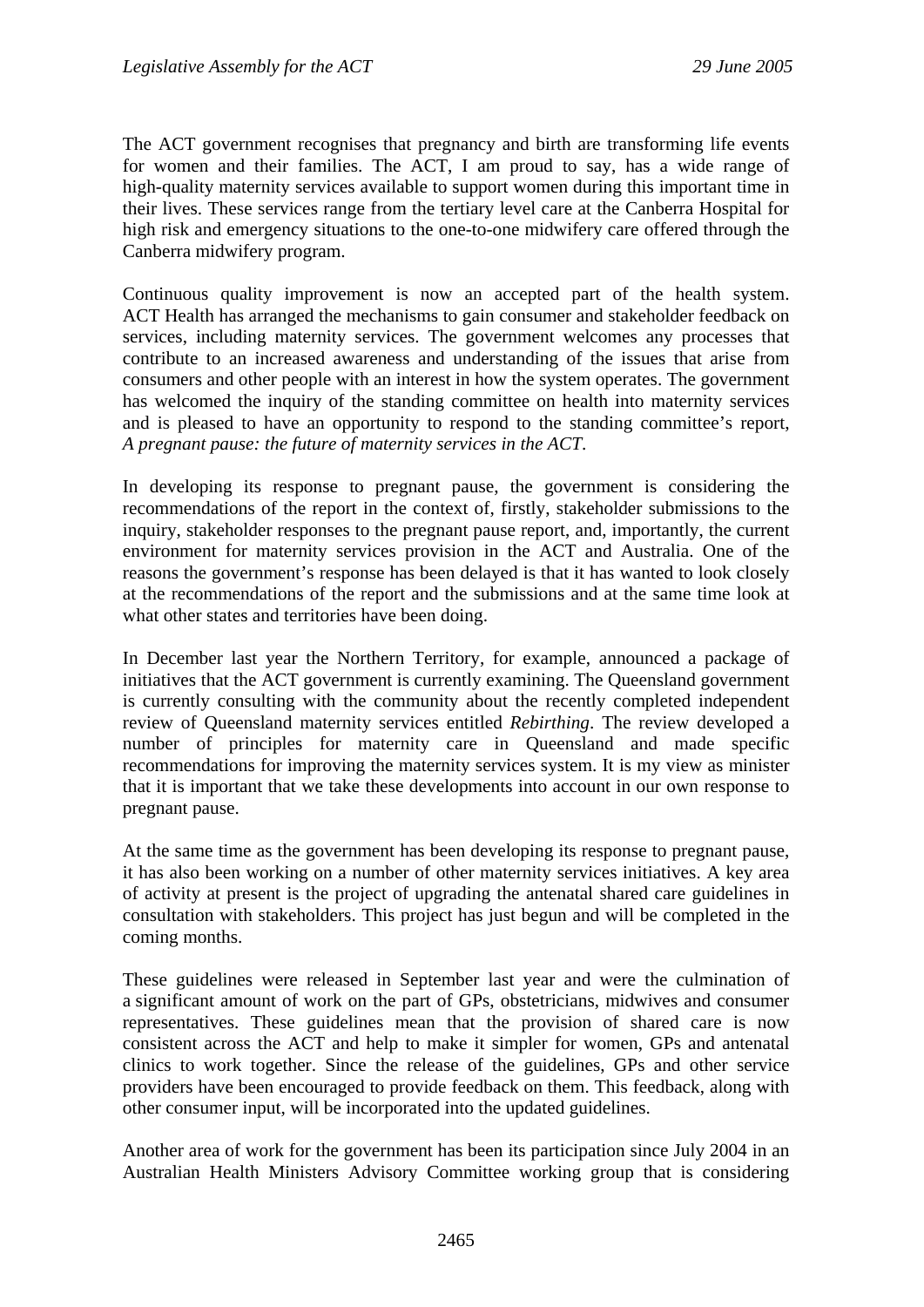opportunities for collaboration on maternity services issues at the national level. This working group has identified a shared interest in examining the development of national guidelines for maternity services. It will report to the Australian Health Ministers Advisory Committee, or AHMAC, as it is known, at its meeting in June this year.

Another government initiative has been the establishment of the maternity services planning and advisory group. This group was established in February 2005 and is made up of 25 members who have an interest in ACT maternity services, including consumer representatives, midwives, obstetricians and paediatricians. The group has met five times, with its last meeting in March this year. At that meeting the group discussed its role and function and decided not to schedule another meeting until there were further developments in maternity services for it to consider. Members have been invited to submit suggestions for agenda items that they believe the group should examine. In order to maintain the network that has developed through the establishment of this group, ACT Health is currently establishing an email list for people to share their views on maternity-related issues. This list will help facilitate information sharing amongst stakeholders and strengthen and maintain the networks that have been formed within the group.

I would like to put to rest a couple other things that have been propagated by Dr Foskey and others in the last couple of months. The first is that the government is in some way backing away from the pregnant pause recommendations. Dr Foskey does not know that and other members of this place do not know that because the government has not yet finalised its response. Until the government has finalised its response, it is simply mischief making to suggest that the government is backing away or is not interested in taking the recommendations seriously. Dr Foskey simply does not know that.

Secondly, organisations have not had difficulty meeting with me. Indeed, I met with the maternity coalition earlier this year to discuss the issues around pregnant pause. I gave them the opportunity to put their position to me in a very forthright and full way, which they did. I was grateful for their time and for their willingness to continue their advocacy on this very important issue.

Finally, I would like to stress that, whilst the government's proposed response is still under consideration, there are two things I can flag. First of all, the government will respond in the August sitting. That has always been the timetable that I have been working to, and we are on track to meet that. I will shortly be moving an amendment to that effect.

The second thing is that, regardless of what the government's response is, we will want to facilitate a framework for the delivery of maternity services that is a collaborative one, one which involves all elements of the health care system. We do not want to establish a framework that has one particular type of service delivery sitting on its own outside the continuum of care that should be available to all women in the ACT.

My goal as health minister is to seek to have all elements of the health system work more closely together. That is a very important outcome, to ensure quality of care for Canberra residents in the health system. Women who are pregnant and are seeking the assistance of ACT Health, regardless of the mode of care they choose, are entitled to a coordinated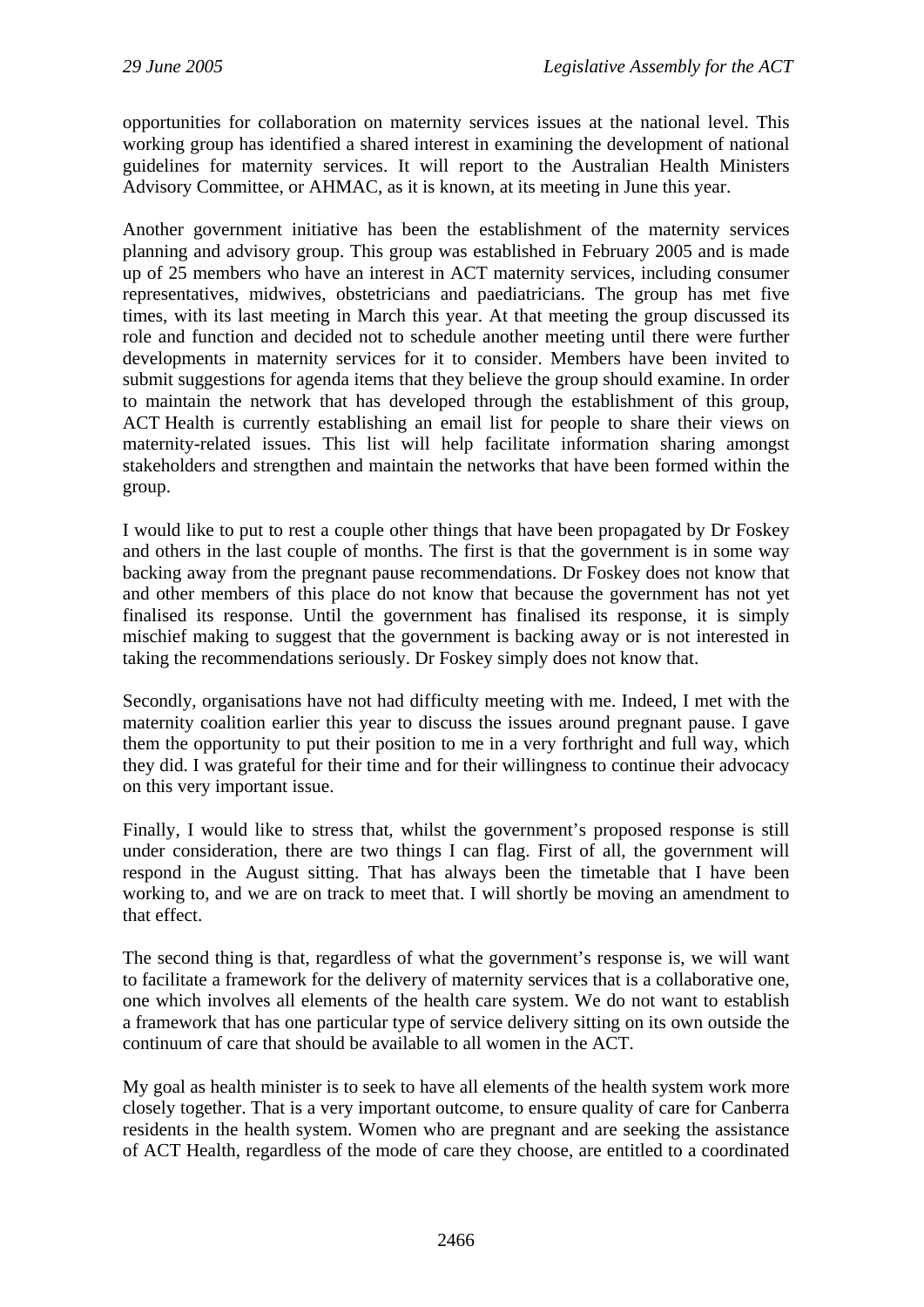and collaborative approach. That is something that will be very important in the government's response. So I thank Dr Foskey for moving this motion. I now move:

Omit all words after "That this Assembly", substitute:

"(1) notes the work undertaken by the Standing Committee on Health of the  $5<sup>th</sup>$ Assembly in its report on Maternity Services in the ACT; and

(2) further notes that the Minister for Health will table the Government response to this report in the August sittings.".

**MRS BURKE** (Molonglo) (4.25): Dr Foskey is quite right: I, too, have circulated an amendment. I think it might be helpful for members to see an audit trail of what has happened in regard to this report. I seek to amend Dr Foskey's original motion by calling on the health minister to table the government's response to *A pregnant pause: the future for maternity services in the ACT* of April 2004 on the first sitting day in August

The series of events today has been quite extraordinary. I tabled my amendment. The government then tabled its amendment. I then went on to amend the government's amendment. Later in the day the Greens came up with their amendment. This was after I had sought advice and pointed out the anomalies contained in the wording of their original motion. For the public record, I would like to mention that, as one of the three members of the committee of the Fifth Assembly, I am extremely concerned that there has been no response as this committee began this important work on 7 August 2003— 2003, minister—and its report was tabled in May 2004. Let me remind the minister of his words on 17 March. He said:

Mr Speaker, it is the convention that governments normally respond within three months of a report being handed down.

As we can see, the government's usual time to respond of three months came and went. On 17 March 2005, I asked the health minister a question on notice in relation to when we might see the response. The minister responded, "In due course." What is "in due course", I wonder? Three months later, still no response. Mr Corbell, the health minister, stated the obvious in many of his comments, but there is still no sign of the government response to the months of work by the former health committee.

The health minister said, "The government has not finished its response yet." Shame! This minister has now had some 12 months to respond. I believe it would be inappropriate for any of us to be adopting or agreeing to all 20 recommendations until the government makes its own position quite clear. Members of this Assembly would be in a much better position to debate this matter if they knew what recommendations the government has found to be acceptable and workable in practical terms.

It is extremely disappointing that we are forced to waste valuable time continuing to debate this matter. The government could, and should, have made public its response to the report. We could have been well on the way with the process of implementing the recommendations put forward by the committee. Let us not forget that we had some 24 submissions. These people now have been waiting nearly two years, or just about two years, for some outcome, some action, minister, action! Actions speak louder than words.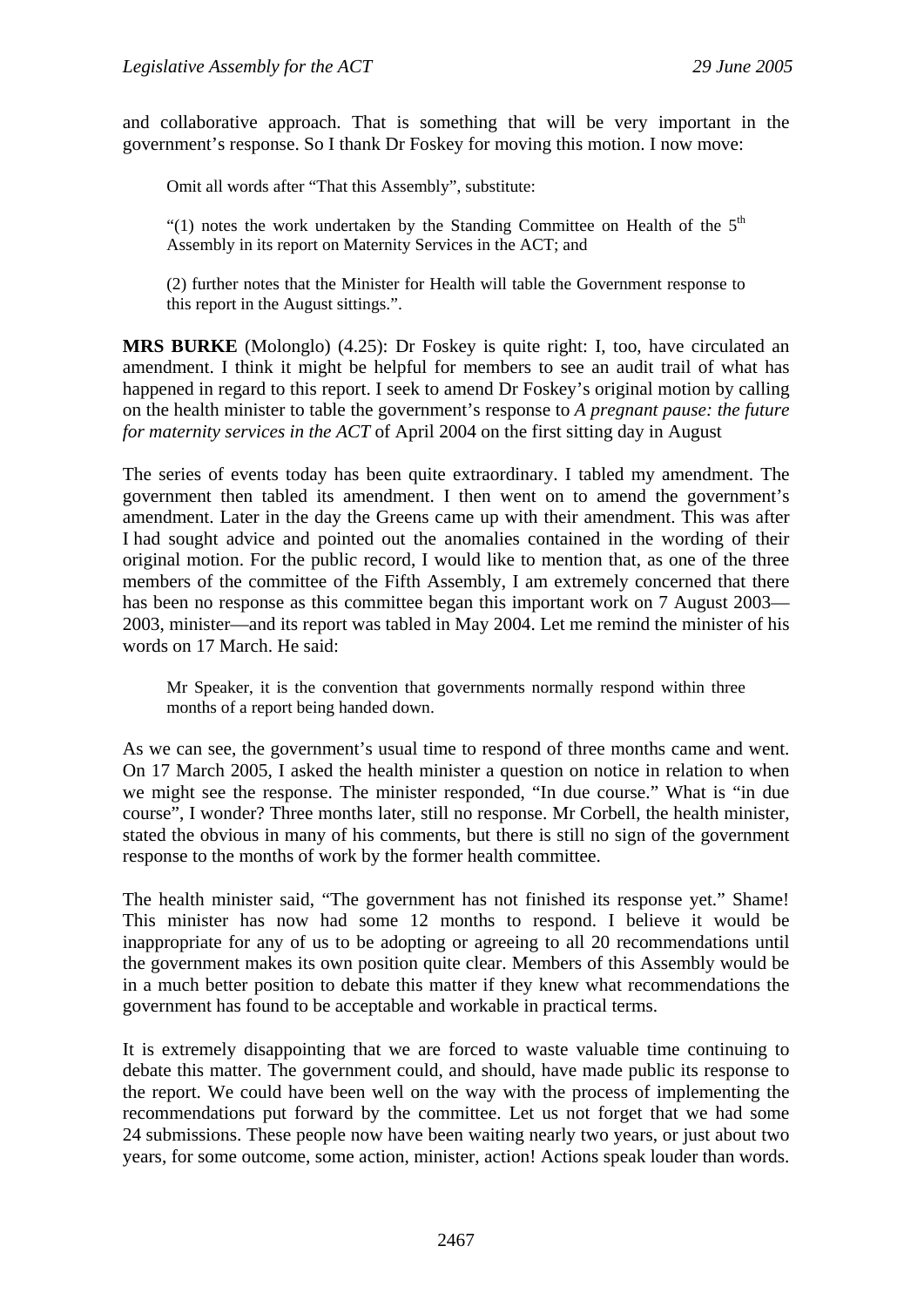Once again, I would say that it is extremely disappointing for those people who took time out to contribute to this valuable report.

I understand that the Greens believe that, by the approach it is taking, the opposition is letting the government off the hook. I think that we are in agreement with what the Greens are trying to pursue. As I have said, I started this earlier this year. Firstly, I must make clear to the Greens that this is not the case. Secondly, and more importantly, this report and its recommendations belong to the Assembly and, as such, we cannot adopt or agree to any of them. This has to be the role of government. That was just one of the anomalies I pointed out.

I would also mention that, despite its being a unanimous report at the time, we now have a new Assembly and five new members, Dr Foskey being one of them. The government's response is therefore crucial to moving this debate forward. I am concerned that the lengthy delay indicates that the government may be facing some difficulty in adopting the recommendations of the report, and I would ask the minister to clarify his position as a matter or urgency.

We have heard nothing from this minister on what they are likely to adopt, what they might not adopt or what they are working on. We have had a bit of a rundown, but nowhere publicly has he given the people who made meaningful submissions to this report the courtesy of saying, "We're up to here with a certain amount." An interim report would have been very helpful, minister. I urge you not to just dismiss the report by indicating that a government is free to respond to a report in due course. How rude is that!

Just to refresh members' memories, the report was tabled in May 2004. Surely the government has had ample time to digest it. The minister would have us believe that delays in responding to the report are due to "a range of issues within the report" and that the report "suggests fairly fundamental change to the way in which family services are delivered in the ACT". That taken on board, I still maintain that, 12 months after the report was tabled and nearly two years after these submissions were made and when the matter was being talked about out in the public arena, we have a government that has been lackadaisical and really slack in coming forward with some sort of response to this very excellent report. Most of us would believe that more than 12 months is a sufficient time frame for a minister to fully consider proposed changes to current approaches to maternity services in the ACT.

I am cognisant of the fact that the minister may be grappling with issues in relation to any significant shift in maternity services, how costs and benefits may impact upon those services and what impact changes may have on medical indemnity insurance. But surely, minister, it would be pertinent to consider the commitment and injection of input from those involved in maternity services in the ACT. Their contributions should not be lost in this debate. It is imperative that we streamline services in the ACT. We must look at the cost-benefit analysis of all models in maternity care services and ultimately devise an approach that offers not only a first-class system, but one that allows women and their families to choose the model of care that best suits their needs. I close by calling on members to support my amendment that calls on the government to table its response no later than the first sitting day in August 2005.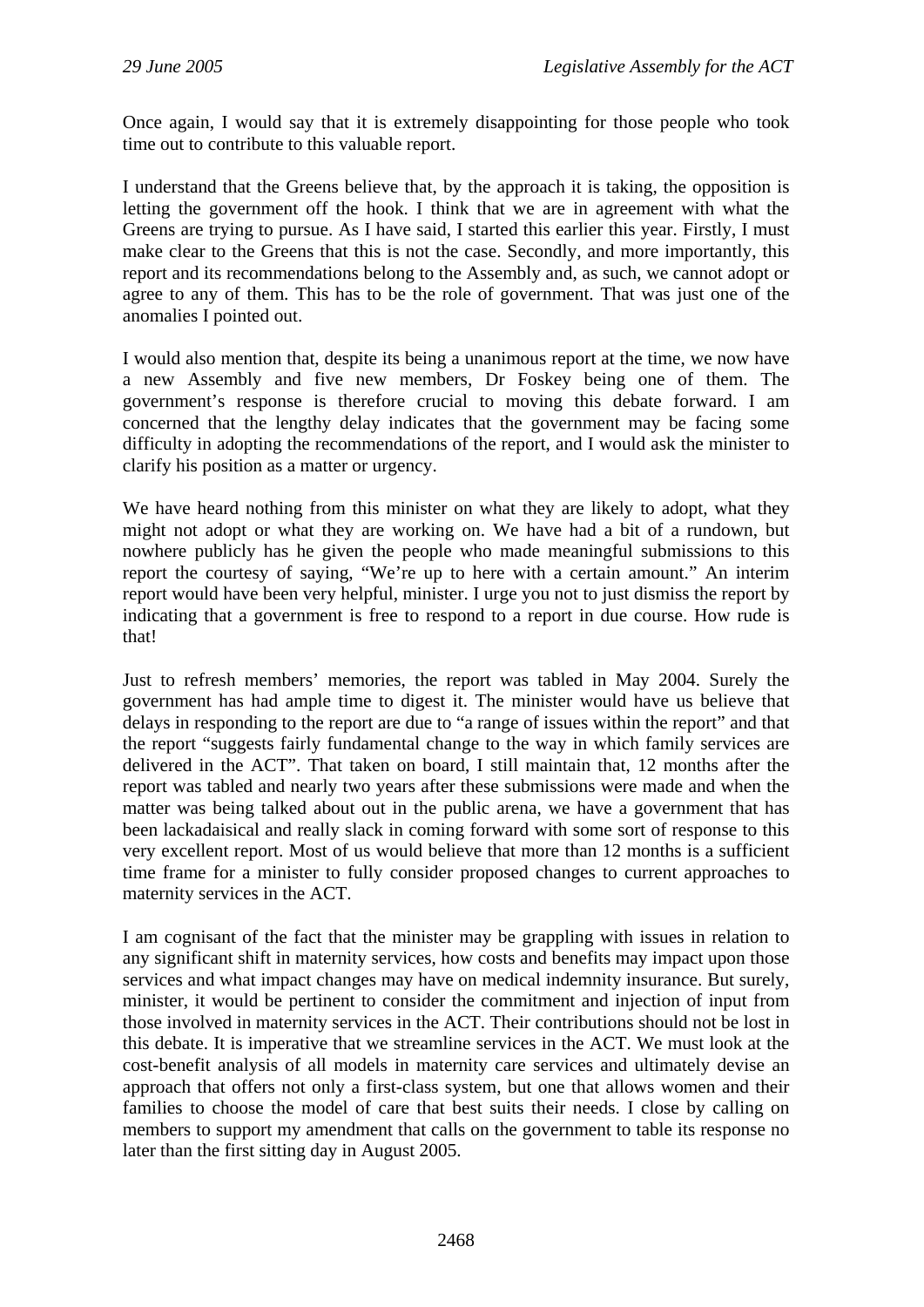**MR DEPUTY SPEAKER:** Mrs Burke, do you want to move an amendment to Mr Corbell's amendment? Is that your aim?

**MRS BURKE**: At this point, because there are so many amendments flying around, I will simply stick with my original comments. I have made my point about the date. I am concerned about the public knowing that it was due for tabling in August 2004. We have made that point. I was speaking to my proposed amendment. I seek your advice.

**MR DEPUTY SPEAKER**: We have to deal with Mr Corbell's amendment first. If you wish then to seek leave to move your amendment, you can.

**DR FOSKEY** (Molonglo) (4.34): I would like to respond to the government's amendment and to move an amendment to it. I am sure that Mr Corbell realises that one of the reasons I have moved this motion is that we have no reason not to believe that the government is backing away. This motion is an opportunity for the government to tell us what it is doing. That is why I have moved it, and that is why I am going to move an amendment to the government's amendment.

The minister has already had a year to respond to this report. I believe that there must be a draft response in train. People have been left wondering about the government's intentions long enough, and further delays suggests that the government does not recognise the importance of maternity services and the urgency of the need to improve women's choices. My preferred outcome from today was a clear endorsement of the recommendations or an indication of which recommendations the government would support and why it chose not to support others. However, if we are not going to get that endorsement or the reasons for any lack of endorsement, let us not have further delays and equivocation.

If the government is not going to endorse the recommendations, we have wasted all this time hoping for a good outcome and stringing along community groups when we could have all been working for change in another way. If he will not take a brave stand and endorse the recommendations of the report today, I call on him at least to release a draft of the government's response for the purpose of community consultation. At least, minister, this will let people know where you stand. I move the following amendment to the minister's amendment to my motion:

Add:

"(3) the Minister for Health table a draft of the Government's response by the end of the current sitting week.".

I also want to respond to what Mr Corbell said about a collaborative framework. A collaborative framework is exactly what we do want. What we do not want is midwives being forced to work under obstetricians. I am not sure whether this is the stumbling block here. This is what we do need to know. A collaborative framework is all very well, but we do need a different model. I do not think we are talking about people standing outside whatever model is set up. I certainly have not heard that from any of the midwives and other people that I have spoken to.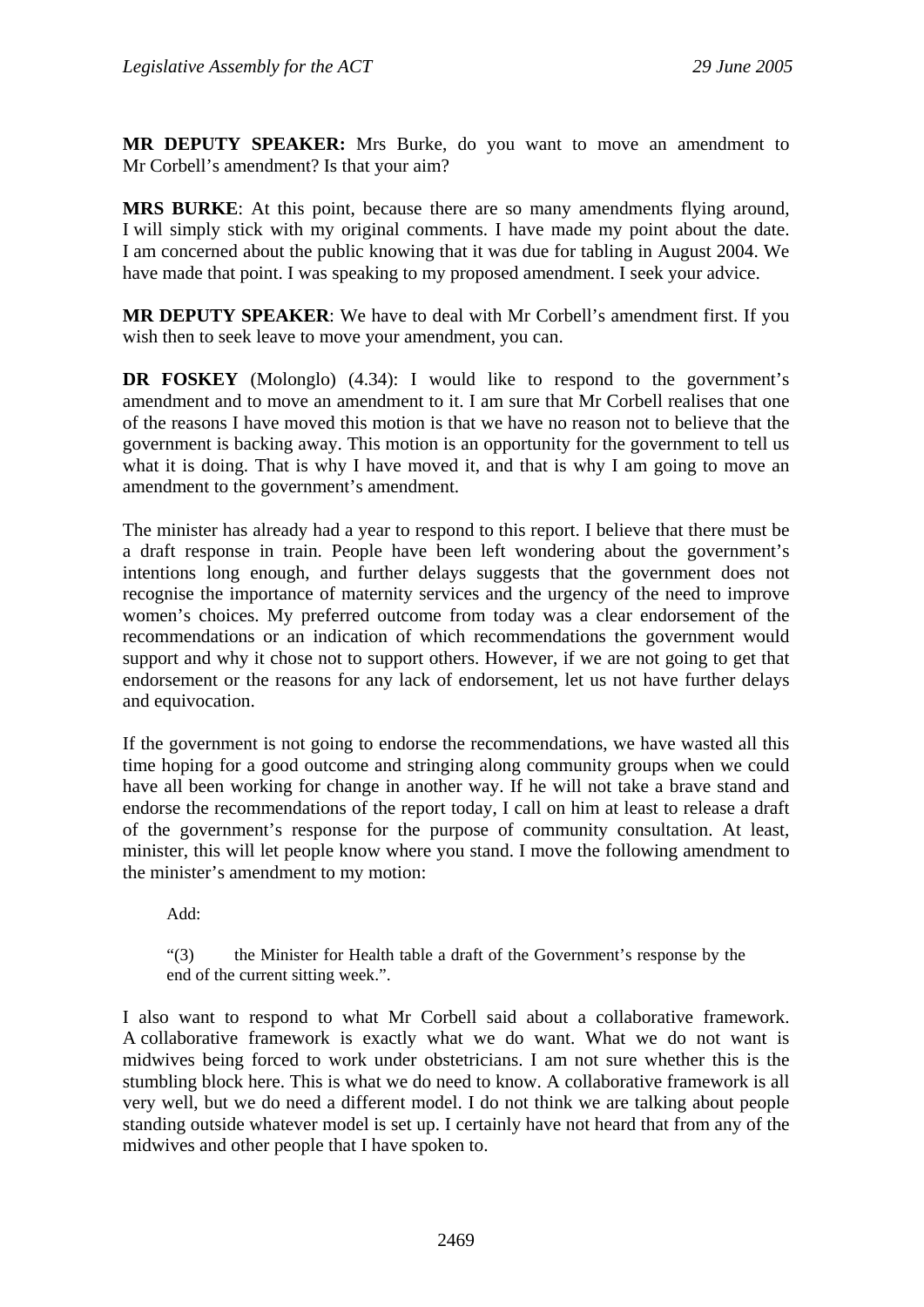Okay, there is a delay. So what work is the government is doing in its response? Mr Corbell says, "We are looking at other states." The committee went to New Zealand. I think that was because they knew that there was good practice there. So is the government just duplicating the work that the committee has already done?

In the Northern Territory the ALP went to the election with two promises. One was to set up training for midwives. The other was to look at indemnity insurance so that midwives could practice. There is a real commitment there in that other state. If we are looking at other states, I am hoping that that is the lesson that has been learnt. Is the government preparing cost-benefit analyses comparing birthing in birth centres with midwife-led care with obstetrician-led care? Is it checking the unmet need for the birth centre?

If I had evidence that the government was doing those kinds of things, I would be much better able to accept this year-plus delay. I have moved this motion to indicate that we want a response one way or the other. We have just been told that we have to wait until August, and I have moved the amendment to Mr Corbell's amendment so that we can at least get a sense of the government's thinking towards a final response through the tabling of a draft response during this sitting week.

**MR CORBELL** (Molonglo—Minister for Health and Minister for Planning) (4.39): The government will not be supporting the amendment proposed to my amendment to Dr Foskey's motion. The reason for that is that it is a nonsensical proposition. How can a government response be provided to the community in draft form? For example, what status does it have? Is it the position of the government or isn't it? Quite clearly, the government cannot release a draft response if the government has not considered what its response should be. How can it be the government's position? It is not the practice of any government to release a draft of its response for the public.

The role of the government is to respond and put its position to a committee report. As I have indicated to members, that is what the government is doing. I have outlined the reasons the government is taking the time it is taking to prepare that response. I appreciate that members, or at least some members, are unhappy with the amount of time that has been taken. But I would have thought, in particular from the Greens, that a comprehensive analysis of the issues was warranted prior to the government responding. Of course, the Greens usually require that on most other issues that come before this place. It is not a sensible proposition from Dr Foskey. It is not about providing a draft response. What purpose would a draft response serve? First of all, would such a draft response represent the position of the government? If anything, it would simply create more confusion: the government has sort of responded. It is a silly proposition.

I can only reiterate: the government's view is that the range of issues is complex and we are preparing a response. I have indicated to members in my amendment when I anticipate that response to be available. Then, obviously, members of the community and members of the Assembly can make their judgments about the adequacy or otherwise of the government's response. But I do not think it is appropriate practice or, indeed, serves any good purpose to release a draft response. It is something that has never been done before. Indeed, in my view, it would only add confusion to the debate when members already know that a response will be tabled in the next sittings of this place.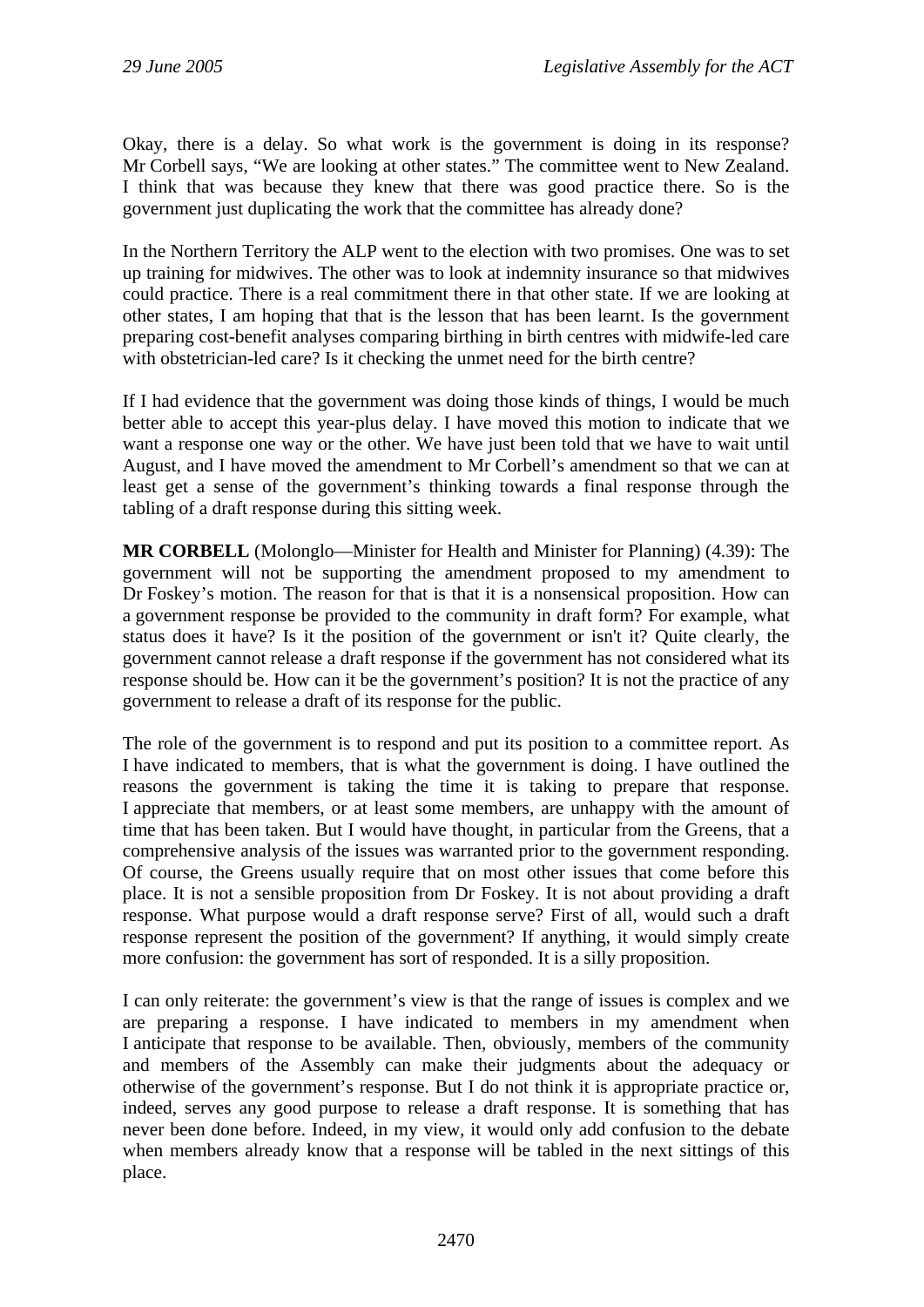**MRS BURKE** (Molonglo) (4.42): I understand what Dr Foskey is trying to do and the frustration that both her office and my office have had over the way this health minister is treating this report. The contempt he is showing this report is absolutely phenomenal. As I have said before, it is over 12 months in the waiting. It has been two years since information was gathered to compile this report. I think this is a staggering comment made by this health minister—

**Mr Gentleman**: So you are supporting Dr Foskey's amendment?

**MRS BURKE**: I heard your colleague in silence, Mr Gentleman. I would appreciate your doing the same for me. I think that this is an appalling indictment of all of us in this place. It is an atrocious way to treat the public. It is disgraceful—quite frankly, disgraceful. Unfortunately, I know that we are going to go down in a heap. The Greens and the Liberal Party will go down in a heap. I cannot support that. To that end, I will stick to my original amendment, which calls on this government to table its response by no later than the first sitting day in August. I will so move my amendment.

**MR DEPUTY SPEAKER**: Mrs Burke, you cannot move that amendment. We are still dealing with the amendment to the amendment to the motion. You need to speak to that. Later you may seek leave to move your amendment.

**MRS BURKE**: Again, I would just say that I understand the sentiment of the Greens on this issue, the frustrations that we both share. Unfortunately, we have seen an arrogance about this whole approach by the government, a total lack of regard and an utter contempt for the community. Twelve months is long enough. However, I will not be able to go with this particular amendment. I will be moving my amendment, so circulated, in due course.

**Dr Foskey's** amendment to **Mr Corbell's** proposed amendment negatived.

Question put:

That **Mr Corbell's** amendment be agreed to.

The Assembly voted—

Mr Berry Ms MacDonald Mrs Burke Mr Seselja Mr Corbell Ms Porter Mrs Dunne Mr Smyth Ms Gallagher Mr Quinlan Dr Foskey Mr Stefaniak Mr Gentleman Mr Stanhope Mr Mulcahy Mr Hargreaves Mr Pratt

Ayes 9 Noes 8

Question so resolved in the affirmative.

Amendment agreed to

**MRS BURKE** (Molonglo) (4.50): I seek leave to move the amendment circulated in my name.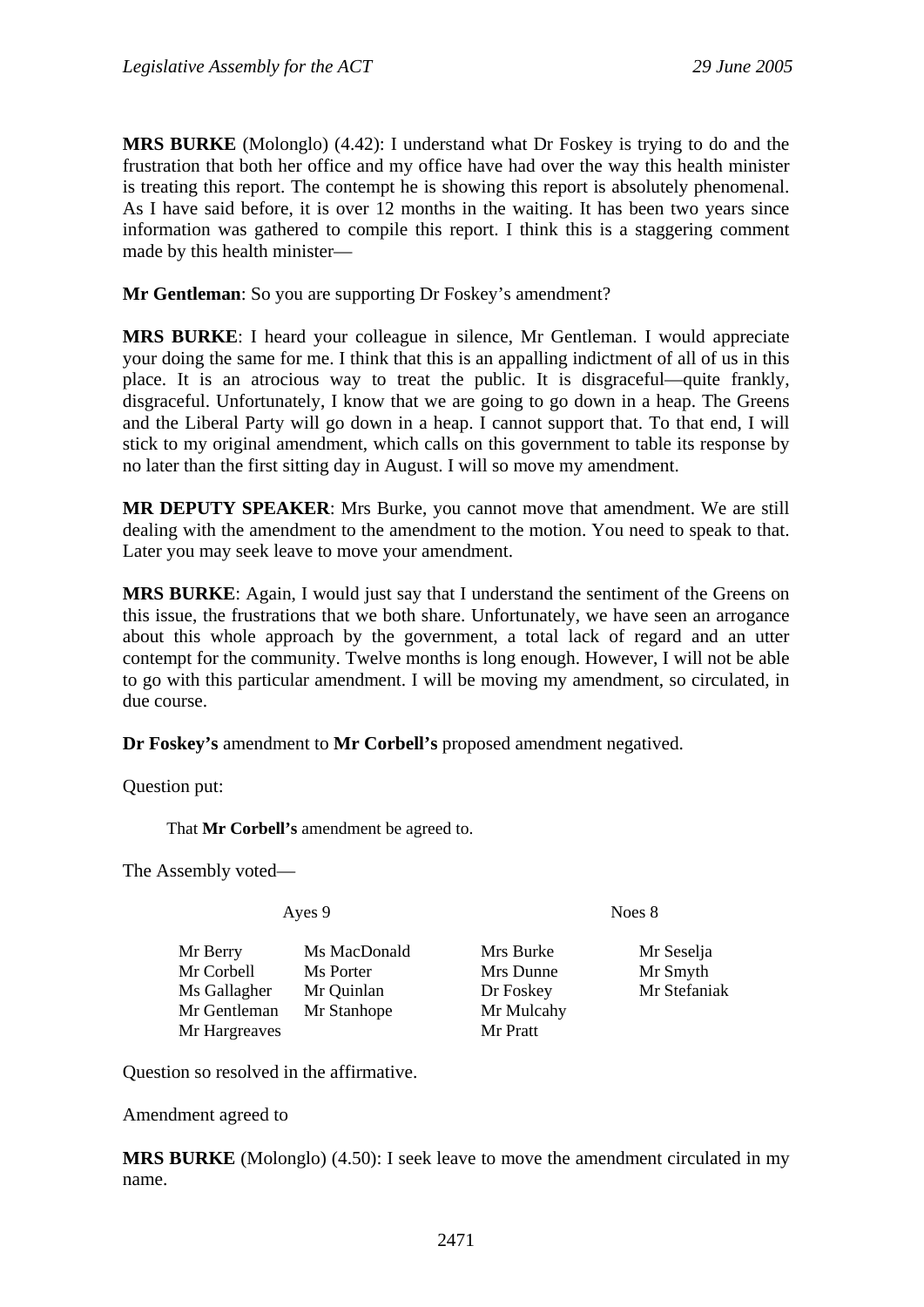Leave granted.

### **MRS BURKE**: I move:

Omit all words after "That", substitute "the Minister for Health tables the Government's response to the Standing Committee on Health Report (No 8)—*A pregnant pause: the future of maternity services in the ACT*—April 2004, no later than the first sitting day in August 2005.".

The reason I would not agree to the previous amendments put forward by members, particularly the government's amendment, is that the government still leaves itself very open. I appreciate, however, that the government does note the work undertaken by the standing committee and thank it for that. I do not like paragraph (2), which states:

further notes the Minister for Health will table the Government response to this report in the August sittings.

I am sorry to be pedantic, health minister, but, as I said before, you have had more than enough time to do this. I would like to see "no later than the first sitting day in August 2005", not during that week. We need to have that report, hopefully before the sitting week. It could even be tabled out of session. Again, I call on the minister to expedite this matter. The community has waited long enough. Ms MacDonald and I, as members of the old committee, have to face people coming to us wondering where the response is, certainly I do. Maybe Ms MacDonald does not talk to people; I do not know. It is really pertinent that the government get on with this now. Obviously you are a fair way through. You admit you still have not finished, but I would like to see the government response to this report tabled no later than the first sitting day in August 2005.

**MR CORBELL** (Molonglo—Minister for Health and Minister for Planning) (4.52): The government will not be supporting this amendment. Really, I have to say I just do not see how it adds a lot of value. There is a sitting week in August and the government has said it will table it during that sitting week. I really do not see the point in having an argument about a day. I think the existing arrangement is fine. There is a sitting week in August and the government is committed to table it during that sitting week. So we see no need to support the amendment.

Question put:

That **Mrs Burke's** amendment to **Dr Foskey's** motion, as amended, be agreed to.

The Assembly voted—

Ayes 8 Noes 9

Mrs Burke Mr Seselja Mr Berry Ms MacDonald Mrs Dunne Mr Smyth Mr Corbell Ms Porter Dr Foskey Mr Stefaniak Ms Gallagher Mr Quinlan Mr Mulcahy **Mr Gentleman** Mr Stanhope Mr Pratt Mr Hargreaves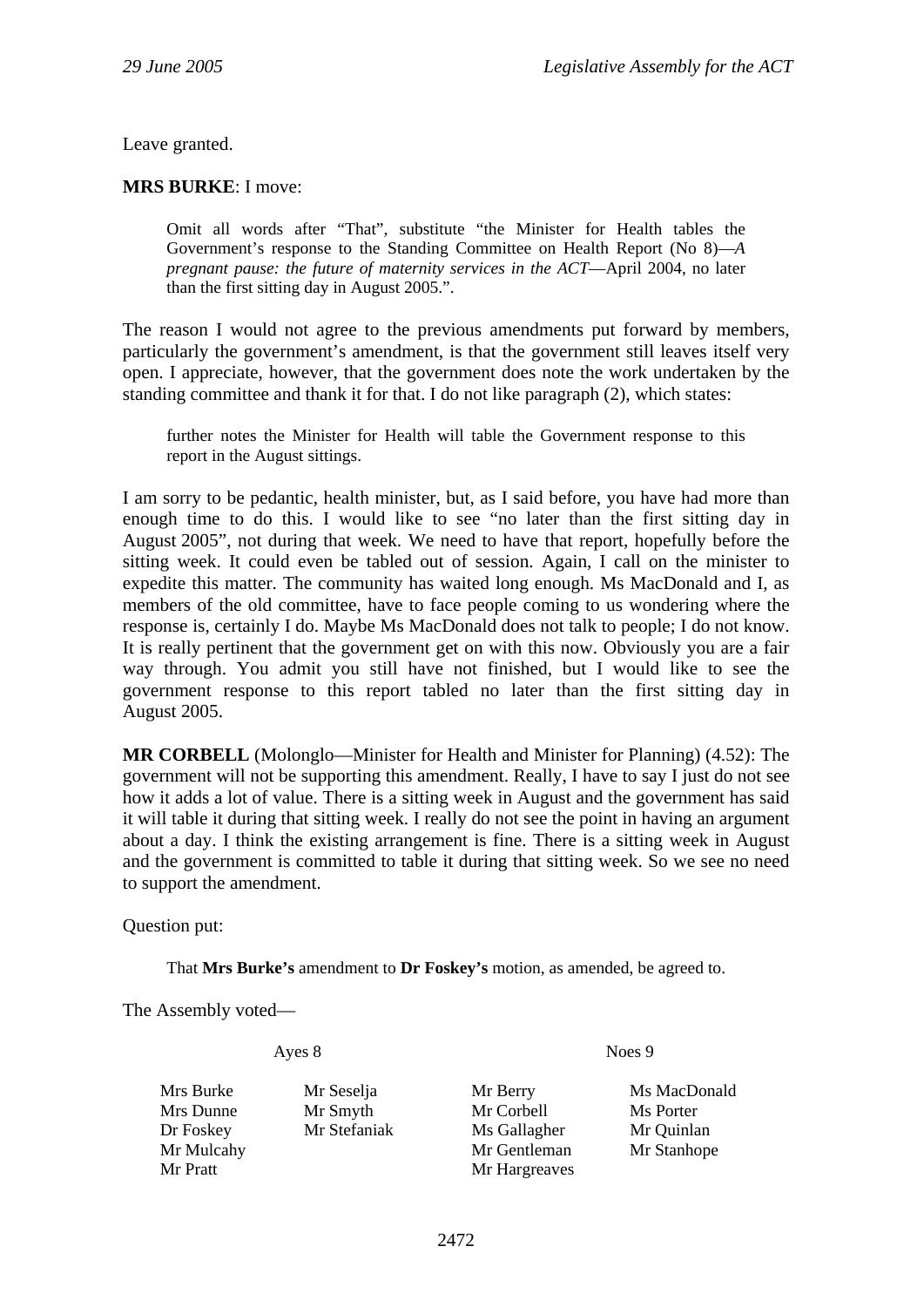Question so resolved in the negative.

Amendment negatived.

**DR FOSKEY** (Molonglo) (4.58), in reply: I stand to speak to a shadow of my own motion. This seems to be one of the hazards of majority government. Nonetheless, the point is made.

Nothing that the minister has said has persuaded me that Canberra's women are going to end up with greater choice of birthing options or more access to midwife-led care. The preface to the pregnant pause report contains the following statement.

Sadly, the committee heard anecdotally that midwives and members of the community, on finding out about this inquiry, responded by saying, "Oh, just another report that won't go anywhere."

How right they were, or could be! It is now more than 12 months since this report was tabled in the Assembly and we are still waiting for a response from the government. There has been no improvement in maternity services. Indeed, the waiting lists have had to be closed off even earlier so that women have to apply for the birthing centre at five weeks pregnant. We have lost a year of potential work and a budget cycle that would have given us the opportunity to address the recommendations.

I think this is a major insult to those who participated in the inquiry, including those who gathered and presented evidence and those who shared their personal testimony. Any objection that the government might have to these recommendations cannot be on the basis of women's safety. The report gives details of research to the effect that the OECD countries with the lowest perinatal and maternal morbidity and mortality rates are those with comparatively low rates of obstetric intervention in childbirth and where there is widespread use of midwives as the primary care givers of pregnant and birthing women.

There can also be no objection on the basis of cost. Firstly, recommendation 9 calls for a cost-benefit study into models of maternity services to be undertaken, and that is a study that could have been done while the government was preparing its response. Secondly, research evidence suggests that midwife-led services are actually less costly than obstetrics-led services.

A cost analysis research project in New South Wales conducted in 2001, and I am happy to give the government the reference if it wants it, compared the cost of a new model of community-based midwife-led maternity care with standard care in an Australian public hospital. The average cost of providing care through the community-based model was more than 25 per cent less per woman compared with standard hospital care—\$2,579 compared to \$3,483. These cost savings were maintained even after costs associated with admission to special care nurseries were excluded. The cost saving was sustained even when the caesarean section rate in the new model of care increased to beyond that of the standard care group. Further research conducted in 2003 proves that one-to-one continuous midwife care is not expensive and results in lower use of epidural and caesarean section. In contrast, the initiation of a cascade of obstetric interventions during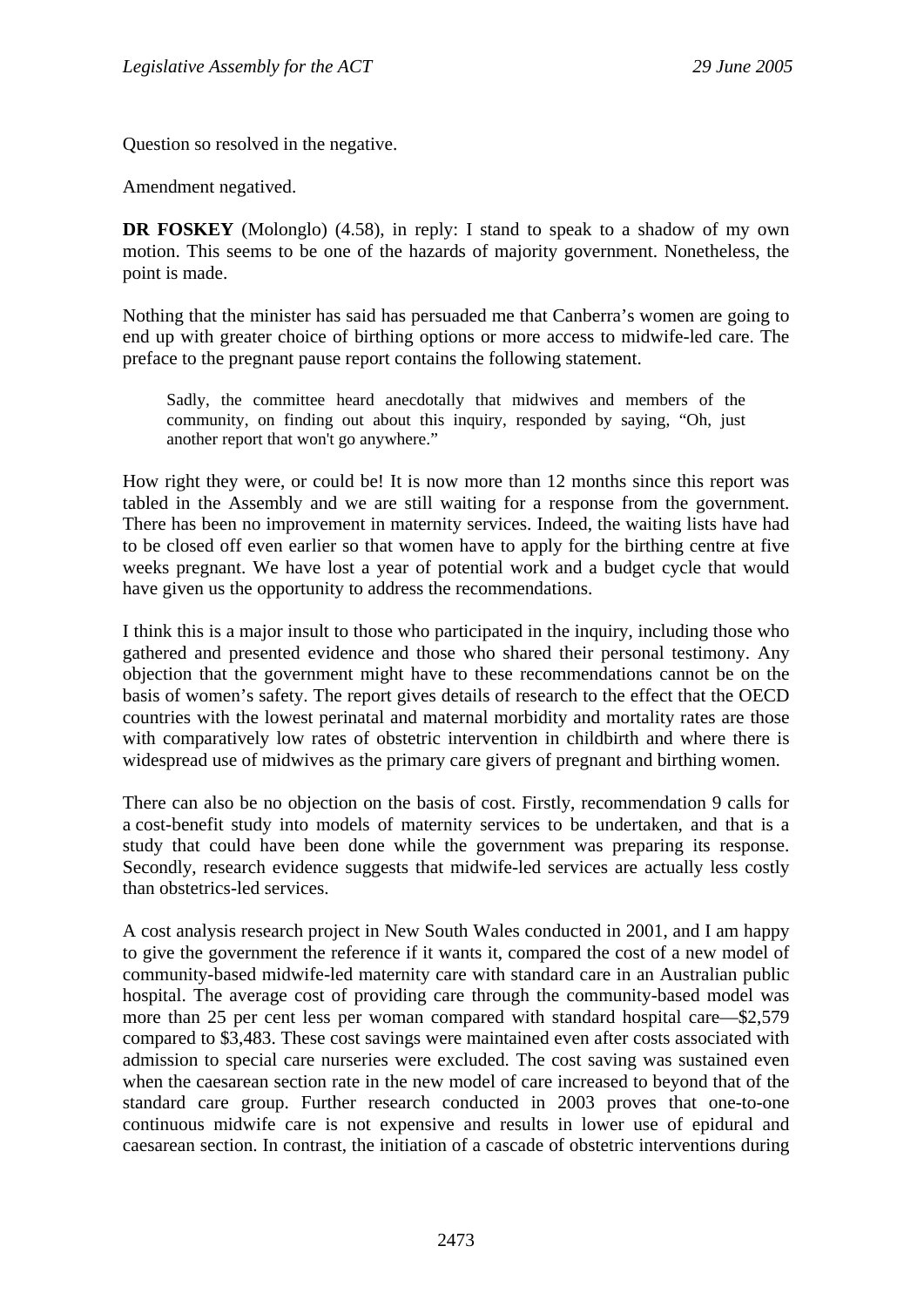labour for low-risk women is costly to the health system and obstetric care adds further to the cost of care for low risk women.

We can look to practice examples, as well as research, for evidence of the benefits of independent services. The Ryde Midwifery Group Practice, the first service of its kind in Australia, has recently celebrated its first year of operation. Under this model, women are cared for throughout their pregnancy, labour, birth and early parenting days by one midwife. I would like to read a quote from a woman who used this service. She says:

The relationship I formed with my midwife made an enormous difference, helping create a special bond of trust not only between the two of us but with my partner as well. She knew when I called in the middle of the night and told her she didn't have time for a shower that it was time to head straight to hospital. It really helped make the labour experience easier for my partner. He trusted her and did exactly as she told him. The other women in the hospital kept telling me how much better this was and how they couldn't work out why you would go anywhere else.

The New South Wales Minister for Health said the success of the Ryde service after 12 months of operation was a significant milestone. Since the successful establishment of the unit, similar midwifery models have been proposed for hospitals in Victoria, Newcastle, the Illawarra and at Camden in Sydney.

I close by saying that it is actually pregnant women who should be able to make decisions about their ante and prenatal care and birth, not men in suits in the department of health. So, with that in mind, I will vote for this very watered down version of a strong motion. I hope that in the period between now and the tabling of the government's response to the report there will be a really concerted effort by members of the government to make sure that the work that went into the pregnant pause report was not in vain and that we can hold our head up as a territory that cares about the conditions under which women give birth in this territory.

Motion, as amended, agreed to.

# **Quamby detention centre**

**MR SESELJA** (Molonglo) (5.05): I move:

That this Assembly:

(1) expresses its concern over:

- (a) the failure of the Minister for Children, Youth and Family Support to ensure that the working group recommended by the Standing Committee on Community Services and Social Equity to examine the adequacy and appropriateness of the programs currently available in Quamby, was established in a timely manner;
- (b) the inability of the Minister or officials to indicate during Estimates Committee hearings whether the working group had been established;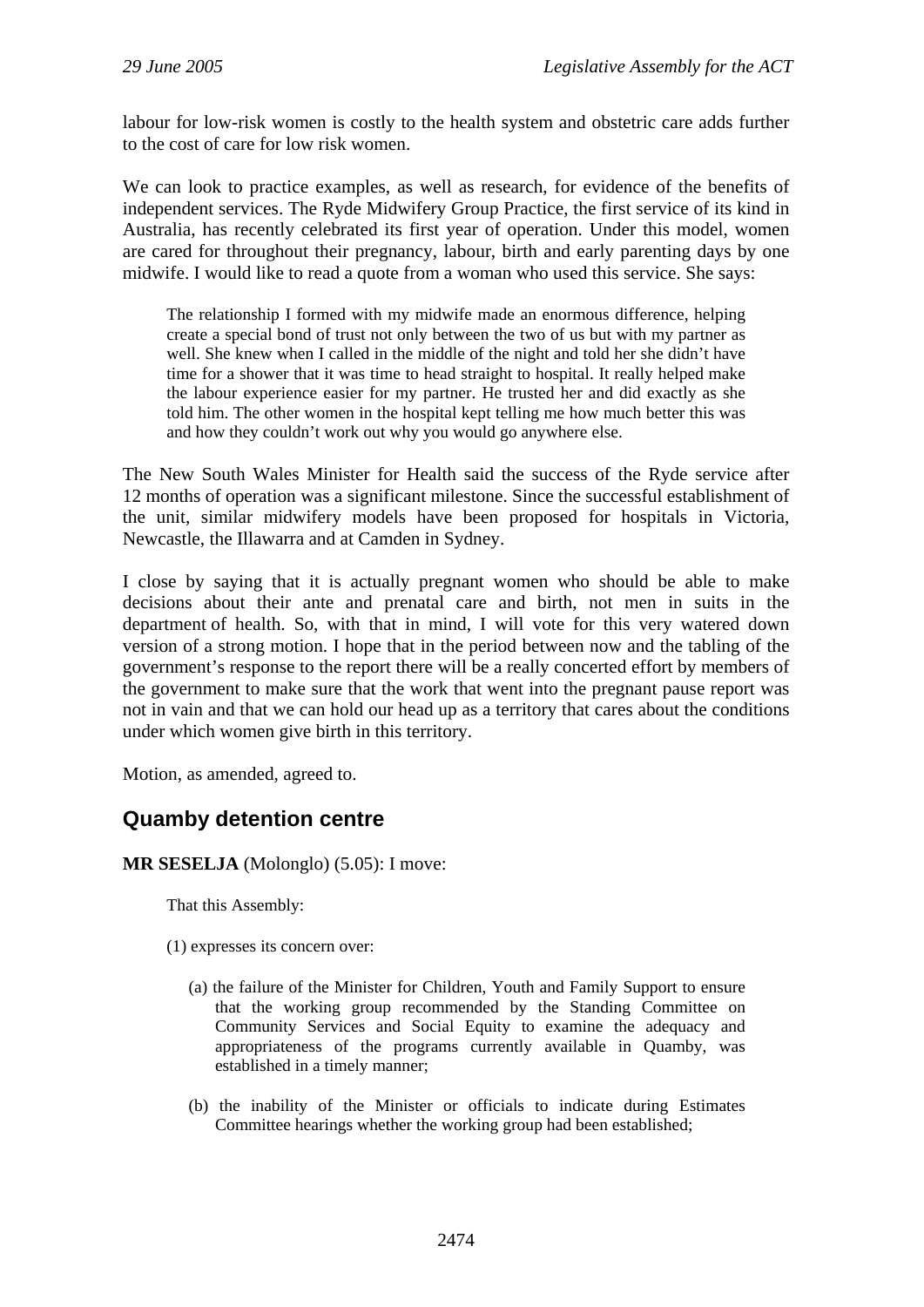- (c) the misleading and evasive answers provided to questions on notice by the Minister in relations to this issue; and
- (d) the ongoing breach of the Human Rights Act 2004 in relation to the treatment of inmates at Quamby; and
- (2) calls on the Minister to table in the Assembly all relevant documents in relation to the establishment of the working group within the current sitting of the Assembly.

In my inaugural speech to the Assembly in December of last year I drew attention to my desire to serve the needs of the very vulnerable in our society. My shadow portfolio responsibility for young people provides me with the opportunity to deliver on that desire and to speak up for those young people vulnerable to the inaction of government whose rights under various bits of legislation may not be met and who may not have the access to representation in this place that other sections of society are able to have.

There can be little argument that the detainees of the Quamby Youth Detention Centre fall into this category. Report 7 of 2004 of the Standing Committee on Community Services and Social Equity stated, after being provided with information on detainees:

The lives of many of these young people are characterised by a history of abuse, drug and/or alcohol addiction, poverty, family breakdown, homelessness, discrimination and alienation.

In August 2004, after a long period of inquiry and a number of submissions by government, non-government service providers and other stakeholders in the Quamby Youth Detention Centre, the Standing Committee on Community Services and Social Equity of the Fifth Assembly delivered 10 recommendations on the centre and the way in which it catered for those young people detained there. The committee, comprising members of the government, the opposition and the crossbench, was unanimous in its recommendations

One area of concern that the committee wanted addressed related to undertaking a review of the programs offered to young people in Quamby in relation to their adequacy and appropriateness. In relation to the programs, the committee report indicated that during 2003 the government released research on how to reduce young people's involvement in crime and went on to say that the research "suggests that the current range and emphasis of programs in Quamby may not be the most effective".

The committee identified that there were gaps in relation to the general living and social skills programs, that social competence training was not offered to all detainees and that greater emphasis should be placed on therapeutic programs. Hence, there was a recommendation that a working group be formed to examine the adequacy and appropriateness of the programs currently available at Quamby, having specific regard for the need to have social competence training for all detainees, prerelease life skills programs and increased opportunities for therapeutic interventions. This was in August 2004. The government agreed in February 2005 to a number of the recommendations.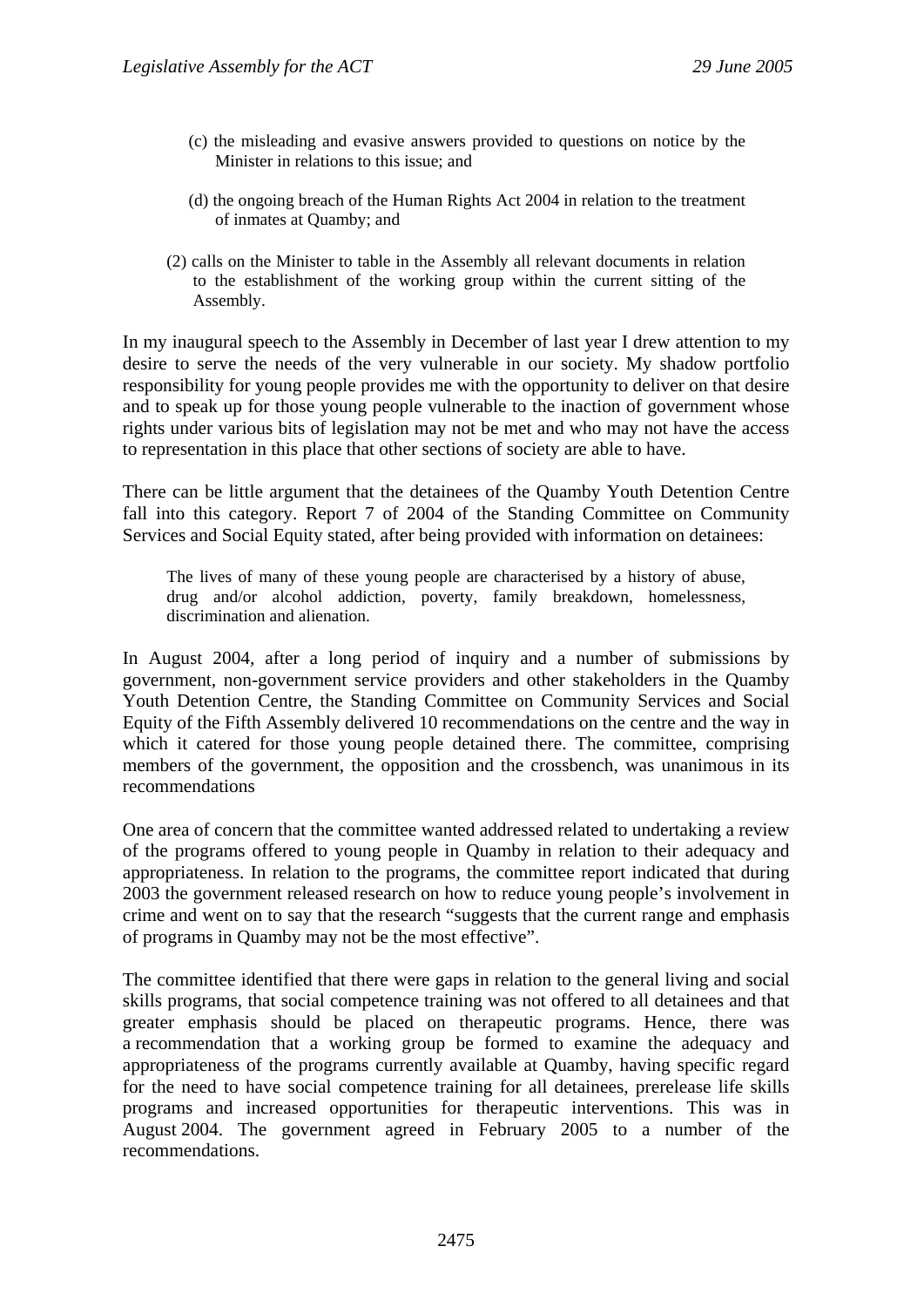**Ms Gallagher**: Exactly, February. Finally you got it right.

**MR SESELJA**: I have not got it wrong at any stage, but we will look into how you have got it wrong as we go on. Mr Speaker, it appears that progress in this area would be of great benefit to detainees of Quamby. The committee heard that young people who had been in Quamby wanted something to do during the day, that they wanted an income and that they wanted to have their boredom alleviated.

Programs around the areas of social competence and life skills would assist young people, once released, to assert greater control over themselves and their abilities to have an income, find work, return to study or even just cope more easily with mainstream society and the responsibilities that they have as members of our community. It is also clear that these young people have a responsibility to the community, so the broader community has a responsibility to these young people.

Mr Speaker, I acknowledge that the Quamby centre is to be replaced with a new facility and that money is contained in the budget to address that. Hopefully, by the end of this government's term in office, the current facility, clearly unable to meet the standards required under the ACT's Human Rights Act, will be replaced. I am aware of some of the history of the centre and its inadequacy over the years.

The minister stated in the estimates process that the facility was built by the Follett government in 1992. I have also heard it said in the past by members of this government that "we inherited the facility from you", meaning the opposition. The classic way for this government of dealing with such issues is to say, "The Liberal government gave us this, but we are trying to change it." For too long in this area and in other areas of government, ministers of the Stanhope government have been seeking to blame the past Liberal government for issues they have failed to deal with. That is an old, tired and worn out line.

**Ms Gallagher**: Because you did nothing.

**MR SESELJA**: You blamed us for all of Quamby and it was your government that started it. We are just trying to draw a line in the sand. Maybe it is time you actually started taking responsibility for what happens under your government.

**Ms Gallagher**: You did nothing.

**Mr Stanhope**: You were there for seven years, mate.

**MR SPEAKER**: Order, members! There should be an orderly debate, not a conversation.

**MR SESELJA**: Mr Speaker, this government has been in office for almost four years and the time for buck-passing is over.

**Mr Stanhope**: After your seven years.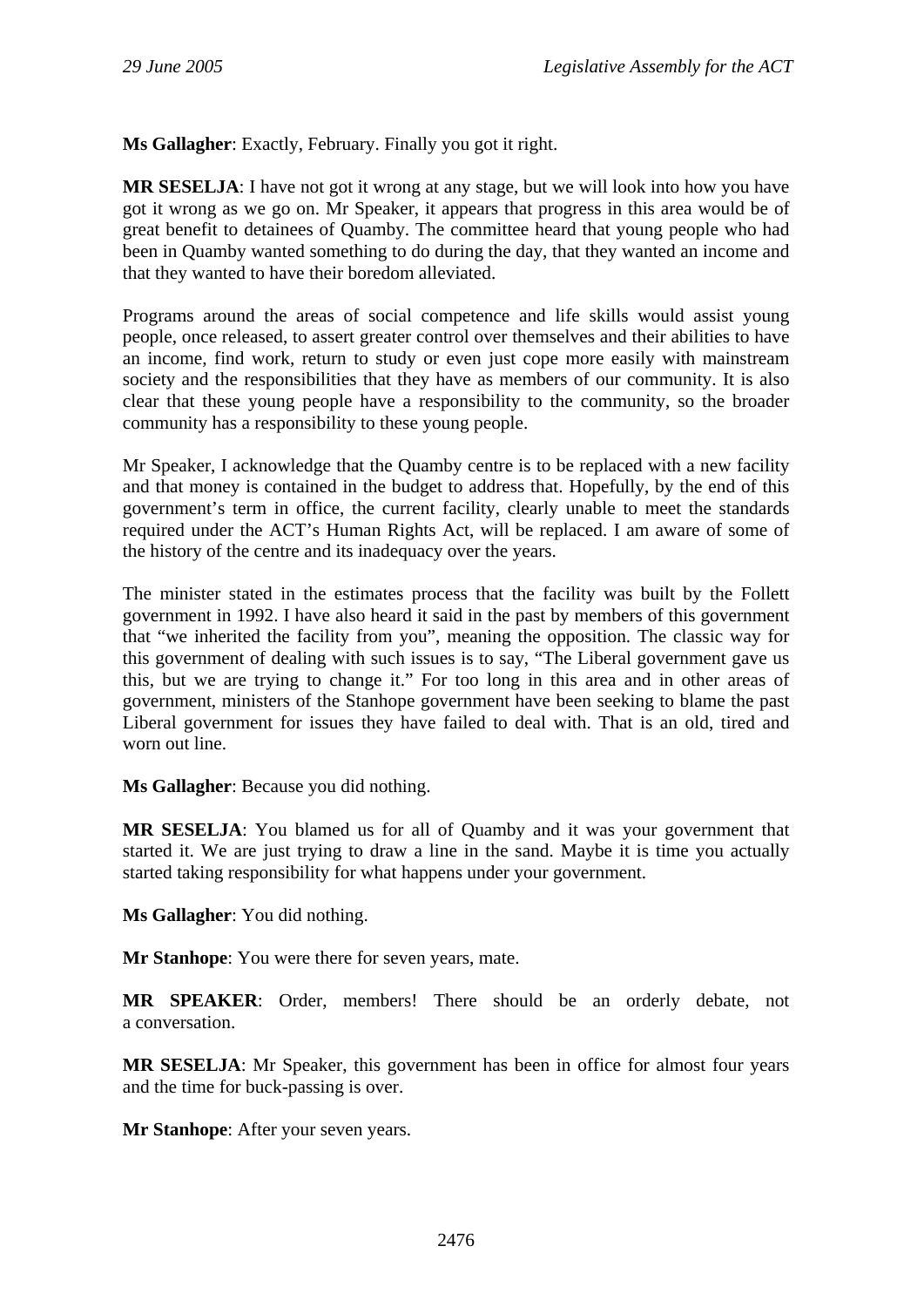**MR SESELJA**: Mr Stanhope says that after seven years he might start taking responsibility. We look forward to that. We look forward to him starting to take responsibility at some stage during his time in office. It is time we saw some progress from the Minister for Children, Youth and Family Support. This motion is not about who built what and when; it is about achieving outcomes for young people in the current Quamby facility

Among the budget press releases from May of this year, the minister was keen to announce her commitment to the children and young people of the ACT. She went so far as to announce that they were a budget priority. She was keen to show just how much money she and her colleagues have devoted to the areas of children and youth, especially in relation to the Vardon and Murray reports. Expenditure around issues such as child protection is welcome. However, it appears as though the minister's failure to follow up on the report of the Standing Committee on Community Services and Social Equity is a demonstration of the minister's priorities when it comes to the young people in Quamby.

Mr Speaker, I want to give a bit of a chronology so as to set the scene for some of the basis for this motion. In August 2004, the committee that I have referred to made recommendations, including one about establishing a working group. In February 2005, the government finally got round to tabling a statement saying that it agreed with some of the recommendations, including the recommendation to establish the working group. On 31 May 2005, in the estimates process, neither Ms Gallagher nor officials present knew whether the working group had been established. No-one knew. The question was asked and they said, "I guess so, but we're just not sure." The minister said that it must have been, but none of the officials knew, which was quite odd. So, on 31 May 2005, no-one knew whether it had been established.

A question was taken on notice on 31 May as to whether the working group had been established. On 7 June, Ms Gallagher responded that the group had been formed and that the first meeting had been on 6 June, the day before. On 23 June, Ms Gallagher informed the Assembly that the group was formed on 1 June this year, one day after the question was asked in estimates, and members of the group were informed of their role on the same day.

The question was asked in estimates some nine months after the recommendation was made, on 31 May, and no-one in the department, nor the minister, knew whether it had been established. We can only assume that they were telling the truth there. I find it hard to believe that no-one knew, but I will give them the benefit of the doubt. They ran away and the next day they frantically formed this working group to comply with the recommendation that was made in August 2004, which seems a little bit odd to me.

**Ms Gallagher**: What are you implying?

**MR SESELJA**: I am implying a number of things.

**Ms Gallagher**: What are you suggesting?

**MR SPEAKER**: Order!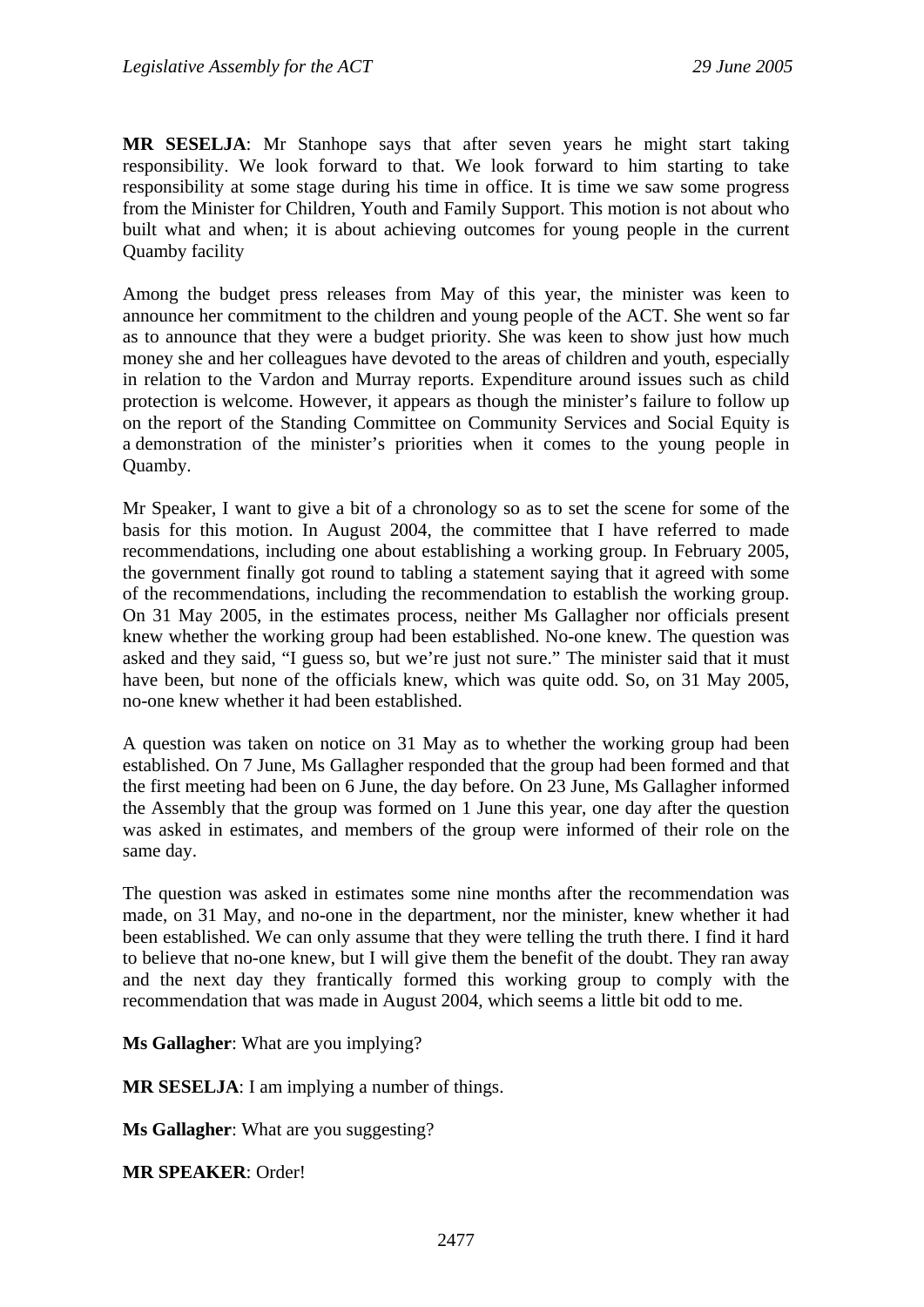**MR SESELJA**: Mr Speaker, if Ms Gallagher would let me finish.

**Ms Gallagher**: Join the dots.

**MR SESELJA**: I am joining the dots. We have joined the dots.

**Ms Gallagher**: And!

**MR SPEAKER**: Order, Ms Gallagher!

**MR SESELJA:** The Oxford dictionary defines "misleading" as "causing to err or go astray, imprecise, confusing. "Mislead" is defied as, "Cause a person to go wrong in conduct, belief, et cetera." The question we asked in estimates on 31 May was, "Has it been established?" The minister came back on 7 June and said, "Yes, it has been established, don't worry about it. We've taken care of it." But when we asked the question it had not been established.

I will give an example of a similar situation. If the Chief Minister had been asked in estimates whether he employed anyone who was being charged with, say, graffiti offences and he took it on notice on 1 April and if on 2 April he went away and sacked the relevant person and came back on 3 April and said, "In answer to your question on notice, no, I do not employ anyone charged with graffiti offences," that would be ridiculous, that would be misleading, because the committee wanted to know of the position at the time. The relevant issue for Ms Gallagher was whether, at the time we were asking her, the working group that had been recommended nine months before had been established. The answer was no. It was established the next day, as soon as it came to light in the estimates process—

**Ms Gallagher**: The answer was, "I don't know."

### **MR SPEAKER**: Order!

**Ms Gallagher**: Mr Seselja is accusing me of misleading the estimates committee, Mr Speaker. That is what he is arguing. He is misrepresenting quite significantly what I said at estimates and I think that he should be made to correct those statements and withdraw the imputation that I have been misleading.

**MR SESELJA**: You will have to point out how I am misrepresenting you.

**MR SPEAKER**: It is a serious matter to suggest that somebody has misled the estimates committee. I think you had better withdraw that and not persist with that line.

**MR SESELJA**: Mr Speaker, the motion, of which there was notice, refers to "the misleading and evasive answers provided to questions on notice by the minister in relation to this issue". That is what we are talking about here. Ms Gallagher could have objected earlier. I think she would have found that the Clerk would have said that it was quite appropriate.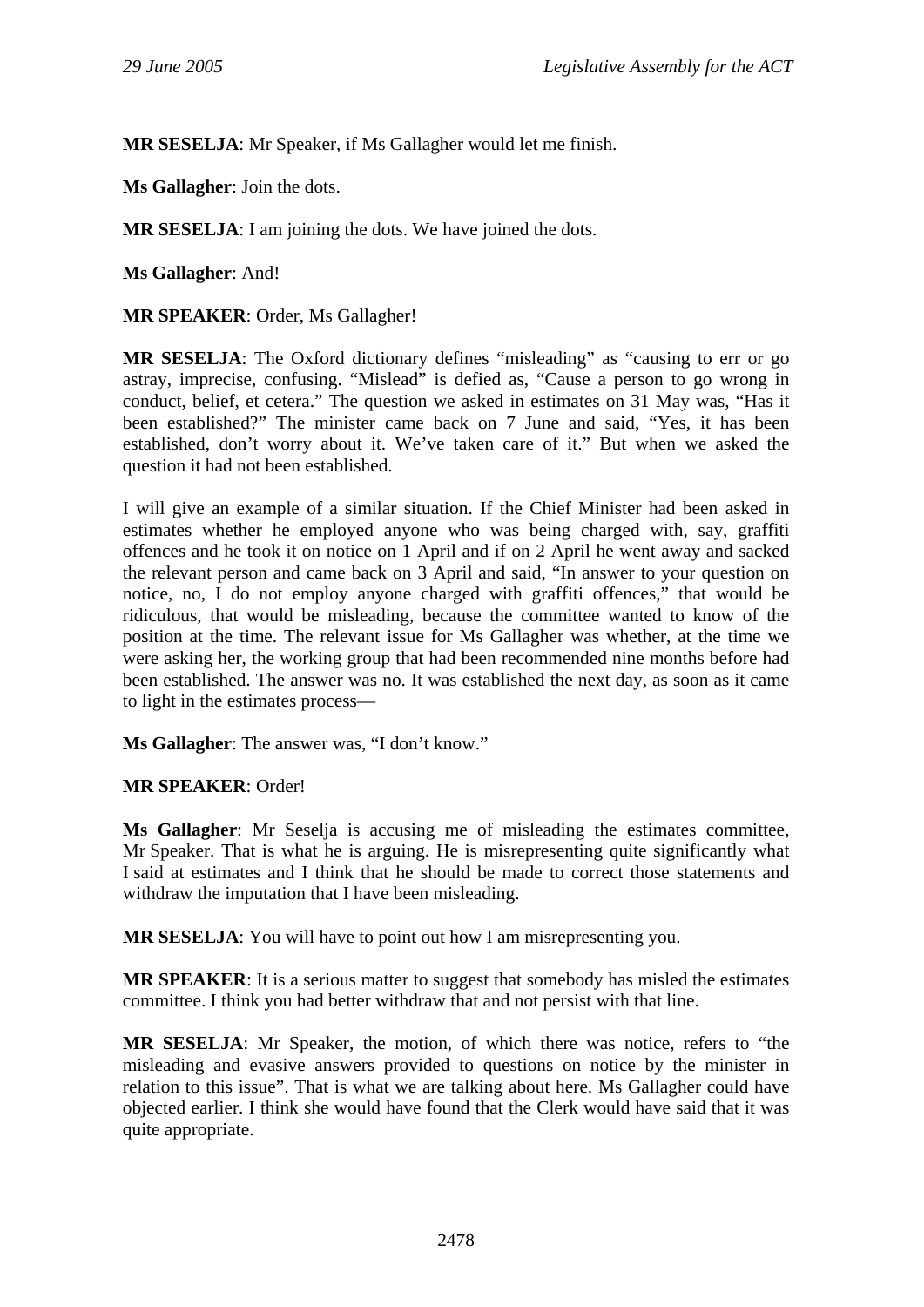**MR SPEAKER**: Mr Seselja is right. It is a substantive motion and it is up to the house to decide in due course. It is a point of debate now because it is a substantive motion. Ordinarily, I would be very tough on those issues, as you might have suspected, in my response to the point of order. Regrettably, you do not have a point of order.

**MR SESELJA**: Thank you, Mr Speaker. Ms Gallagher is saying to us that it is not misleading to go away, after being asked whether at a particular point in time the group had been established, do the work and then come back and say, "Yes, it's all taken care of." I put it to the Assembly that that is misleading. It was misleading to me, because we were under the impression that the work had been done at the time the original question had been asked.

Ms Gallagher is free to get up and tell us that it is not misleading and that it was maybe only coincidental that she went away and the next day, after nine months, established this working group that no-one knew about before the question was asked, but I put it to the Assembly that it seems like more than just a coincidence. We have here "next day Katy". We have seen that she has been embarrassed into action in relation to the working group. We had the walls of shame—

**MR SPEAKER**: Order! You have to refer to members and ministers in this place by their proper titles.

**MR SESELJA**: My apologies—"Next day Gallagher" was embarrassed into action. We had the walls of shame article of 12 April 2005 detailing the problems at Quamby. The next day, suddenly, we had the big announcement about lots of money for Quamby. Wonderful! The same thing for the working group. She was asked on 31 May 2005 about the formation of the working group. The next day the members of the working group were notified of their membership and the group was created.

Mr Speaker, it seems from the facts that I have put on the table here that not only have the conduct and the answers been misleading and designed to be misleading, but also in certain areas the minister seems to respond to issues only where they are publicly highlighted, where she is publicly embarrassed into action, and that is unfortunate. It is unfortunate that the recommendations of the committee could not have just been put into place. If they were that important, it could have been done immediately. If they were not important, it is odd that a day after being asked about it the working group was established. I do not think the minister can have it both ways.

Mr Speaker, I would also like to touch briefly on the breaches of the Human Rights Act that were admitted to during the estimates process. What we have in Quamby at the moment of particular concern is the mixing of remandees with inmates who have been convicted of crimes. This breaches subsection (19) (2) of the Human Rights Act. Mr Stanhope, when he was questioned about that, kept saying, "It's ironic that you guys raise it because you didn't support it." There is a thing called the rule of law, and that is what we support.

Whether we agree with the law or not at first blush—and we may well have agreed with particular aspects of the Human Rights Act—we expect the government, particularly a government that touts itself as having these fantastic human rights credentials, to comply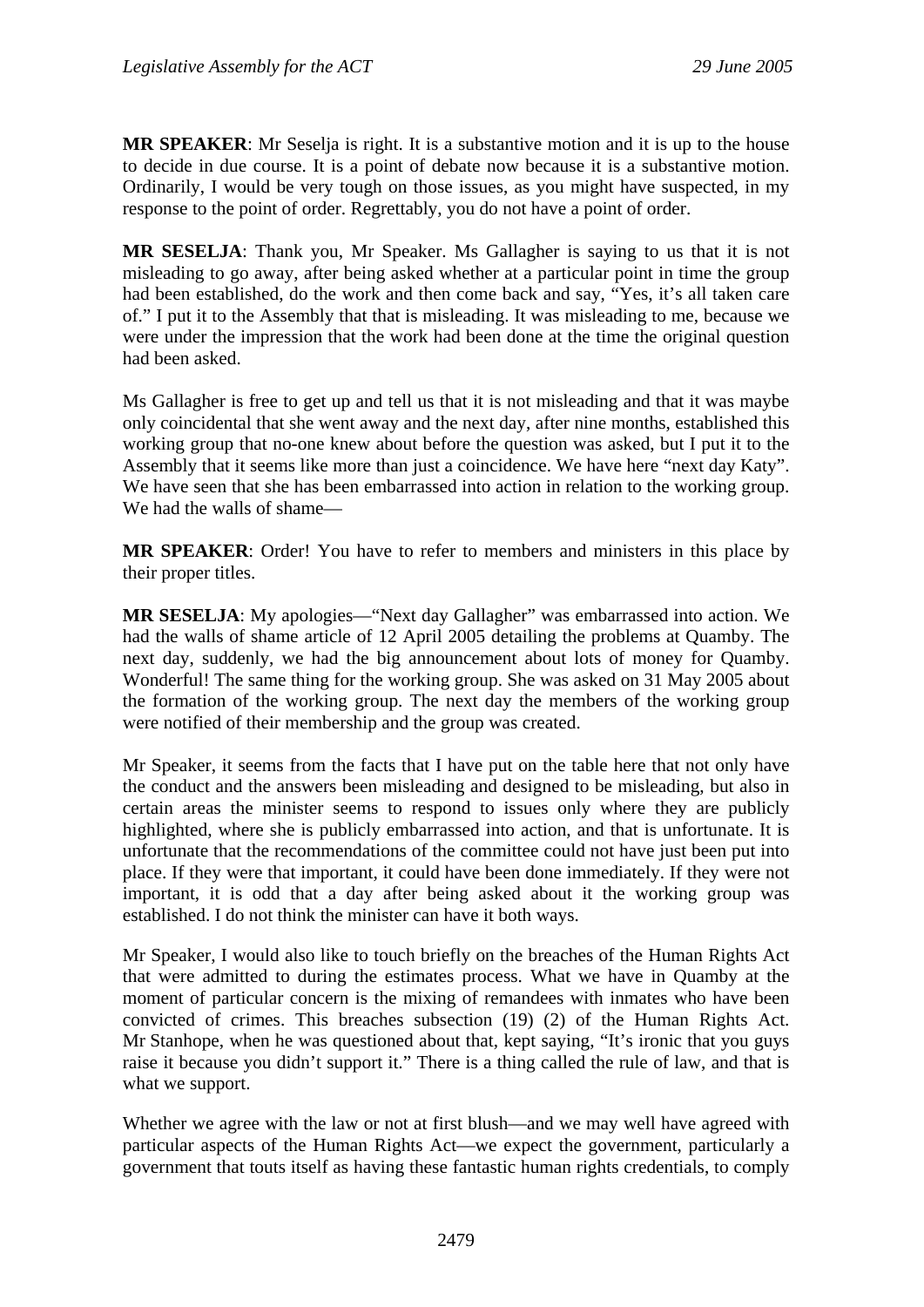with its own laws; all of its own laws, but in particular the Human Rights Act, which the Chief Minister has touted as his great project for changing the face of Canberra and bringing human rights to all. It might be helpful if the government actually complied with its obligations under the Human Rights Act. Clearly, through the estimates process, it has been demonstrated that it does not. In addition, we saw section 76 of the Education Act being breached, not complied with. So there has been a bit of form here from this minister and a bit of form from this government.

In the 30 seconds I have remaining, I would like to point out that the minister is no longer on training wheels. With regard to the Vardon report, everyone was able to write it off by saying, "Katy is a new minister." It has been a few years now. There are serious issues here.

**MR SPEAKER**: Order! I brought the issue of titles to your attention a moment ago. Please do not persist with that.

**MR SESELJA**: Sorry. Everyone said, "Ms Gallagher is new." She is not new any more and it is time she started complying with her responsibilities as a minister of this government.

**MS GALLAGHER** (Molonglo—Minister for Education and Training, Minister for Children, Youth and Family Support, Minister for Women and Minister for Industrial Relations) (5.20): I thank Mr Seselja for giving us the opportunity to discuss Quamby in the Assembly today. Mr Speaker, the programs and the operations at Quamby should be at the forefront of the mind of everybody in this Assembly. It is where we have our community's most vulnerable children—not inmates, not detainees, but children—and young people housed for certain periods due to their own individual situations.

It is at the forefront of this government's mind in terms of making sure that we are providing the best possible services and programs within an environment that constrains us and presents some real challenges as to how to meet the needs of children and young people in Quamby. I am glad that we have the opportunity to go through that. I should say that we will not be supporting Mr Seselja's motion and I have circulated an amendment. I move:

Omit all words after "That this Assembly", substitute:

"acknowledges:

(1) the \$40 million commitment the ACT Government has made to building a new youth detention facility in the ACT;

(2) the efforts being undertaken by staff at Quamby and from other organisations to ensure the individual needs of young people living at Quamby are being met; and

(3) the significant increases in resources from the ACT Government to Quamby to address the challenges presented by the existing facility.".

The reason behind that is to acknowledge the efforts that are under way to meet the needs of children and young people at Quamby. The amendment is different from Mr Seselja's motion. Mr Seselja's motion, even though he said it is not about who has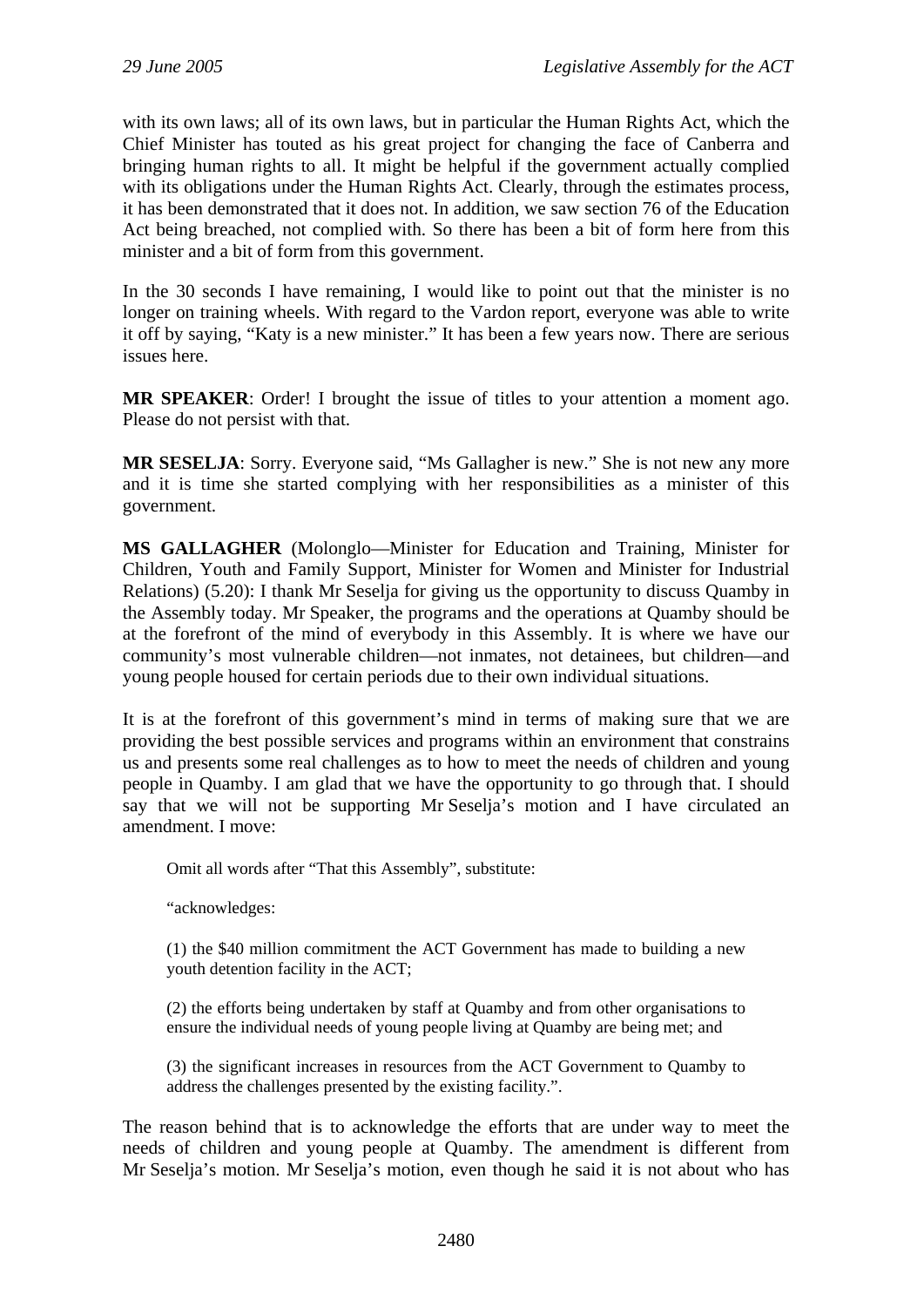done what to whom, just concentrates on procedural matters around the establishment of a working party to look at the programs that are offered in Quamby. It is not about what is going on in Quamby now. It is not about the investment we are making and the changes we are making to ensure that we are improving the life and opportunities of children and young people who are living at Quamby at the moment. This amendment seeks to recognise that.

We are not standing here and saying that Quamby is in any way an ideal facility that enables us to meet the rehabilitation needs of children and young people. It is far from that. I have said on a number of occasions that it is not the environment that we desire, which is why the government has provided \$40 million to build a new youth detention facility in the ACT. It is why we have provided significant increases to meet the challenges presented by the existing facility, that is, challenges around the security fencing, the monitoring of children and young people, the use of a time-out room, staff amenity within the building, and the introduction of a demountable in the next few months to increase accommodation options at Quamby.

I note Mr Seselja is interested in the number of services provided to children and young people at Quamby. He seems to think that adequate programs are not being provided there. I have here a list of 47 services currently going into Quamby, government and non-government organisations delivering programs to children and young people in order to meet their individual needs and provide them with some program towards an opportunity for life outside Quamby and also to meet their needs within Quamby. I present the following paper:

Services provided to children and young people at Quamby Youth Detention Centre.

If you listen to Mr Seselja, you would think that the working party that he refers to—he has grabbed hold of this working party—runs Quamby, that nothing happens in Quamby unless this working party meets. In all the media releases he puts out about it he says, "Oh, my goodness, nothing is happening at Quamby because this working party has not met." You have to understand the role of the working party, Mr Seselja. What runs Quamby is not a working party. It is not vital to the ongoing work of Quamby. I am not demeaning the working party by any means in saying that. The programs on offer have 47 different organisations going into Quamby. That happens regardless of what a working party says or does.

You just have to put the situation in perspective, Mr Seselja. There are hundreds of working parties across government doing a range of things. To run the line that, because a working party was not established by a time that you saw fit to do what it needed to do, means that nothing is happening at Quamby and that we are not meeting the needs of children and young people in Quamby is not a logical step to take. It is not a logical progression and it is not a logical argument. The things that are happening in Quamby are things that are being managed by the Office for Children, Youth and Family Support. They are being delivered by staff at Quamby and by organisations outside Quamby and there are extra resources going in there that have been met by increased ACT government appropriations.

My record on Quamby is a proud one. When I came to this portfolio I got \$13.5 million to rebuild Quamby. When that was not enough, I went back to cabinet and won another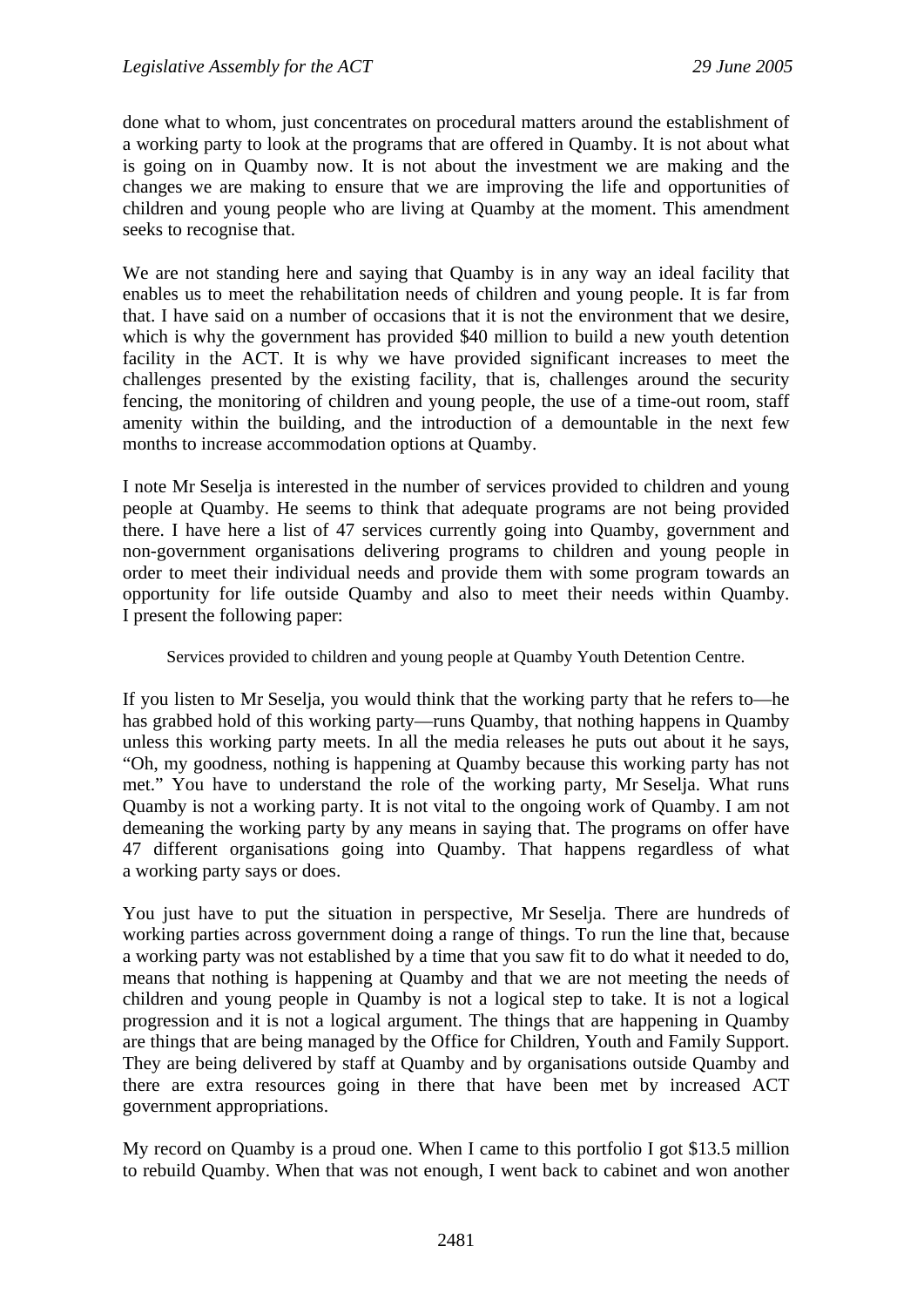\$6.5 million, bringing it up to \$20 million to rebuild Quamby to the level I was told. When I was told, "No, you can't rebuild Quamby on that site, you need a new facility," I went back to cabinet and won \$40 million for Quamby. As well, we have an additional \$4 million going into the existing Quamby to make the facility as best as we can make it for the time that we need to use it until the new facility is built.

At the same time, we have increased the resources of the Hindmarsh Education Centre. We have more organisations than ever going into this facility to make sure that the individual needs of children and young people are being met. That is not to say that there are not challenges that we still face, that we will still have to meet day-by-day as the group within Quamby changes and the needs within Quamby change. I am not ignoring those and I am not saying that the environment is problem free, nor am I saying that it meets the requirements of the Human Rights Act. I said that at the time and I have said that in estimates. There are some really difficult situations to manage in Quamby and credit should go to the staff and to the organisations that support our work for enabling us, as best as we can, to meet the needs of those children and young people.

In relation to the allegation of Mr Seselja that I misled the estimates committee, I strongly refute that, absolutely. I have my own little chronology that we can go through. The standing committee reported in August and there was the minor matter of the Fifth Assembly actually adjourning in late August, the caretaker period commencing, a new Assembly being elected, the Sixth Assembly, and the first sitting of that Assembly. Mr Seselja, when you are out there bagging me about nine months of inaction, you should just factor in about three months of there being no Assembly and no work done on this matter.

Mr Seselja has finally got it right and accepted that the government response to the Assembly was in February. I have heard him make the accusation numerous times that the government agreed to it in August. We agreed to it in February. My advice is that planning for the working group was under way during May, although I did not know that at estimates. My answer at estimates was correct. When I was asked a question at estimates about the working party I said, "I don't know if there has been a working party established." As to the work referred to about all the programs—I have tabled a list of 47 different organisations and programs going into Quamby—I said, "All of that work is being done." All of that work was being done because the work that was being referred to was the programs and services going into Quamby. But I was very clear that I did not know if the working party had been established.

On advice from my department, I responded appropriately and in a timely fashion to the question that we had taken on notice. The answer to that question is factually correct, much as Mr Seselja does not like it. Mr Seselja asked me here a follow-up question which was actually different from the question that he asked at estimates and I answered it correctly. So I do not know at what stage I misled you or the estimates committee. I challenge you to prove it, now that you have made the accusation. I know that Mrs Dunne has FOI-ed all the material relating to the establishment of this infamous working party, which is meeting in relation to Quamby. You will get all that information and you will find out that my answers have been factually correct every single time and that there is no story behind it, Mr Seselja. I think the only thing you can take from it is a belief that the working party was not established in time. That is your belief.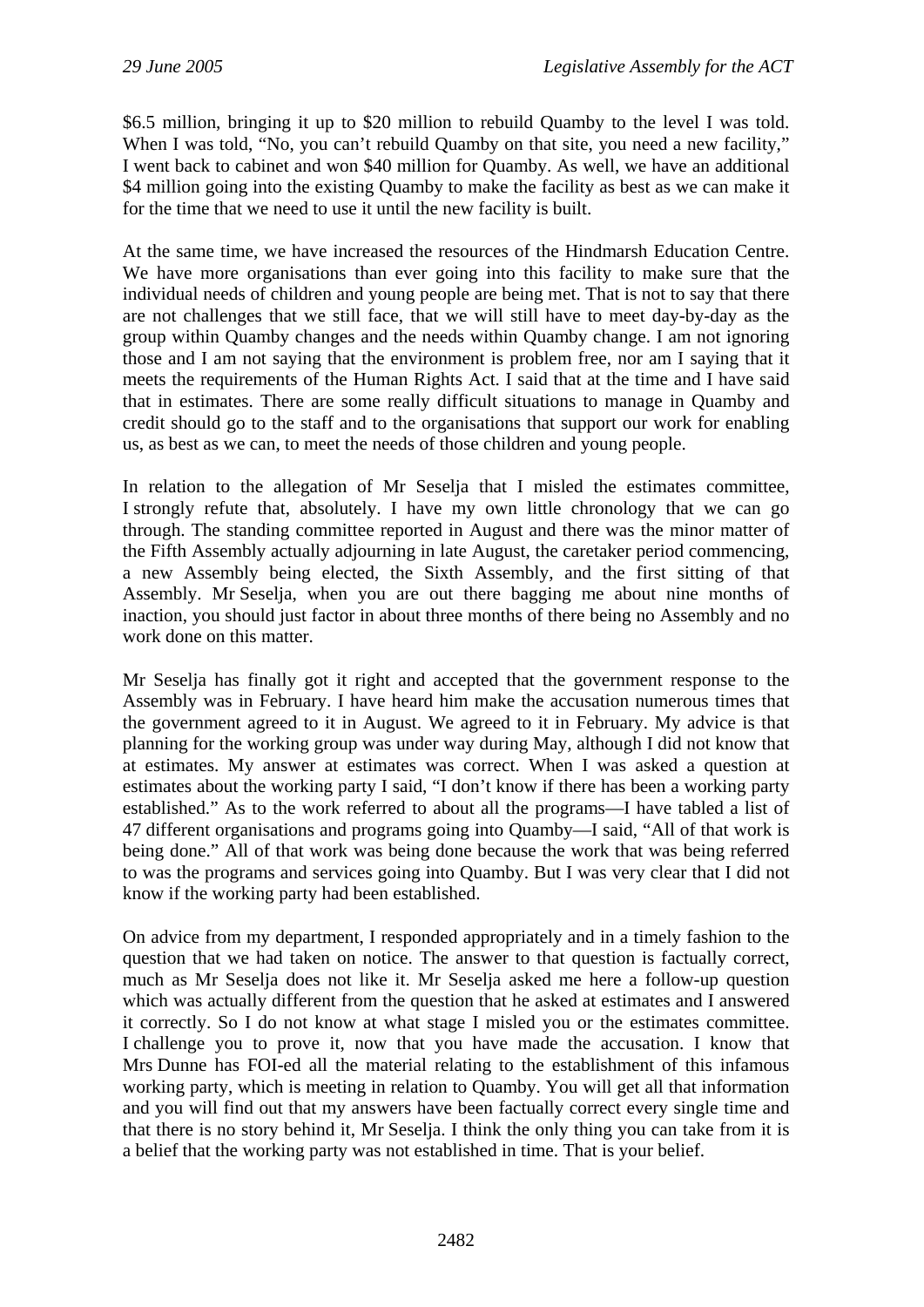Our answers have always been correct and I cannot see what you are trying to run here. If you are trying to give yourself credit for establishing a working party, if that is what you want, you can have it. I will give it to you. I will say, Mr Seselja, that you got this working party started if that is what you want. There is no issue here. The working party was established in line with the recommendations. The recommendations did not say within what time the working party should be established. There is a small thing called a budget that occurs between February and May that actually takes a little bit of time. Mr Seselja, not having been in government, would not understand that. A working party has been established to do the work required under the standing committee report.

There is no story here, there has been not failure to implement recommendations and there is no way you can hang anything over my head. I have a proud record on Quamby and this government has a proud record on Quamby. The situation I inherited from your government was that nothing had happened for seven years. Mr Corbell, on handover from his portfolio to mine, said, and we were just moving into budget time, that some money was needed to upgrade Quamby, that that was a priority bid. That was his recommendation to me on taking over the portfolio. Mr Corbell had already started the work to be done on that bid, which was ultimately successful, but nothing had been done for seven years prior to that. There had been no changes, no extra resources going in.

We have had to ramp up the school, we have had to provide computers and put extra teachers in there to support the students. We have, as I said, 47 different programs going in there. We have young people from Quamby attending youth interact conferences on remission during the day, out and about, and we have young people successfully living independently in the community post their transition support from Quamby. Really good things are happening at Quamby and it is to the staff and the management of the Office for Children, Youth and Family Support that credit should be given.

I will take credit for getting the money, but that is about all I can take credit for. My job is to make sure that all the resources that are needed for Quamby are provided to Quamby and that I am fully briefed on all of the issues surrounding Quamby, which I am. At no point during estimates did I mislead the committee, did I answer anything incorrectly, and I really resent the imputation that I have done so. I am very clear on that. The whole reason for taking things on notice when you do not know something is so as not to mislead the committee. If I had said that the working party had not been established and then had to come back and correct the record by saying that it had and give the information, I would have been misleading the committee. But my answer was, "I don't know." At the time, that was correct and then you asked some follow-up questions which were answered.

The real issue here is that the mind of the opposition should be on supporting the children and young people at Quamby, not bickering over what date a working party was established—a working party which did not have a deadline or time frame to meet and which the recommendation did not say must be established immediately. The government is implementing the recommendations of that report, but it is doing far more than that. If you think that the standing committee report sets the limits on the work that can be done at Quamby you are mistaken because there is much more that needs to be done there and the position is reviewed almost on a daily basis, depending on the make-up of the young people within that facility at that time.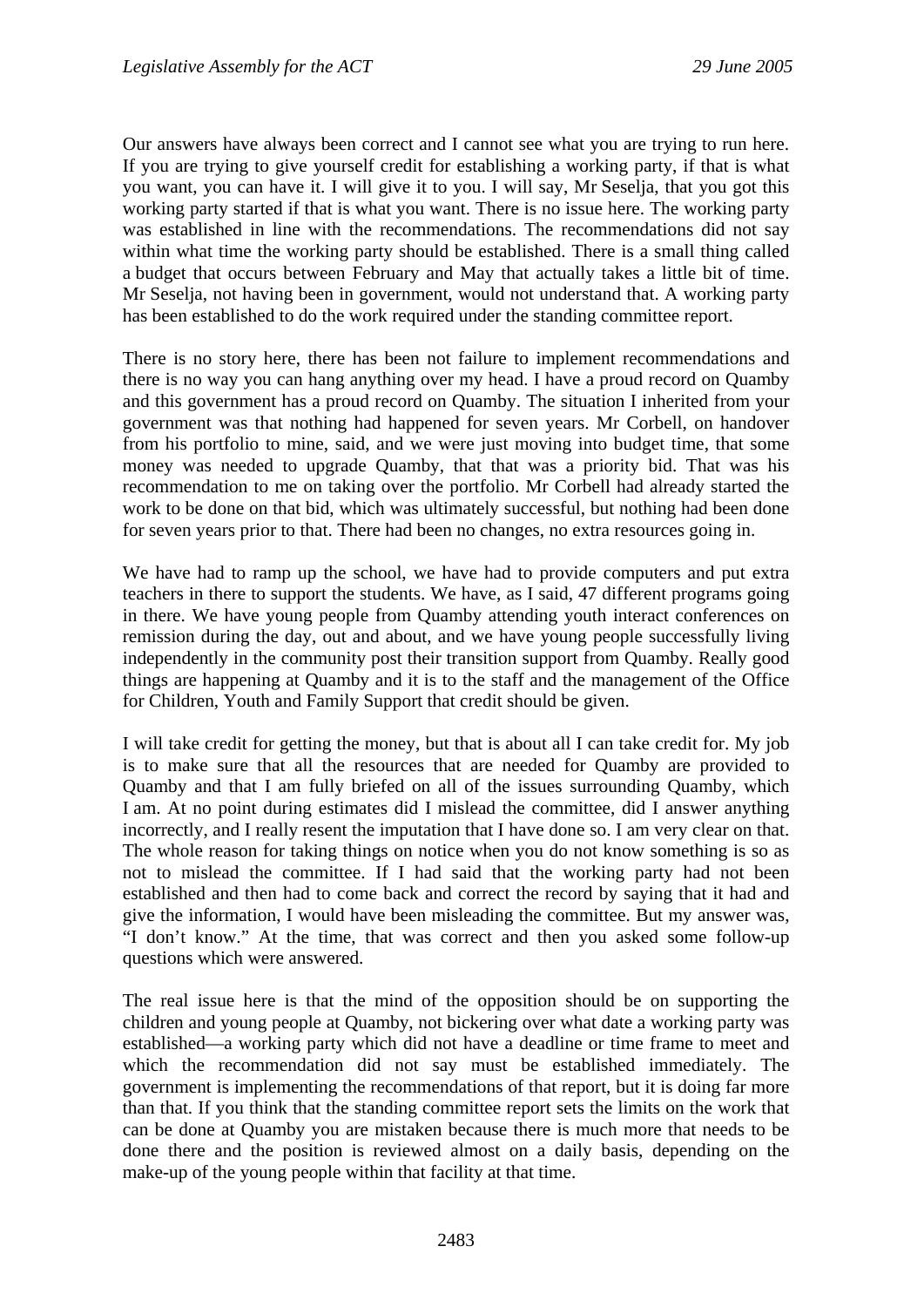As I have said, we have a demountable coming down which will provide an additional 24 rooms for accommodation options, one of the most critical issues outstanding at Quamby, which will allow us to segregate certain population groups and which will allow for extra capacity to deliver appropriate accommodation options in line with our obligations. We have moved as fast as we can to get that demountable down here, but things take time. I am frustrated by the time being taken. I wish we had a new juvenile detention facility ready to open tomorrow, to move everybody in, and I know everyone who works at Quamby wishes the same. I have been there a number of times recently and I know all the young people would like to be living in a new facility as well.

This government has a good record. We have put in the resources. We have put the money where it needs to go to make sure that children and young people are given the opportunity that they deserve once they leave Quamby. The working party has been established. We are meeting the recommendations of that standing committee report, but we are doing much more than that. One day Quamby, or whatever it is named if it is renamed, will be a fine facility that meets all of our obligations under legislation.

**DR FOSKEY** (Molonglo) (5.36): While initially sharing some of Mr Seselja's broad concerns about the establishment of the Quamby working group, I cannot support this motion. I believe that Ms Gallagher has today provided a full explanation and a refutation of Mr Seselja's imputations.

In August 2004 the Standing Committee on Community Services and Social Equity released an important report titled *One-way roads out of Quamby: Transition options for young people exiting juvenile detention in the ACT.* The recommendation in question regarding the working group resulted from the standing committee's investigation into the effectiveness of programs being run for young people in Quamby and their need for social competence training, life skills and therapeutic programs. It was seen as important that a working group examine current and proposed programs so that young people in Quamby receive the most effective training possible to ensure that they have positive interaction with the community upon release. I note that on 17 February this year the Minister for Children, Youth and Family Support responded in the Assembly to the report and supported that recommendation.

I appreciate the point that Mr Seselja is making through this motion that the working group did not appear to be at the forefront of the minister's or her office's minds when Quamby was discussed in estimates hearings on 31 May. Interestingly, the working group had its first meeting on 6 June, just a week later. One would not want to read too much into this. Perhaps Mr Seselja chooses to read more into it than I do.

This motion expresses concern that it took the department almost four months to put the group together. In that context, it is ironic that it took only a week to do so once the matter had been raised in public—an observation that no doubt inspired this motion. However, without evidence to suggest that the group's work had not been successfully pursued in the previous months, I cannot see that we have grounds to pursue this matter further. I would be interested, however, in seeing an action plan or a work program for the group so that we know when to expect the assessment to be complete and can make an informed judgement on the quality of consequent programs.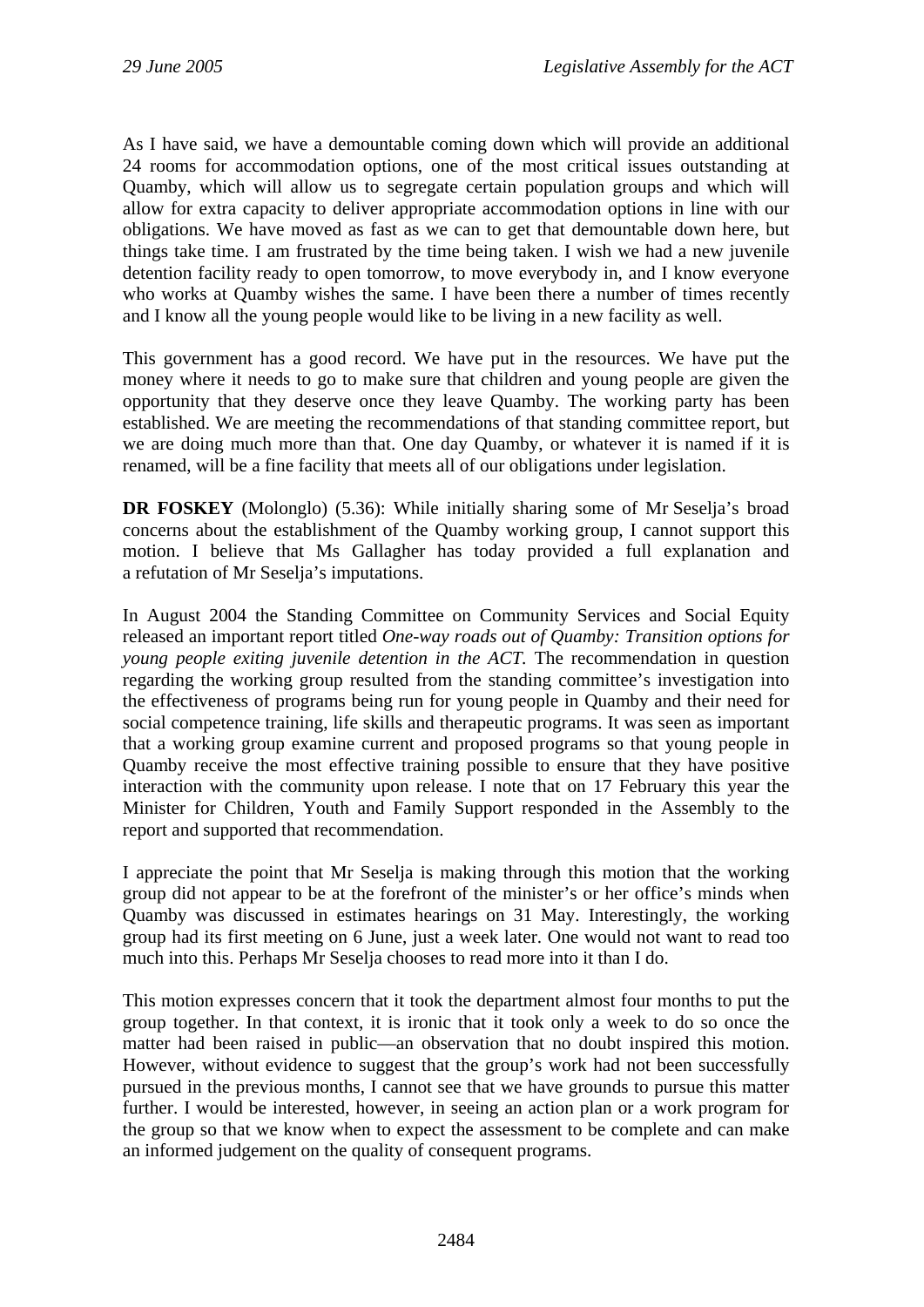With regard to the so-called misleading and evasive answers to questions on notice, I understand how frustrating the question and answer process can be in committee hearings and in this place but I do not believe that Ms Gallagher has been particularly evasive and I do not believe that her answers were misleading. However, it might have suited Mr Seselja's purposes to see it that way. There have certainly been several answers to questions that I have put which strike me as evasive and potentially misleading. However, I am not sure if private members' business is best spent complaining about the quality of answers to our questions. Indeed, the lack of an answer can be as informative in its way as an answer that actually addresses the question can be.

With regard to the ongoing breach at Quamby of the Human Rights Act, I believe there has been consensus on all sides of this Assembly about our joint concern. The government agreed during the estimates process that there was a breach of human rights at Quamby and outlined what they were doing to address the problem. This included building a new facility and having the Human Rights Commissioner conduct an audit of Quamby.

I think the next step for us as an Assembly is to focus on the results of the Human Rights Commissioner's audit, and to ensure that government takes responsibility for these matters and implements measures to ensure that, where possible, breaches will be resolved. I understand that we may not have the full ability to comply with human rights provisions until we have a new building. As the Chief Minister has already illustrated, only the construction of a new facility might address this breach of rights. There are inherent problems with the existing building, despite the best intentions of those who work there. Nonetheless, the Human Rights Commissioner's audit and the outcome of the working group's assessment of current and future programs at Quamby all need to be considered in this light.

Mr Speaker I feel that as a member of the Assembly it is incumbent on me to find out more about Quamby. On this note, I look forward to attending a NAIDOC event at Quamby next week, partly because I believe I have played a small part by putting an Aboriginal dance instructor in touch with the program organiser so as to work with indigenous young people in devising a dance performance.

I guess my approach to this issue is to find out as much as I can, because I care very much about the young people who find themselves in this place. I want to do what I can to support good work and to try to bring about change where I do not think the work is good.

**MR STEFANIAK** (Ginninderra) (5.42): Mr Speaker, I do not think we could question the fact that Quamby can be a very difficult problem for anyone, let alone a minister. I am not going to be churlish about this. The minister has managed to get a lot of extra money for it.

However, the minister said that nothing happened for seven years. Let us look very briefly at what has happened to date. This facility never should have been built by, I think, the Follett government. It was badly designed and staff preferred the old facility, which is now the periodic detention centre at Symonston. It was a poor facility and there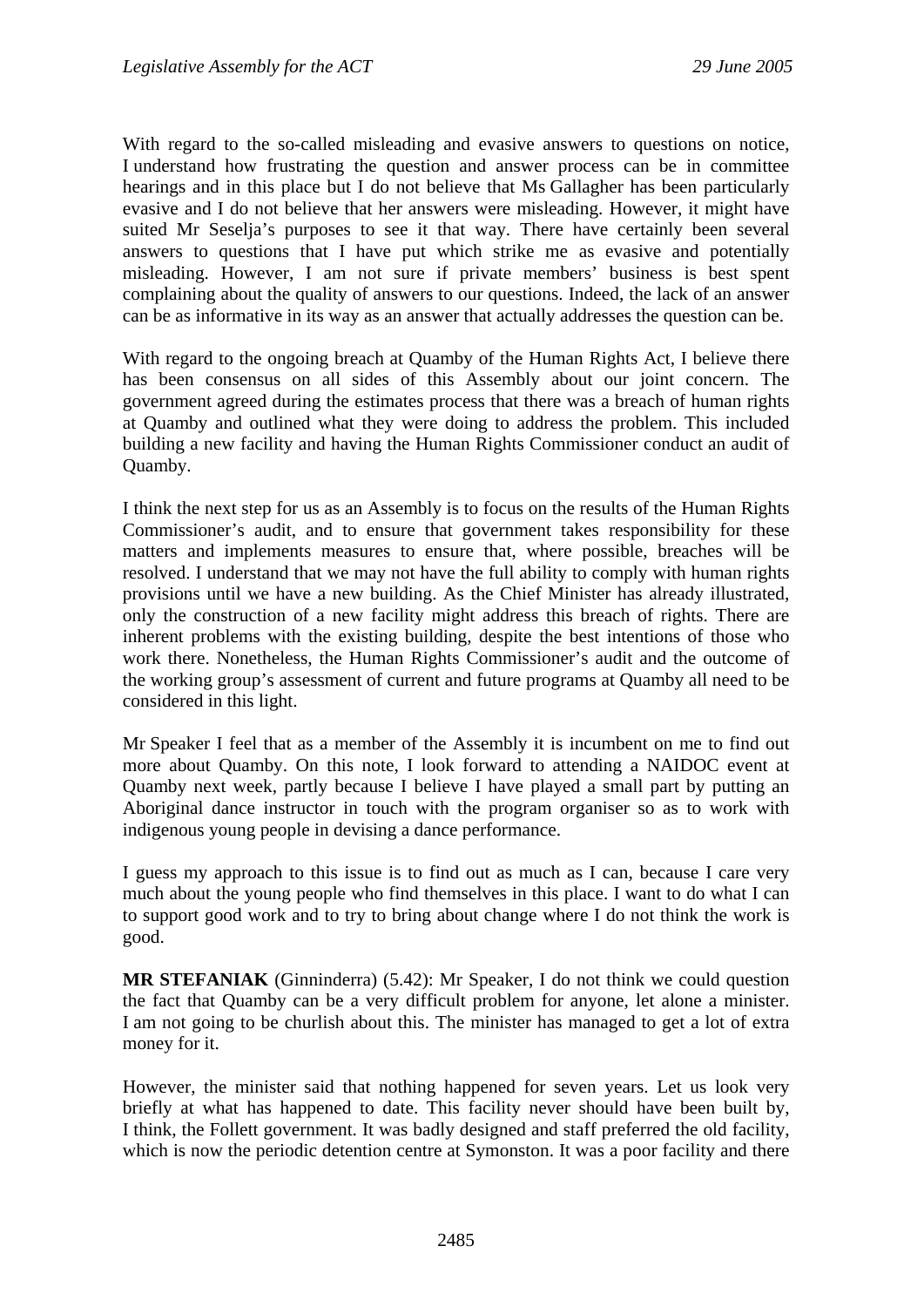were problems with the fence. I can recall when we became the government in 1995 it was basically a revolving door.

Of course, the minister is blessed with a very strong economic situation in the territory. When the current government took office in 2001 it inherited some very good management by the previous government and, might I say, the current federal government. We were not blessed with that in 1995. We basically did not have any money and so it was very difficult spend until such time as the economy got back into the black, which it did in about 2000.

Nevertheless, it is wrong to say that nothing happened. There were some significant improvements made, albeit with not much cash around, including some of the programs the minister talks about—year 10 certificates, the Hindmarsh Centre being established, the security of the fence at Quamby back in 1996 and, as a result of, sadly, a coronial inquest into a young man who committed suicide, the cleaning out of some totally inappropriate staff. I wonder, given the industrial relations laws at the time, whether that would have been possible were it not for a coronial inquest. It would be a pretty sad indictment if there needed to be a coronial inquest.

Back in August 1999 the facility was transferred in pretty good shape, all things considered, to corrections. As I recall, it went through a couple of ministers after that before ending up with the current minister. But, again, I do not recall too many problems. So that seemed to work well and I have got some helpful hints for the minister, which I will give to her later. Some problems, of course, have arisen in recent times and I think the minister is to be commended for getting a fair amount of money to try to sort them out.

I think Mr Seselja's motion is worthy of support—it is worthy of support just to keep this government honest and on track in doing the things it says it will do and has committed to doing. In August of last year the Standing Committee on Community Services and Social Equity reported and made a recommendation that a working group be set up. I understand that the government accepted that in February of this year. I doubt very much if this working group would have been set up were these questions not raised in estimates, were the government's memory not jogged into realising, "Oops, we have not set up this working group." Had those questions not been asked we would probably be sitting here none the wiser and the working group may still not have been set up.

I think it is very important for motions like this to receive Assembly support, simply to ensure that the government does what it says it will do. The estimates process revealed that this sort of thing has happened in another area of the minister's portfolio—that of schools. Both a non-government schools advisory group and a government schools advisory group have been set up. I think the relevant legislation was passed in March or April of 2004. And, yes, there was a three-month hiatus during the caretaker period before the forming of the new Assembly. But the non-government group was not set up until 30 March and then was not ticked off, I think, until 20 April. It did not meet until 9 May, which was after the budget came down.

According to section 76 of the Education Act, the minister had to consult with the group but she simply did not do so. She did not seem to appreciate that she needed to. Again, that shows a very casual regard of statutes and a very casual attitude to setting up that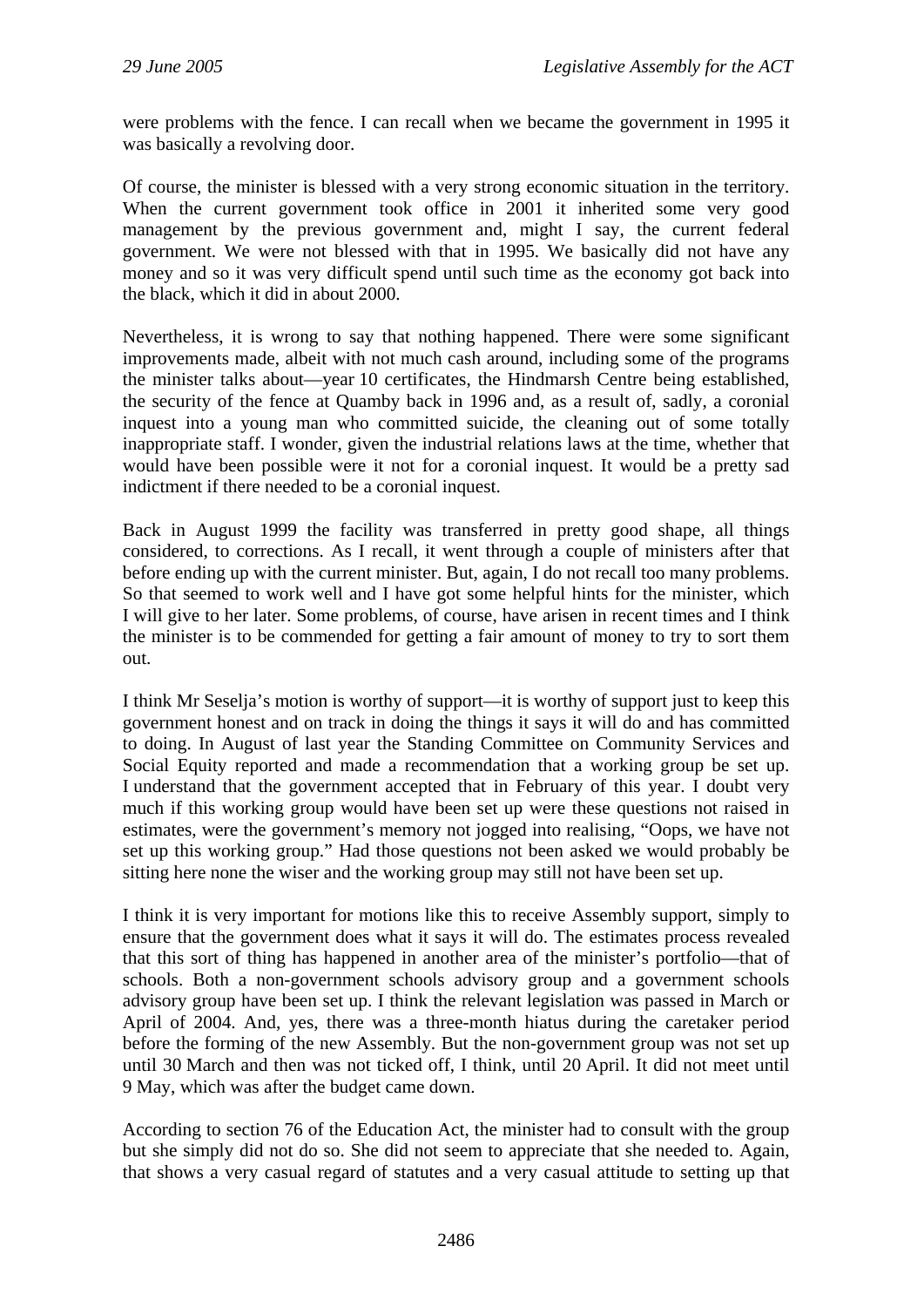advisory group. Incidentally, this group told the opposition that if they had been asked to do so they could have met in April to ensure that statutory obligations were fulfilled. But this simply did not happen. So a number of breaches such as this have occurred.

We have a situation in which a committee recommended in good faith—there was no statutory duty to do so—the establishment of a working group in respect of Quamby. Although the recommendation was accepted in good faith by the government, that working group was not set up. When this was drawn to the minister's attention, it was a case of, "Oops, we have forgotten about that" and they set it up very quickly indeed— I understand within one week.

**Mr Seselja**: One day.

**MR STEFANIAK**: One day, was it Mr Seselja? Mr Seselja is expressing his concern in a number of areas. His motion specifically calls on the minister to table in the Assembly all the relevant documents in relation to the establishment of this working group within the current sitting of this Assembly, which is until 12.30 pm on Friday. What is wrong with that? I understand that the group has now been set up. It is doing its job.

**Ms Gallagher**: Mrs Dunne has FOI'd them.

**MR STEFANIAK**: Well why not just table them? Why not simply table them? What is the problem with that?

**Ms Gallagher**: The FOI has been completed.

**MR STEFANIAK**: What is the problem with simply tabling them? I think this is an eminently sensible motion.

Obviously the minister's amendment will get up—nine beats eight, depending on what Dr Foskey does and 10 is a little bit of icing on the cake when it comes to beating seven if Dr Foskey does not vote with the opposition. So the minister's amendment is going to get up, regardless.

The government has committed, it seems, \$40 million. I note there was some sort of argy-bargy as to an initial \$20m, where some went back to consolidated revenue— I think \$4 million was committed to ensure that essential things occur on site until the new Quamby is established. There are no dramas with that. I have heard that some of that has been put on hold. Maybe the minister needs to answer a few questions there, but in the scheme of things that does not seem too unreasonable. She has gone back and she has got some more money for a new detention centre.

Apart from the period in which there were some inappropriate staff at Quamby, which were weeded out, the staff generally have done a wonderful job. I known staff who have been there for many years, as well as staff who have passed through this facility. They are doing and have done an excellent job. Certainly, staff invariably do a difficult job well, as do the various people who assist. There are no dramas with that. But it is pointless having a motion of self-praise. It is very easy for a majority government just to amend sensible motions such as Mr Seselja's and put in something of self-praise. Self-praise really should not be what it is all about.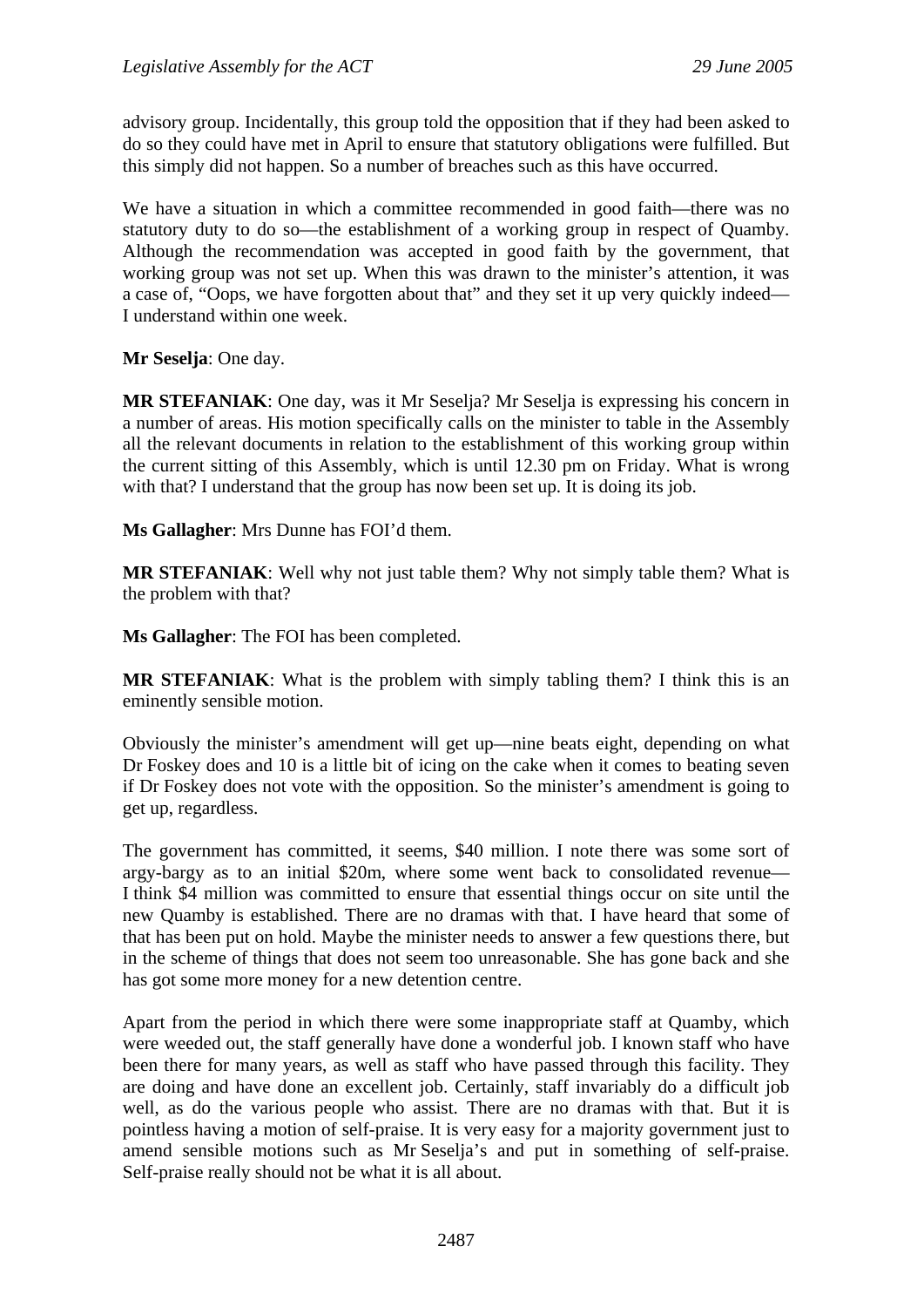I would like to see what a couple of other groups are doing in relation to Quamby. I understand there is a group meant to be coordinating and looking at new sites. I also understand that this group was established some time last year. But as at about two months ago—late April or early May—it was doubtful whether it had consulted with anyone.

Quite clearly, I think it is crucially important—and surely the government itself recognises this—that a new Quamby be built as soon as possible. The present facility should never have been built in 1992 or 1993 in its original form. Patch-up jobs have been done ever since—reasonably effective patch-up jobs but patch-up jobs nevertheless. Now the government has an opportunity to get it right.

I again commend a couple of things to the minister. Minister, whilst it might be hard losing an area that you probably very much enjoy—an area in which you are certainly doing your best and have probably have had a few good successes with along the way— I think it does sit better with corrections.

**Ms Gallagher**: Well that would be going against a recommendation of the standing committee report.

**MR STEFANIAK**: Well, that might be. Maybe you might like to talk to the staff. Another thing you might like to think about, minister, is where exactly you locate it. Again, I think, perhaps you should talk to the staff. Indeed, you may be able to save some money by having the new prison nearby so it can utilise those facilities. There is nothing wrong with that providing, of course, it is built properly and it is separate. But there are certainly economies there. Again, I suggest you might like to talk to some of the people who know what they are talking about, the people at the coalface.

But, whatever you do, I think there is a real need to basically pull the old finger out and get it all happening as soon as possible. You need to make your bureaucrats do that because there seem to be some significant time lags, not only in setting up a working group—a very simple process, one would think—but also progressing a new site. You are going to spend a very significant amount of money that we all hope will result in a building that will do the job, that will not need to be patched up as has happened in the past with the present facility, that will conform with things like the government's Human Rights Act, and that will be basically a very workable and better environment for everyone—not only the young people themselves but the staff and everyone else who goes there. Minister, you are not being asked to do much. Why don't you do it?

**MR SPEAKER**: Order! The member's time has expired.

**MRS DUNNE** (Ginninderra) (5.52): Mr Speaker, I want to dwell particularly on Mr Seselja's motion. I will be opposing Ms Gallagher's amendment because, as is the wont of the Labor Party here, rather than facing up to substantive motions that are slightly inconvenient for them they have to gut them and come up with their own self-congratulatory pat.

The gravamen of Mr Seselja's motion seems to have eluded Ms Gallagher. The Minister for Education and Training is an intelligent woman but she does not seem to be able to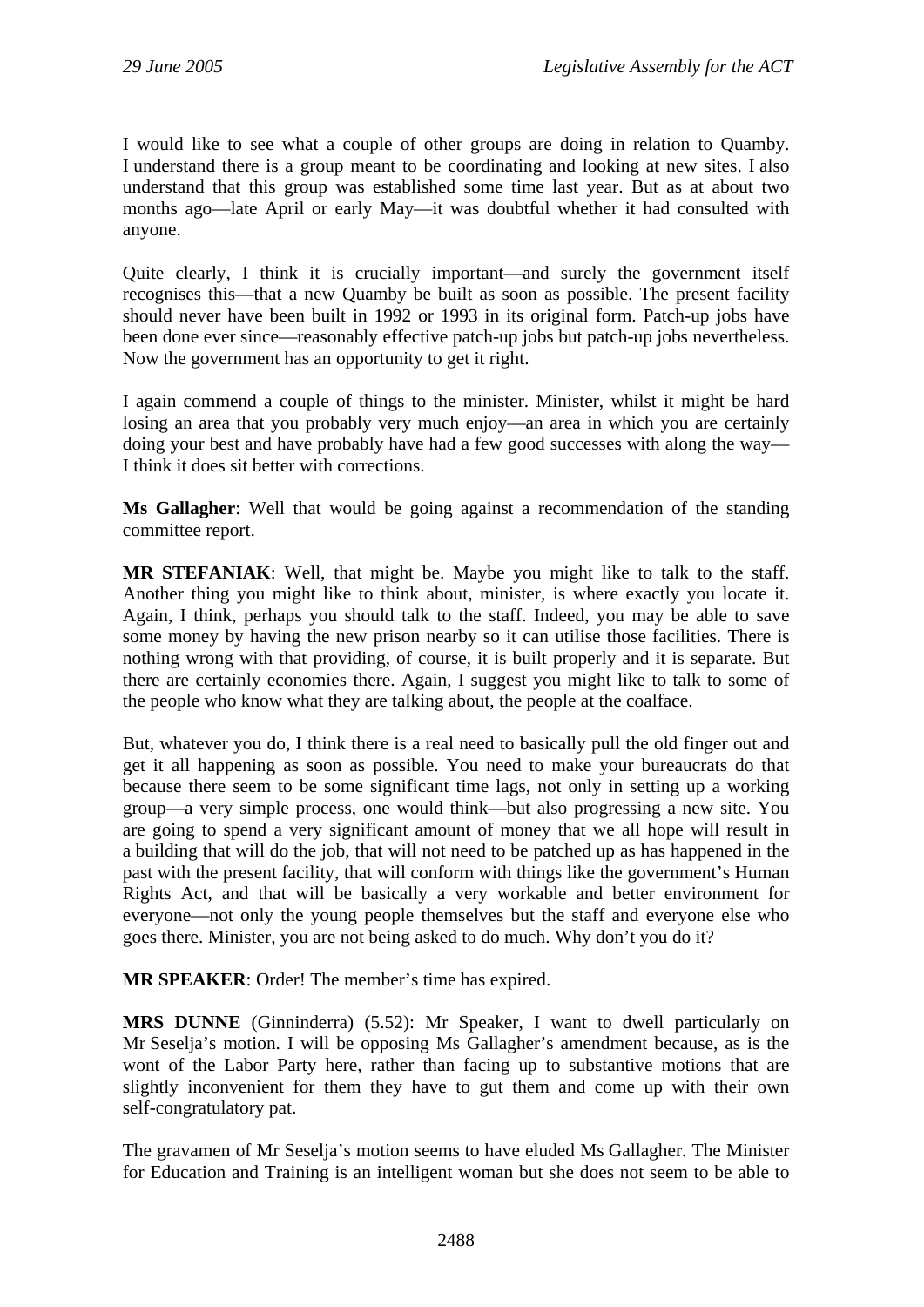comprehend simple things. The issue that I want to dwell on particularly is that the Assembly expresses its concern over the misleading and evasive answers provided to questions on notice by the minister in relation to this issue. Mr Seselja's chronology of what happened during estimates and subsequently is quite clear. On 31 May he and others asked the question, "Has this working group been put together?" and the answer from everybody, not just the minister, was, "I don't know. Gee, I don't know. We'll take it on notice and we'll get back to you."

**Ms Gallagher**: Can't answer a question correctly, can you?

**MRS DUNNE**: No, there is nothing wrong with saying, "I don't know the answer to the question." No-one is criticising you for that. There is nothing wrong with saying, "I don't know the answer to the question. I'll find out." But what actually happened was they went outside and found out that, no, at the time Mr Seselja asked the question—and that is the point, Mr Speaker—they had not formed this group. The answer to the question was, "No." So to cover their tracks they went around in a complete flurry and, in the course of one day, established this committee.

They may have been doing some work. The minister tells us that people were working on this in May. Well, the question was asked on 31 May, so perhaps on 31 May they did some work. They came back and the day after, on 1 June, they established this committee and it met six days later. So what actually happened was the minister came back on the 7th and said, "This committee has been established"—at a time unspecified but with the clear implication that on 31 May when Mr Seselja asked the question that committee had been established, when it clearly had not, Mr Speaker. This is where it misleads.

By being evasive, by not telling the whole truth, the minister gave the clear impression that on 31 May, when the question was asked, that committee had been established. After all, it met on 6 June—a reasonable time. When Mr Seselja delved into this we discovered that in fact this committee was not established when he asked the question. It was established after he asked the question.

My principal concern is that the answer the minister gave was designed to mislead. At the time the question was asked there was no committee. The correct answer to the question that Mr Seselja asked would have been, "At the time you asked this question there was no committee but since then we have taken certain steps and the committee was convened and met on 6 June." That would have been an accurate answer. It would probably have been the end of the story. Some people might have said it took four to six months to do this—pretty inefficient, a bit tardy, but it would have been the end of the issue.

As we learn with all things in life, truth is the best way out. If you tell the whole truth there is nowhere else to go. The whole truth is fairly obvious. Minister, on 31 May you were asked, "Has this committee been established?" You replied, "I don't know. I'll go and find out." That was a fair enough answer. It was then a case of, "Oh, goodness me, it has not. We had better make ourselves look good." You tried to cover your tracks and you did it badly. You misled the estimates committee by giving a less than fulsome answer. If you had been fulsome and said, "The correct answer is we haven't established it but we have taken steps to—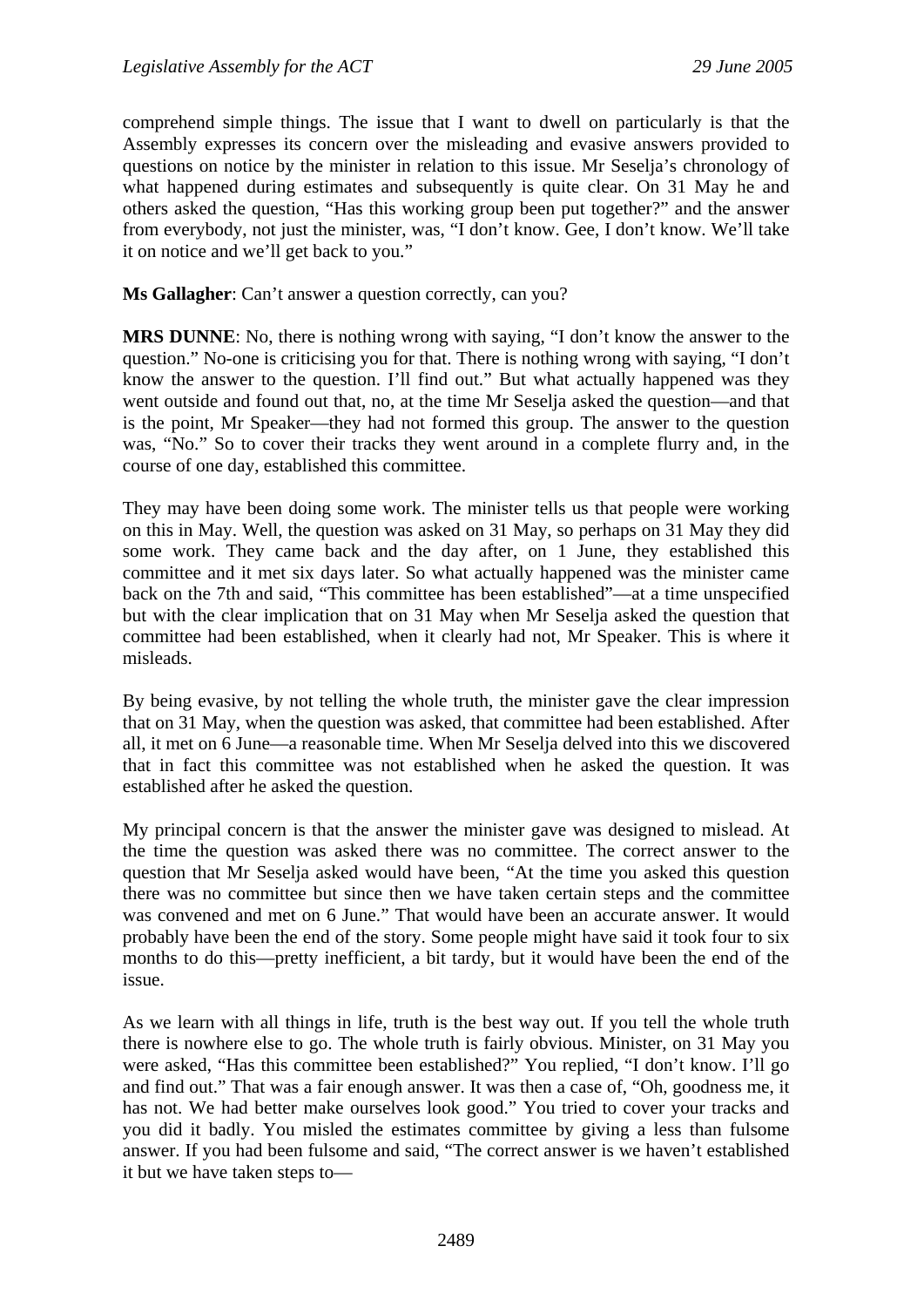**Ms Gallagher**: Mrs Dunne, the question that I took on notice was when did the committee meet, not when was it established.

**MR SPEAKER**: Order, minister!

**Mr Seselja**: No, the question was had it been established.

**Ms Gallagher**: You asked the wrong question.

**MR SPEAKER**: Order, minister!

**MRS DUNNE**: The correct answer would have been—

**MR SPEAKER**: Mrs Dunne, direct your comments through the chair.

**MRS DUNNE**: The correct answer would have been, "No, it has not been established but we are fixing the matter" and that would have been the end of it. What we have here is a minister who, as always, tries to cover her tracks.

Mr Stefaniak was quite fulsome in his praise of the minister in her capacity to get money to do something about Quamby because Quamby is a problem, and no-one denies that the minister has been very active in doing that. She does not have to go around prevaricating and hedging and being evasive on this because she has a record that she could stand by. You never like to get caught out. People on the other side really hate to be caught out, and instead of fessing up to a slip you have actually made it worse. You have misled the Assembly and you have misled the estimates committee. You have been evasive in your answer. You will not come in here and say, "Yes, you're right. I'm sorry." You will not fess up, sit down, end of story.

There are a whole lot of things that are still wrong with Quamby. The minister has been able, as she always seems to be when there is a problem in her department, to extract extraordinary amounts of money from an otherwise cash-strapped bureaucracy— \$75 million for Vardon and \$40 million for Quamby, which is probably money that needs to be spent. She has an amazing capacity to extract large sums of money from the budget process but at the same time there is all this sort of shoddiness and flim-flam around the edges.

The minister talked about the time-out room at Quamby. We cannot use the time-out room because the Community Advocate has not approved its use. The Community Advocate is concerned about the use of the time-out room. Let us be frank, Mr Speaker: what we call a time-out room is in fact solitary confinement. My latest advice is that the Community Advocate was seriously concerned about the lack of appropriate processes for using the time-out room, and its use had been put in abeyance for some time because of failures by the department to respond. These are things that need to be addressed.

This is about the culture of a department that cannot face up to the things that they do wrong. They might be little things or they might be large things. But instead of fessing up in a straightforward manner and putting things on the record in a straightforward way, we have to bob and weave; we have to hedge; we have to mislead.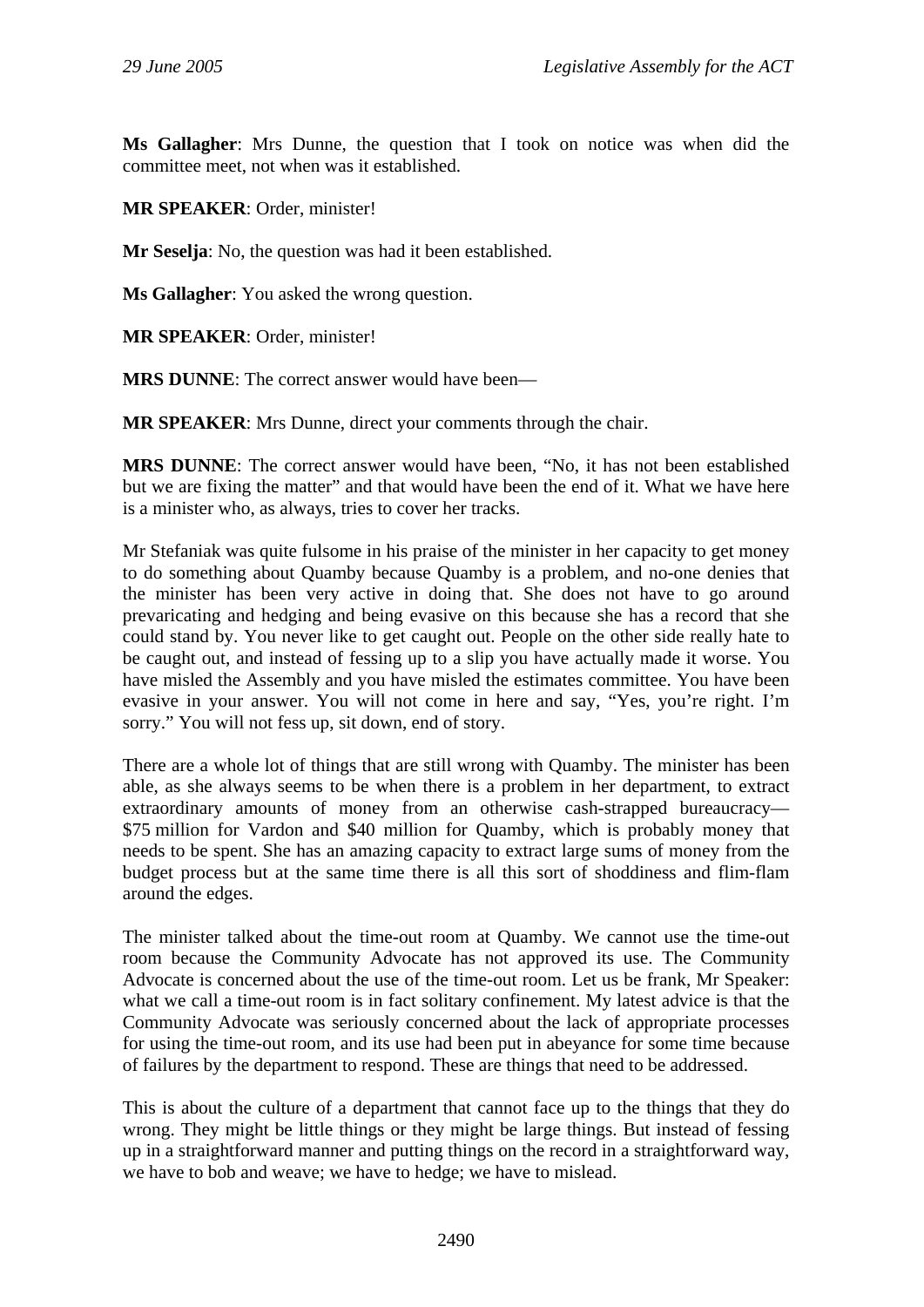*At 6 pm, in accordance with standing order 34, the debate was interrupted and the resumption of the debate made an order of the day for the next sitting. The motion for the adjournment of the Assembly was put.*

# **Adjournment Indigenous communities—family violence**

**MR GENTLEMAN** (Brindabella) (6.00): Mr Speaker, I had the pleasure on Monday morning of representing the Chief Minister and the Minister for Women at the opening of the indigenous family violence forum. The forum was held over two days at the CIT campus at Reid and concluded yesterday, having made a lot of progress. The theme of the conference, "Together we can break the cycle: strong family, strong future", is indicative of the collaborative approach to addressing problems of family violence within indigenous communities in the ACT. There is currently no co-ordinating framework to specifically address family violence in Aboriginal and Torres Strait Islander communities.

This forum represents the first step to developing a policy framework to address family violence within the ACT indigenous community. The forum provided an opportunity for its 70 participants to share information, increase awareness of the level of violence and identify broad strategies to address family violence in indigenous communities.

The forum included a presentation from Professor Judy Atkinson, a prominent indigenous academic at the Southern Cross University. As head of the Gnibi college of indigenous people, Professor Atkinson has focused much of her academic and community work on addressing the problems of violence in indigenous communities. Her particular focus on healing represents an important contribution to the debate about strategies for addressing violence. We must facilitate ways to progress change in our communities, and we must find ways to heal.

Also presenting to the forum was Ms Heather Nancarrow, the current director of the Queensland Centre for Domestic and Family Violence Research in Mackay. Ms Nancarrow has extensive experience, both academic and in a community support role, in family violence. Speakers of the calibre and experience of Professor Atkinson and Ms Nancarrow are indicative of the depth of constructive engagement of participants in the forum.

Intended to raise awareness and to confront concerns arising out of experience and of research into family violence in indigenous communities, the forum identified a series of outcomes for future action and engagement. These will require further budgetary commitments for completion, which, while understandably constrained by fiscal realities, are necessary to progress this very important work in our community.

The passion shown over the last two days reveals the strength of commitment to effecting real change in reducing and preventing family violence in indigenous communities. The enduring stimulation and enthusiasm for working for change, shown even at the end of a rigorous forum held over two days, demonstrates a willingness to progress this framework into the future in a meaningful way. The planning and platform development came from the grass roots, ensuring that framework development is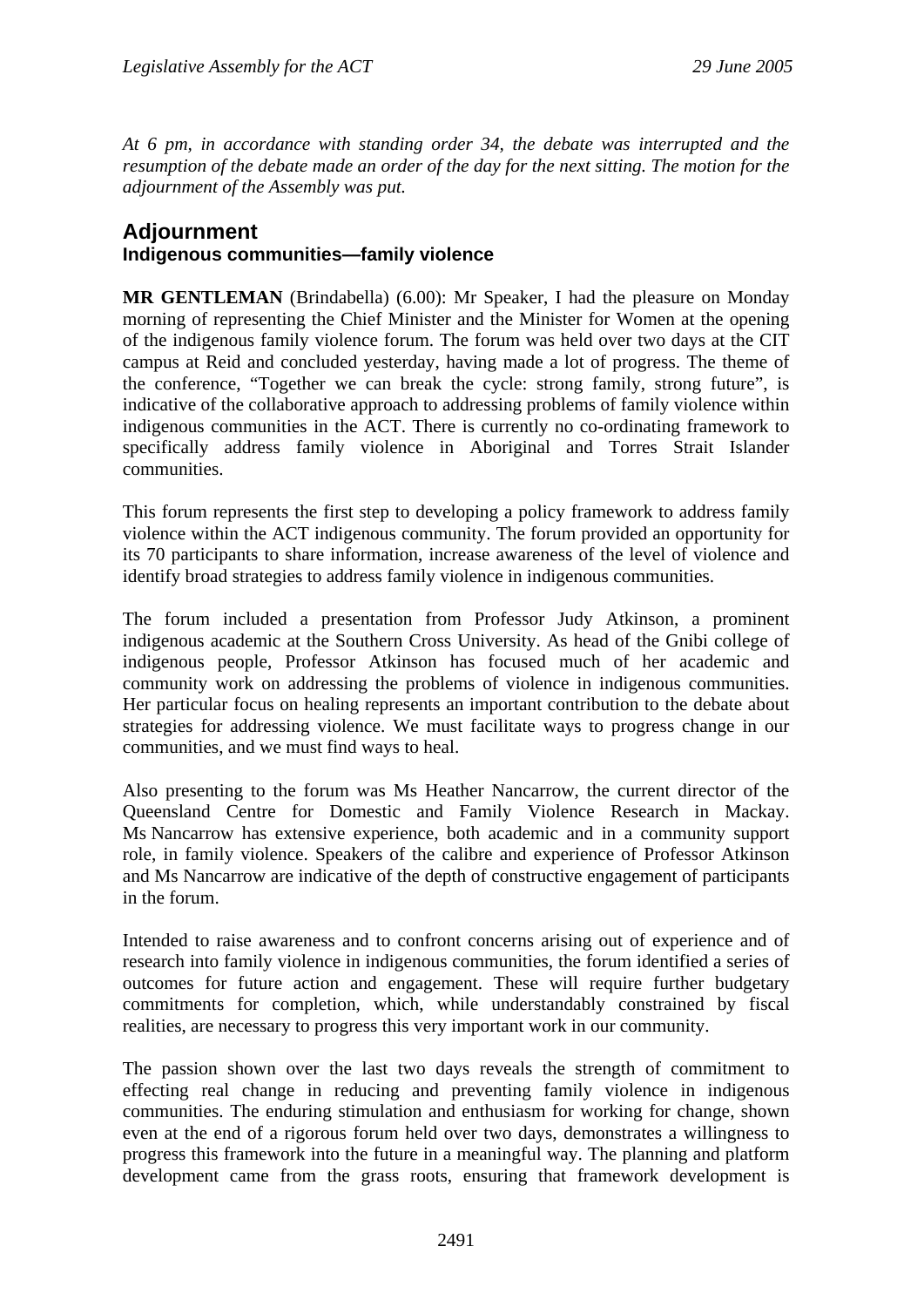a means of empowering communities to effect change and not merely to have change imposed upon them.

The process does not aim to reinvent the wheel. Instead it seeks to recognise that there are appropriate processes in place and they should be used but, where there are not, we still have work to do. This work is informed by experience, which demonstrates that education, rather than punitive action, results in better outcomes. These lessons from the criminal justice system inform our future practices and strategies in dealing with violence across our community, particularly in relation to indigenous communities. In generating a holistic application for the platform, the scope of the forum is broad and encompasses education programs, family support, resource building, training and education for young people, skills development, partnerships between the ACT government and the commonwealth government and the community sector.

The forum held earlier this week has seen, as I said, 70 people participate in what is described as "a wonderful feeling of being able to do something creative and exciting". The process of the forum was dominated by an overwhelming sense of respect for people's continuing culture, for their experiences and for their contributions in participation. The development of a framework to map out a program is exciting and paves the way for ongoing work, which is continuing in July.

I congratulate all those involved in the forum and look forward to following the process and recognising positive outcomes of such a collaborative and participatory event.

# **Petrol**

**DR FOSKEY** (Molonglo) (6.04): I am moved to make this adjournment speech by concern about a pronouncement that was made by Mr Beazley, the shadow Prime Minister, the other day. Mr Beazley was suggesting that the government should reduce its excise duty on petrol. This, of course, is in response to ever-climbing prices of petrol, which is, again, a response to the increasing price of oil. The price is not likely to come down by very much in the very near future.

Hearing that, and feeling quite impotent that the major opposition voice in our country is not reflecting the true situation—that is, that oil is in increasingly shorter supply and it might be wise to conserve it; the role of price in that process; and the role that petrol and other oil-derived fuels play in greenhouse—took me to an article that I found in March this year where the International Energy Agency, which is the major lobby group for all the major energy resource producers around the world, has come out and proposed drastic cutbacks in car use to halt continuing oil supply problems.

Remember that a number of governments have signed on to the agreement on an international energy program. It will be very interesting to see what happens when it is decided by the International Energy Agency that it is time to implement this treaty, which the US, Japan, Germany, the United Kingdom and France have signed up to. I am not sure, but I suspect that Australia has signed up to it as well.

This organisation, which is usually advocating the profligate use of energy sources like oil—in fact, it has been saying for years, "Don't worry; there's plenty of it"—is now changing its tune and is advising governments that it is going to be really important to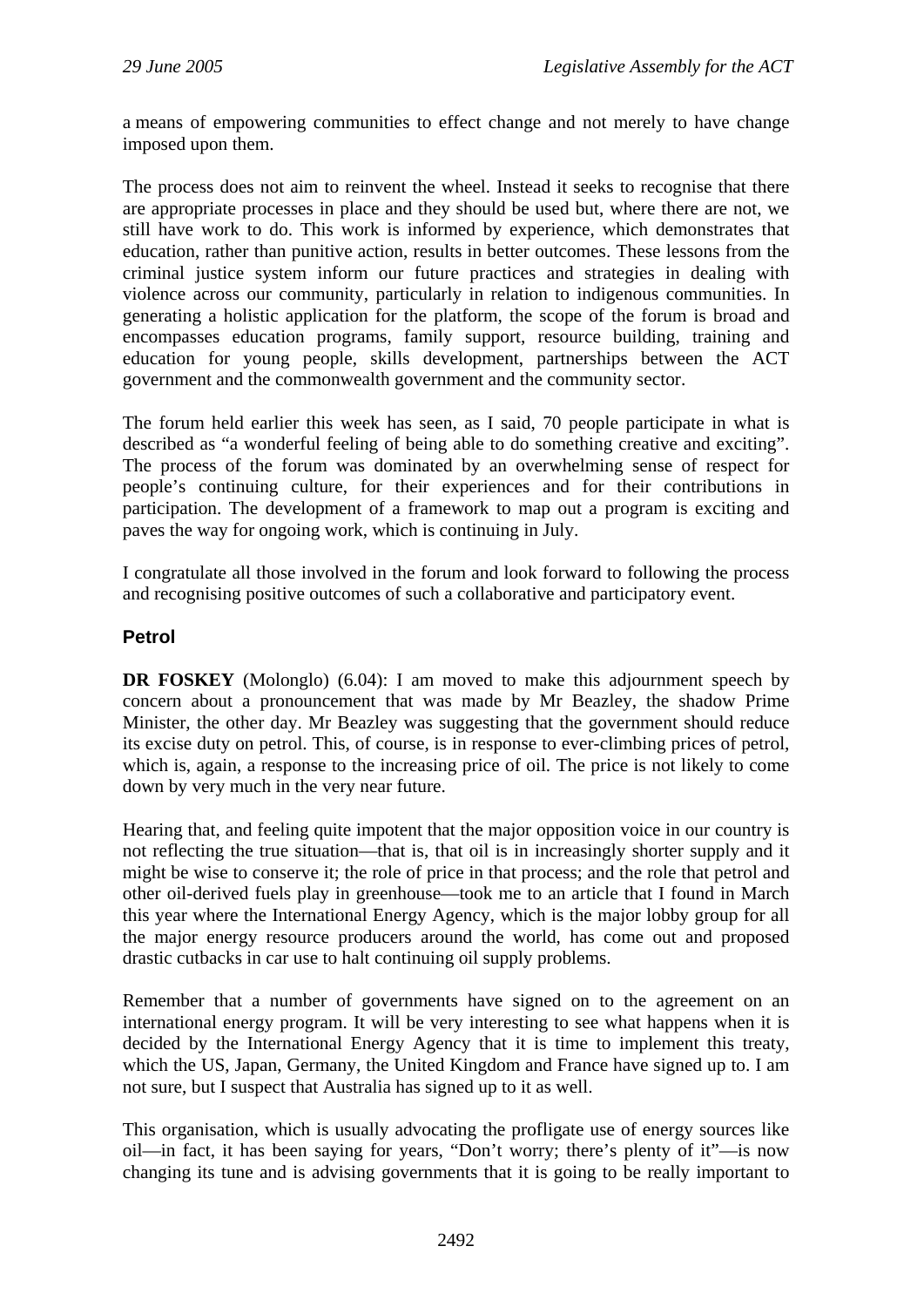conserve fuel. While it is not likely that we are ever going to run out of oil, it is true that there are some uses for oil that are more important than others. We are always going to need oil. Perhaps we should start conserving it.

How does the International Energy Agency suggest that we do that? It suggests, for a start, that we actually cut public transport costs by 100 per cent and make public transport free to use. It suggests that we do carpooling, telecommuting, and even suggests that we could change our tyre pressure so that we use less petrol. Further than this, the International Energy Agency goes on to say that putting in drastic speed restrictions and compulsory driving bans are the most effective way to reduce oil use. They suggest that bans could be one day in every 10 or the old method that I think we have seen before of bans placed on cars with odd or even number plates. This is not a pretty scenario.

The International Energy Agency suggests that extra police might be needed in these circumstances to stop citizens breaking the bans. I think this is because people have been told for so long that they have every right to drive their car; they have every right to buy a car that guzzles as much petrol as they like; so that now we have to turn around and use police to tell them that they cannot.

To finish this absolutely fascinating adjournment speech, as I can see from all members of the Assembly: in Britain there is a proposal, announced at the end of May, that motorists who drive fuel-hungry cars such as BMWs, people carriers and Range Rovers may face a five-fold increase in road tax under radical plans to combat Britain's spiralling greenhouse gas emissions. In fact, this report even goes on to say that ministers were told that the only way they might be able to force motorists to buy green cars, that is, low-energy using cars, is to introduce a new top rate of road tax as high as £900 a year.

**MR SPEAKER**: The member's time has expired.

#### **Pharmacies—establishment in supermarkets**

**MR MULCAHY** (Molonglo) (6.09): Mr Speaker, Woolworths Ltd has announced their intention to incorporate pharmacies into their supermarkets. Their initial plan is to try to establish 100 in-store pharmacies without pharmacists.

During the last Assembly, a petition signed by 45,000 people, the largest petition ever tabled in the history of the ACT Legislative Assembly, was tabled, supporting the current structure of community pharmacies in the ACT. As a result, the Assembly passed amendments to the ACT's pharmacy legislation that prevented the establishment of pharmacies in supermarkets.

However, Woolworths Ltd continues to claim that consumers are paying too much for their medications and that they could make significant savings in a supermarket pharmacy. That is simply not true. Sixty-three per cent of a pharmacist's business is provided under the pharmaceutical benefits scheme, the PBS, the prices of which are controlled by the Australian government and are amongst the lowest in the world. Another 17 per cent represents front-of-shop products such as cosmetics and hair treatments, which Woolworths already sells and are open to full competition. This leaves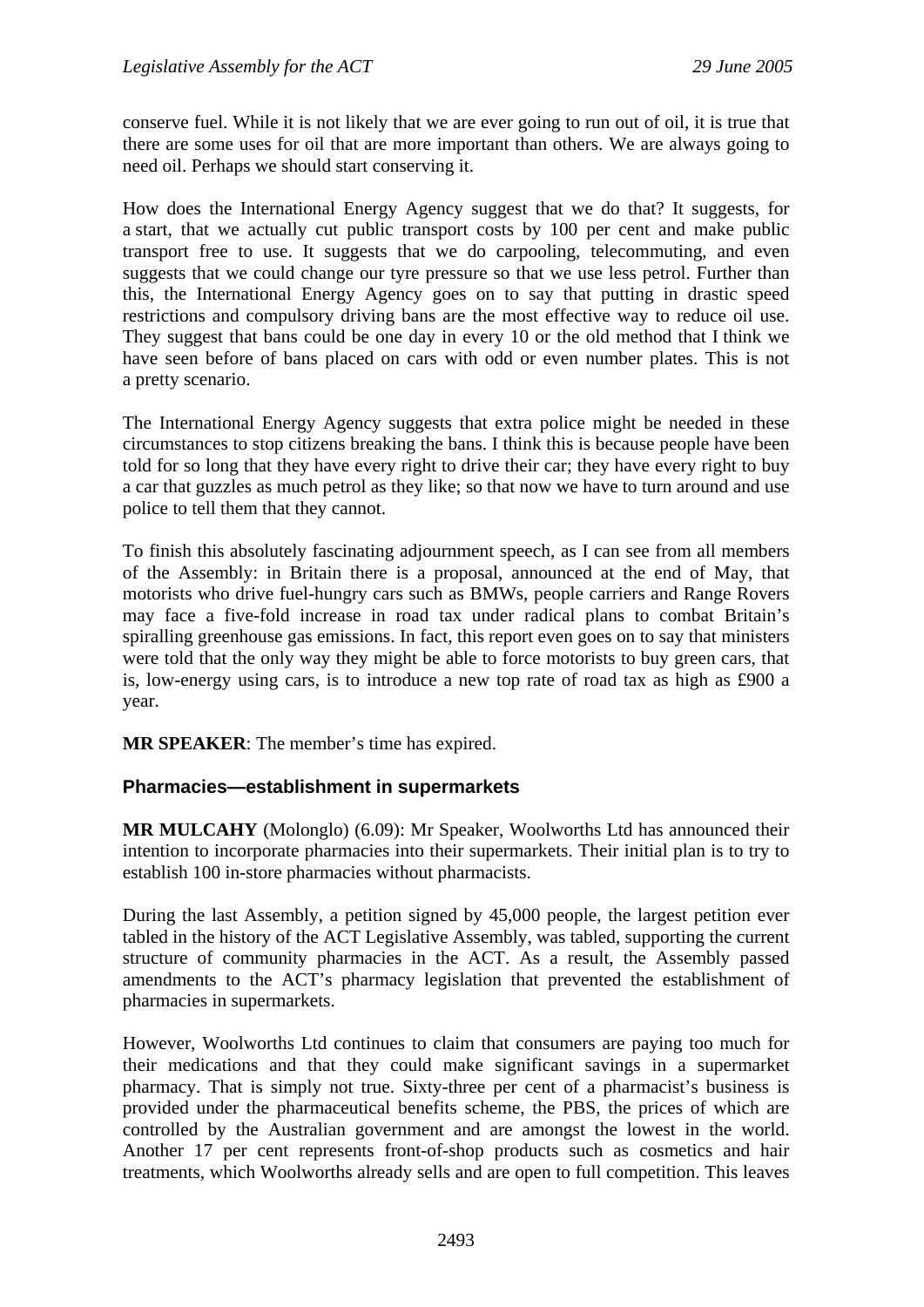only about 19 per cent, representing schedules 3 and 2 pharmaceuticals and private prescription items, which, by law, only pharmacists can handle. But even here it is only the gross margin in this category that would be affected by competition from Woolworths. This represents only 7 per cent of the market.

Woolworths' interest is in developing the over-the-counter market. Since advertising of scheduled drugs is currently illegal, they will use their influence to change the law to permit open advertising of drugs, similar to the USA on which their model is based. They will also attempt to have as many drugs as they can de-scheduled so that they are free to sell them with or without pharmacists. Anyone who has been in the United States knows the television channels are filled with advertisements for every known drug that you can contemplate. I ask the question: is this really good for health care?

Of course they will also, over time, seek to change other laws pertaining to ownership, location, et cetera, to free up their activities to allow them to Americanise the pharmacy area in Australia. Australia's and New Zealand's system of independently owned and operated community pharmacies is without doubt the best in the world. A number of members from each of the three political groupings represented in the Assembly recently attended a breakfast where we heard compelling evidence supporting the integrity of our system and some of the failings now in the British system since they have changed their arrangements and moved away from the model we enjoy.

Pharmacists in community pharmacies play the role of identifying prescribing mistakes and counsel against taking medications which are inappropriate for the patient and which may have an adverse interaction with other medicines being taken by the patient.

Large corporations are about making money for shareholders. If supermarkets were to swallow the pharmacy sector, the many services and personal advantage and benefit of the pharmacy would be lost, as would many of our suburban shopping areas in Canberra that are beneficiaries from the traffic created from pharmacies and newsagents. It would be a major loss for those centres across the ACT if we were to see the pharmacy profession eroded through the ambitions of the Woolworths' expansion.

Pharmacy is a service and not a commodity. Community pharmacies also make a significant contribution to the ACT economy. They have a turnover of approximately \$156 million and pay wages and salaries worth \$24 million. Indeed, under the current structure and under these arrangements, most of this money does remain within the ACT and contributes to the ACT's economy. Any arrangements that would open up pharmacy ownership to large corporations would threaten this and certainly would threaten much of the employment associated with pharmacies in Canberra, not to mention the residual impact on shopping centres throughout our suburbs. It is very well recognised that independent community pharmacies are the ones who know the people; they have the relationships with the general practitioners; and they certainly support their local communities through the regeneration of the profits from their business.

Any move that would allow Woolworths to take over the pharmacy area is not in the interests of the community and is certainly not in the interests of sensible healthcare. Having lived in the United States and in this country and seen the different systems, I will take the Australian model on any occasion as a preference. Regulations currently governing the handling and sale of medicines are based on the quality use of medicines,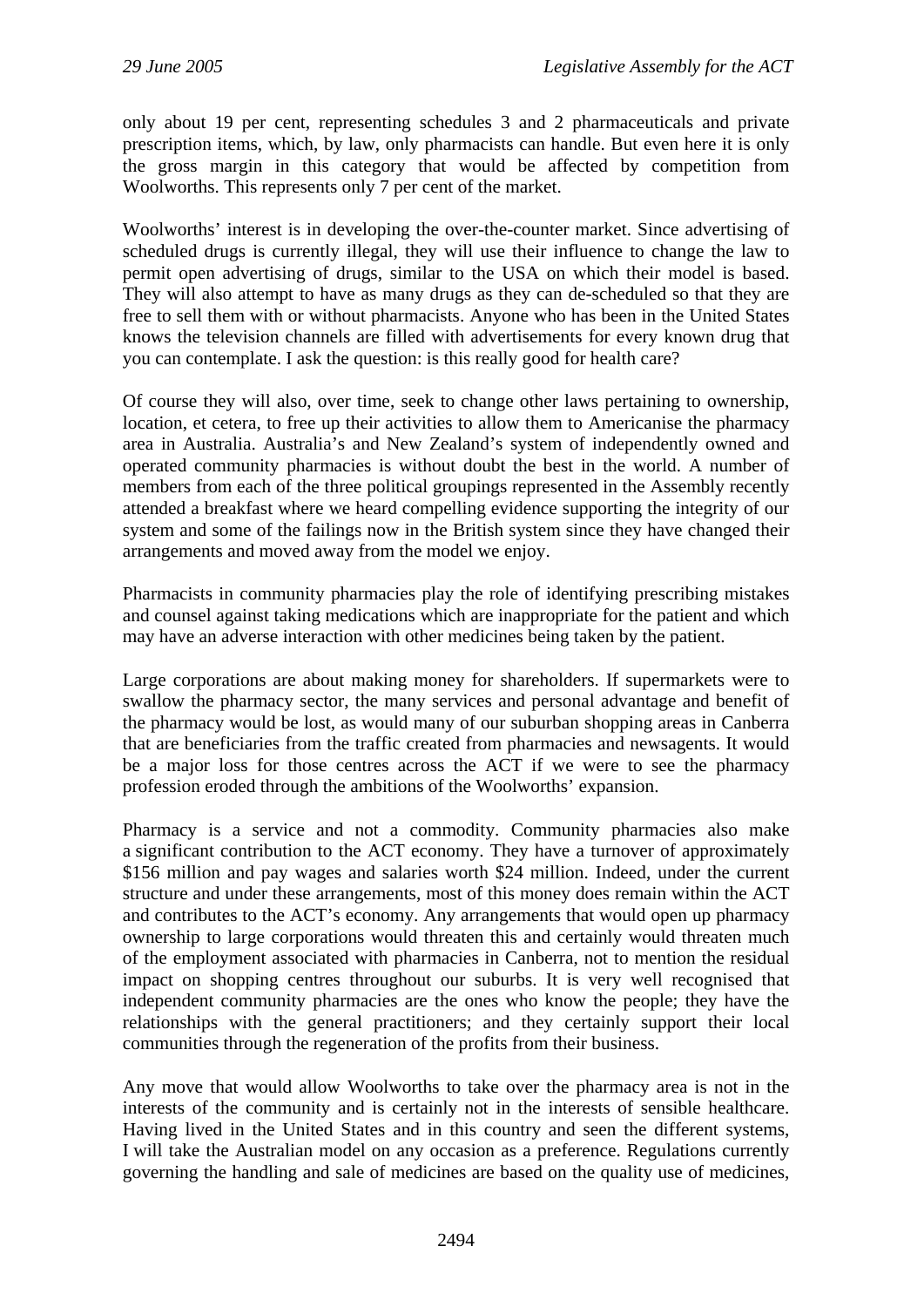designed to ensure that medicines are appropriate for the user, and that their overuse or inappropriate use is minimised. In my view, Woolworths' plans run directly counter to this objective. I would certainly urge members in future debates on this issue to take heed of the points that I have raised here today.

# **Belconnen's birthday**

**MS PORTER** (Ginninderra) (6.14): Mr Speaker, I rise this evening to speak about Belconnen's 39th birthday. Members may be aware that on 23 June 1966 the then Minister for the Interior, Mr Doug Anthony, unveiled the Belconnen foundation stone at the Aranda playing fields and the first sods were turned by large earthmoving equipment to begin the task of developing the new community of Belconnen.

Last Thursday, I was delighted to be invited to join long-term Aranda residents, Richard Lansdowne, Michael Talberg, Tony Hillier, Robert Galloway, John Dowse, Boerge Alexander and former Aranda resident and the man many refer to as the mayor of Belconnen, Mr Graeme Evans. Together we sheltered under umbrellas as the rain tumbled down, and toasted Belconnen's 39th birthday, drinking champagne and eating lamingtons as the group shared their memories of their early days in Aranda and began their early plans for the festivities to celebrate the big four-0 in June next year.

One of the driving forces behind the proposed celebrations is Richard Lansdowne, who, along with other Aranda residents, is planning a mid-winter fair next year on the Aranda playing fields, the site of the foundation stone. Community groups will be invited to participate. Organisers are hopeful that many of the area's sporting, cultural and environmental organisations will join together to celebrate this great occasion. Already much work has been done by original residents of the area gathering historic material, and they hope that many Belconnen residents will take this opportunity to join with them to celebrate the 40th birthday next year and will arrange their own events and reunions.

As we stood around the foundation stone, with our plastic tumblers of champers, and nibbled on our lamingtons, as was traditional 39 years ago, it was noticed that the foundation stone was a little worse for wear after its 39 years of exposure to the elements. I undertook to write to Minister Hargreaves requesting that the stone be returned to its former glory, as would befit the 40th anniversary, and have already sent this request to the minister. I am looking forward to a positive response.

This is yet another fine example of the members of our community joining together to celebrate with their neighbours and build an even stronger sense of community. It follows on from three very successful community festivals that are celebrated in Belconnen. These have grown spectacularly since their humble beginnings. I refer to the Charnwood community festival, the Belconnen Baptist Church community fun day and the Belconnen festival held in the Margaret Timpson Park in the town centre—all great examples of the community working together as a whole. I attend all of these events as they occur, and I cannot help but feel the strong sense of belonging that permeates all of these events.

Having worked in the community sector for almost 30 years in Canberra, I know first hand how much community groups are able to achieve when people join together and work to achieve a joint goal. I have no doubt the residents of Aranda, in particular, and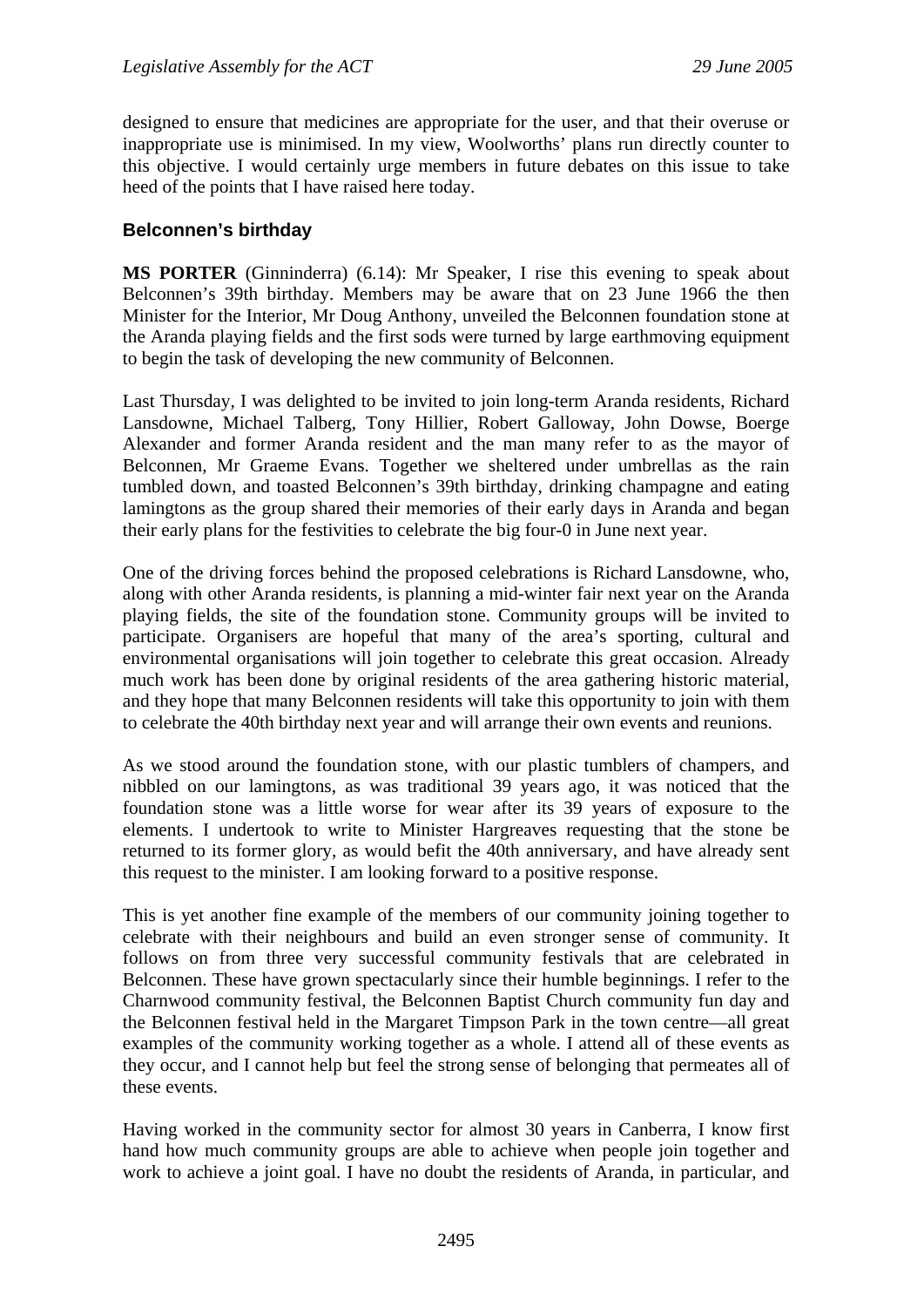Belconnen, in general, will work hard together over the next 12 months to make Belconnen's big four-0 party a party for all of us to remember. I look forward to playing my part in the lead-up to 23 June next year.

#### **Croatian national day Weston Creek Community fire units**

**MR SESELJA** (Molonglo) (6.18): On a couple of issues: I spoke last Thursday, I believe, about Croatian national day. I had the opportunity on Saturday night to attend the Croatian national day celebrations. Treasurer Quinlan was there. It was a good evening. I would like to take this opportunity to thank the main organiser, Andelko Jurisic, and all the leaders of the Croatian community who made me and my wife, Ros, feel so welcome.

I also met with members of the Weston Creek Community Council earlier this month. I was impressed with the council's commitment to expressing the needs of the Weston Creek area and the general approach to researching and substantiating their needs. Council members, including the chairperson, raised a number of issues that they were concerned about.

By way of background, Weston Creek makes up a substantial population base in south Canberra. It consists of eight suburbs, and a total population of approximately 24,000. Weston Creek has some particular attributes that make it unique. It has six primary schools, one high school and a college campus attached to Canberra college. The area has a shifting age demographic as the balance of age distribution is increasing. The district is home to three retirement villages and a respite centre for the elderly.

The Weston Creek area has, of course, also been most affected by the 2003 bushfires, not only at great personal cost to many residents but also at the community level. Long-term residents experienced irretrievable loss of surrounding bushland—the very thing that drew many of them to the area in the first place—and this loss is being sorely felt.

There is also considerable grief over not being warned about the bushfires, and this continues to be a sore point in parts of the Weston Creek community. This sense of grief experienced by many residents is aggravated by fear of concentrated suburban development in the surrounding former bushland area; a sense of abandonment at government level as residents seek to maintain and develop community-based facilities; and a sense of lack of fair play when it comes to provision of parkland, resolution of neighbourhood shopping facility redevelopment and provision of services.

Council put forward some strong arguments for a library for Weston Creek. Libraries are provided in all regional areas. Whilst Weston Creek's population is such that, on the basis of numbers alone, a library might not be considered justified, Weston Creek has a demographic which makes the argument for specific facilities unique.

Belconnen has two libraries, one at Kippax. Inner north Canberra also has two, one at Dickson. Tuggeranong has two, one at the town centre and one at Erindale. Our newest town development, Gungahlin, has a library also. One library to meet the needs of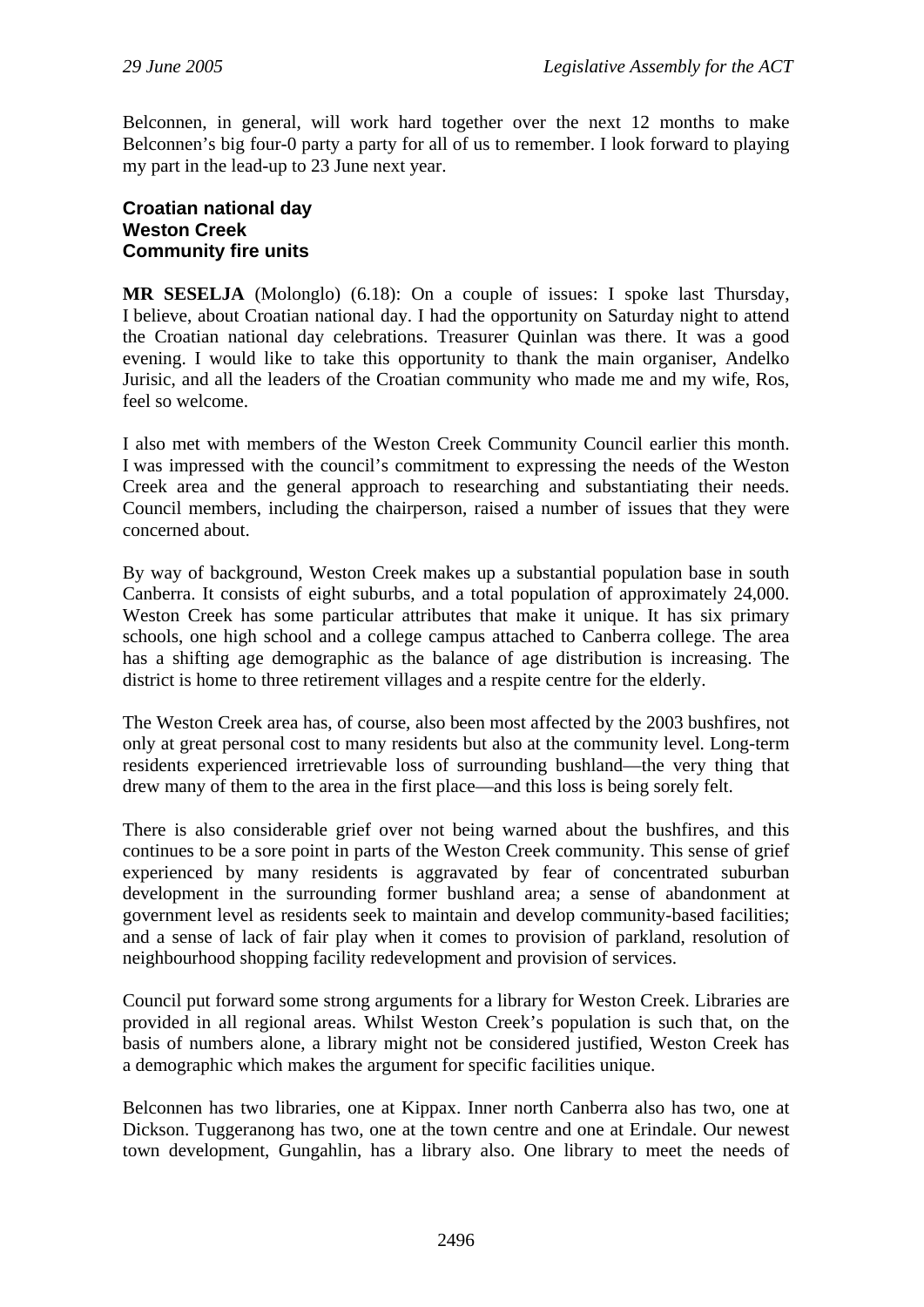Woden and Weston Creek seems to be unreasonable, particularly in light of the Weston Creek demographic.

The Woden library is poorly situated. People travelling from Weston Creek to take advantage of that service have a long outdoor walk from the interchange to the library. There is no way of accessing the library without facing stairs and ramps from the interchange. Parking nearby is most inadequate. The only solution for Weston Creek residents is to face the disabled-unfriendly access from car parks and the bus interchange or to abandon the car and catch two buses to allow a more accessible drop-off. Given the ageing population of Weston Creek, and some of these factors that I have raised, this is something that the government will need to look at in the coming years.

Council also identified the need for provision of a modest indoor swimming facility. Recreational and therapeutic sources of activity are an integral aspect of community development, especially for an ageing population, and Weston Creek is sorely lacking in this area. At local levels in the region, I understand, there is still concern that the service station in Duffy, destroyed by fire in the 2003 bushfires, is yet to be rebuilt.

There are many other issues affecting the residents of Weston Creek. In all the discussion about Molonglo Valley development there are concerns that not enough consultation has occurred with the residents of Weston Creek. Of course such consultations are advantageous from both sides. Whilst Weston Creek residents are keen to maintain their surrounding bushland, they also recognise that reasonable and proximate development may help their cause for community-based facilities.

The issue is about consultation, and Weston Creek residents deserve the fullest attention in this regard. If development in the Molonglo Valley region is not progressed for an extended period, a concern about the denuded landscape and consequential dust effect is a real issue in the Weston Creek district.

As I am running out if time, I will briefly talk about community fire units. Failure of the government to plan for the recommended level of community fire units has already been identified. Our estimates dissenting report has raised the issue of misplaced priorities, with the failure of the government to provide the recommended level of CFUs, with a foreshadowed indefinite wait for an expected 58 additional units to meet the recommended level. Amazingly, even after the 2003 firestorm the Weston Creek area of eight suburbs is provided with only three community fire units, estimated to grow to four.

I bring these issues to the attention of the government in the hope that some progress can be made to upgrade facilities in the Weston Creek area.

#### **Emergency services**

**MR HARGREAVES** (Brindabella—Minister for Disability, Housing and Community Services, Minister for Urban Services and Minister for Police and Emergency Services) (6.23): On 1 July we mark the anniversary of two historic events, the commencement of the Emergencies Act 2004 and the creation of the Emergency Services Authority. The Emergencies Act introduces a new era of emergency management in the ACT by updating and clarifying the planning and management of our ambulance, bushfire, fire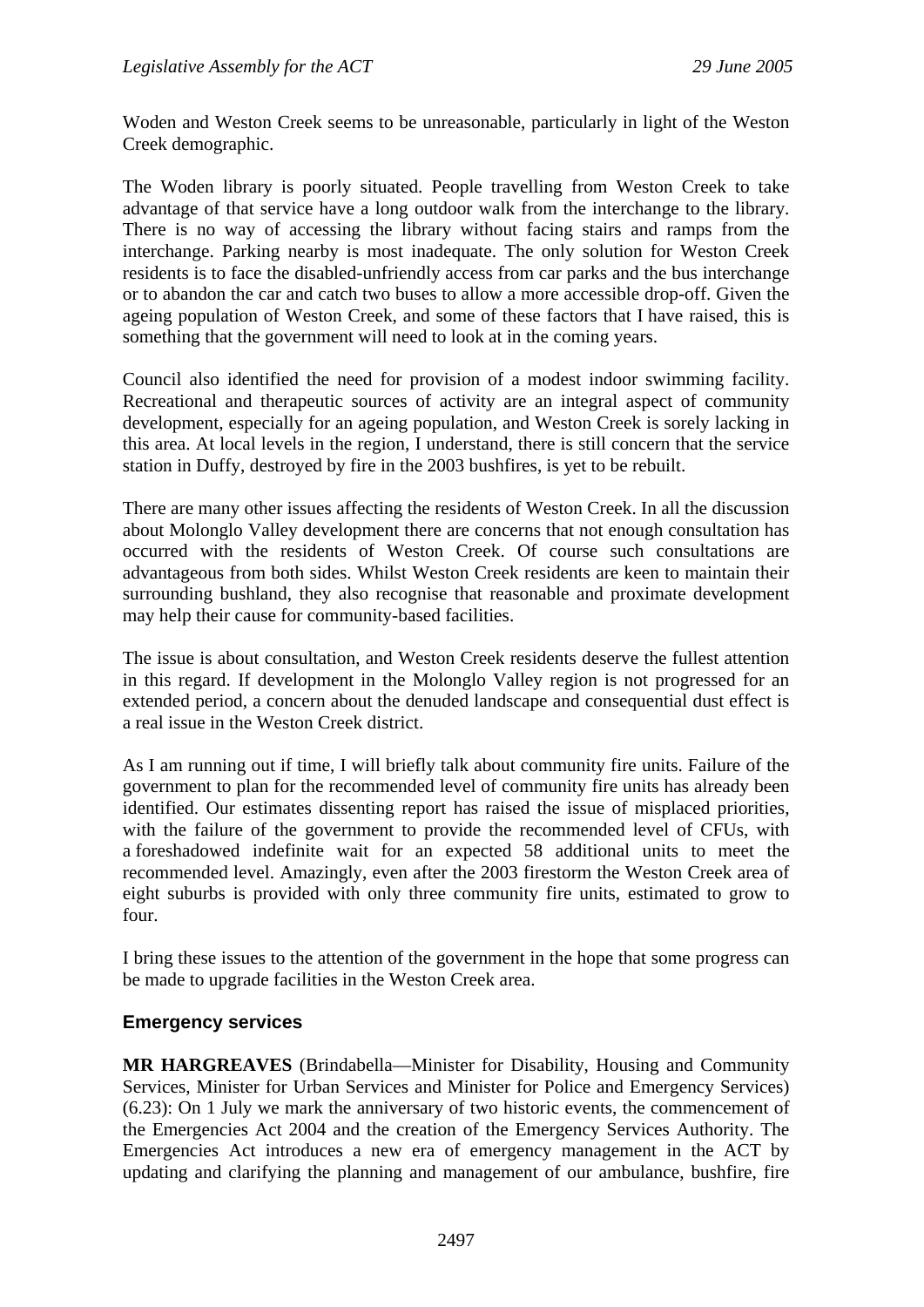and emergency services, and drawing them under a more strategically focused management structure—the Emergency Services Authority. Comprising the ACT Ambulance Service, ACT Fire Brigade, Rural Fire Service and State Emergency Service, the new authority has a mandate to work in partnership to protect and preserve life and property and the environment of the ACT.

Over the last year the authority has made progress on all fronts in pursuit of its goals. I would like to take this opportunity to describe its many achievements. To bring a more strategic and better co-ordinated approach to the management of complex emergencies, the authority has established an emergency co-ordination centre. In the event of a severe storm, bushfire or other prolonged incident, the ECC serves as a centre for gathering and disseminating information and co-ordinating support for the crews on the ground. The ECC was activated during the recent white powder scares across Canberra and we saw a great co-ordination of emergency response.

The authority has adopted a long-range strategic approach to bushfire management. Over the past year it worked with the community to develop a strategic bushfire management plan to ensure a comprehensive 10-year forward view of bushfire management activities.

Recognising that good tools make for good work, the authority has invested in new emergency response vehicles. These include a special operational support unit for the ACT Ambulance Service; four compressed air foam system tenders for the ACT Fire Brigade and two similar CAFS tenders for the ACT Rural Fire Service, the first of their kind in Australia, with another three on order; two new fire pumpers for the ACT Fire Brigade; one new tanker and two light units for the ACT Rural Fire Service; eight new command units for the ACT State Emergency Service; and 22 slip-on fire fighting units supplied to rural lessees through the ACT Rural Fire Service.

To manage information and allow for more effective operational communications, the authority has implemented a world-class, computer-aided dispatch system. It integrates a variety of databases so that once a call is received responding crews can get to where they are needed as quickly as possible, with as much information about the nature of the emergency as possible. To ensure effective operational communications, the authority has implemented a new digital trunk-radio network for all of the services.

To meet the growing needs of ACT residents, all four services conducted recruitment drives. We now have 16 new paramedics for the Ambulance Service and 35 new full-time fire fighters for the fire brigade's territory, plus additional volunteers for the RFS and SES**.** Over 1,000 members of the authority volunteer to fight bushfires, assist with severe storm damage and conduct search and rescue operations. The fire brigade has established 23 community fire units, specific to householders in high-bushfire risk areas. There are now over 700 registered volunteer members, 400 of whom are fully trained with equipment and personal protection clothing. The authority has made a special commitment to improve the consistency and quality of staff and volunteer training through the creation of a joint emergency services training academy.

Other operational tools that have been specifically developed include an atlas of consistent operations maps for all agencies involved in any future emergency situation; a new and locally manufactured information tracking system for the Rural Fire Service, called fire link; and the authority continues to deliver on its mandate to help the public